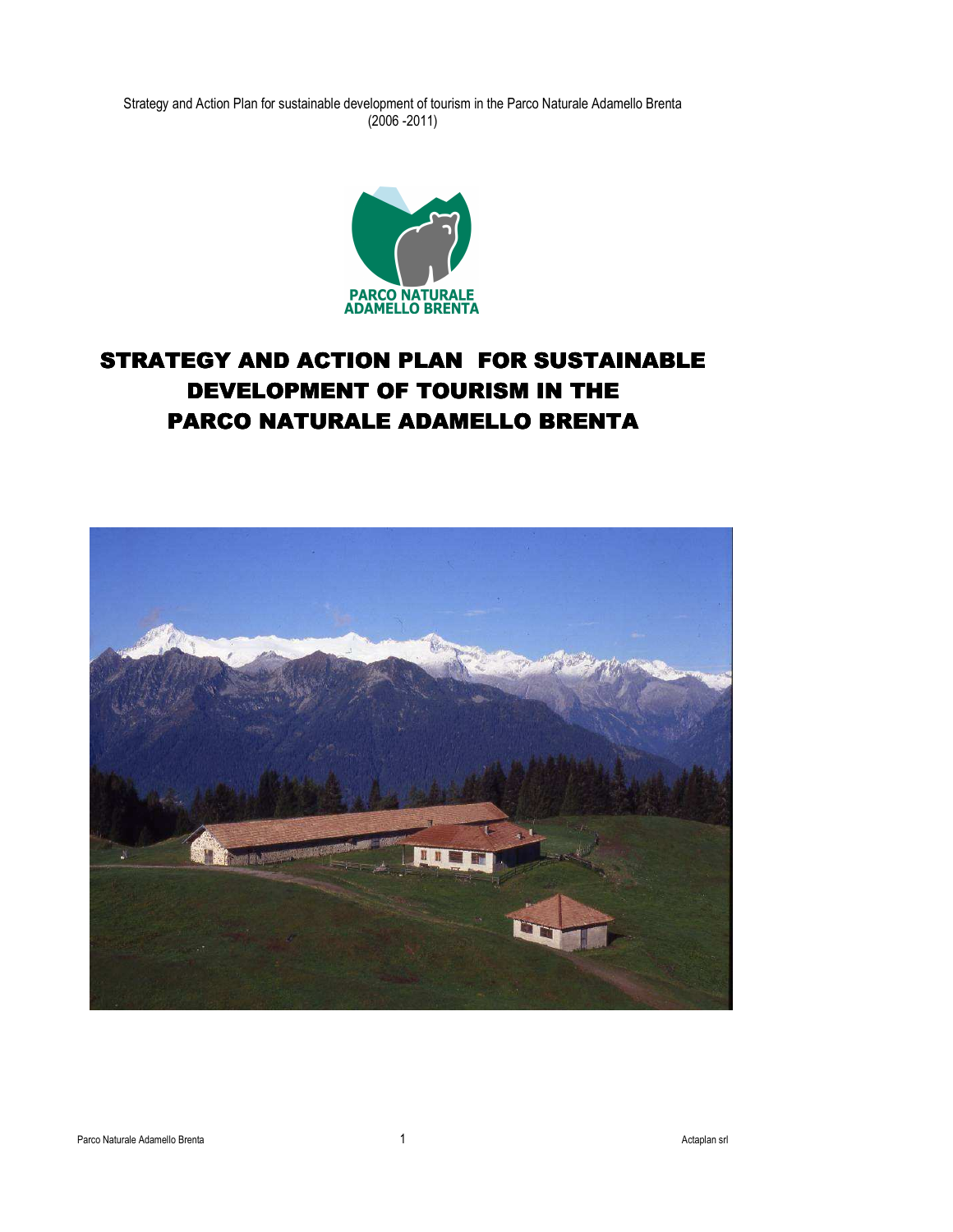# **CONTENTS**

| 1.  |                                                                                            |            |
|-----|--------------------------------------------------------------------------------------------|------------|
| 1.1 |                                                                                            |            |
| 1.2 |                                                                                            |            |
| 1.3 |                                                                                            |            |
| 1.4 | WHAT IS THE EUROPEAN CHARTER OF SUSTAINABLE TOURISM IN THE PROTECTED AREAS? 7              |            |
|     |                                                                                            |            |
|     | PART 1 - THE TERRITORY OF THE PARCO NATURALE ADAMELLO BRENTA  8                            |            |
| 2.  |                                                                                            |            |
| 2.1 |                                                                                            |            |
| 2.2 |                                                                                            |            |
| 2.3 |                                                                                            |            |
| 2.4 |                                                                                            |            |
| 3.  |                                                                                            |            |
| 3.1 |                                                                                            |            |
| 3.2 |                                                                                            |            |
| 3.3 |                                                                                            |            |
| 3.4 |                                                                                            |            |
| 3.5 |                                                                                            |            |
| 3.6 |                                                                                            |            |
| 3.7 |                                                                                            |            |
| 3.8 |                                                                                            |            |
| 3.9 |                                                                                            |            |
|     |                                                                                            |            |
| 4.  |                                                                                            |            |
| 4.1 |                                                                                            |            |
| 4.2 |                                                                                            |            |
| 5.  |                                                                                            |            |
|     |                                                                                            |            |
|     |                                                                                            |            |
| 6.  |                                                                                            |            |
| 6.1 |                                                                                            |            |
| 6.2 |                                                                                            |            |
| 6.3 |                                                                                            |            |
| 6.4 |                                                                                            |            |
| 6.5 |                                                                                            |            |
| 6.6 |                                                                                            |            |
| 7.  |                                                                                            |            |
| 7.1 |                                                                                            | $\dots 52$ |
| 7.2 |                                                                                            |            |
| 7.3 |                                                                                            |            |
| 7.4 |                                                                                            |            |
| 8.  |                                                                                            |            |
| 8.1 |                                                                                            |            |
| 8.2 | ASSESSING THE CONTRIBUTION OF THE ACTION PLAN TO SUSTAINABLE TOURISM IN THE PARCO NATURALE |            |
|     |                                                                                            |            |
| 8.3 | ASSESSING THE STATE OF TOURISM IN THE TERRITORY OF THE PARCO NATURALE ADAMELLO BRENTA.  77 |            |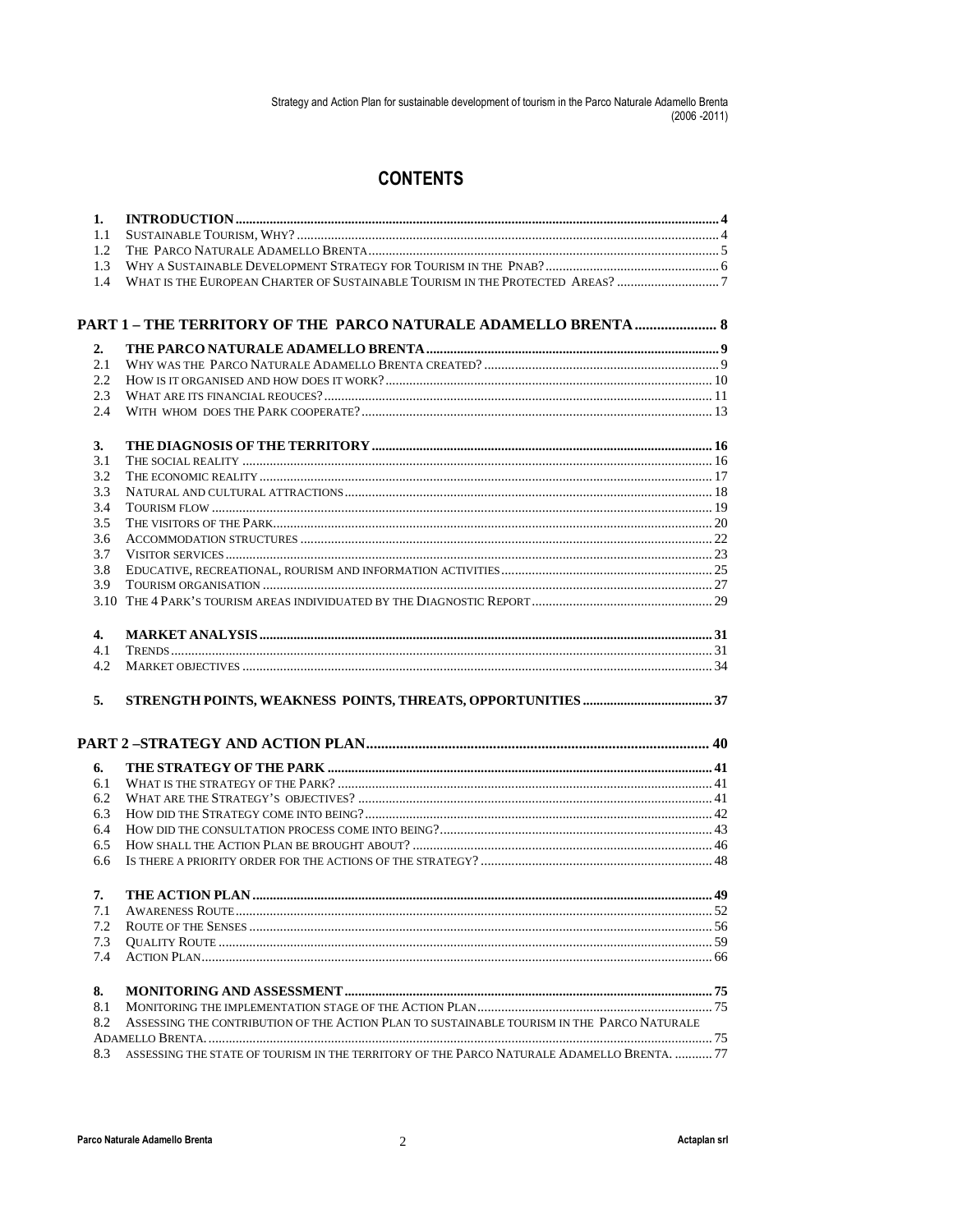# **FIGURS AND TABELS**

| TABLE 5 - ACCOMMODATION STRUCTURES IN THE PARK IN DECREASING BED AVAILABILITY ORDER (YEAR 2003)  23 |
|-----------------------------------------------------------------------------------------------------|
|                                                                                                     |
|                                                                                                     |
|                                                                                                     |
|                                                                                                     |
|                                                                                                     |
|                                                                                                     |
|                                                                                                     |
|                                                                                                     |
|                                                                                                     |
|                                                                                                     |
|                                                                                                     |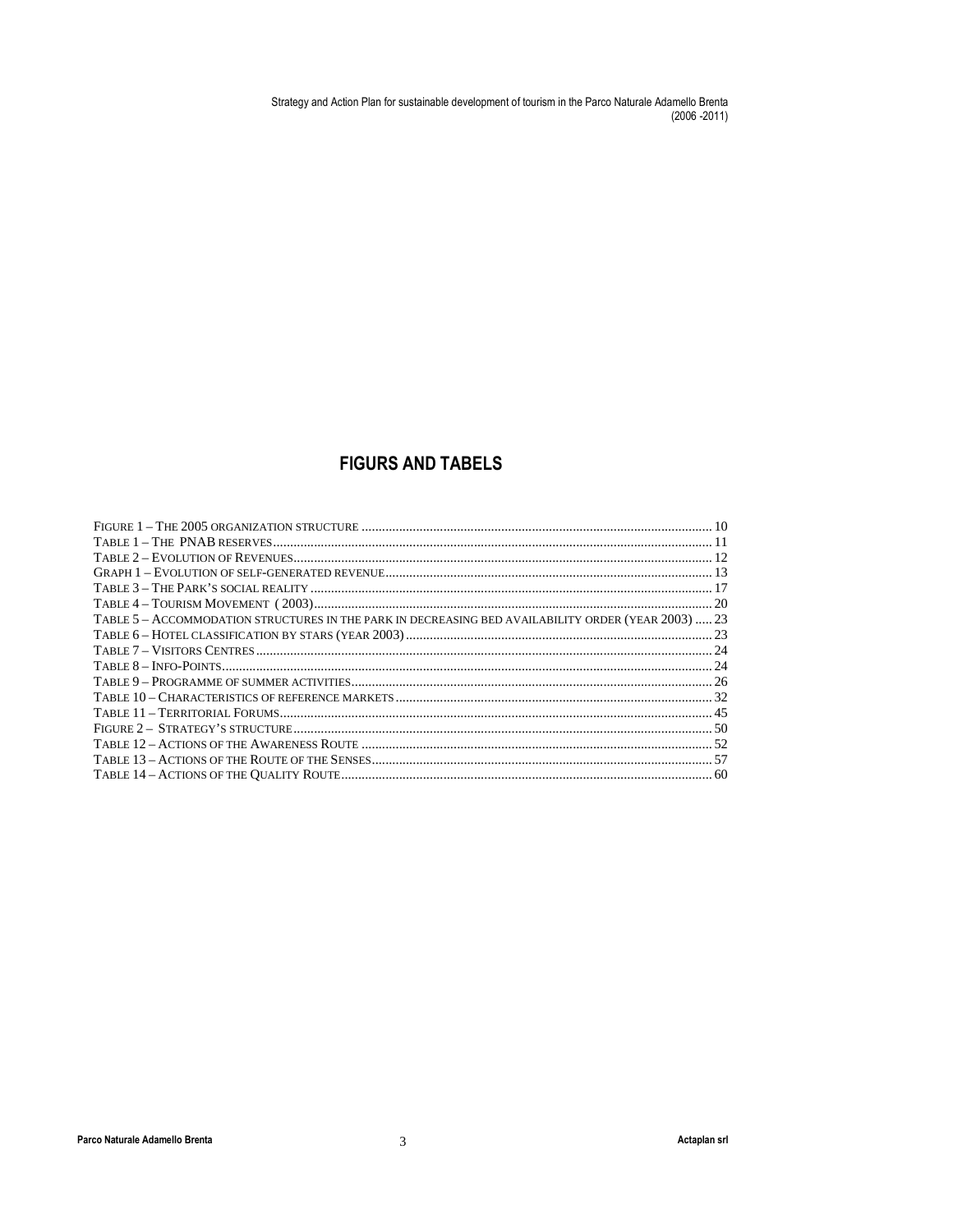# 1. INTRODUCTION

## 1.1 SUSTAINABLE TOURISM, WHY?

Sustainable, durable, compatible, are the adjectives that dominate the debate on the future of tourism. For several years, economic operators, local administrators, and local residents have been wondering how "to make tourism last in time". Tourism related economic activities, like all traditional economic activities, are subject to a life cycle. A resort evolves in time in accordance with a pattern that includes three successive phases. During the fist phase of "discovery", the few tourists who arrive, share the lifestyle and the infrastructures of the host society. In the second phase, "development", tourists, that in some part of the year can outnumber the local population, can use own infrastructures, and get in touch with the local population only through set channels ( guides, agencies, hotel concierges etc.). In the third phase, the so called "maturity", the large number of tourists becomes the main limitation for the economic and social development of the local community. The interests of the tourism compound overcome those of the local culture and this runs the risk "to become an utility" for the use of forces that are extraneous to local history and tradition.

Tourism development (increase of tourists and of offered tourism structures), if appropriate policies are not in place, leads to diversity being levelled as tourists unconsciously tend to reproduce in the place they visit the patterns of their place of origin ( usually highly urbanised). This way, tourism tends to destroy the primary resource that feeds it and, in the long run, itself. This situation, which may seem paradoxical, is explained by the particular composition of the tourism product, which in first place consists of services based on generally non artificially reproducible goods ( either natural resources like air, water, sun, landscape, lakes and mountains, or historic/artistic goods such as whole historic downtowns, single monuments, works of art) that are given "for free" to tourists.

The negative aspects of tourism-induced changes are not to be used as a justification for refusing tourism of for putting restrictions in place, but as an incentive to take into account appropriate policies, shared by all stakeholders. Since universally acknowledged measurement standards do no exist, tourism-induced changes can be viewed as decadence or not, depending on the adopted approach, in other words the judgment depends on the preliminarily assumed point of view.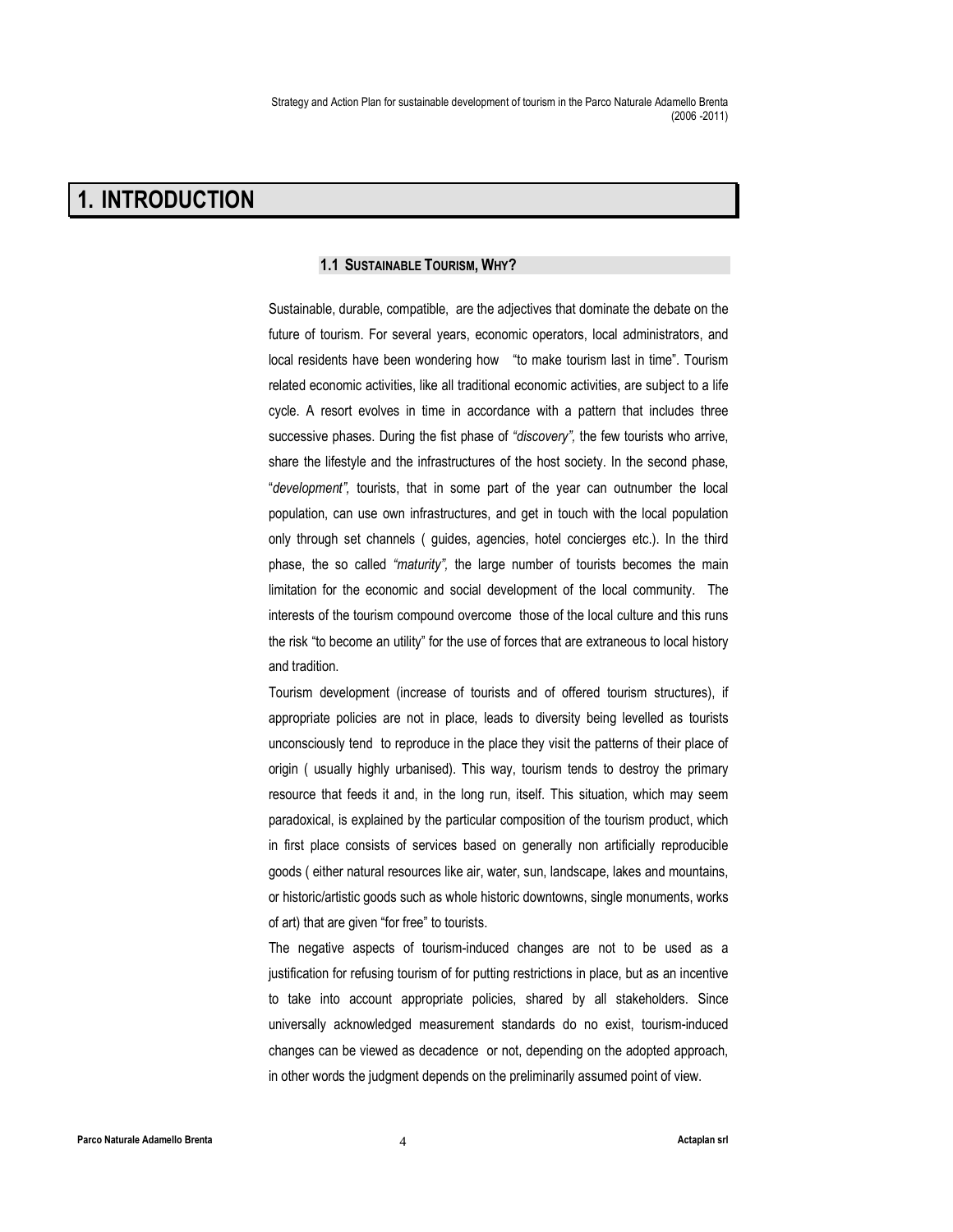Each point of view is based on specific interests: the economic interests of the residents (in particular real estate agents and tourism operators); the socio/economic development of the local system; the satisfaction of the guests; the protection of the guests' social system; the protection of the artistic and natural heritage etc. In the development process of a resort ( especially of a park), these goals overlap, thus slowing down the decision making process and with the risk to start, instead of a coherent and shared transformation, the above-mentioned decadence cycle.

In accordance with all this, sustainable tourism is meant to be " a tourism capable to last in time, preserving its values ( natural, cultural and social resources), that contributes in a positive and fair way to the wellbeing of the individuals who live and work in the tourism resorts". Therefore a sustainable tourism strategy should be inspired by three principles:

- 1) Involving in all choices, in a participative and active way, all interests at stake in the tourism resorts
- 2) Protecting the diversity ( thus protecting the existing tourism motivations)
- 3) Promoting the diversity, i.e. discovering and creating new tourism opportunities.

#### 1.2 THE PARCO NATURALE ADAMELLO BRENTA

The Parco Naturale Adamello-Brenta is located in west Trentino, and, with its 620,517 km² represents the largest protected area in this region.

The characterising peculiarity of the protected area, that originates its own name, are two mountain ridges totally different from one e another: on the west side, the Trentino part of the granite massive of Adamello and Presanella, and on the east side the whole group of the Brenta Dolomites, separated by the Val Rendena,, between the Non , Sole and Giudcarie valleys.

The Adamello Presanella sector is very rich in surface waters fed by glaciers, that create waterfalls and many alpine lakes. Its peaks, amongst which the Presanella with its 3558 m. above sea level is the highest peak in the region, the Carè Alto, the Monte Fumo and the Corno di Cavento, surround the Genova Valley. Instead, the Brenta Group is made of a succession of peaks, summits, towers, featured by the fanciful architectures of the Dolomites, where waters flow mainly underground, through paths that the erosion has excavated in the rock. The Cima Tosa, Cima Brenta and Campanil Basso are the most outstanding summits. .

The rich alpine fauna is well represented: In the Park live approximately 8000 chamois, 5000 roe-bucks, approx. 1000 deer and some reintroduced in the Park thanks to the 1995/96 Stein-bock Programme. But the by far most

: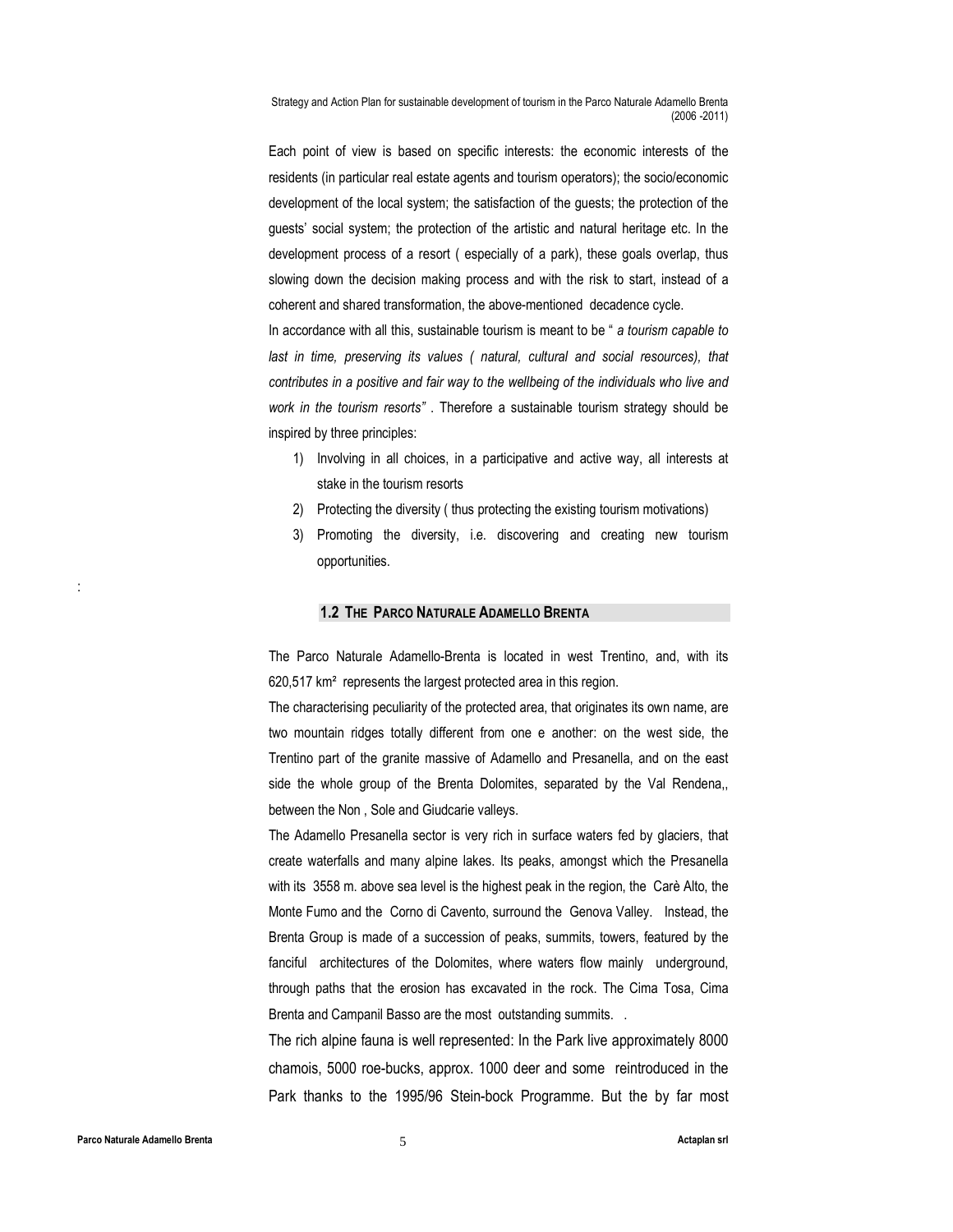significant animal is the brown bear, the symbol of the Park, whose last autochthonous specimens populate the Park's area.

There is a significant number of ungulates, rodents, like the squirrel and the marmot, many predators like the fox and all the weasels, not to neglect the birds with more that 82 species that nest within the Park.

The presence of two separate sectors with different geological characteristics ( calcareous-sedimentary rocks of the Brenta Group and the crystallineintrusive rocks of the Adamello-Presanella) favoured the natural development of endemic species and the burgeoning of a specific flora population, as made evident in the vegetation strips above the tree limit. In general the wood is mixed. The flower areas stretch beyond the 2500 m. and are characterised by the typical species of the alpine flora.

# 1.3 WHY A SUSTAINABLE DEVELOPMENT STRATEGY FOR TOURISM IN THE PNAB?

The Parco Naturale Adamello Brenta action for tourism is the subject of studies, research and debates, in which three reflections emerge:

- 1. In the communities that undergo heavy environmental stress due to ski- related plants and to building developments, the alarm for the environment has reached such high levels as to request the intervention of the relevant authorities. In the local population's view, the environmental heritage is seen as something to be protected, and the Park must be very careful not to thwart this expectation.
- 2. In the areas with light tourism load, the Parco Naturale Adamello Brenta is seen as a possible promoter of development. These areas pride themselves of making of their nature, which is still largely untouched, a likely tourism promotion tool. In these territories the Park is therefore seen as a great chance, and his role in the territory does not face any resistance by other institutions already in charge of the tourism development.
- 3. The occasions for interaction between operators and the Parco Naturale Adamello Brenta have been infrequent and it appears that the communication activity of the Park is mainly aimed at the initiatives for tourists. In other words, many energies are invested in the communication process towards the final consumer and client , neglecting some indirect communication forms which might lead to an improved awareness by the operators and the territory. The way the Park implements the communication with hoteliers and stakeholders of this sector does not motivate the latter to actively promote the activities the Park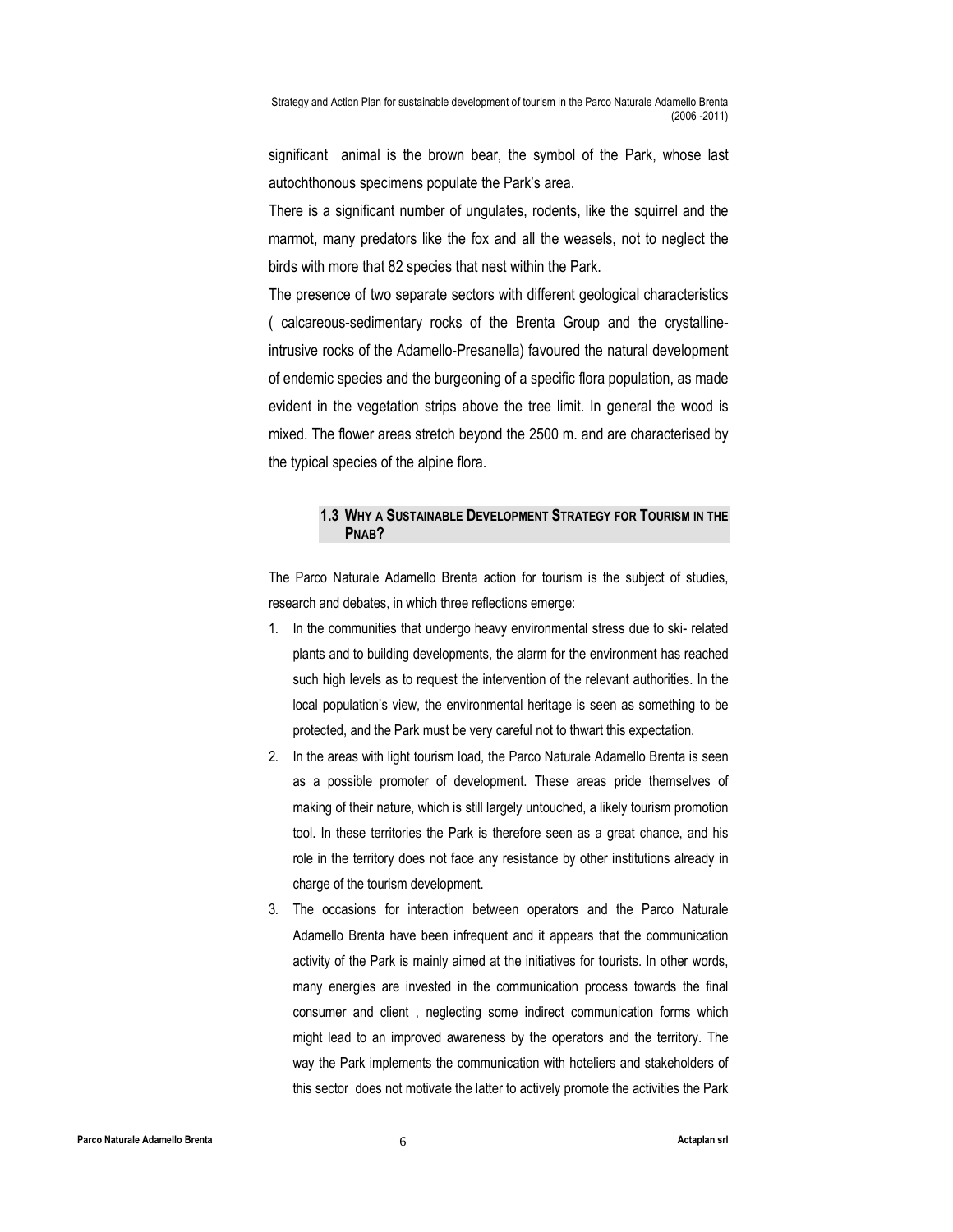organises towards their guests. Direct relationship with stakeholders might on one side increase the Park's legitimation, and on the other indirectly reach the guest. These reflections lead to considering the need for the definition of a strategy for sustainable tourism. Enhancing tourism management through encouraging good practices for sustainable tourism is in fact also a "Park like" task. The Park cannot prevent facing the tourism issue, that in many communities of the area represents the main factor of social-economical development and that has a strong potential to support the traditional economic activities and improve the quality of life of the residents. Moreover tourism is a precious tool for sensitising many people ( from visitors, to local inhabitants, operators and institutions) to the respect of the environment.

# 1.4 WHAT IS THE EUROPEAN CHARTER OF SUSTAINABLE TOURISM IN THE PROTECTED AREAS?

The European Charter of Sustainable Tourism is part of the global and European priorities expressed in the recommendations of the Agenda 21, adopted during the 1992 Rio Earth Summit and by the 5<sup>th</sup> Community Action Plan for Sustainable Development. It was drafted by a group made of European representatives of protected areas in the tourism sector and their partners. It is the result of a reflection, set off in 1991 by the Europarc Federation, which lead to the publication of the report. It is part of the priorities of the action programme "Parks for Life" of the International Union for the Conservation of Nature (IUCN) in accordance with the principles established in the World Charter of Sustainable Tourism, set off in Lanzarote in 1995.

The European Charter of Sustainable Tourism shows the will of the institutions managing the protected areas and of the tourism operators to enhance a tourism that abides by the principles of sustainable tourism. The Charter engages the signers to implement a local level strategy in favour of a "sustainable tourism", defined as " any form of tourism development, planning and activity that respects and preserves the natural, cultural and social heritage in the long run, and contributes in a positive and fair way to the economic development and to the fulfilment of the people that live in the protected areas". Complying with the Charter of Sustainable Tourism means adopting a work method based on the principle of partnership, carried out in each phase of definition and implementation of the sustainable tourism principle. It translates into a contractual activity and into an intense and loyal cooperation that manages the protected area, the tourism operators, the travel organisers and the other local stakeholders.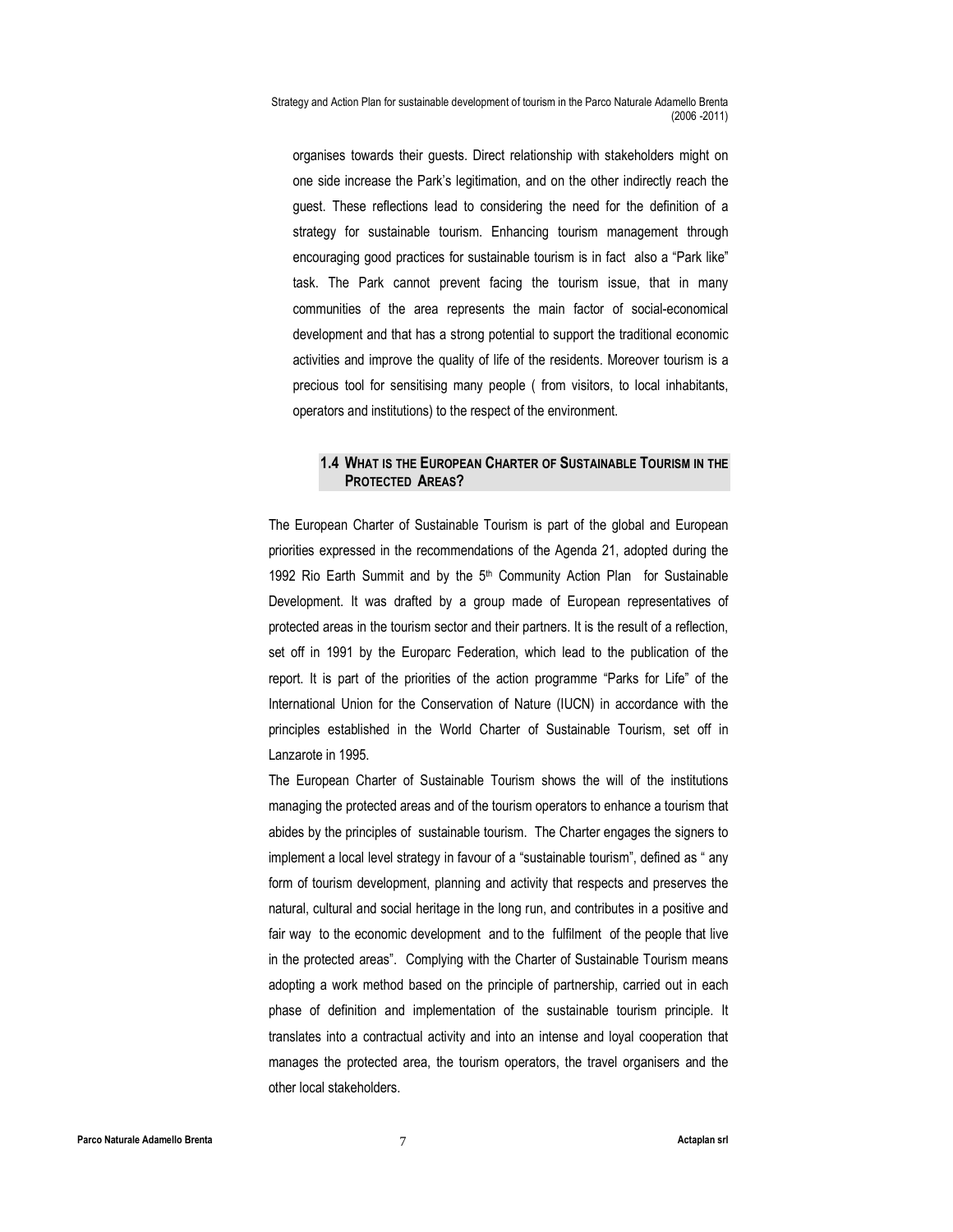# Part 1 – THE TERRITORY OF THE PARCO NATURALE ADAMELLO BRENTA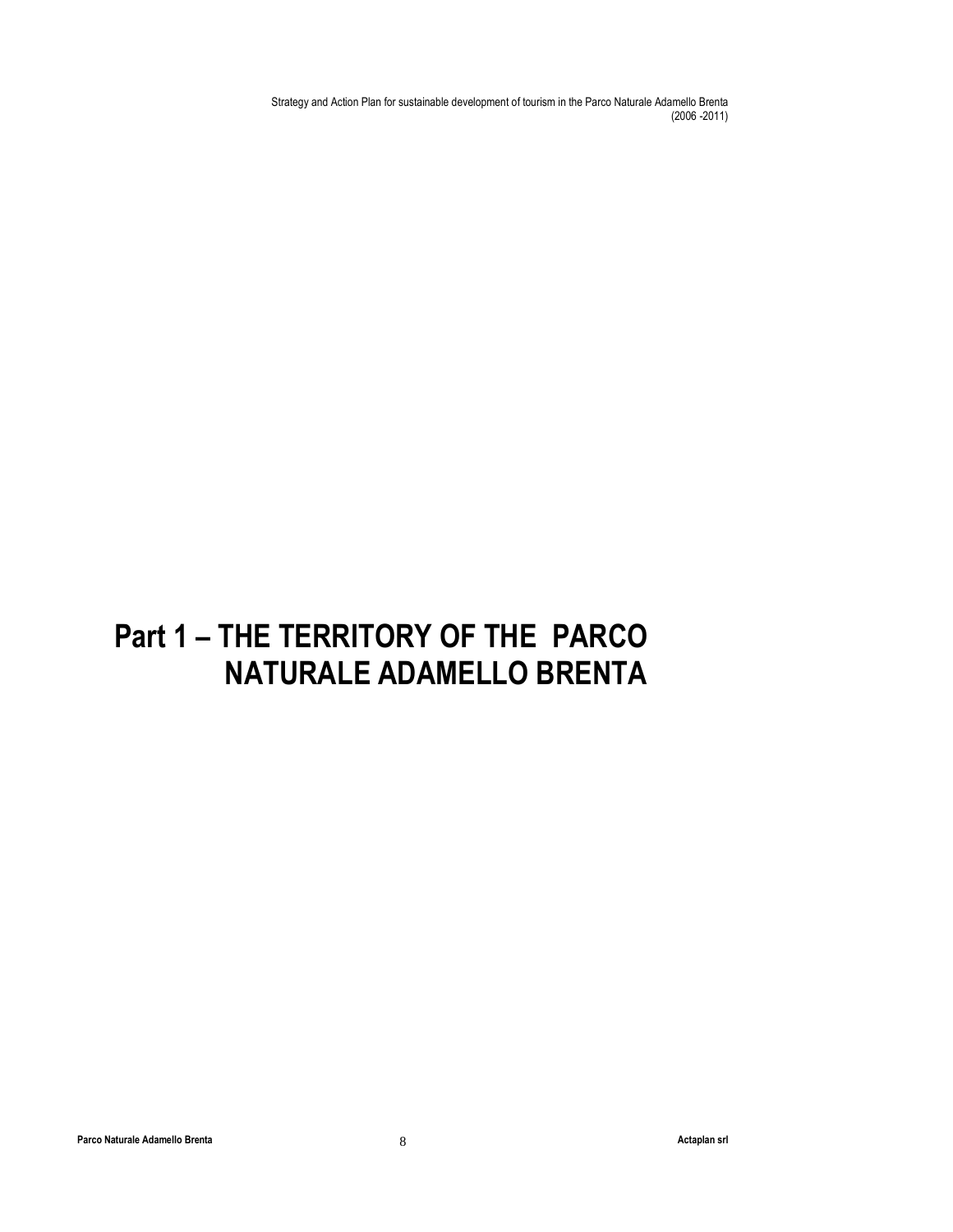# 2. THE PARCO NATURALE ADAMELLO BRENTA

#### 2.1 WHY WAS THE PARCO NATURALE ADAMELLO BRENTA CREATED?

Since the beginning of the 20th century some naturalistic elements in the Adamello-Brenta area had been identified which needed protection, among which the Val Genova, in the Adamello group, in the Brenta massif and particularly in the Val di Tovel, as well as the last population of Alp brown bear.

The Provincia Autonoma di Trento decided in 1967 to create the Parco Naturale Adamello Brenta, included at that time, together with the Parco Naturale di Paneveggio-Pale di San Martino, in the Provincial Urban Plan (Piano Urbanistico Provinciale - PuP). The Pup set among its objectives the protection of the environment with the goal of a more careful use of the natural resources, a correct waste management policy and the decrease of land use, better use of the existing built heritage and maximal qualitative efficacy of the interventions. In 1987 the Park's border are widened from 504 to 618 sq. m.

This notwithstanding, almost 20 years elapse from the year the Park is entered into the PuP, until the Provincial Law that decrees its institution: the l'Ente Parco Adamello Brenta is established together with the Parco Naturale di Paneveggio-Pale di San Martino, by the Provincial Law of May 6<sup>th</sup>, 1988 nr. 18, concerning the Set up of Natural Parks in Trentino, through which the parks management system is defined and the mode of use of the resources of the natural parks are set. Within the framework of the new system, the goals of protection and conservation of the natural heritage are integrated with the ones pertaining to the research and scientific divulgation, the promotion and social use of the territory (Art. 1, c. 2-L.P. 6/5/1988, n. 18). In 2003, following the variation of the Provincial Urban Plan, some new areas are added to the protected territories. Ranking first for extension and naturalistic value, the area between the Valbona lakes, under the authority of the Tione municipality. Also in 2003, due to the same variation, all areas concerning peripheral inhabited areas are "extrapolated" from the Park's boundaries. At present the Park's surface is 620,5 sq. m. The territory of the Park consists of 39 municipalities that are part of the Provincia Autonoma di Trento ( part of 4 different districts) and one, Paspardo, in the Province of Brescia.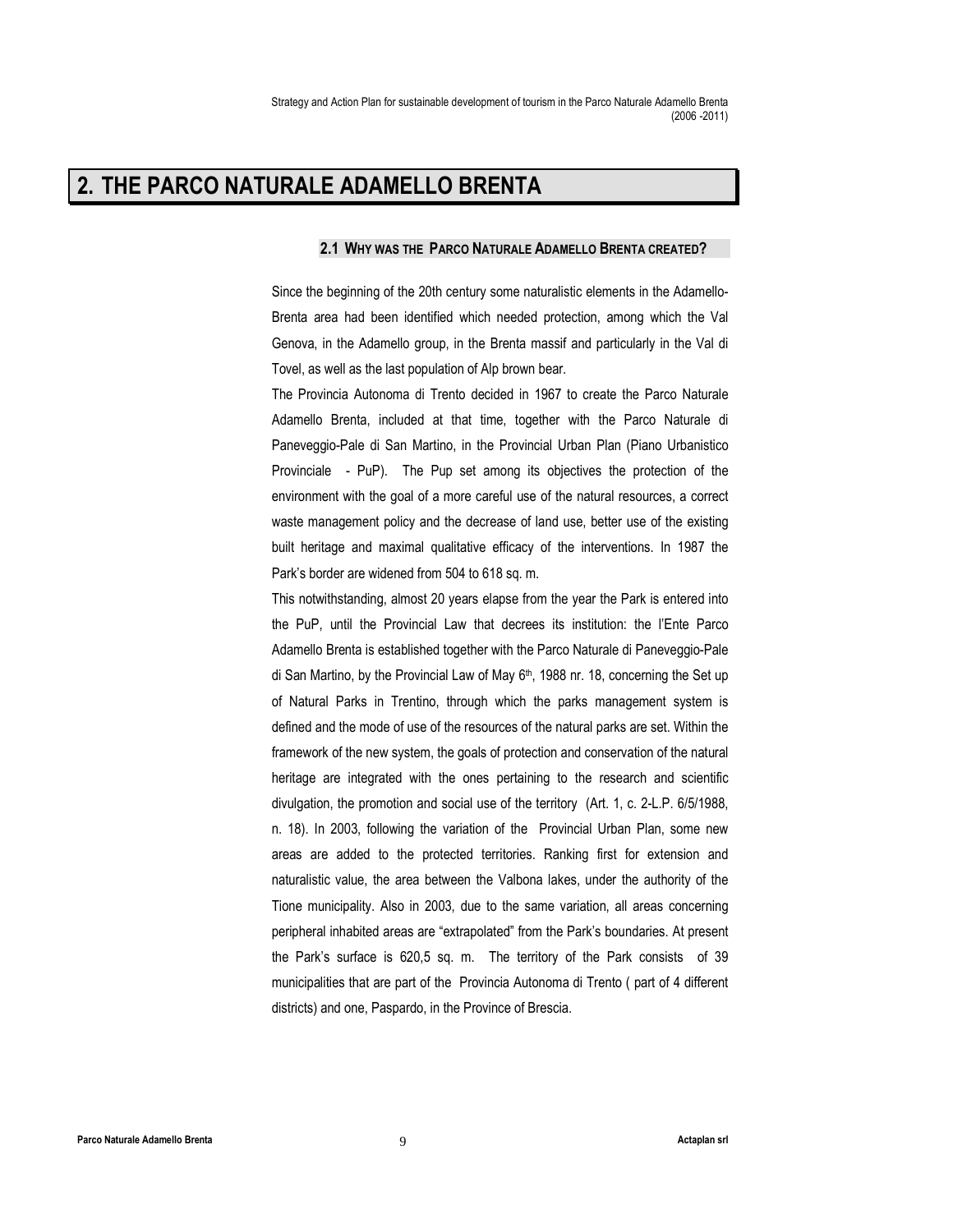#### 2.2 HOW IS IT ORGANISED AND HOW DOES IT WORK?

The Park is made of the following bodies :

- The Management Committee
- The Executive Council
- The President, The Director,
- The Board of Auditors of Accounts .

The Management Committee is made of 69 effective members; during the year it generally convenes 2 or 3 times

The Executive Council is made of 11 members (the Park's president excluded) and convenes twice a month

The Board of Auditors of accounts , appointed by the Giunta Provinciale, is made of three members.

The President is elected by the Management Committee, holds the legal representation of the .Park, and is in charge for 5 years, provided the Management Committee remains in place. After the 5 years mandate he can be re-elected.

The Director is elected by the Executive Council and its tasks include the implementation of the directives issued by the Executive Council, and the management of staff.

For carrying out its activities, the Park makes use of both own staff and external personnel, such as professionals, research bodies and cooperatives.

In 2005, regular staff amount to 30 people, out of which 28 with a contract limited in time, one position not yet covered ( Cultural Executive) and the Director, for a term of years. During Summer, the number of staff increases sharply till reaching 100 units: to the permanent 30 employees and 8 workmen almost 70 temporary staff are added.



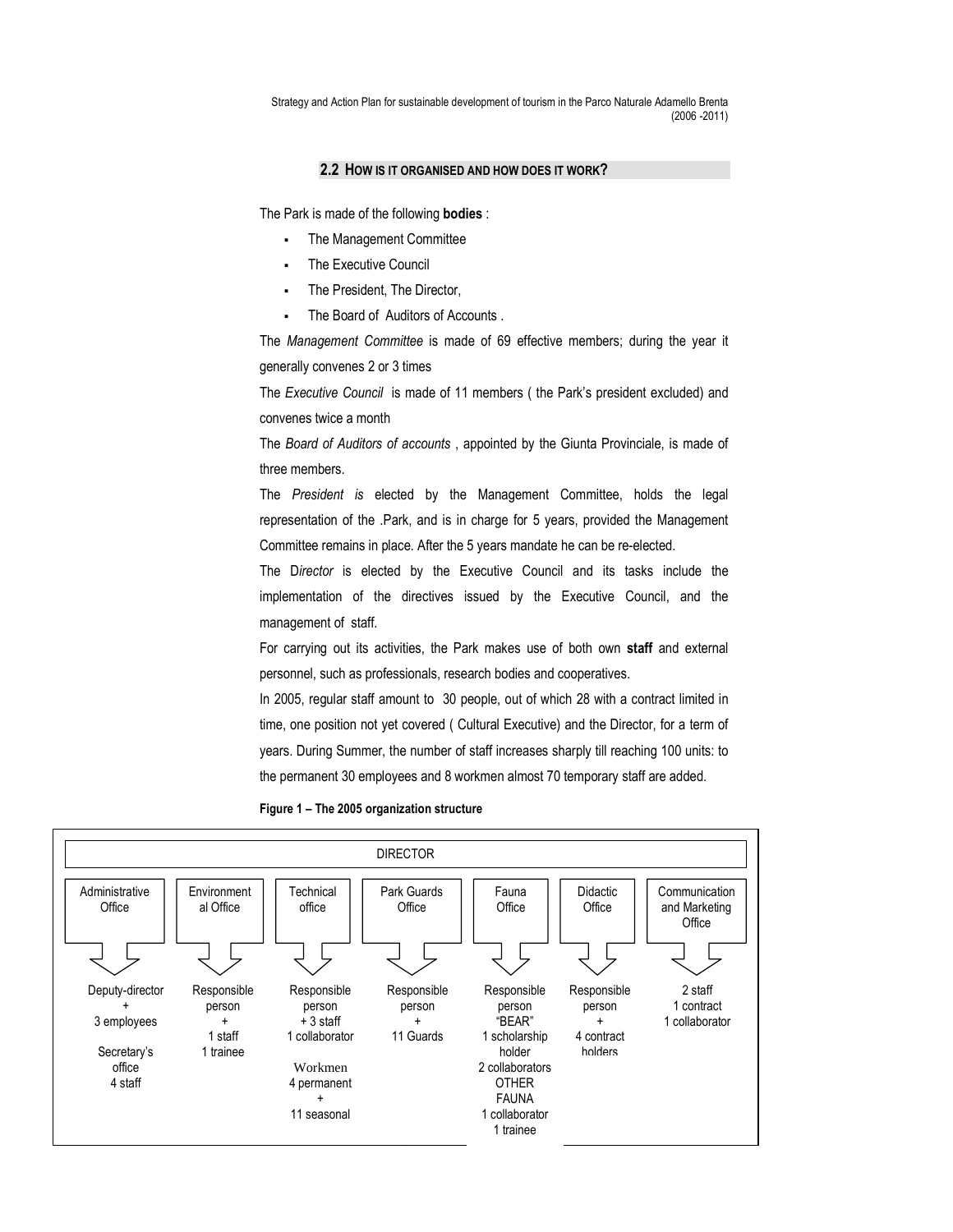The management tool through which the Park carries out its tasks is the Piano del Parco ( Park's Plan) (Pdp), written in accordance with the L.P nr. 18 of May 6<sup>th</sup>, 1988, endorsed with deliberation nr. 6266 of July 23rd, 1999 of the Giunta Provinciale and enforced on August 18<sup>th</sup>, 1999. The Pdp is a frame project of environmental conservation, and to this end it indicates the limits, the obligations and the prohibitions of land use, and the necessary forecasts and innovations that are appropriate to reach the defence and the social and tourism use of the natural environment. Therefore it indicates the general objectives and intervention priorities or, in other terms, the guidelines that the Park is to follow in the management of the protected area.

In accordance with the PdP, the zoning of the territory has been defined through individuating the integral, guided, special and controlled reserves. The following table shows the surfaces as of the end of 2004.

| <b>RESERVE TYPE</b>                 | <b>CODE</b>           | SUR. (ha) | <b>NOTES</b>                                     |
|-------------------------------------|-----------------------|-----------|--------------------------------------------------|
|                                     | S <sub>1</sub>        | 8147,10   | Protection of the Alp brown bear                 |
| Special reserves                    | S <sub>2</sub>        | 4370.76   | Protection of the Tovel lake                     |
|                                     | S <sub>3p</sub>       | 649.92    | Provincial interest biotopes                     |
|                                     | S3c                   | 155,38    | Biotopes of municipal interest                   |
|                                     | A1 (S4)               | 3089,16   | Reserves of scientific interest                  |
| Integral reserves                   | A2 (S5)               | 121,72    | Forest reserves                                  |
|                                     | A <sub>3</sub>        | 21637,13  | General reserves                                 |
|                                     | <b>B5</b>             | 1582.76   | Cultural nature reserves                         |
| Guided reserves                     | B1, B2, B3, B4,<br>B6 | 40207,99  | Miscellaneous. See details in<br>following table |
| Controlled reserves                 | C                     | 1961,64   | Controlled reserves                              |
| lakes                               |                       | 206,64    | Lakes                                            |
| Total PNAB surface as of 2004 in ha |                       | 62051,76  |                                                  |

Table 1 – The PNAB reserves

#### 2.3 WHAT ARE ITS FINANCIAL REOUCES?

The Pnab revenues come mainly ( approx. 60%) from the funds made available by the Provincia Autonoma di Trento, in accordance with the law 18/1/1988.

In spite of the very strict approach that characterised the budget in the latest years, which entailed a strong reduction of money amounts transferred (-12,23% in 2004) the Park has been able to gather own resources. In the last years the Park has reached financial autonomy for approx. 47,42% of total revenues.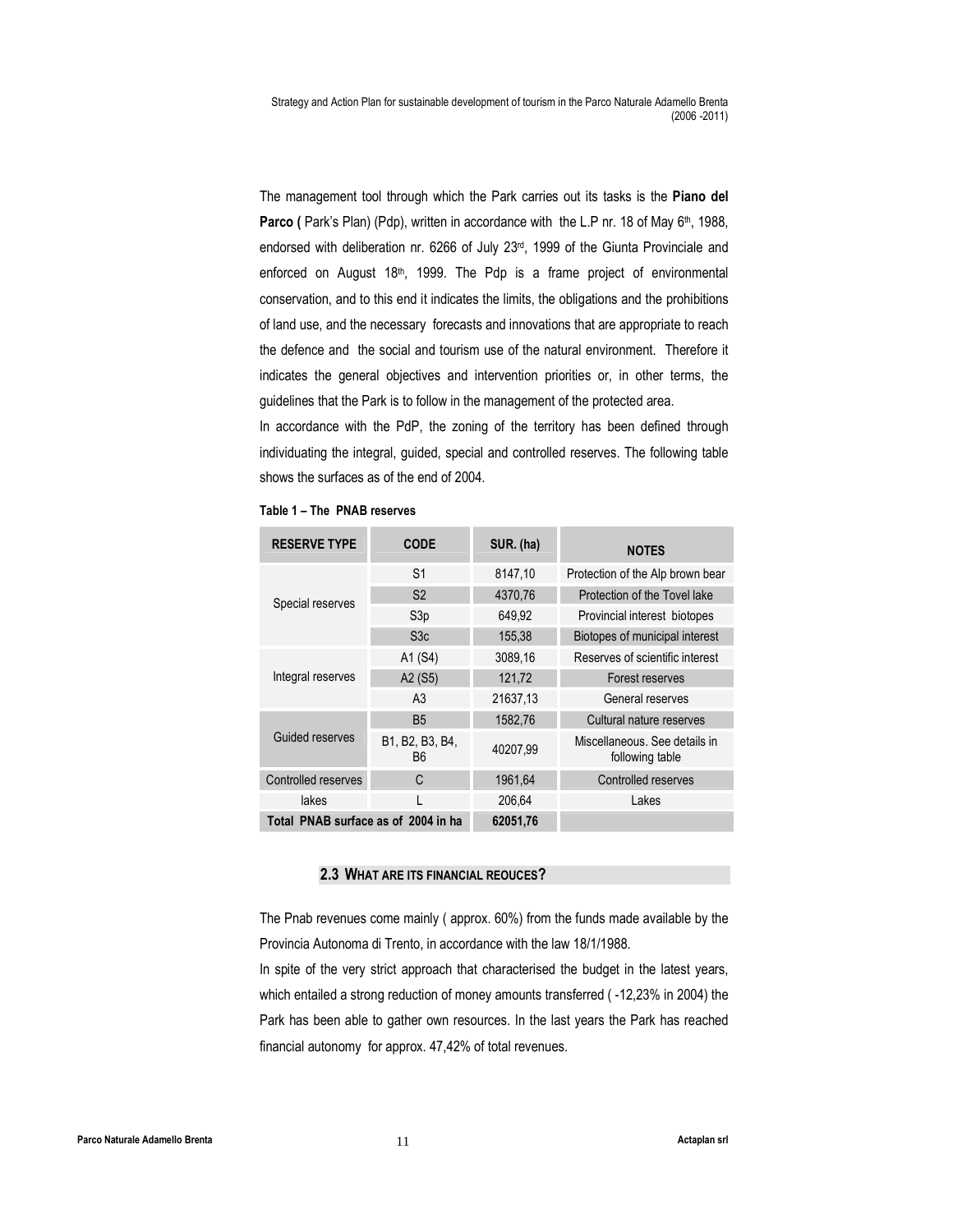In 2005, the Park has been able to recover resources with own resources per more than € 2.260.356 1, more than past year. Own financial revenue has represented ca. 50% of current expenses.

| Year | Tot P.A.T. revenues<br>Lp 18/88 | Tot own revenues | <b>Tot revenues</b> | $\%$<br>Own revenues<br>P.A.T. revenues |
|------|---------------------------------|------------------|---------------------|-----------------------------------------|
| 1990 | 1.239.497                       | 44.673           | 1.284.169           | 3,60                                    |
| 1995 | 1.815.346                       | 112.613          | 1.927.959           | 6,20                                    |
| 2000 | 2.983.082                       | 146.925          | 3.130.007           | 4,93                                    |
| 2003 | 5.409.996                       | 815.829          | 6.225.825           | 15,08                                   |
| 2004 | 4.747.935                       | 713.721          | 5.461.656           | 15,03                                   |
| 2005 | 4.766.409                       | 2.260.3562       | 7.026.765           | 47,42                                   |

Table 2 – Evolution of Revenues

Through the year the Park organises many projects and activities for tourists and residents, that largely add to the balance of the Park's self-generated revenue; in particular a strong increase has been observed in the revenue generated by car traffic, in the framework of the specific project of sustainable mobility (year 2005: 273.298), and by didactic activities and activities for tourists (year 2005: 160.972). Further source of income are the sponsors – 5 partners – (year 2005 94.140), first of all the Cartiere del Garda that, gives the Park an amount of ecological paper quantifiable in approx. € 30.000,00 whit an important asset for the Park. In addition there is the sale of gadgets (year 2005: 87.449) that, out of season, is carried out at the Park's headquarters, and when the Park is open, in all the Park's info-points. In 2005, the Park has obtenined  $\epsilon$  36.000 from copartnerships of other organizations (Province, municipalities) for awarding the European Charter.

On top of these revenues there is the incentive award grant offered by the Provincia di Trento, in the amount of 89.100  $\epsilon$  that for some years the Park has been entitled to receive as is has been able to limit the dynamic of its current expenses within the limits of planned inflation rate and at the same time increase the self- generated revenue of 2% on. total revenue.

 $\overline{a}$ 

<sup>1</sup> € 1.410.332: of all incombe extra-loans due to special projects: € 1.027.000 (Casa Grandi, Tuenno), € 117.632 (project "Life Ursus"), € 265.700 (DOC.U.P. 2000-2006 Villa de Biasi, Daone).  $\dot{2}$ See note 1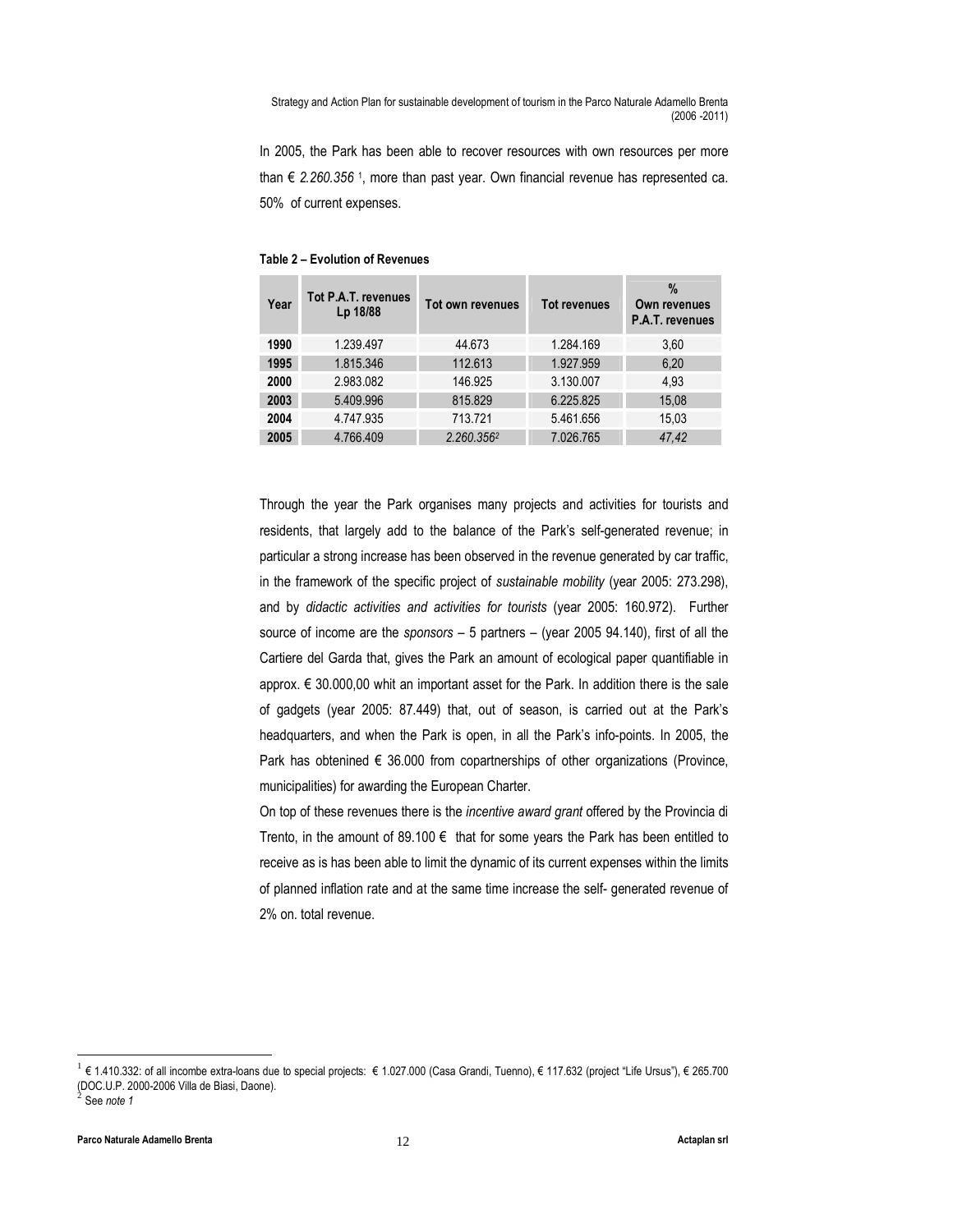#### Graph 1 – Evolution of self-generated revenue



2.4 WITH WHOM DOES THE PARK COOPERATE?

Considering the objectives of the Park, its most important partner is the entire social and economic tissue of the territory. Besides the municipality offices – the Park interacts with 39 municipalities ( out of which one in the Brescia province) that are part of 4 different provincial districts – with which the Park necessarily has continuous relationship, in the territory there are many cultural and economic associations ( SAT, pro loco, cultural cooperatives, environmentalist associations, etc) with which the park has initiated a cooperation that is indispensable in part for the normal area management, and in part to carry out the projects that directly involve them.

Taking into account that the territory of the Park includes the whole area west of Trentino, local policy is managed by 5 Aziende per il Turismo (Apt) - local tourism boards - that are mixed public-private partnerships, empowered in defining the promotion and the marketing of the tourism products. Therefore the Park has daily contacts with these 5 bodies, as well as 2 pro loco consortiums, entrusted with the "tourism management" of the part of the territory that is excluded from the competence of the Apts.

In the field of tourism coordination the Park also has relationships with another wide range of subjects with which partnerships and agreements have been established through the years to implement initiatives and projects. In 2005 the Park stipulated 65 agreements with various subjects for the development of different activities; amongst others, cooperation for carrying out summer activities, agreements for the management of mobility services in the Park's valleys, agreements with Universities, etc. In 2004 they had amounted to 72 and the year before to 62. At present, through the Didactic Office, the Park has started a wide cooperation network with schools; today there are 9 Inclusive Institutes within the Park's area and 2 outside of it with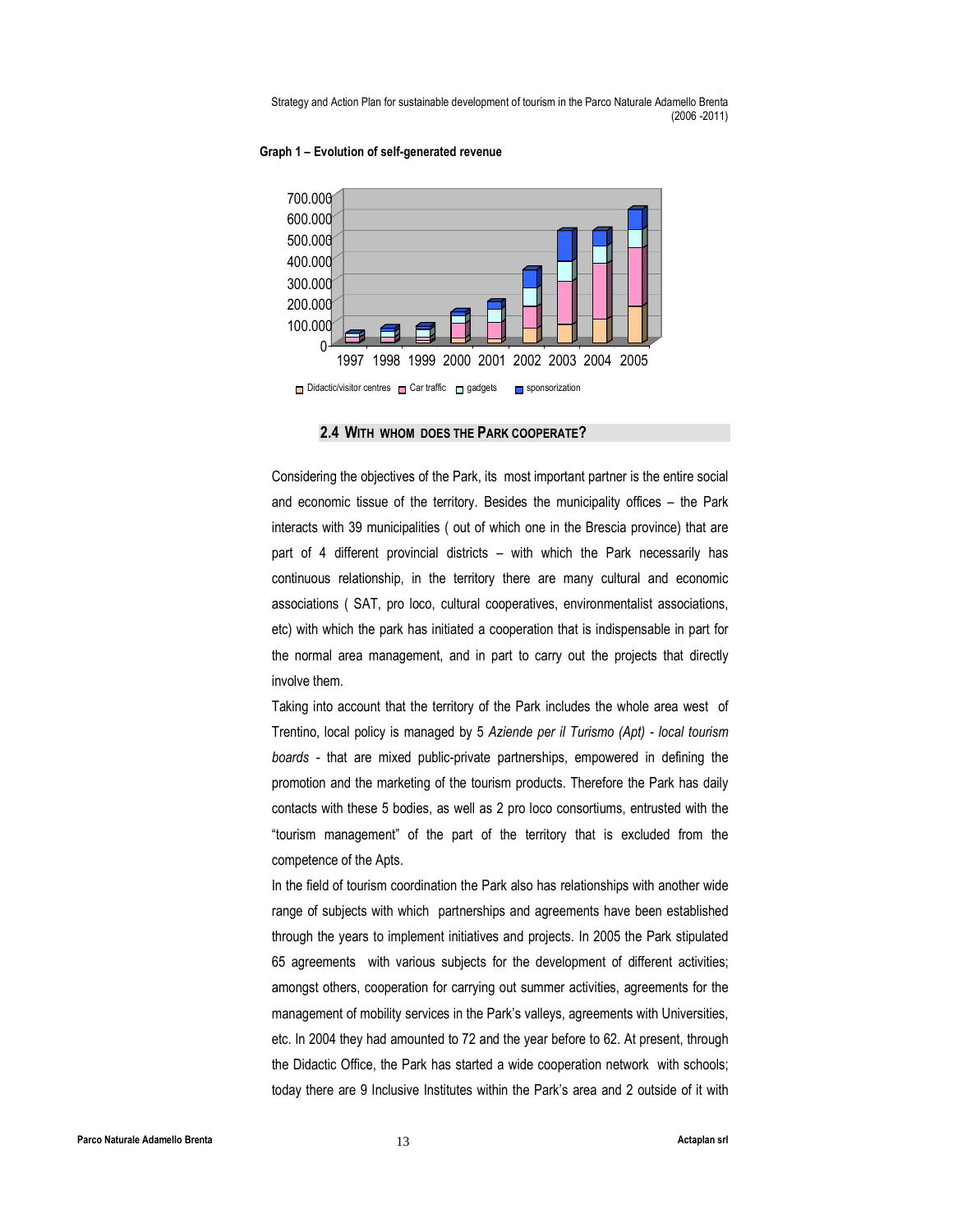which the Park has stipulated agreements. For years, there has been a growing demand of activities and days to spend with the operators of the Park, thus confirming that environmental education is becoming one of the main strategic assets of the Park.

Together with a group of local accommodation enterprises, the "Qualità Parco" project has been launched, which represents a good growth opportunity for the local economy as well as a stimulus for the dissemination of the new environmental awareness; the mark "Qualità Parco" has proved an effective territorial marketing instrument, able to help sustainable tourism and enhance local identity. Abiding by criteria of specific environmental protection and linking with the territory, are two amongst many fundamental requisites demanded for gaining this acknowledgment. At present there are 27 certified hotels out of a total of 335 located within the protected area.

The project Life Tovel, started in 2001, deserves special attention for the concrete involvement of local stakeholders it created. It materialized in an experimental integrated territorial planning and eco-sustainable tourism development project for an area of special naturalistic and landscape interest such as the Val di Tovel and the homonymous lake. More specifically, the project has entailed the participation of many different subjects (listed below), that have been involved in working groups and workshops:

- The working group including the Park, the Tenno Municipality, The Tridentino Museum of Natural Science ( with the involvement of the Ente Provinciale)
- The administrations of the communities of the Bassa Val di Non as partners of the project
- The tourism accommodation operators (agritourism accommodation, B&B, hotels) located in the relevant area
- The Consorzio pro loco Tovel as the authority that, prior to the reform, was in charge of the promotion of the Bassa Val di Non.
- All cultural and environmentalist associations of the relevant territory

 The fundamental objective of the project , besides raising people's' awareness towards environmental protection issues, is to develop and promote new tourism activities linked to tourism and to the rural environment, that in due time can determine an eco-tourism image aimed also at schools, so that the offer can be differentiated and the period of potential fruition of the area prolonged.

Further cooperation forms between the Park and the territory concern the partnership network that for years has been developing with the sponsors (5), first of all the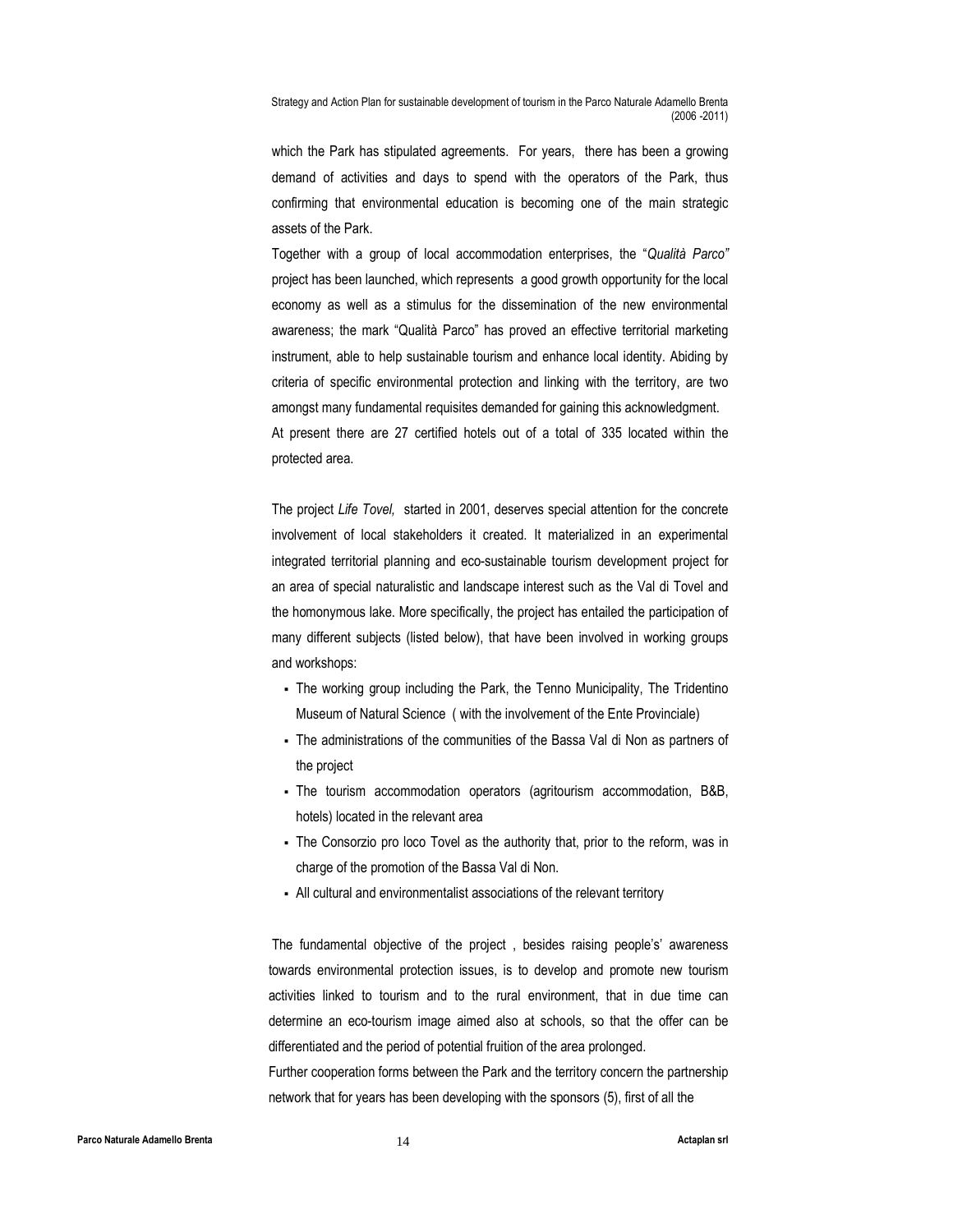Cartiere del Garda. Finally, the relations with the diverse Provincial Services that often cooperate and in part fund the Park's project are also quite relevant.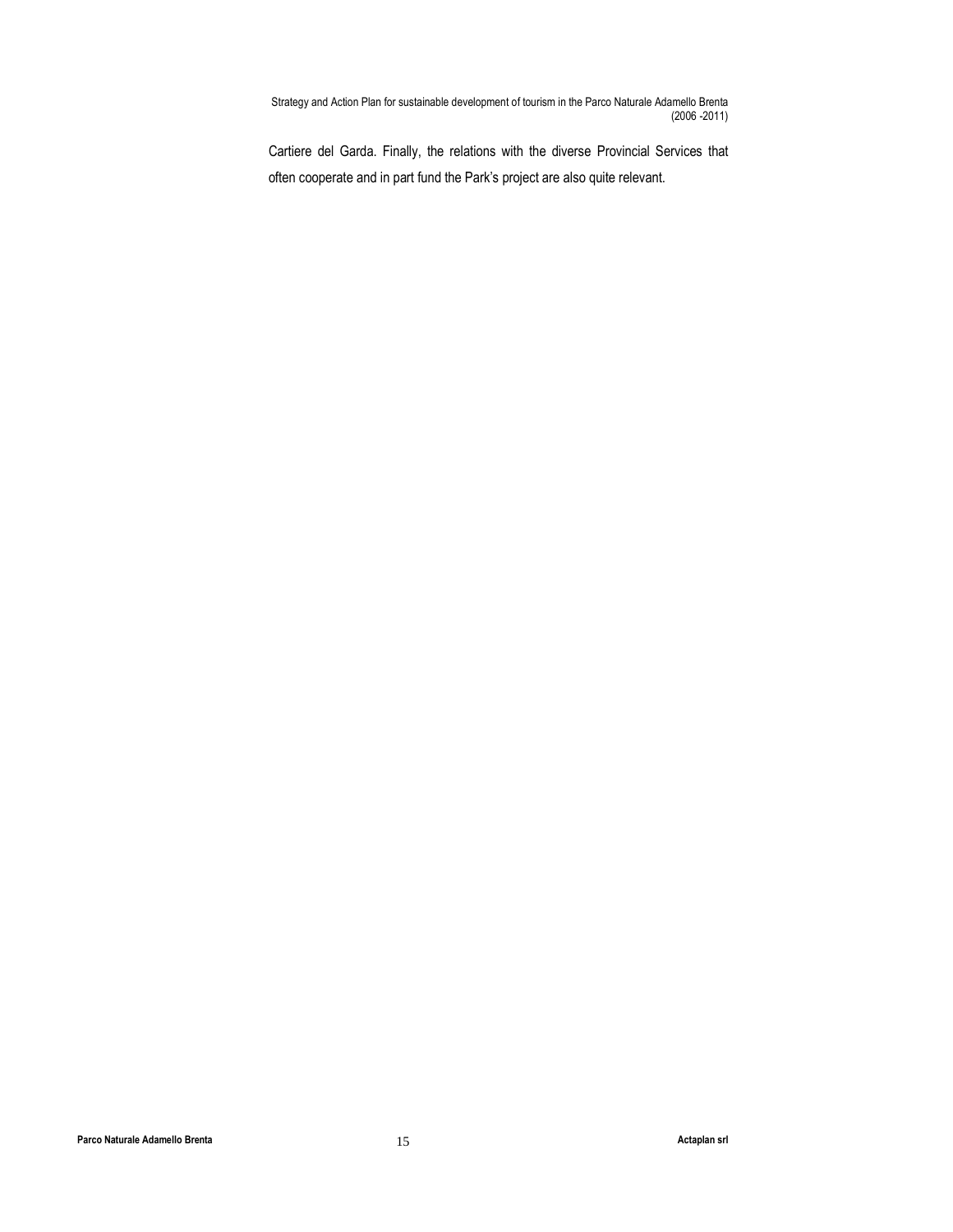# 3. THE DIAGNOSIS OF THE TERRITORY

### 3.1 THE SOCIAL REALITY

The Park's reality is characterised, as are the mountain areas, by the following social features:

- 1. the young population abandoning the small and very small mountain municipalities, which caused drastic depopulation and increase in old age population over the latest 50 years. It makes sense to stress that in recent years this trend is changing direction: on one side the care of some small municipalities in offering recreational and social services ( kindergartens, libraries, sport facilities), which generated new employment, pushed the resident population to stay, thus contributing to the repopulation of the territory and to its viability ( social and economic); on the other side the dissatisfaction and disappointment for the metropolitan lifestyle by the newly immigrated urban population ( today's forty years old population) favoured a return trend to the places of origin. For its part, also the Park cooperated, within its means, to contrast the abandonment: its structure, guaranteeing approx. 100 jobs – permanent or seasonal – contributed to establish new forms of employment that are desirable for the young population, and give them the possibility to stay and appreciate their peculiarity.
- 2. dropping traditional practices, mainly craftsmanship, ( such as wood carving), agriculture and stock-raising ( linked to the alpine shepherd huts [Malga]) that underwent a drastic decrease in recent years, due partly to the distance from the employments in urban areas and, most of all, to the possibility elsewhere of other more rewarding an less fatiguing forms of economy. To be noticed, particularly in Val di Non, the young people abandoning the apple-tree cultivation. Recently, the Provincia Autonoma di Trento tried to invert this trend favouring the introduction of new techniques of modern management, granting incentives and help in favour of agricultural enterprises, of valorisation of the old activities, of renewal of rural buildings and of the establishment of farm-holiday structures.
- 3. large presence in tourism resorts, of homes not intended for residential use, such as second homes and private homes. These structures that in some places are the near totality of buildings, stay empty for most of the time and contribute only marginally to the local economy. Besides causing a large land consumption,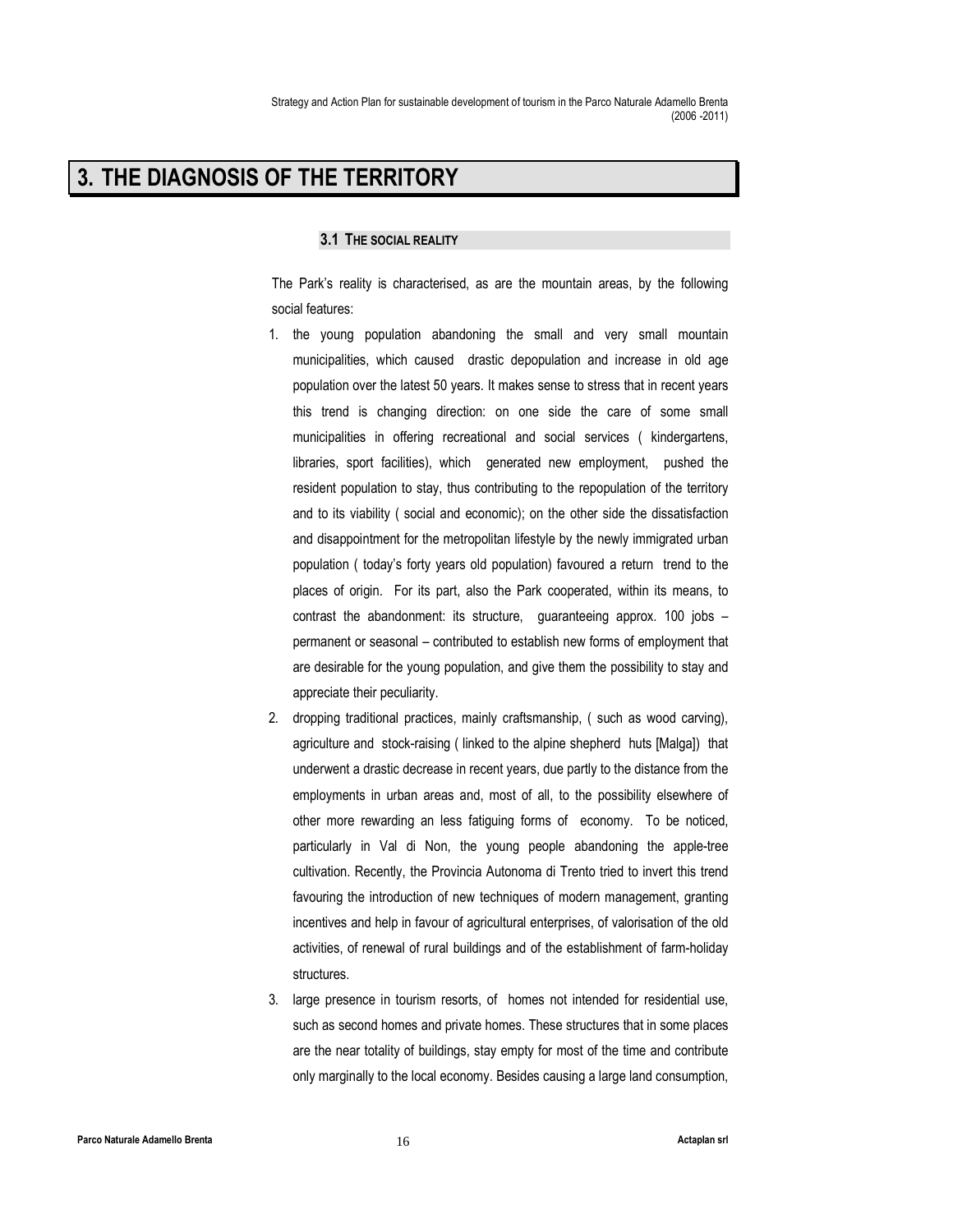difficult to reverse, this phenomenon contributed in hyping rents and sale prices, thus making difficult for residents and workers to buy a new home.

#### Table 3 – The Park's social reality

| Resident population as of al 2005            | 42.915<br>inhabitants |
|----------------------------------------------|-----------------------|
| Index of old age <sup>3</sup>                | 122%                  |
| Index of social charge <sup>4</sup>          | 50%                   |
| % homes occupied by residents on total homes | 55%                   |

#### 3.2 THE ECONOMIC REALITY

The Park encompasses a very large territory, with very diverse realities and largely diversified forms of economy. In some areas, the prevailing economy is tourism, in particular in Val Rendena, in the Paganella plateau and in Val di Sole. Agricultural economy, based on apple mono-culture, typifies the Val di Non territory; tertiary sector represents the economic issue of the Giudicarie Centrali. Finally, the SPA activities are the base of the Giudcarie Esteriori.

Val di Non is famous worldwide for its production of apples. Recently, owing to the national and international technical-productive competition and to the youths deserting the land, the apple economy showed the first signals of crisis, although it still plays a major role in the economic and social development not only of the area, but of the whole province. The changes under way have stressed the need of diversifying the agricultural revenue, starting to develop, alongside the apple cultivation, activities that complement it, such as tourism. The farmers of the Valley started to open their farms to visitors, give them accommodation in appropriate structures, like B&B and farm holiday accommodations, market their products, participate in training and vocational courses aimed at the implementation of new entrepreneurial activities linked to the traditional activities ( such as the didactic farm). Although the initiatives that follow this trend are not yet numerous, it is clear, that, if the aim is to diversify the revenues and contemporarily preserve the prevalent social and economic model, this must be the road to follow for the future.

In the Altopiano della Raganella, Val di Sole and Val Rendeva, the economy centres around summer and winter tourism. As for the latter, it is characterised by a

..

 $\overline{a}$ 

.

<sup>3</sup> The index of old age is built as ratio between number of old and young people; it is an indicator that permits the incidence of the population traditionally defined as elderly on the young population. Values above 100 indicate a unbalance in the sense of greater weight of the ones belonging to the "third age".

<sup>4</sup> The index of dependence ( or social charge) expresses in percent, the part of the population that theoretically depends by the working population, because it is too young or too old and therefore unable to sustain itself.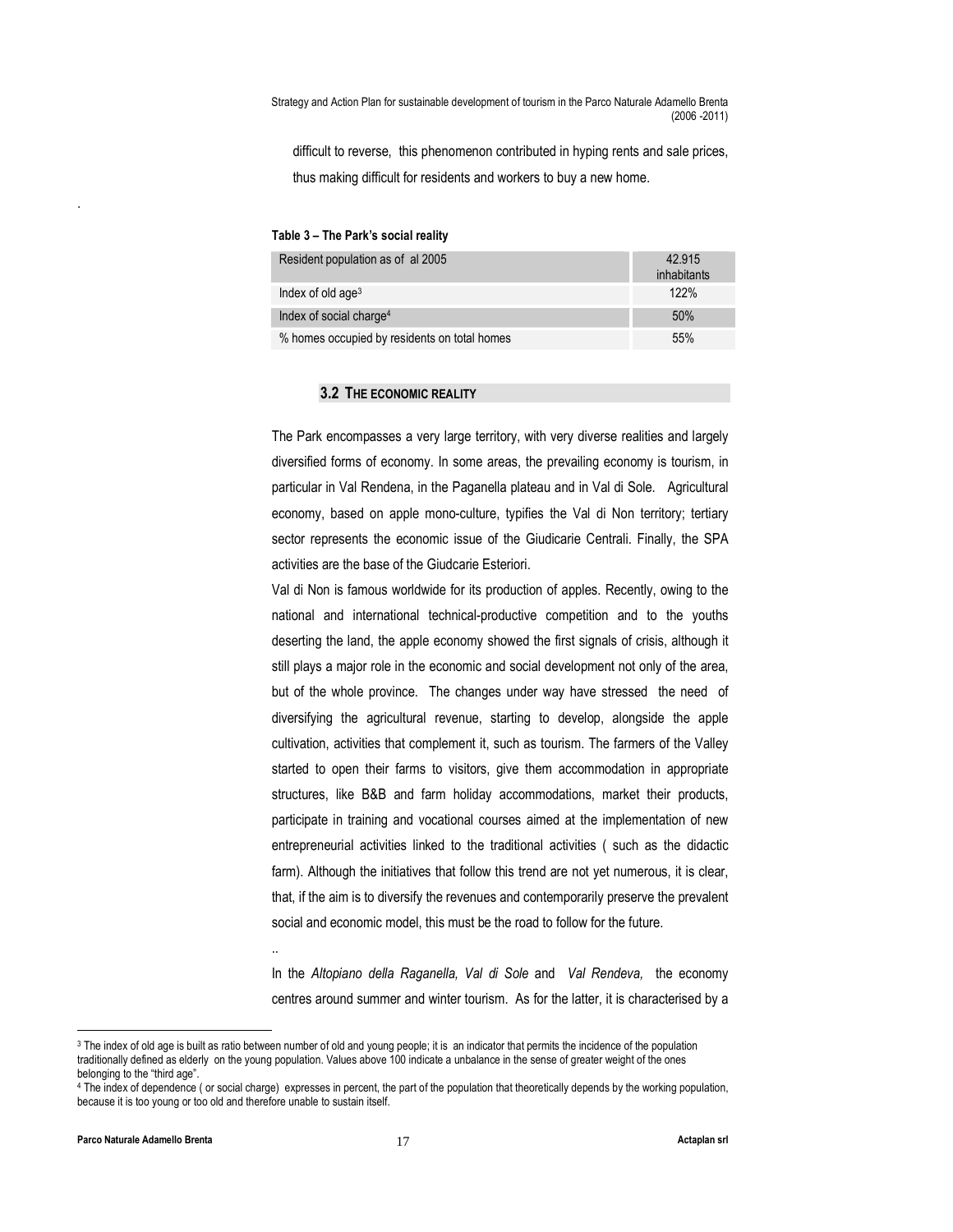gap between the high and low valley: in fact the latter, in spite of its own peculiarities, does no have a clear and specific tourism vocation and its tourism economy is dragged by the winter product of Madonna di Campiglio and by the summer product of the High Val di Rendena: this situation does not allow low Val Rendena territory to take off autonomously. Summer tourism is mainly targeted at repeat clients, elderly people, families with children. Winter tourism targets winter sports lovers. Also in this case, owing partly to the coming into the market of more competitive destinations, partly due to the climate change that in some cases disfavoured the ski destinations, partly owing to the new way of travelling and of spending of tourists, these destinations find themselves in the position of needing a revision of tourism policies. Prevailing policies are oriented to the quality and diversification of services: in this direction, the eco-tourism offer of the Park represents a major opportunity for attracting new clientele.

The Giudicarie sector, with Tione as main centre, is characterised by the strong presence of the tertiary sector: this territory, as far as the low Rendena, is trying to enhance its economy through activities linked to the re-discovery of craftsmanship and the enhancement of the old traditions.

The east part of the Pnab is characterised mainly by the Comano Thermae, well known on national level, not only for the healing action of its waters. In recent years the thermal product is experiencing a change, as stressed by he 2004 Italian Thermal System Report; the function of the thermae is shifting from a scientifically oriented approach, that views the cure as therapy, to an holistic vision in which the sense of the cure is the reaching of a global psycho-physical well-being. The Comano Thermae, although they keep their profile of a place of healing, are integrating their offer into this direction; accordingly the territory proposes itself with the name of "valley of health and well-being". Not to neglect the Ponte Arche centre, with a thriving tertiary sector alongside Tione.

#### 3.3 NATURAL AND CULTURAL ATTRACTIONS

In the Park's territory there are numerous valleys, each with its own characteristics and peculiarities. In the south west part of the Park, the main valleys are Val di Fumo, Val di Breguzzo, the lakes of Valbona, Val S.Valentino and Val di Borzago; the Carè Alto summit dominates the whole area which is made of tonalite rocks of intrusive volcanic origin, and entails wide forests, that stretch from the valleys to the glaciers. During World War I the whole area, and more generally the Adamello-Presanella ridge, was the theatre of battles between the Italian and the Austrian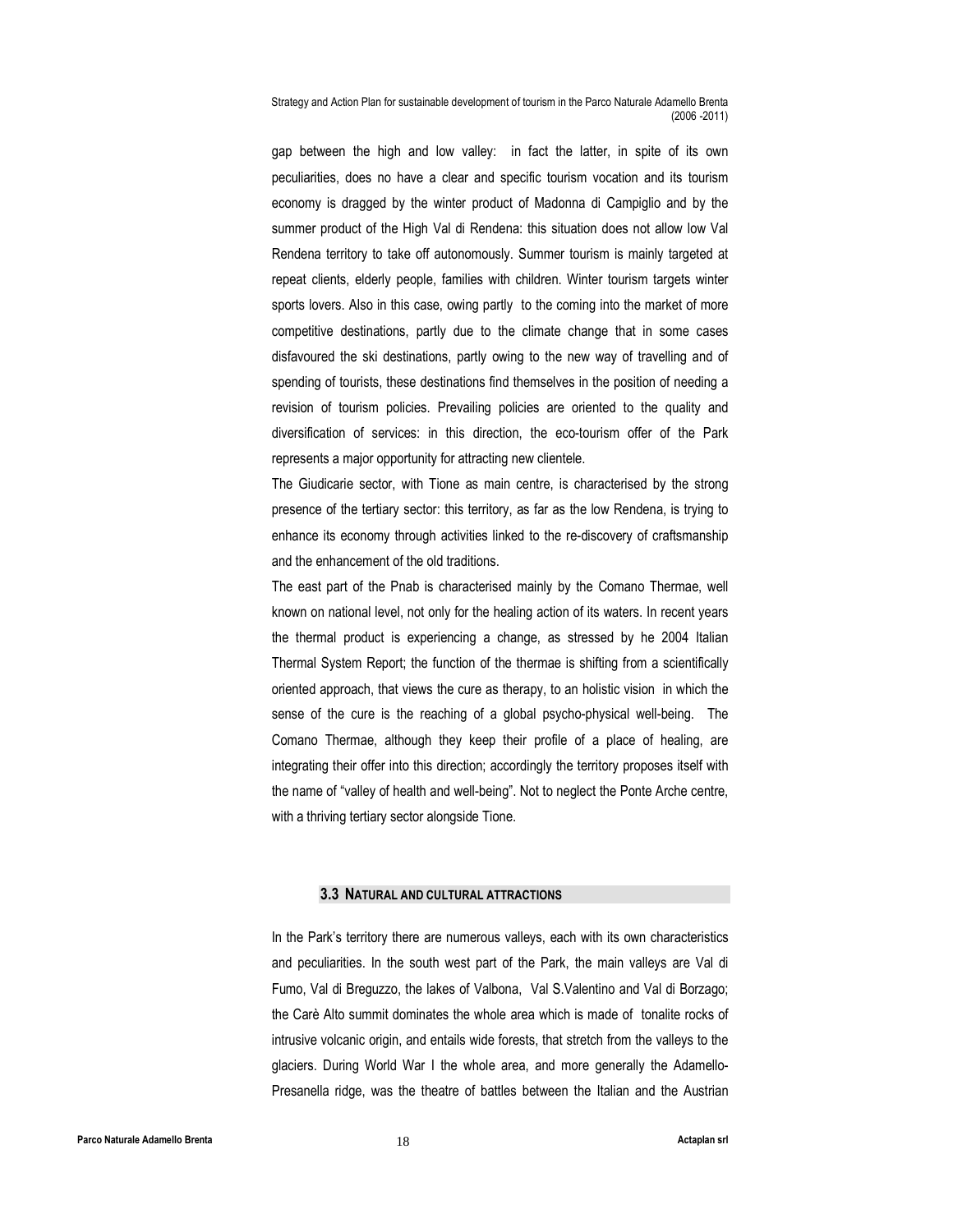empire armies. Nowadays, many traces of those events still exist: trenches, huts, very valuable war memories ( in particular the cannons of Cresta-Croce and Carè Alto and Skoda Presanella), old paths and military streets that nowadays have become precious nets of paths and itineraries. The Adamello ridge, in particular the S.Valentino and Val Genova areas, have been sites of reintrouduction of the steinbock, thanks to the the projects that , between 1995 and 2000, set free approx. 40 new specimen . East of the territory of the protected area, characterised by the granite Brenta massif, there is a succession of valleys, amongst which Valagola, Val Brenta, Vallesinella, Val Algone, Val Ambienz in the south eastern part.

The outstanding Park's features, best known and therefore most visited, are the Val Genova (famous for its waterfalls of which the Nardis and of Lares ones are the most famous), Val di Tovel (known for the homonymous lake that till 1964, during some hours of the day, in some areas turned bright red), and the Vallesinella, as starting point for numerous excursions on the Brenta. The fauna component is amongst the richest of the Alps and includes all mountain species: amongst these of particular relevance the brown bear that, thanks to the project of reintroduction of 1998, nowadays amounts to a population of 15-17 specimens.

The Val di Non, famous for the cultivation of the apple trees, is also known for its numerous churches and castles, that witness of a historic and cultural tradition connected with the court life. Other areas are known for other characteristics: val Rendena and valli Giudicarie are connected with craftsmanship and with the mountains, the Terme di Comano area is characterised by the thermae, known mainly for the healing effects of its waters.

#### 3.4 TOURISM FLOW

The tourism flow in the territory of the 38 Trentino municipalities amounts to 6 millions nights-bed per year ( 871.000 arrivals) featuring a market share on the province territory equal to 22,8%. This is not evenly distributed in the territory.

During the latest decade there has been a steady but inhomogeneous growth of tourism, which corresponded to a new way of holidaymaking:

 Long holidays have become less frequent, while tourism mobility on the territory has increased. While in the 1990s the tourist used to stay up to 10 days in the same place, now the average length of stay is below 8 days.

 In place of second homes and private accommodations, nowadays the tourist prefers to spend his stay in hotels or the like ( such as B&B, agritourisms etc.) oriented towards a less rigid management ( as for the opening period, the length of stay) and towards quality.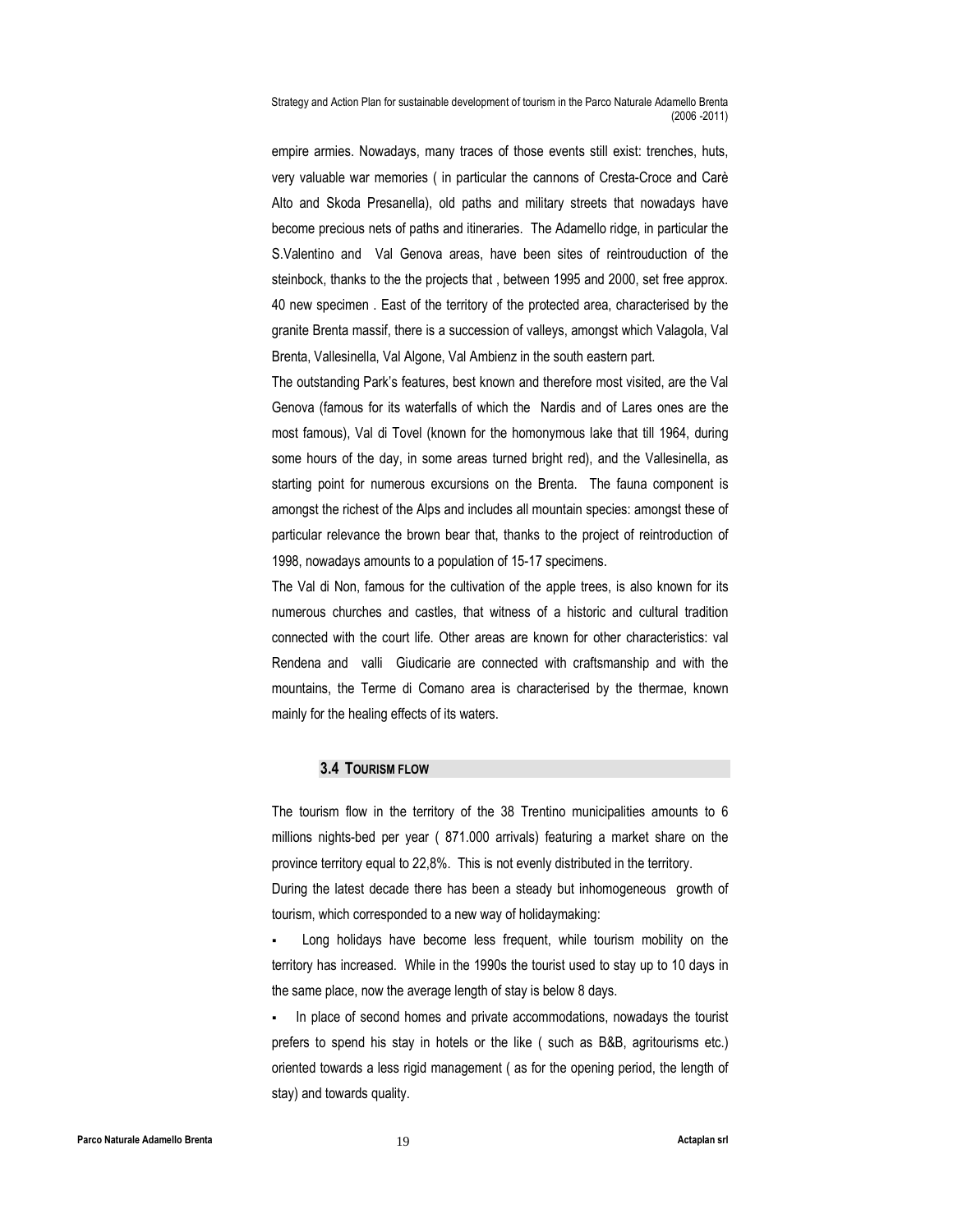Although the Park's territory is apt to be exploited mainly during the summer season, in the latest ten years it has been the winter season that has shown a real boom ( mainly in some places) to the point that the gap between the two periods has narrowed.

 The mountain holiday ( be it summer or winter) is changing. In summer, besides relaxing, the tourist expects to live diversified experiences ( discovery of the territory, sport activities, wellbeing). In winter, technology and innovation permit skiers to have more time available for other activities.

Table 4 – Tourism Movement ( 2003)

|                                | <b>Arrivals</b> | <b>Stays</b> |
|--------------------------------|-----------------|--------------|
| Tourism movement               | 871.430         | 6.511.011    |
| Summer tourism movement        | 371.735         | 3.461.486    |
| Winter tourism movement        | 443.668         | 2.797.682    |
| August tourism movement (2002) | 152,902         | 1.640.274    |

#### 3.5 THE VISITORS OF THE PARK

In summer 2004 the Park, in cooperation with the Osservatorio Provinciale per il Turismo, carried out a visitors' survey whose most relevant conclusions are illustrated here below.

### Holiday Motivations

The prevalent holiday motivations rank from:

- Quest for rest and relax in a natural environment;
- Enjoying naturalistic attractions;
- Active holiday opportunities practising sports and excursions.

Other holiday motivations: food and beverage, ; entertainment; cultural opportunities. Almost none the motivations appear linked to wellbeing in thermal structures or hotels with fitness centres or linked to congresses. About one half of the respondents say that the Park was determinant in their choice of a holiday location

### Period of stay

 There is a strong difference between those who stay in hotels and those who stay in private and second homes. The former stay for periods of at least two weeks and the latter for approx. one week only.

#### Where do tourists stay

.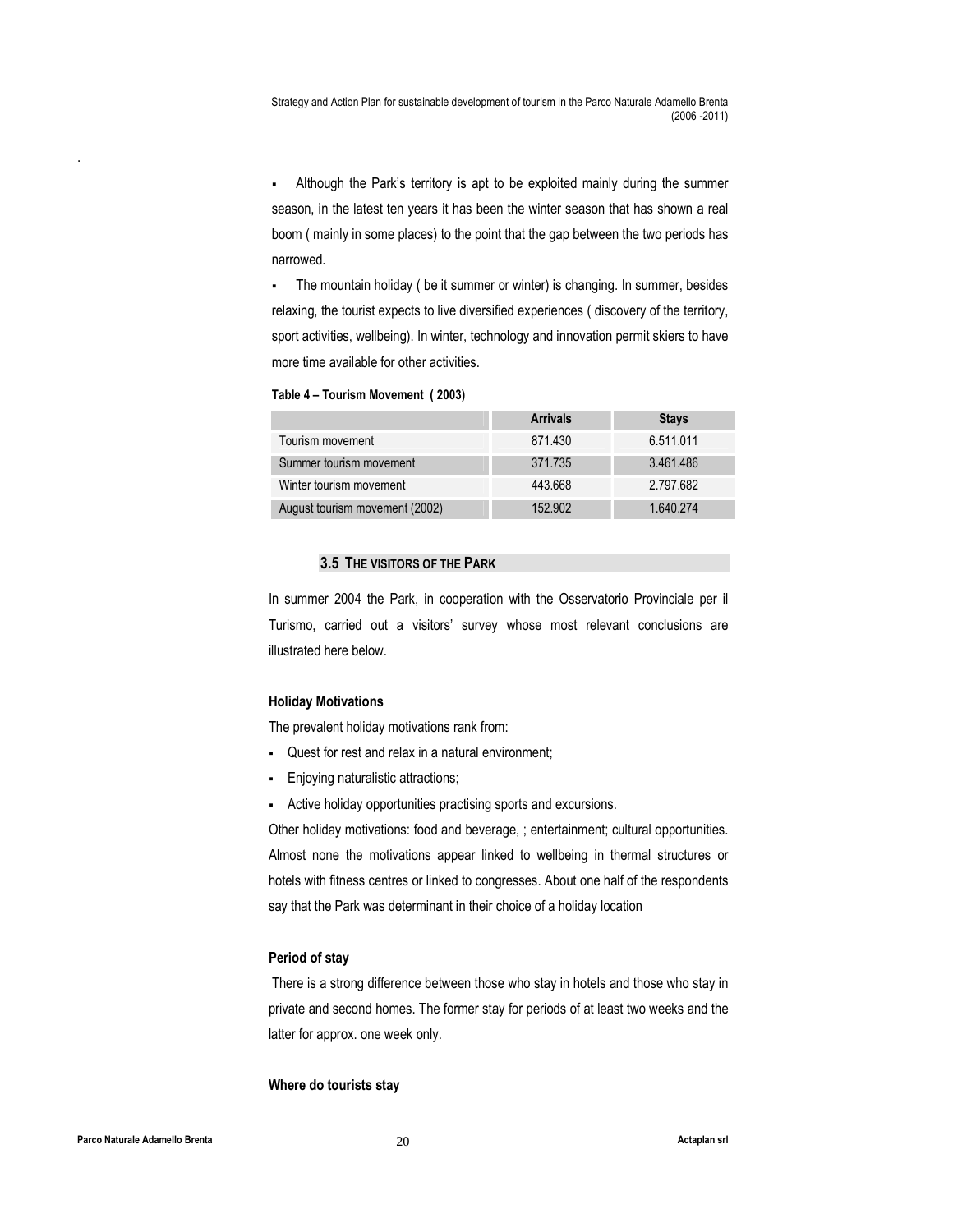About 1/2 of the tourists prefers the hotels. About one third stay in private and second homes . The remaining stay in campsites or other accommodations such as farm holiday accommodations, B&B, in families or with friends or in mountain huts.

#### The visitor's profile

Most visitors spend their holiday with the family and the children. They are people with superior instruction, clerks, professionals, entrepreneurs, managers, coming from the Centre/North regions, most of all Lombardia, Milano and Brescia. Many visitors are think to visit the park again, without excluding the possibility of a winter holiday in the park area.

#### What do they ask?

Three aspects appear as the most desired:

- Uncontaminated nature and natural landscapes;
- Path maintenance and care for the territory ;
- Tranquillity, silence, relax;

Visitors are interested in participating in the initiatives of the Park, visiting its structures and participating in excursions and thematic evenings.

Almost all of them appreciate the car traffic limitations in the most crowded valleys. They also share the Park's choice to eliminate the rubbish baskets in order to make tourists take their waste back home. They also agree on the introduction of some prohibitions ( i.e. the no camping regulation and the prohibition of using mountain bikes in the paths, which by the way seem to contradict the fact that in the survey often respondents associated mountain bikes and pedestrian excursions, deeming they both are perfectly coherent with the natural park)

#### Visitors' satisfaction

In general visitors say they are very satisfied from all points of view. The highest satisfaction applied to the following features:

- Staff courtesy and competence;
- Uncontaminated nature and natural landscapes;
- Path maintenance and care for the territory;
- The Park's information system ( info. Points, visitors centres, printed information etc.)

Lower levels of satisfaction are due to:

- The number of tourists in the Park in peak season ( deemed to be too many and somehow incompatible with the idea that the visitor has of the park)
- Availability of local typical venues where to enjoy local cuisine;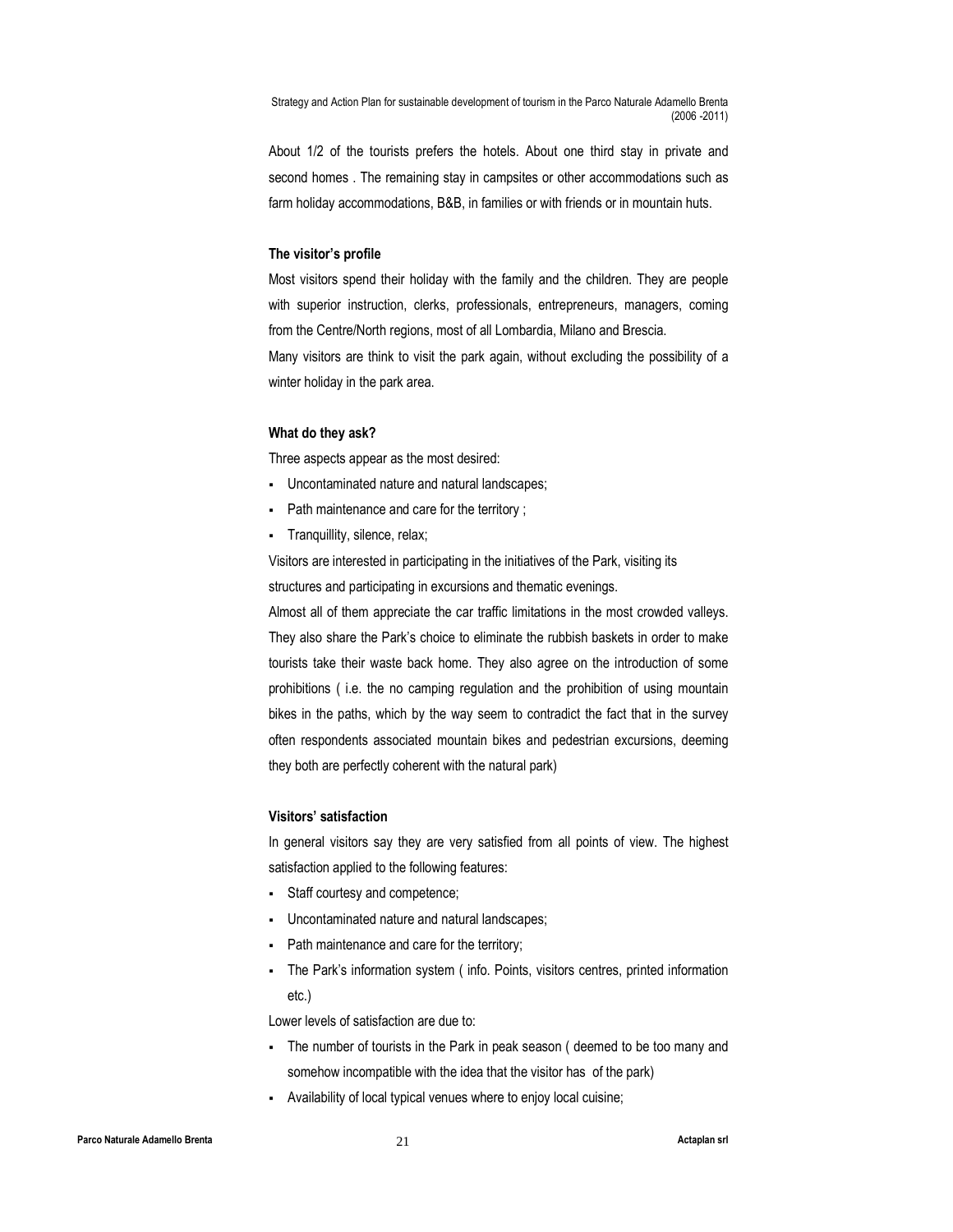- Cultural and naturalistic proposals of the Park ( that are probably too little known);
- The possibility to do sports and keep fit ( in this case it should be remembered that only few respondents see the Park as a place where to do sports and the Park is generally non seen as an open air gymnasium,)

#### 3.6 ACCOMMODATION STRUCTURES

The Park's accommodation structure is marked by many non-hotel structures ( private homes and second homes): more that 96% of the structures and 70% of the beds available belong to this accommodation type. The tourism-related building activity has steadily increased during the recent years although the Province urged the Municipalities to adopt urban planning corrections in order to contain this trend ( November 2005, a provincial law was passed that imposed strong limitations to he edification of second homes) Building new houses, besides negatively impacting the land use, is a very controversial issue on the real benefits it bestows on the local economy: the structures open for only very few days and only in peak season; a rigid and almost never entrepreneurial management prevails; rents are too high particularly for young low income tourists.

In the hotel sector, also thanks to resources and incentives made available by the Province for the modernization and renovation of the hotels, the structures have improved in size and quality. In the Park, there are predominantly medium/highquality structures: three-star hotels are by far the majority, except the Val di Non area, where the majority are 1 or 2 stars hotels.

The other forms of accommodation are not yet very diffuse, although in recent years, also thanks to the provincial incentives and the entrepreneurial initiatives, there has been an increase in B&B and farm holiday accommodations.

High mountain accommodations, such as bivouacs, alpine and excursion huts, are widespread ad articulate. To this, some "Malga" ( alpine shepherd shelter) should be added. Nowadays, there are very few active malga, since after the war this kind of activity rapidly dwindled following the impetuous industrialization process that caused cattle breeding to be abandoned. The park takes good care in recuperating the traditional activities and in particular the malga-related work, as a source of income for the mountain people and as an example of the way people used to live in harmony with nature. Many projects include the recovering and the use of the Malga also as accommodations.

Recently, the province and the Park launched many initiatives for improving the quality of the offer, arousing the interest of many operators. In 2003, the "Qualità Parco" initiative was launched, the quality mark granted to accommodation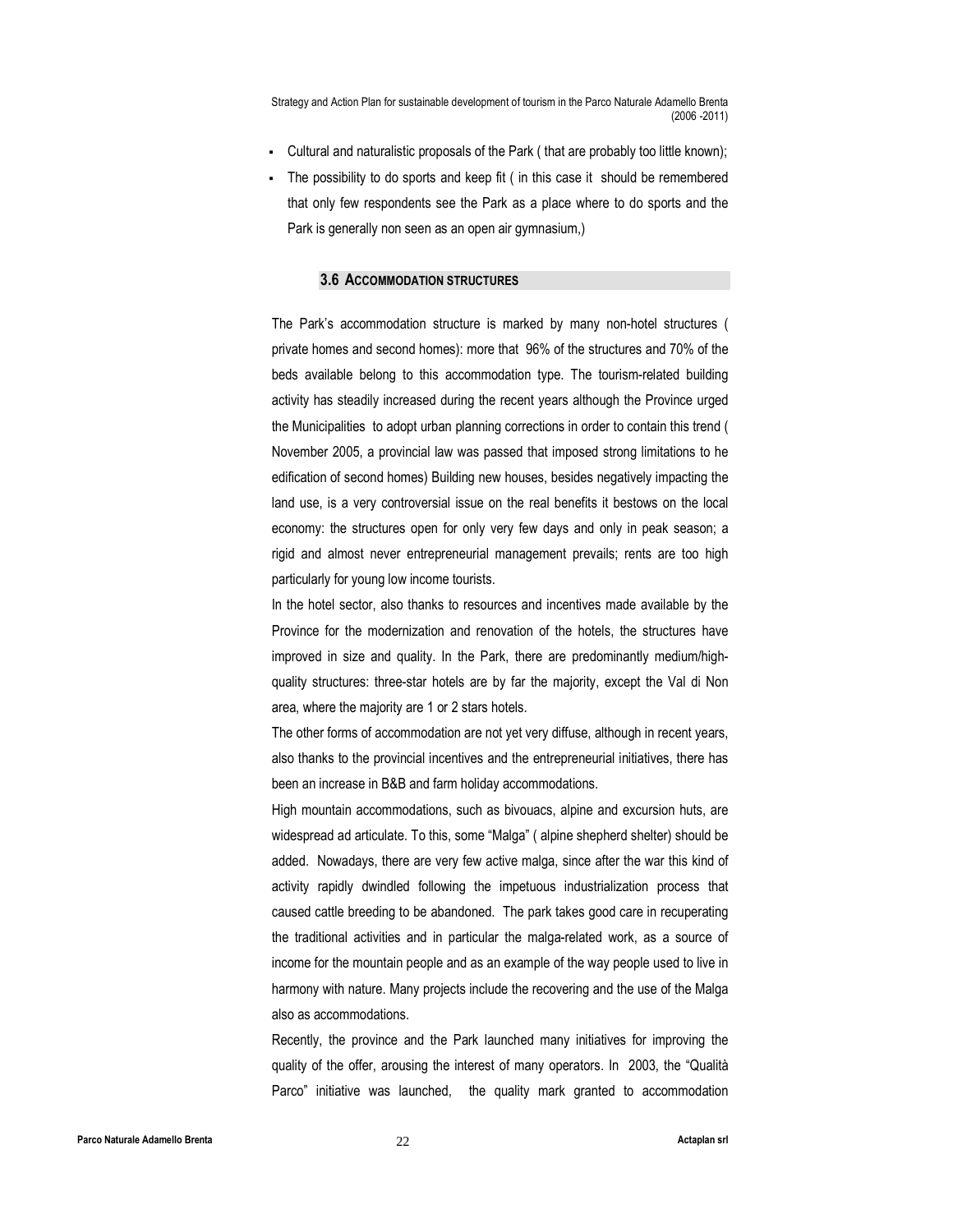structures such as hotels, B&B, camp-sites ( but soon appropriate protocols shall be available also for typical structures and for the food ad beverage sector), that are outstanding for the sustainable management of their structures and the enhancement of the local identity. At present the label has been awarded to 27 hotels, one camp-site , and other operators expressed their interest in starting this route. The province set off the "Product Club" for many diverse types of accommodation structures ranging from hotels, B&B, rural structures, to tourism apartments. In the Park 5 structures belong to this club.

Table 5 – Accommodation structures in the park in decreasing bed availability order (year 2003)

| <b>Accommodation structures</b>      | <b>Number</b> | <b>Beds</b> |
|--------------------------------------|---------------|-------------|
| Second homes                         | 8.815         | 40.982      |
| Private homes                        | 6.899         | 31.709      |
| <b>Hotels</b>                        | 335           | 21.162      |
| Health resorts and mobile camp-sites | 67            | 2.899       |
| Camp-sites                           | 6             | 2.693       |
| Refuges                              | 31            | 1.590       |
| Rooms for rent                       | 42            | 1.047       |
| Holiday homes                        | 11            | 620         |
| Other                                | 7             | 545         |
| <b>Farm Holiday Accommodations</b>   | 20            | 228         |
| <b>Total Pnab</b>                    | 16.233        | 103.475     |

#### Table 6 – Hotel classification by stars (year 2003)

| <b>Classification</b> | <b>Number</b> | % on total |
|-----------------------|---------------|------------|
| 1 Star                | 54            | 16%        |
| 2 Star                | 46            | 14%        |
| 3 Star                | 208           | 62%        |
| 4 Star                | 27            | 8%         |

#### 3.7 VISITOR SERVICES

For carrying out its educational, cultural and tourism activities, the Park avails itself of a wide range of structures, visitors centres, info-points, guest rooms and Park houses; in some cases these buildings are the Park's property, and in other cases the Park manages then on lease.

Visitors centres are structures that the Park has acquired and prepared in accordance with carefully studied and defined characteristics and criteria, deeming them a fundamental cultural vehicle and means of ecological awareness raising, an opportunity of into depth knowledge of the environmental reality, an economic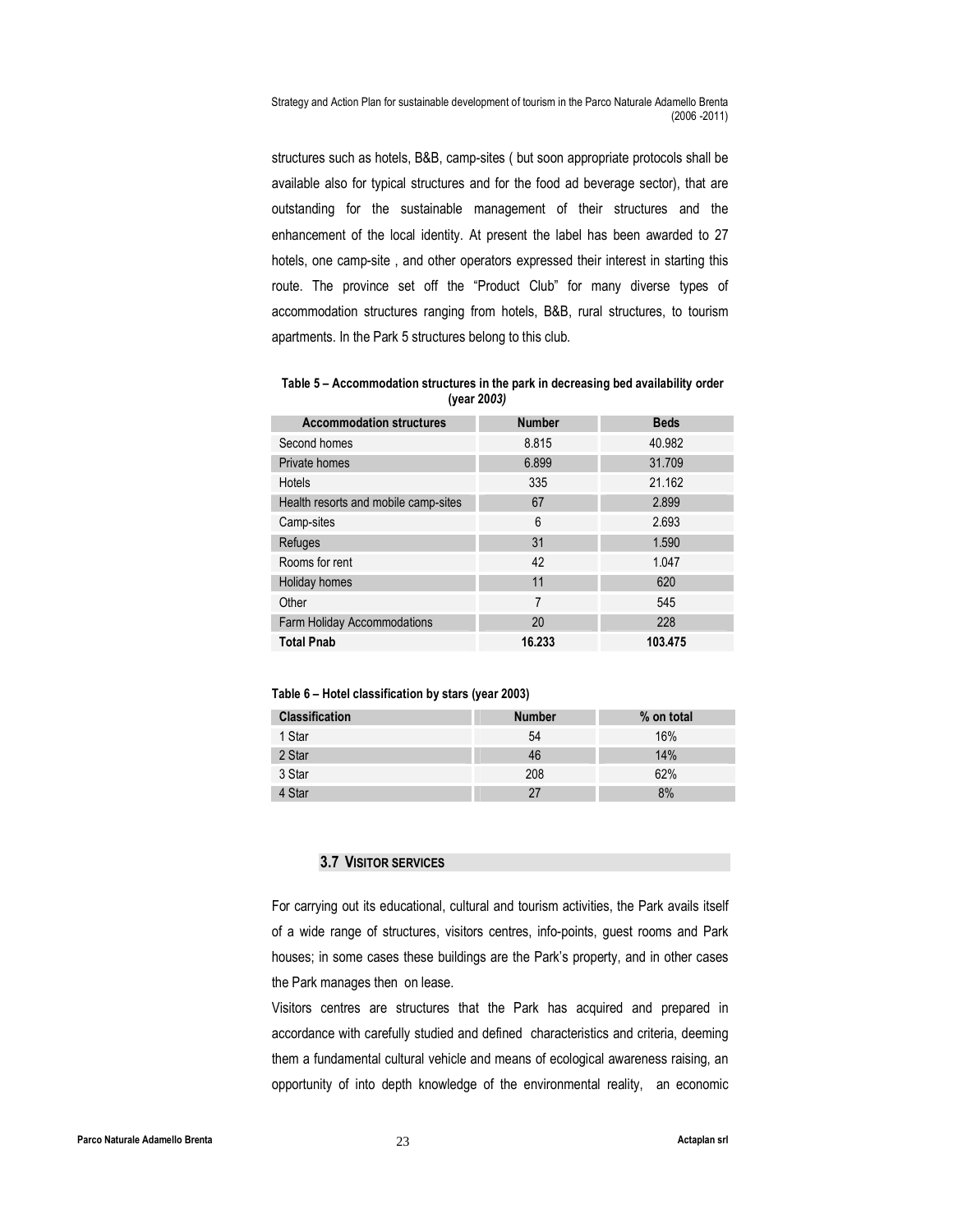starter for the realities that are more decentralized in comparison with the more developed tourism areas. In detail this are 9 centres in total, 3 active at the present time and 6 others being established; the "Flora" visitor centre shall be opened already starting in summer 2006, the others to follow soon. The peculiarity of such structures lies in the fact that each Centre develops and emphasizes a specific theme: the bear, the Tovel lake, the relationship between people and the environment etc. The entire presentation of the Centres has therefore been studied and prepared ad hoc..

Table 7 – Visitors Centres

| N | <b>Visitors Centres</b>                    | <b>Municipalities</b> |
|---|--------------------------------------------|-----------------------|
| 1 | "Fauna" Visitor Centre                     | Daone                 |
| 2 | "Bear" Visitor Centre                      | Spormaggiore          |
| 3 | <b>Tovel Service Centre</b>                | Tuenno                |
| 4 | Botanic Area and "Flora" Visitor Centre    | Stenico               |
| 5 | "Waters" Visitor Centre                    | Carisolo              |
| 6 | "People & Environment" Visitor Centre      | Tuenno                |
| 7 | Villa Santi environmental education centre | Montagne              |
| 8 | Veterinary and fauna observation centre    | Spiazzo               |
| 9 | Multimedia Library                         | San Lorenzo in Banale |

These structures are open in the summer season and, on reservation, in any day of the year, with the exception of the Tovel Visitors Centre; the entrance subjected to a fee.

The Info-points can give any kind of information concerning the Park: territory, activities, tourism etc. All info-points, excepting Mavignola and the one at the Strembo headquarters are open seasonally and managed by seasonal, properly trained, staff.

#### Table 8 – Info-Points

| N | <b>STRTRUCTURE</b>                            | <b>MUNICIPALITY</b> |
|---|-----------------------------------------------|---------------------|
| 1 | Mavignola Guest Room Facility Info-point      | Pinzolo             |
| 2 | Botanic Garden Info-point                     | Stenico             |
| 3 | Headquarters Info-point                       | Strembo             |
| 4 | Breguzzo Info-point                           | <b>Breguzzo</b>     |
| 5 | Vallesinella parking Info-point               | Ragoli              |
| 6 | Brenta in Val Algone parking Info-point       | Bleggio Inf.        |
| 7 | Ponte Verde in Val Genova Info-point          | Carisolo            |
| 8 | Ponte Rosso ex-Elvio in Val Genova Info-point | Strembo             |
| 9 | Val di Fumo Info-point                        | Daone               |

The Park also has 2 guest room facilities located at S.Antonio di Mavignola and Spormaggiore, and 13 real estate properties (malga, farmhouses) scattered in the territory and used as logistic bases: they are managed in total or in part by the Park,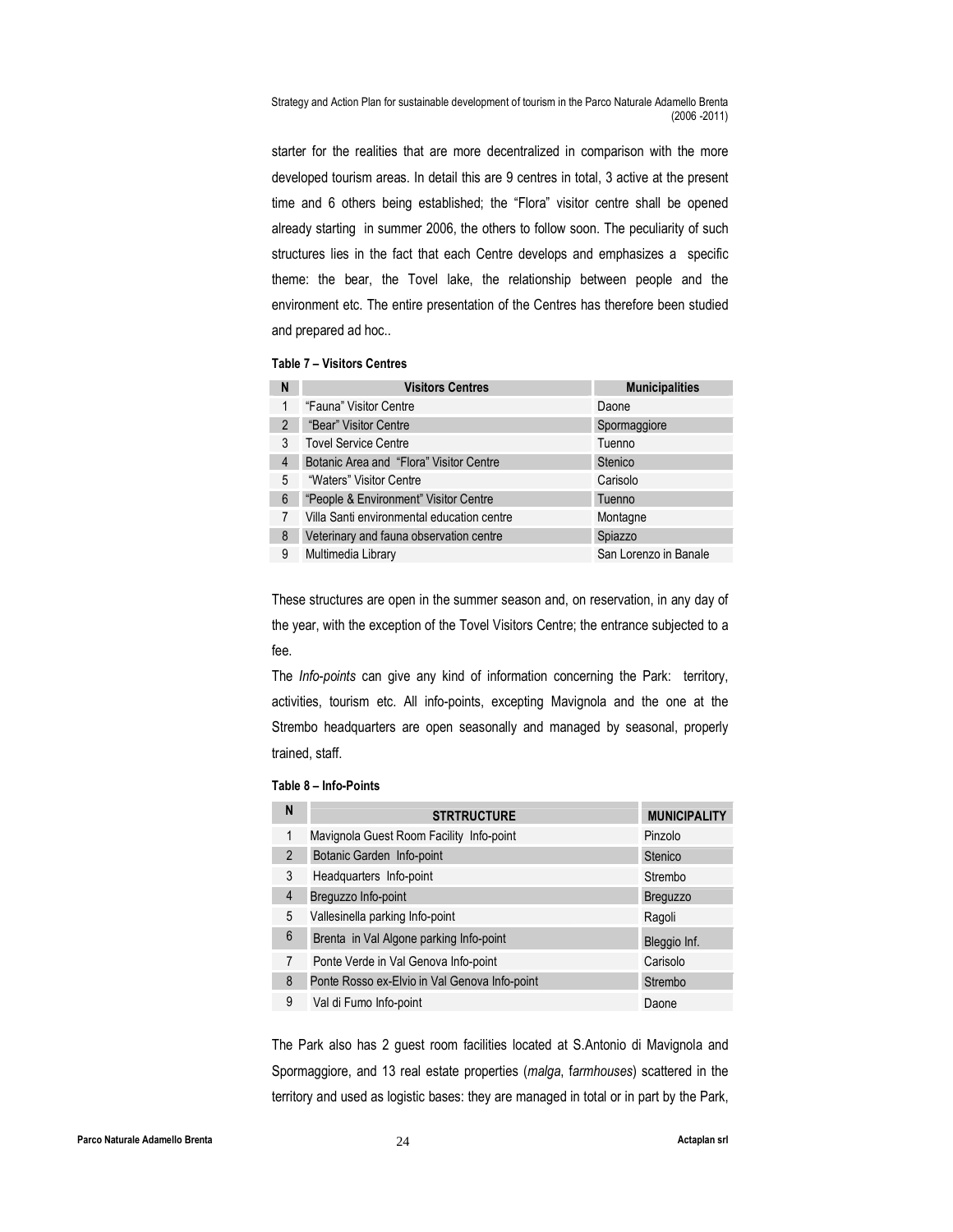and are located such as to cover in a more or less uniform way the territory of the protected area. The guest room facilities are destined to host school classes, groups of university students, Park scholars, and. in general all those that study the Park and/or the protected area. Also one of the Case del Parco, Malga Valagola, is used as reference point for numerous classes in the framework of the environmental education programmes; from May to September it is a much requested destination, with applications that come also from outside the province.

In all structures (excepting the last quoted) it is possible to buy the Park's gadgets and the documentation ( books, DVDs) about the protected area recently published.

#### 3.8 EDUCATIVE, RECREATIONAL, ROURISM AND INFORMATION ACTIVITIES

Educative and recreational activities of the Park are based on a very articulated system of infrastructures, structures and facilities. In accordance with the art. 33 of PdP, L.P.18/88 the Park commands:

- 900 Km of signalled paths; out of these 321,35 are competence of the Park, 34,3 km as didactic paths. .
- 9 bivouacs
- 20 alpine refuges
- 15 excursion refuges

and moreover :

- 13 Case del Parco
- 3 active visitors centres and 6 being implemented (starting summer 2006 the botanic area and the " Flora" visitor centre at Stenico shall be active too)
- 9 info-points (see cap 3.7: Facilities)

From 2003, a new line of signposts has been installed in the main Park's valleys, made of biodegradable materials. This network of structures shall demand strong financial resources for the maintenance of the efficiency, the continuous renewal, and for the management. Therefore a reflection is necessary on the need of defining an improvement strategy that allows the visitor centres to become a tourism and cultural attraction able to reduce the financial dependence from the resources of the Park.

The Park, besides investing on the tangible elements of the system ( signposts, visitor centres), has strongly believed in the activities of environmental education and heritage interpretation. In particular, nowadays the Park responds autonomously to the growing demand of environmental education for the schools and of sustainable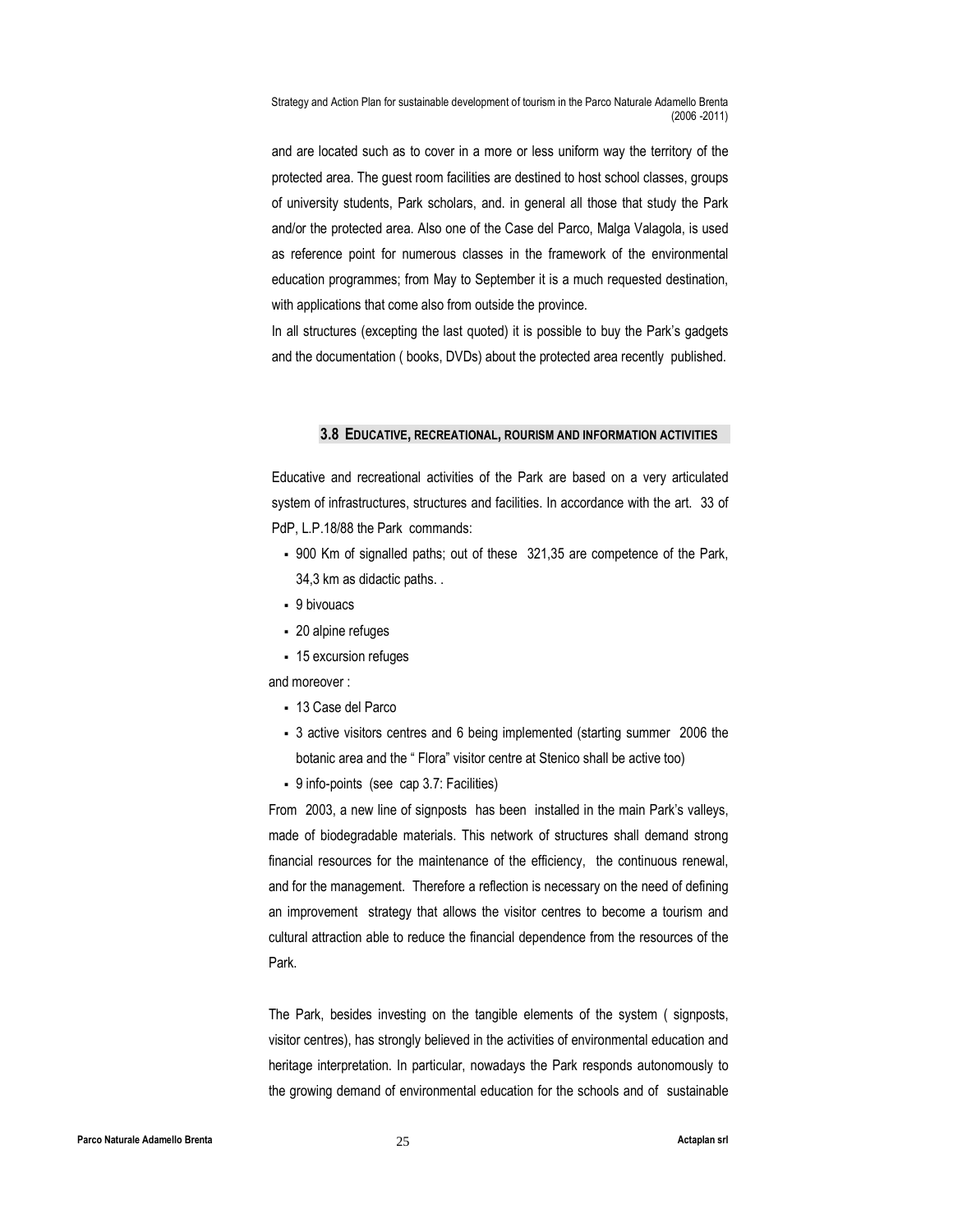territorial animation, organising a major programme of initiatives under the headline "Un'estate da Parco" ("a Park summer") This is a major effort ( the 100 organised activities of 2001, have increased to 368 organised in l 2005) needed to overcome the entrepreneurial gap: In the Park's territory there are agencies entrusted with the tourism promotion and communication ( first of all the Aziende per il Turismo), but in fact there are few subjects that carry out the initiatives proposed by the Park. .

More precisely, the range of initiatives and events organised seasonally and through the year are:

- $\bullet$  guided excursions with the help of snow rackets in the winter period;
- $\triangleleft$  theme initiatives such as:
	- − dawn and sunset outings;
	- − nature photographic excursions;
	- starry sky observation with the cooperation of the Rovereto Civic Museum and of the local libraries;
	- − short excursions on the trace of the bear;
	- short excursions at the foot of the Adamello glacier;
	- − excursions proposed at the visitors centres;
	- − "Invito a Tovel", a day at the discovery of the Valle di Tovel proposed to the tourist in the Altopiano della Paganella and Bassa Valle di Non;
	- − children initiatives (Park Adventure, Fairyland Park etc)
	- − fauna observation;

♦ Malga trekking, i.e. excursions that reach the most beautiful malga in the Park to enjoy the typical products;

♦ Naturalistic theme evenings organised for the Park's municipalities, the Tourism Consortiums, The Tourism Promotion Agencies and Pro Loco, that operate in the territory of the Park, held by expert consultants.

♦ Courses of wood carving ad Visitor Centres exhibitions;

♦ The "green weeks": specific didactic packages of environmental education targeted at associations and organized groups, to be carried out at the guest room facilities of Mavignola and Valagola; also foreseen are the design of "Leaf Watching" excursions, to observe the colour of the Park's leaves in the woods in autumn.

In 2004/05 winter, with the "Winter Park" programme, for the first time the organisation of an activity programme aimed at the winter visitor was experimented.

#### Table 9 – Programme of summer activities

| Years | Foreseen<br>activities | <b>Carried out</b><br>activities | % of<br>activities<br>carried out | <b>Participants</b> | Average<br>participants<br>per activity |
|-------|------------------------|----------------------------------|-----------------------------------|---------------------|-----------------------------------------|
|-------|------------------------|----------------------------------|-----------------------------------|---------------------|-----------------------------------------|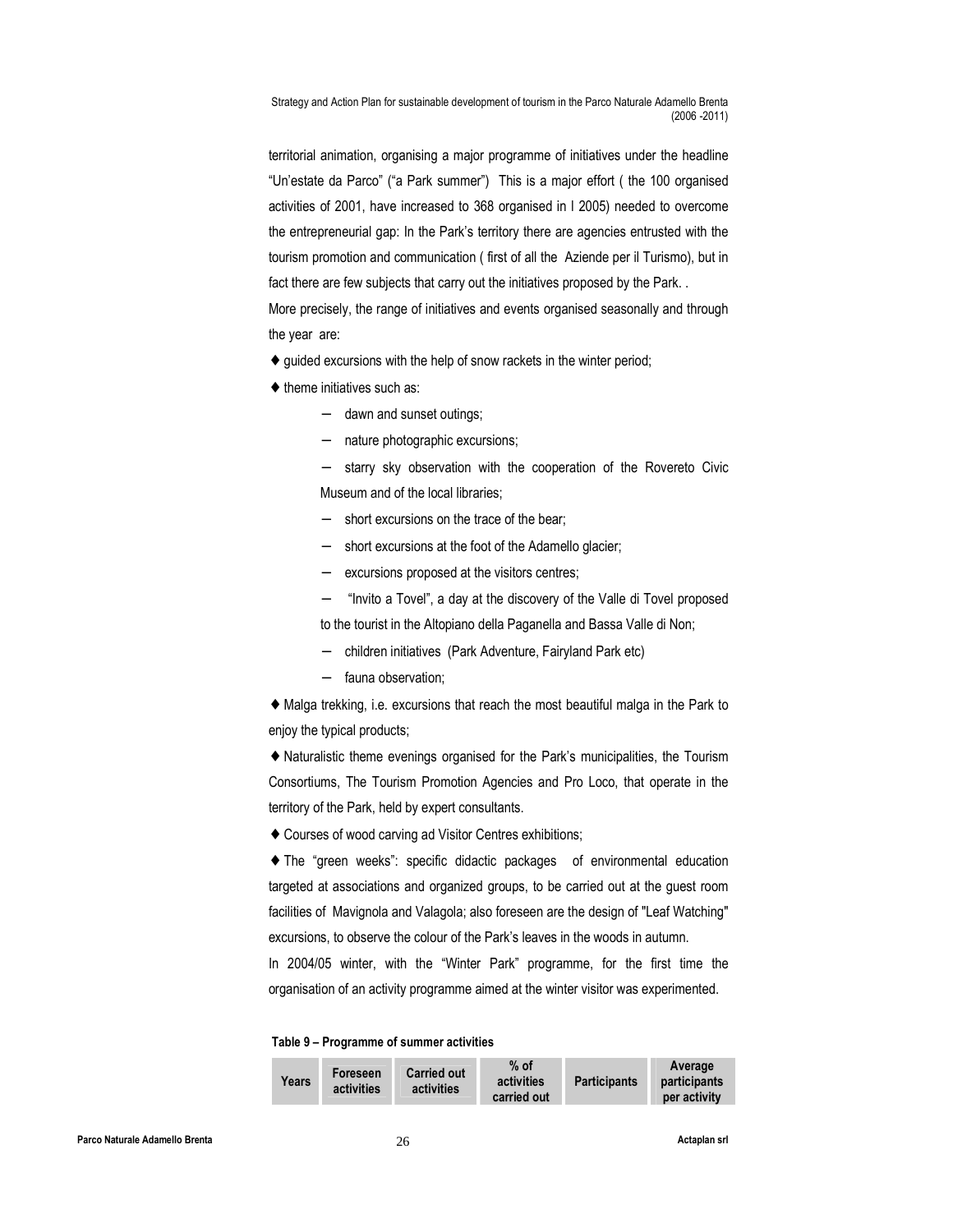| 20<br>01 | 100 | 84  | 84% | 1475 | 87 |
|----------|-----|-----|-----|------|----|
| 2002     | 191 | 172 | 90% | 5656 | 33 |
| 2003     | 256 | 180 | 70% | 4671 | 26 |
| 2004     | 396 | 171 | 43% | 6506 | 38 |
| 2005     | 368 | 229 | 62% | 5585 | 24 |

In summer, due to the amount of work, information services and parking traffic management are attended to by seasonal staff. The medium term perspective shall probably be to outsource these services thus favouring the development of private entrepreneurial activities that provide new employment opportunities for young residents ( from 2002 the Daone visitor centre has been contracted out to a consortium of local cooperatives. )

The whole system does not respond to a rationale of strategic planning, based on the concept of " interpretation of environmental and cultural heritage". Therefore it was deemed necessary to define a Plan of naturalistic and environmental interpretation, which, in line with the most significant international experiences, might be useful in the future to plan all operations and measures concerning the development and the management of the public, of information use, of communication and promotion of the territory from the tourism-recreational and didactic point of view.

#### 3.9 TOURISM ORGANISATION

The tourism organisation of the territory is changing. The main changes are the following:

1. The Trentino Tourism Promotion Authority being transformed in a joint-stock company (Trentino S.p.A.), in order to manage in an entrepreneurial way the market promotion of Trentino region. The new company, created in 2002, plays the role of link and coordinator with all other operators of this sector: the Province, the Chamber of Commerce, the University, local tourist offices, Pro loco consortiums, stakeholder associations, entrepreneurs, businesses. Virtually, the Trentino SpA is in charge of the tourism and territorial image of the Trentino region at large, includingthe brand management, the promotion and publicity of Trentino as integrated values/activities system, the enhancement of local specialities, the marketing activities in different markets ( publicity, promotion, trade fairs, web, sponsorships etc. ), the external relations and the relationship with the media, research and analysis of single markets, supporting editorial activities, cooperation with the operators of local tourism promotion and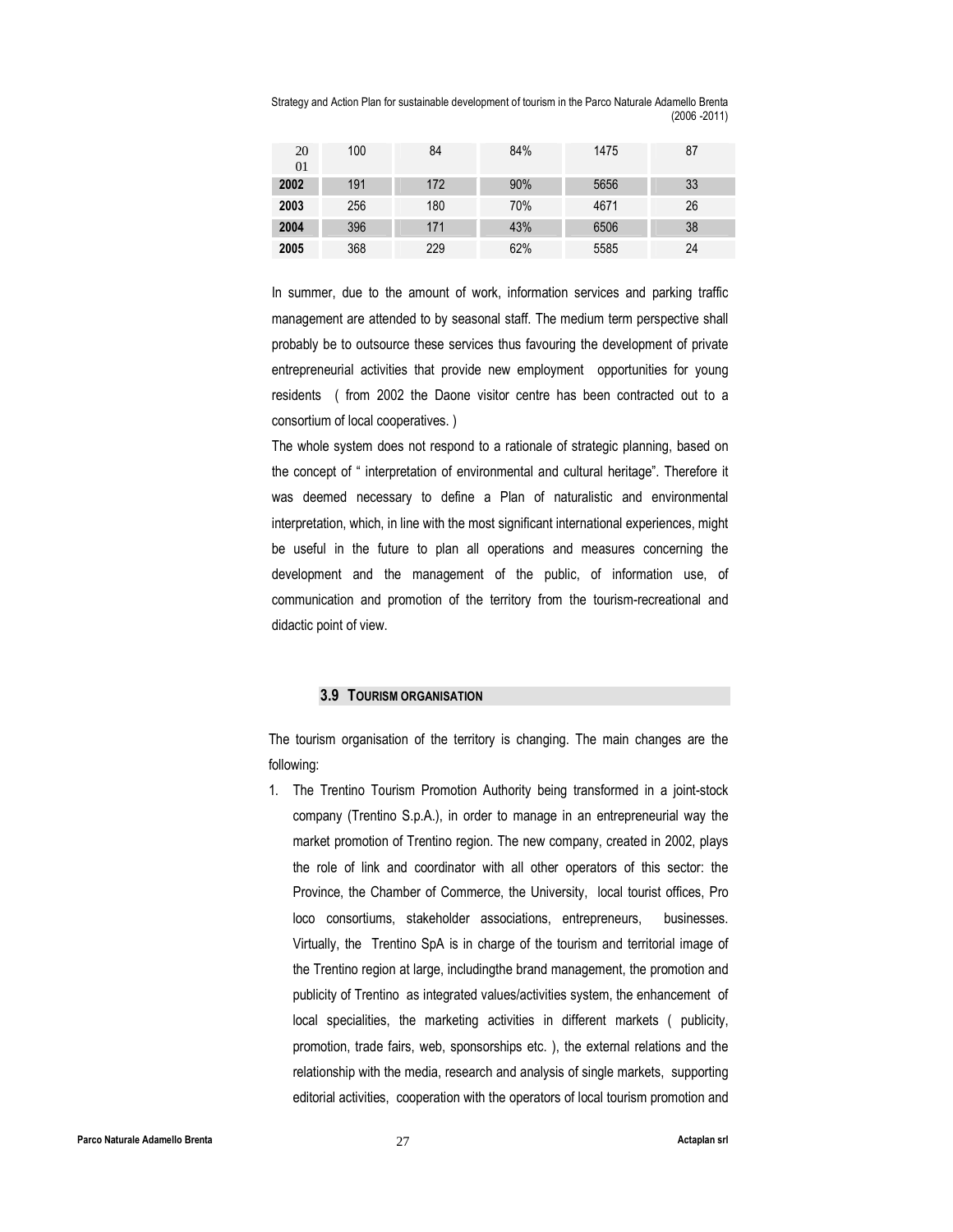support to commercialisation, not only for tourism but also for sports, culture, craftsmanship and quality production.

Parallel to Trentino S.p.A operates the l'Osservatorio del Turismo (with the help of the statistic service of Pat), in the capacity of body through which the Trentino Spa acquires and elaborates the information necessary to define the objectives and plan the strategies that guide promotional actions.

- 2. Suppression of the local tourism offices, uneconomic public bodies of the Province, to be substituted, after the 2002 reform, by companies called Aziende per il turismo. The new APT have become the new subject of reference: they are in charge of information and tourism help services, tourism marketing initiatives, environmental, cultural and historical heritage enhancement initiatives, of the framework of reference, intermediation and reservation of services and tourism packages. The Park's tourism policy must therefore liaise with the strategies of the relevant 5 u local tourism offices ( besides, of course, with those of Trentino Spa) and be acknowledged within the relevant " area projects". More specifically they are
	- I. Azienda per il turismo Madonna di Campiglio Pinzolo, Val Rendena for the Val Rendena area;
	- II. Azienda per il turismo Terme di Comano Dolomiti di Brenta with reference to the Giudicarie Esteriori area
	- III. Azienda di Promozione Turistica Altopiano della Paganella Dolomiti di Brenta for the 'Altopiano della Paganella area;
	- IV. Azienda di Promozione Turistica Valle di Non for the Val di Non area;
	- V. Azienda di Promozione Turistica Val di Sole, Pejo e Rabbi for the Val di Sole area

Together with 4 consortiums:

- I. Consorzio Giudicarie Centrali for the bassa Rendena area;
- II. Consorzio pro loco alta Val Giudicarie for the Val del Chiese area;
- III. Consorzio pro loco Tovel for the bassa Val di Non area, although following the widening of the Local tourism boards competence to the whole valley, the Consorzio lost many of its competences.
- IV. Consorzio Dimaro Vacanze for the di Sole<sup>5</sup> area;

Besides these subjects the Park has tourism-related connections also with some pro loco and some other association ( Cooperativa "L'Ancora", etc).

-

<sup>&</sup>lt;sup>5</sup> This is a private subject that gathers the hoteliers of the i Dimaro, Folgarida and Marilleva area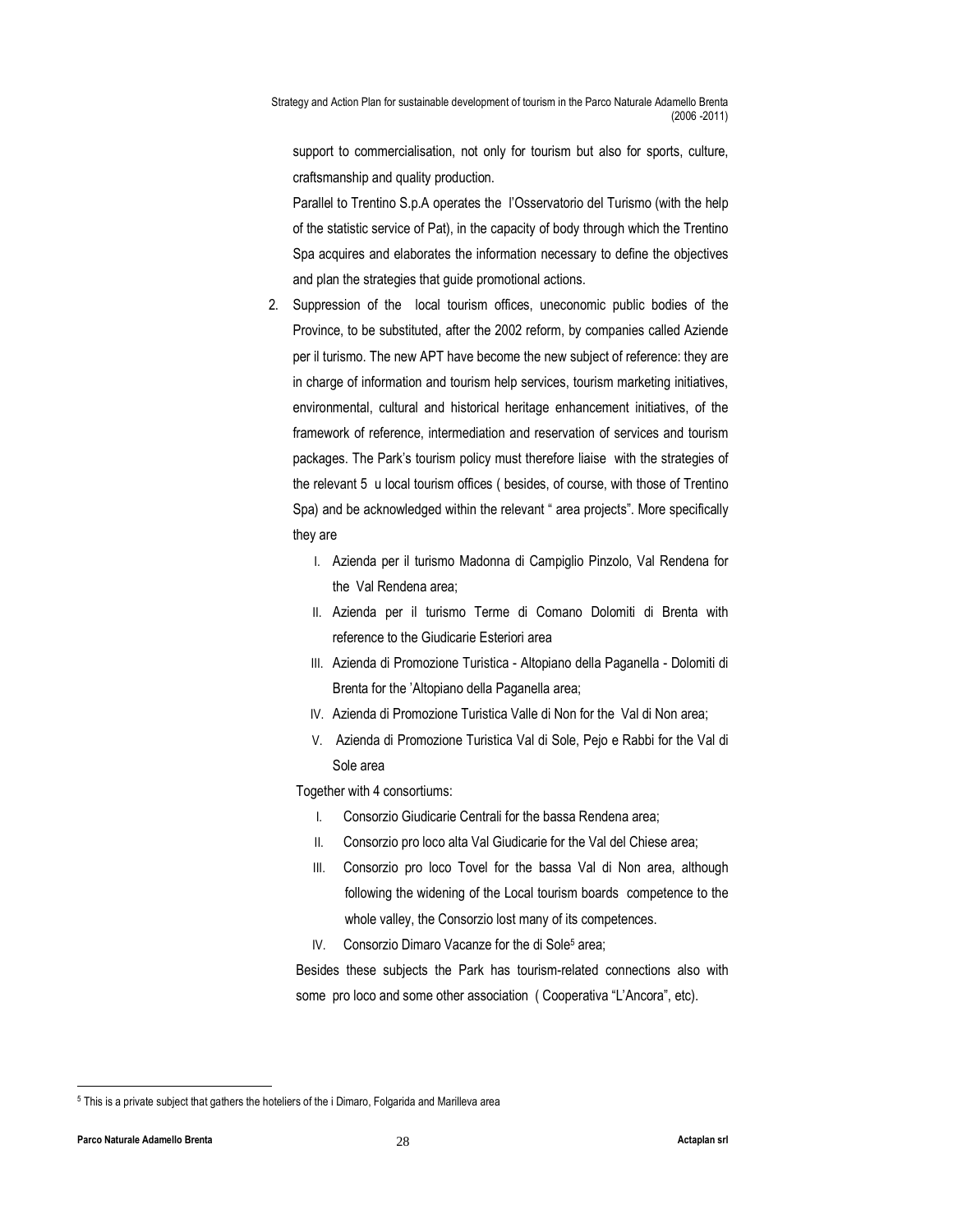## 3.10 THE 4 PARK'S TOURISM AREAS INDIVIDUATED BY THE DIAGNOSTIC REPORT

The Diagnostic Report showed that the Park's territory is not homogeneous. Within its boundaries there are areas that are different for morphology of the territory ( natural resources cultural resources, dwellings), and for tourism development models that have consolidated in time ( the reference is to Butler's life cycle):

 Initiating tourism areas – Val di Non - Campodenno, Cles, Cunevo, Denno, Flavon, Nanno, Sporminore, Tassullo, Terres, Tuenno, Spormaggiore, Cavedago; This area is located in the low part of the Val di Non. Val di Non is not the typical alpine valley (concave territory with two facing slopes that meet below, on the banks of a stream). Instead it is a wide area, characterised by apple tree fields in its lower part, conifers and meadows in its upper part. Other distinctive landscape elements are the castles ( the valley is the Trentino area which preserved intact the largest number of those buildings) and the biotopes.

From a tourism development point of view, two different features are prevalent : the decline of traditional forms of tourism and encouraging signs of increase of stays in complementary structures (such as rural tourism and B&B). With reference to the latter issue, taking into account that most complementary structures are those involving rural tourism (agriturismo), it can be affirmed that we are watching a starting phase of rural tourism.

 Areas of unexpressed tourism - Bassa Val Rendena, "Busa di Tione", Val del Chiese - Strembo, Bocenago, Caderzone, Spiazzo, Darè, Pelugo, Vigo Rendena, Villa Rendena, Tione, Montagne, Ragoli , Daone, Breguzzo;

The area is located in the medium and low Valle Rendena and one part of the Centrali and the valle del Chiese. The landscape is characterised by the Adamello mountains. The structure of historical centres ( many of which reconstructed in recent years) reflects the human adaptation to climatic characteristics and to forestry/herding economy. From April 2004 the Caderzone thermae have come into activity. .

From the tourism development point of view, the area, in spite of its own peculiarities, is "in tow" of the Madonna di Campiglio winter tourism and of the strong Val Rendena summer tourism. (as written in the proposal of the Territorial Pact of the Val Rendena of July 21<sup>st</sup>, 2004). Some mayors of the valley have defined this concept as "unexpressed tourism".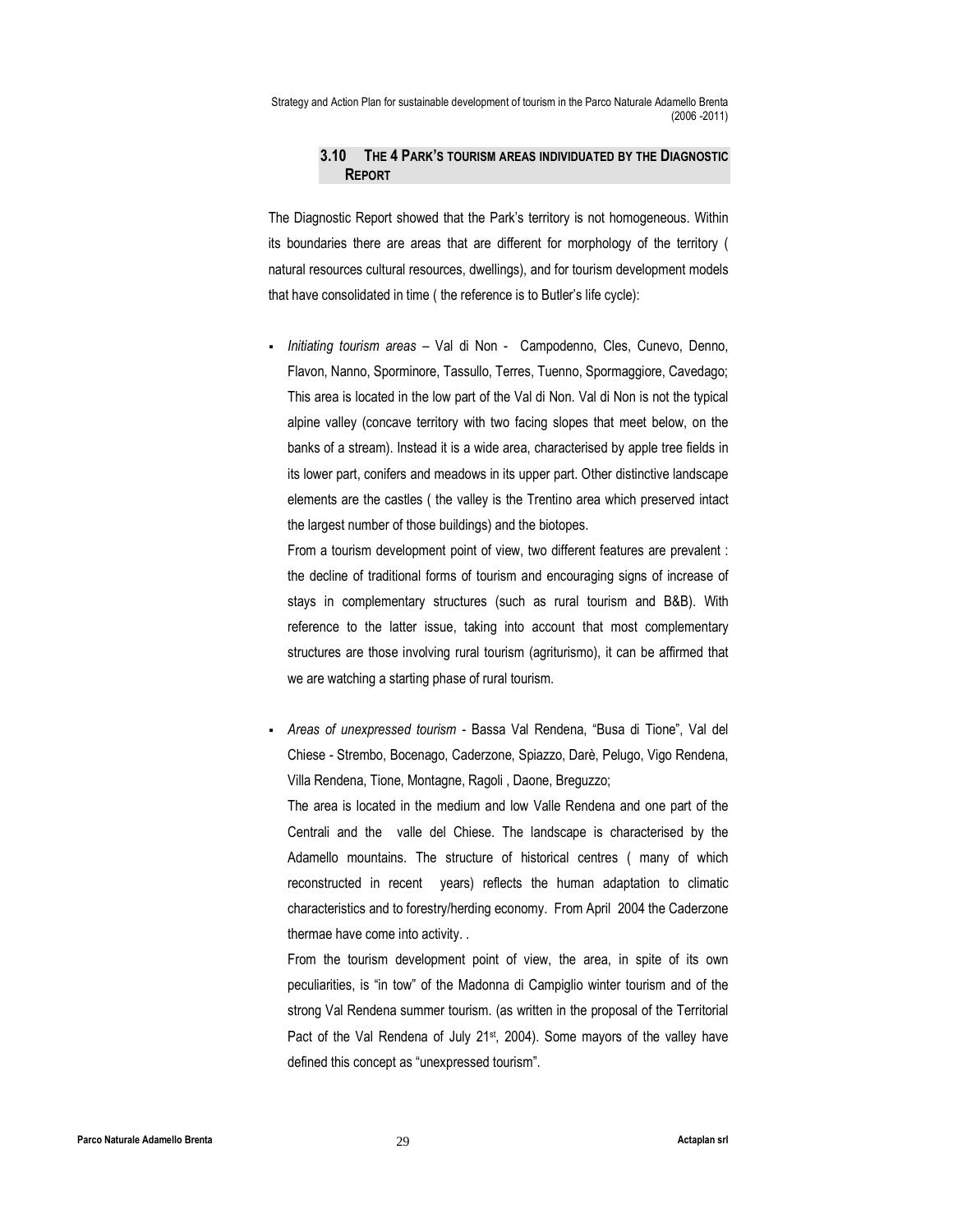Intermediate tourism areas: - Terme di Comano - S.Lorenzo in Banale, Stenico, Bleggio Inferiore, Dorsino, Fiavè, Lomaso, Bleggio Superiore <sup>6</sup>; This area is characterised by the Comano thermae. The peculiarity which distinguishes the Comano thermae from all other thermae is its specific indication against skin diseases, in fact the most frequent dermatitis of the guests of the Comano thermae consists in psoriasis, a chronic disease, unpredictable in its evolution. This peculiarity guarantees a "non seasonal" tourism flux from March to November. Moreover, from the 2003-2004 season onwards, the thermae are functioning also during the winter season. Besides the thermae, the area features the Judicaria Eco-museum " from Dolomites to Garda lake" .

The presence of the thermae has affected the way tourism has developed in the municipalities of the area. Recently the diffuse growth of the "wellness" demand market segment stimulated the area stakeholders to invest in the "re-positioning" of the valley as " wellness valley". From this point of view it can be affirmed that this area is at an intermediate point between involvement and consolidation phase.

• Mature Tourism Area:

I.area: alta Val Rendena e Val di Sole - Pinzolo, Ragoli (Campiglio), Carisolo, Giustino, Massimeno, Dimaro, Commezzadura, Monclassico - II. area: Altopiano della Paganella - Andalo, Molveno, Cavedago, Spormaggiore, Fai della Paganella 7 -

This area is strongly characterised by tourism development. The municipalities of this area are tourism resorts that during the latest twenty years have dramatically increased their tourism fluxes. Notwithstanding, recent growth rates have slowed down ( in some cases slightly dwindled). From the point of view of Butler's life cycle these are "mature" locations that need individuating new strategies in order to adapt to market changes.

<sup>&</sup>lt;sup>6</sup> The work group for the Cormano terms includes also the out-of-the-Park municipalities that are part of the tourism area, such as Lomaso, Fiavè and Bleggio Superiore

 $^7$  The work group for the Altopiano della Paganella area includes also the Fai della Paganella municipality since, although it is not located within the Park's boundary, it is part of this tourism area of interest.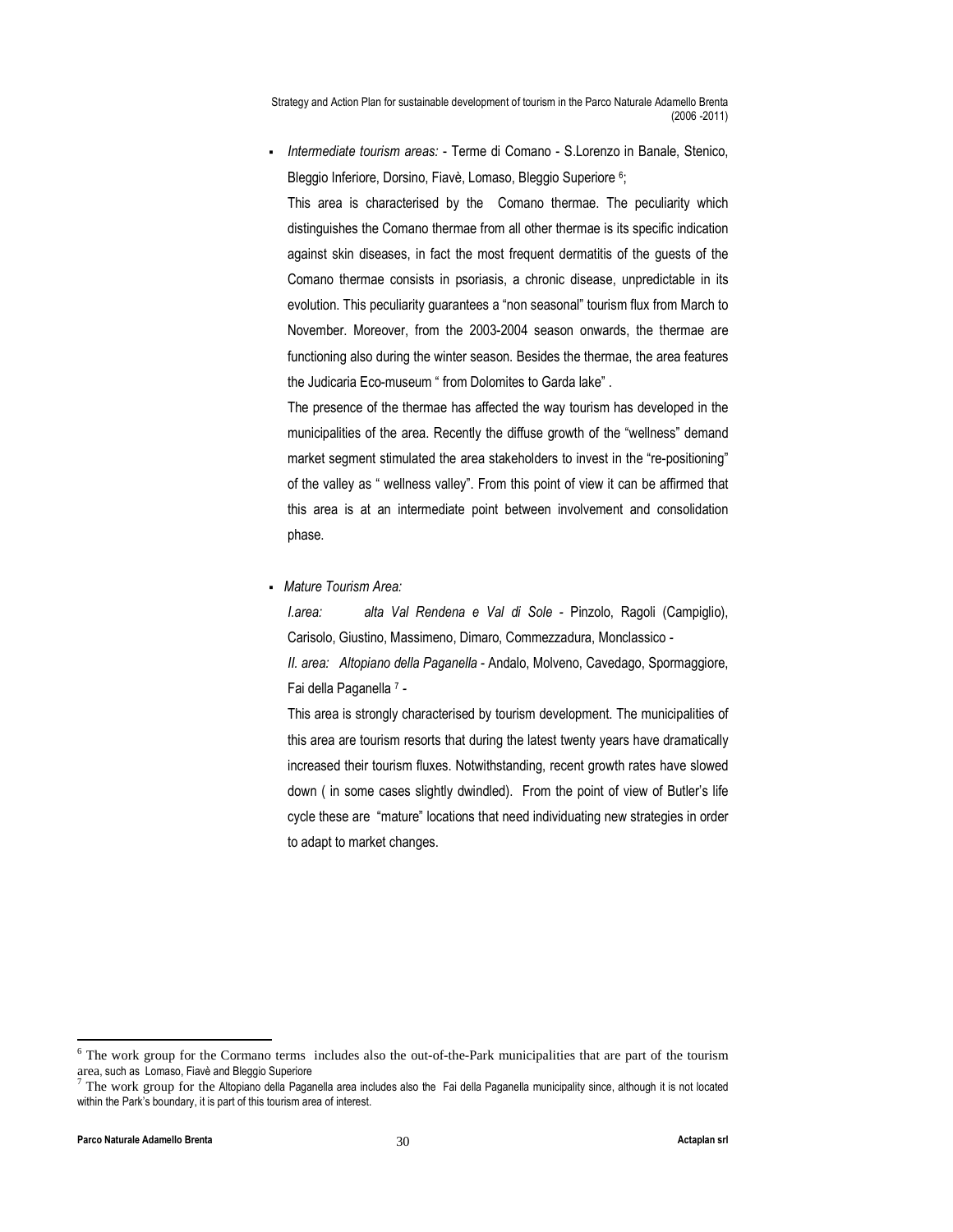# 4. MARKET ANALYSIS

#### 4.1 TRENDS

The reference markets for an area like the Parco Naturale Adamello Brenta are those that refer to nature tourism. The term nature tourism refers to all tourism types for which observing and appreciating nature and traditional cultures are basic travel motivations. The naturalistic motivation does not exhaust the travel motivations, and therefore the existence of other "holiday motivations" and the expectation to carry out specific activities, permit the individuation within the area of nature tourism of at least four tourism types:

- 1. Recreational tourism (the holiday motivation is mainly based on rest and relax, taking short easy walks, short visits to natural and cultural sites);
- 2. Active tourism (the holiday includes the practice, even occasional, of any type of sport with the aim of making the holiday attractive also to those who do not rank sports as priority, but like anyway to assist to sport shows in general or visit cultural, historic, environmental and natural routes making use of bicycle lanes, trekking or horse-tourism).
- 3. Rural Tourism (The basic holiday motivation is the quest for "rural culture" through stays in agritourisms, participation in rural activities, gastronomic routes, stays in rural villages, carrying out rural activities).
- 4. Educational/environmental Tourism (a fundamental element of the holiday consists in learning ( by participating in on site courses) about conservation, identification of species, implementation of handicraft products, restoration, painting, photography, learning notions of local history, art and heritage.

#### Expectations

Recent analysis and research agree in maintaining that the fundamental feature of "contemporary" tourism is plurality of motivations and attitudes. Notwithstanding, there are common features that characterise the naturalistic tourist:

1. Demand of authentic experiences. French sociologist Bernard Cova estimates that more than 50% of the demand nowadays is a quest of authenticity. The authenticity quest is a consequence of the sense of loss of connection with one's roots characterising modern society and of the idealisation of "good old times", before globalisation.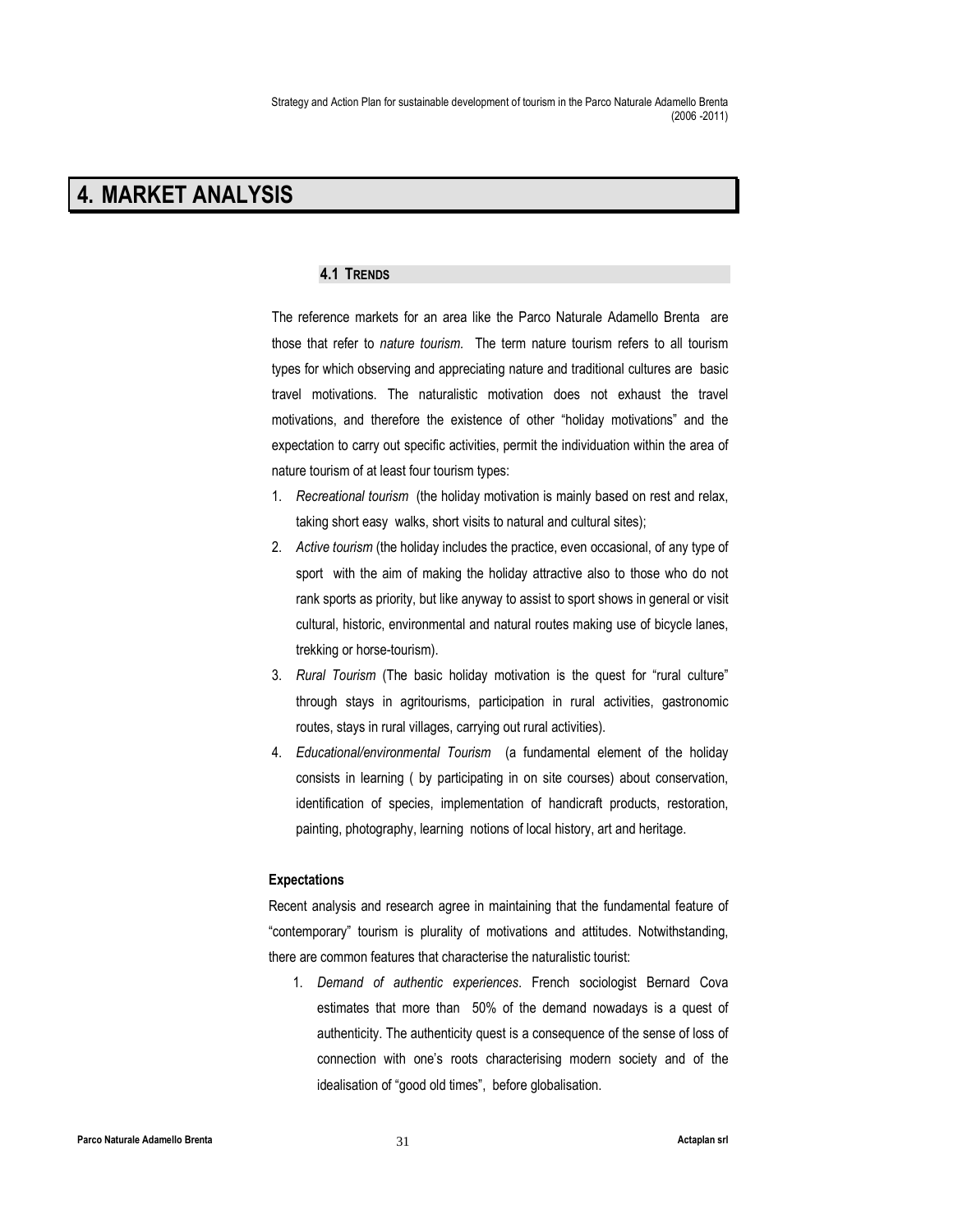- 2. Need of stronger ties with local cultures and municipalities, to be considered not so much tourists or consumers, but "involved consumers" and residents, although temporary. The Eco-tourist is a conscious tourist seeking encounters and knowledge improvement, looking for people able to tell local tales, an innkeeper who welcomes him in his restaurant etc.
- 3. Desire to personalise services and better information. Holiday experiences (the modern tourist has travelled a lot during his life) cause sophisticated tastes and demand of personalisation. Those who travel wish to get to know the typical local apples, plan excursions and visits, buy products, look for the best prices, consider holidays as a chance to learn and improve knowledge.
- 4. Quest for environmental quality. The Eco-tourist wishes that his activities do not cause harm to the environment and therefore demands services from eco-certified businesses, even if that means paying more. Sociologists speak of "re-found nature" by the western people, haunted by guilty feelings about pollution, acid rain, depletion of the ozone layer, city smog. Higher price for eco-certified products or services is perceived as a personal contribution to reverse this trend of constant threat to the environment.

# Characteristics of Reference Markets

XXX Very important XX Important X Unimportant

#### Table 10 – Characteristics of reference markets

|                                                      | Recreatio<br><u>nal</u><br>tourism | Rural<br>tourism | Active<br>tourism | Educatio<br><u>nal</u><br>tourism | Eco-tourism |
|------------------------------------------------------|------------------------------------|------------------|-------------------|-----------------------------------|-------------|
| <b>Basic motivation</b>                              |                                    |                  |                   |                                   |             |
| Tranguillity and relax                               | <b>XXX</b>                         | <b>XXX</b>       | Χ                 | X                                 | X           |
| Health and well-being                                | XX                                 | XX               | X                 | X                                 | X           |
| Emotions                                             | X                                  | X                | <b>XXX</b>        | X                                 | XX          |
| Discovery and learning                               | X                                  | XX               | X                 | XX                                | <b>XXX</b>  |
| Instruction                                          | X                                  | X                | Χ                 | <b>XXX</b>                        | X           |
| Challenge                                            | X                                  | X                | <b>XXX</b>        | X                                 | X           |
| Awareness                                            | Χ                                  | X                | Χ                 | X                                 | <b>XXX</b>  |
| <b>Expectations/activities</b>                       |                                    |                  |                   |                                   |             |
| Rest and relax                                       | <b>XXX</b>                         | <b>XXX</b>       | X                 | X                                 | X           |
| Climate                                              | XX                                 | XX               | XX                | X                                 | X           |
| Being in contact with nature for as long as possible | X                                  | X                | X                 | X                                 | <b>XXX</b>  |
| Desire of freedom                                    | XX                                 | XX               | <b>XXX</b>        | X                                 | XX          |
| Courtesy and professionalism of tourism operators    | XX                                 | XX               | Χ                 | X                                 | XX          |
| Going for walks and pedestrian excursions            | <b>XXX</b>                         |                  | XX                | XX                                | <b>XXX</b>  |
| Landscape contemplation                              | <b>XXX</b>                         | <b>XXX</b>       | <b>XXX</b>        | <b>XXX</b>                        | <b>XXX</b>  |
| Convenient prices                                    | XX                                 | XX               | Χ                 | X                                 | X           |
| Considerable amount of scarcely populated places     | X                                  | X                | XX                | X                                 | <b>XXX</b>  |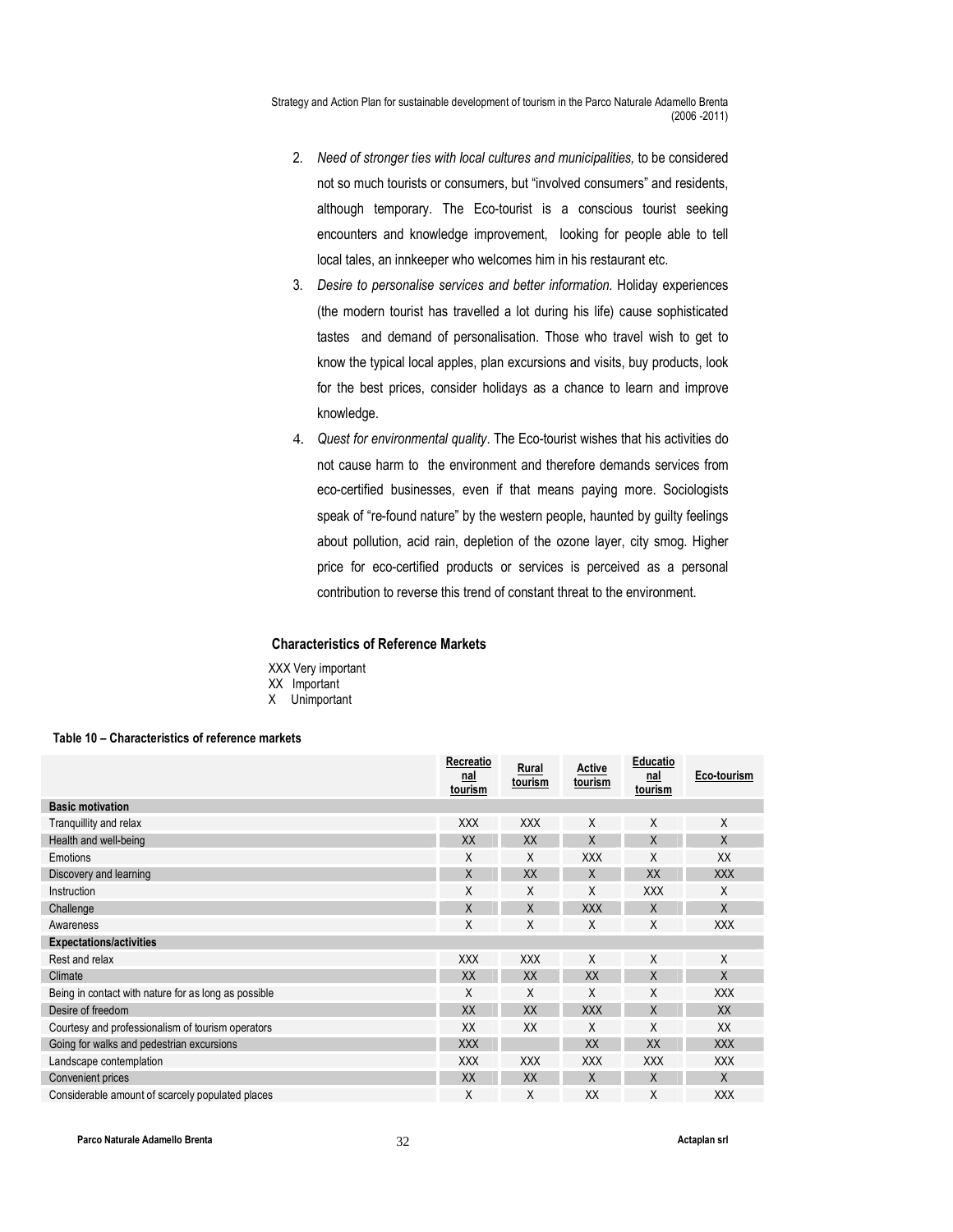|                                                                                                 | Recreatio<br>nal<br>tourism | Rural<br>tourism | Active<br><u>tourism</u> | Educatio<br>nal<br>tourism | Eco-tourism            |
|-------------------------------------------------------------------------------------------------|-----------------------------|------------------|--------------------------|----------------------------|------------------------|
| Watch diverse landscape types during the same holiday                                           | X                           | Χ                | X                        | X                          | <b>XXX</b>             |
| Be able to watch animals and plants                                                             | XX                          | Χ                | Χ                        | <b>XXX</b>                 | XX                     |
| Live adventurous experiences                                                                    | X                           | X                | <b>XXX</b>               | X                          | XX                     |
| Do sports (Trekking)                                                                            | Χ                           | Χ                | <b>XXX</b>               | Χ                          | XX                     |
| Enjoy moments of information and learning                                                       | XX                          | XX               | X                        | <b>XXX</b>                 | XX                     |
| Share and participate in moments of local life                                                  | X                           | XX               | X                        | XX                         | <b>XXX</b>             |
| Know, taste, and buy local products                                                             | X                           | <b>XXX</b>       | X                        | <b>XXX</b>                 | <b>XXX</b>             |
| Visit historic and religious monuments                                                          | Χ                           | XX               | Χ                        | XX                         | XX                     |
| Learning about geological/paleontological aspects of the territory                              | X                           | Χ                | X                        | XX                         | XX                     |
| Doing research                                                                                  | Χ                           | Χ                | Χ                        | <b>XXX</b>                 | XX                     |
| Make oneself useful, be an "eco-volunteer"                                                      | X                           | X                | X                        | X                          | <b>XXX</b>             |
| Involvement level                                                                               |                             |                  |                          |                            |                        |
| Watching                                                                                        | <b>XXX</b>                  | XX               | X                        | XX                         | <b>XXX</b>             |
| Discover, learn, know                                                                           | XX                          | X                | Χ                        | <b>XXX</b>                 | <b>XXX</b>             |
| Participate                                                                                     | X                           | XX               | X                        | XX                         | <b>XXX</b>             |
|                                                                                                 |                             |                  |                          |                            |                        |
| Destination/product<br>Hospitality                                                              |                             |                  |                          |                            |                        |
| Existence of accommodation structures with local architecture and with family-like<br>character | Χ                           | <b>XXX</b>       | Χ                        | Χ                          | <b>XXX</b>             |
| Presence of accommodation structures with high quality standards                                | XХ                          | XX               | Χ                        | X                          | X                      |
| Presence of structures with environmental quality and/or ethical labels                         | X                           | XX               | X                        | X                          | <b>XXX</b>             |
| Broad presence of bed & breakfast (rooms in residents' flats)                                   | X                           | XX               | X                        | X                          | <b>XXX</b>             |
| Presence of structures in already existing typical buildings                                    | Χ                           | XX               | Χ                        | Χ                          | XX                     |
| Oenogastronomy                                                                                  |                             |                  |                          |                            |                        |
| Presence of restaurants with typical character offering local products                          | XX                          | <b>XXX</b>       | Χ                        | XX                         | <b>XXX</b>             |
| Broad presence of typical menus                                                                 | X                           | <b>XXX</b>       | X                        | XX                         | <b>XXX</b>             |
| Services/animation                                                                              |                             |                  |                          |                            |                        |
| Presence of events to participate in local life (markets, historical celebrations etc.)         | X                           | XX               | X                        | XX                         | <b>XXX</b>             |
| Offer of technological tools for orientation and interpretation                                 | X                           | X                | Χ                        | XX                         | XX                     |
| Programme of expert guided visits                                                               | XX                          | XX               | X                        | <b>XXX</b>                 | XX                     |
| Broad presence of typical product marketplaces (handicrafts and food)                           | XX                          | <b>XXX</b>       | Χ                        | XX                         | <b>XXX</b>             |
| Presence of a children initiatives programme                                                    | <b>XXX</b>                  | X                | X                        | X                          | X                      |
| Presence of animation (festival, music shows)                                                   | <b>XXX</b>                  | Χ                | Χ                        | Χ                          | XX                     |
| Services and instruments for knowing more about local history                                   | Χ                           | XX               | X                        | XX                         | <b>XXX</b>             |
| <b>Infrastructure</b>                                                                           |                             |                  |                          |                            |                        |
| Presence of a tight net of signalled paths                                                      | XX                          | XX               | XX                       | XX                         | XX                     |
| Presence of paths with explication boards                                                       | XX                          | XX               | X                        | <b>XXX</b>                 | <b>XXX</b>             |
| Presence of bicycle itineraries (streets little used by cars – bicycle lanes)                   | Χ                           | XX               | <b>XXX</b>               | X                          | XX                     |
| Character of the place                                                                          |                             |                  |                          |                            |                        |
| Very well attended urban centres                                                                | $\mathsf X$                 | XX               | Χ                        | $\pmb{\chi}$               | XX                     |
| Absence of wild signposting                                                                     | Χ                           | XX               | Χ                        | Χ                          | X                      |
| Landscape                                                                                       |                             |                  |                          |                            |                        |
| Broad presence of panoramic ways                                                                | Χ                           | XX               | X                        | Χ                          | XX                     |
| Not too densely build landscape                                                                 | $\mathsf X$                 | XX               | Χ                        | $\mathsf X$                | XX                     |
| Variety                                                                                         | Χ                           | XX               | X                        | Χ                          | <b>XXX</b>             |
|                                                                                                 |                             |                  |                          |                            |                        |
| <b>Mobility</b>                                                                                 | Χ                           | X                | X                        | Χ                          |                        |
| Possibility to move easily with public transport                                                |                             |                  |                          |                            | <b>XXX</b>             |
| <b>Holiday season</b>                                                                           |                             |                  |                          |                            |                        |
| Summer                                                                                          | <b>XXX</b><br>$\mathsf X$   | XX<br>XX         | XX<br>$\sf X$            | X<br>XX                    | X                      |
| Autumn                                                                                          |                             |                  |                          |                            | XX                     |
| Winter                                                                                          | XX                          | X                | XXX                      | X                          | X                      |
| Spring                                                                                          | $\mathsf X$                 | XX               | XX                       | XX                         | <b>XXX</b>             |
| <b>Holiday period</b>                                                                           |                             |                  |                          |                            |                        |
| Week end                                                                                        | Χ                           | XX               | XXX                      | $\mathsf X$                | $\mathsf{X}\mathsf{X}$ |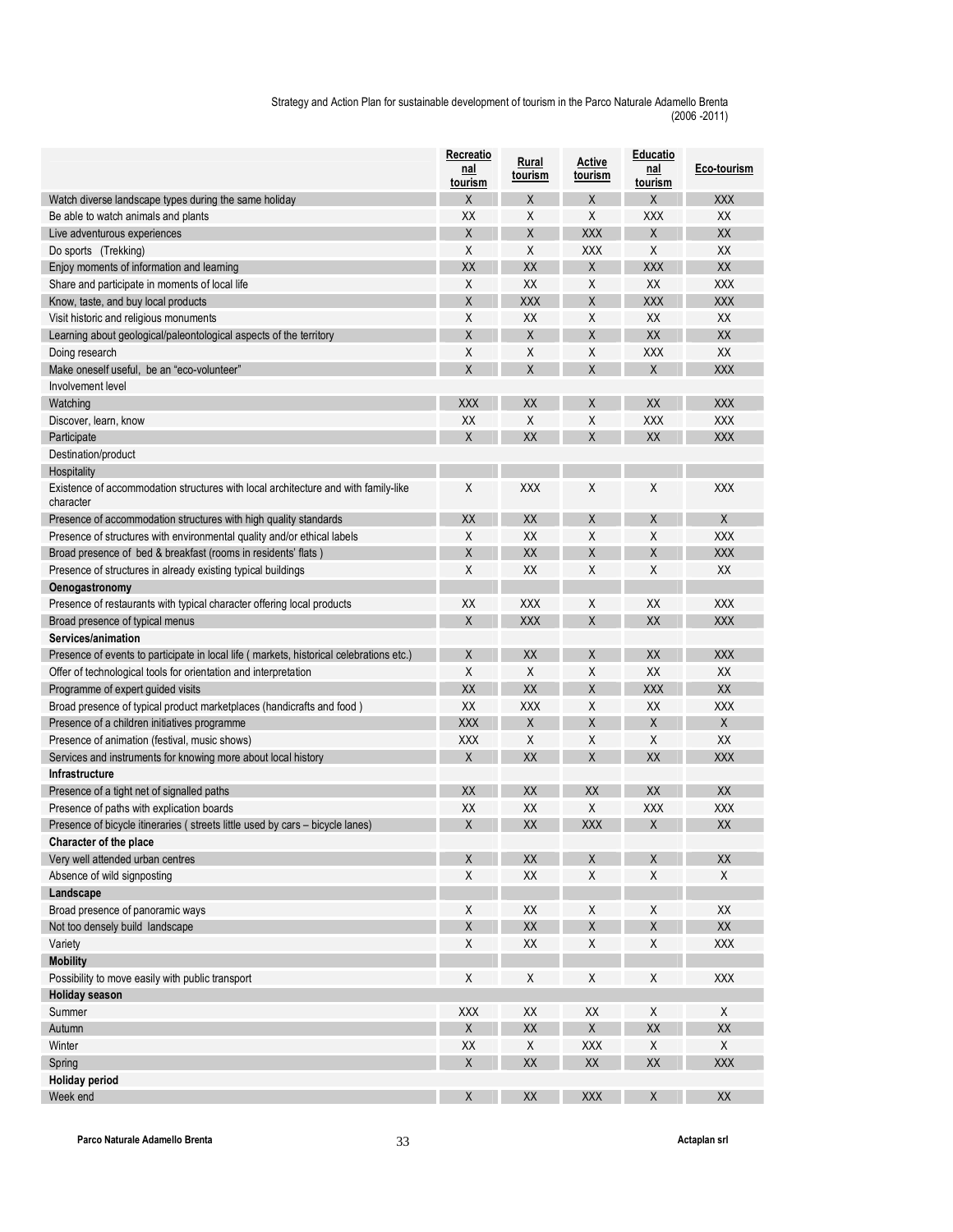|                                      | Recreatio<br>nal<br>tourism | Rural<br>tourism | Active<br>tourism | <b>Educatio</b><br>nal<br>tourism | Eco-tourism |
|--------------------------------------|-----------------------------|------------------|-------------------|-----------------------------------|-------------|
| Short break                          | XX                          | <b>XXX</b>       | <b>XXX</b>        | X                                 | XX          |
| One week                             | <b>XXX</b>                  | XX               | XX                | <b>XXX</b>                        | XX          |
| Two weeks                            | <b>XXX</b>                  | X                | X                 | <b>XXX</b>                        | <b>XXX</b>  |
| More that two weeks                  | XX                          | X                | $\mathsf{X}$      | XX                                | <b>XXX</b>  |
| <b>Reference Target</b>              |                             |                  |                   |                                   |             |
| <b>Families</b>                      | <b>XXX</b>                  | XX               | X                 | $\sf X$                           | X           |
| Couples                              | XX                          | <b>XXX</b>       | Χ                 | X                                 | XX          |
| Schools                              | $\sf X$                     | $\mathsf{X}$     | X                 | <b>XXX</b>                        | XX          |
| Environmental associations           | X                           | XX               | Χ                 | XX                                | <b>XXX</b>  |
| Scientific associations              | $\mathsf{X}$                | X                | X                 | <b>XXX</b>                        | XX          |
| Recreational associations            | XX                          | XX               | XX                | X                                 | X           |
| Sport/excursion associations         | $\sf X$                     | X                | <b>XXX</b>        | $\sf X$                           | X           |
| Source of reservation                |                             |                  |                   |                                   |             |
| Self-organization                    | <b>XXX</b>                  | XX               | X                 | X                                 | XX          |
| Through intermediation               | X                           | X                | XX                | XX                                | XX          |
| General press and TV                 |                             |                  |                   |                                   |             |
| Suggestions by friends               | <b>XXX</b>                  | XX               | XX                | X                                 | X           |
| Suggestions by local operators       | XX                          | XX               | XX                | <b>XX</b>                         | XX          |
| Internet                             | X                           | XX               | XX                | X                                 | XX          |
| Guides, specialized press, theme TV. | $\sf X$                     | XX               | <b>XXX</b>        | <b>XX</b>                         | <b>XXX</b>  |
| <b>Geographic Reference Markets</b>  |                             |                  |                   |                                   |             |
| Italy                                | <b>XXX</b>                  | <b>XXX</b>       | XX                | <b>XXX</b>                        | X           |
| Germany/Austria                      | XX                          | XX               | XX                | X                                 | <b>XXX</b>  |
| France                               | XX                          | <b>XXX</b>       | XX                | $\mathsf{X}$                      | XX          |
| Holland/Belgium                      | XX                          | XX               | <b>XXX</b>        | X                                 | <b>XXX</b>  |
| Scandinavian countries               | XX                          | XX               | <b>XXX</b>        | X                                 | <b>XXX</b>  |
| Spain                                | <b>XXX</b>                  | XX               | XX                | X                                 | X           |

### 4.2 MARKET OBJECTIVES

# Excursionists

Summer excursionists are 1/4 of the visitors of the Park, with a slight majority of excursionists from outside the province, as shown by a Pnab visitors survey made by the Provincial Tourism Observatory in 2004. As summer temperatures are increasing, the prevision goes towards a steady increase of this market, with visitors coming from the main urban North-eastern areas and other Trentino tourism resorts. This trend might make the management of car flow very problematic during summer weekends. It is therefore necessary to start actions that make the use of public transportation more convenient, promoting the use and the visit of scarcely frequented and known valleys.

Italians on long summer holidays (more than 4 days)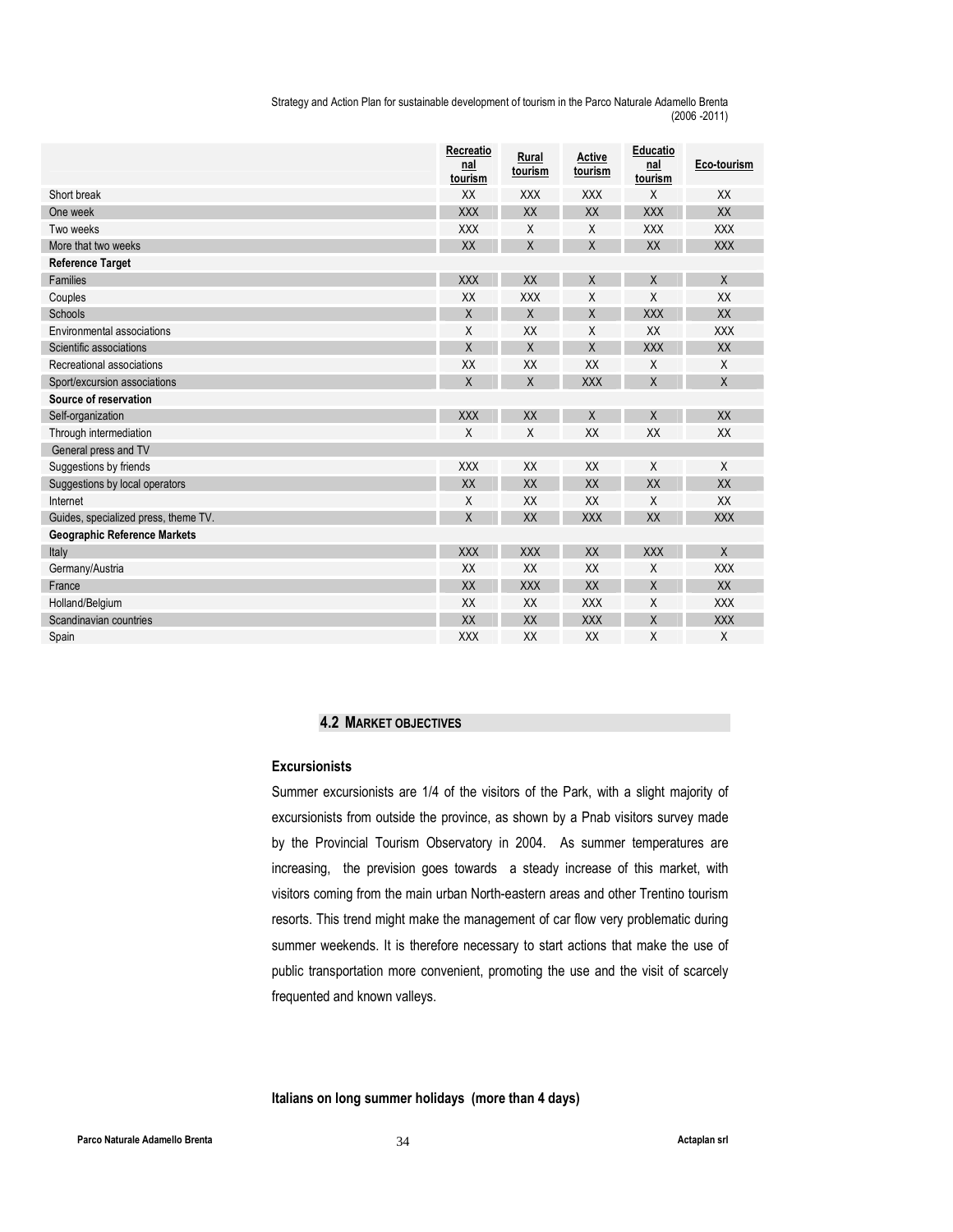This is at present the main type of visitors<sup>8</sup>. This market does not show any sign of growth. Since those are in prevalence fidelized and repeat tourists, it shall be important for the Park to consolidate the acquired visibility and credibility diversifying the range of activities organised during the summer period.

#### Italians on short holidays (weekend – short break)

Although long holidays shall remain important, it is necessary to adapt the offer to the new trend of making short holidays, mainly in out of season periods ( early autumn and spring) The origin of these tourists may be the big north-eastern urban centres. In these cases the Park and the accommodation businesses should find ways to cooperate, in order to make lodging facilities and visitors centres available and usable, and organise ad hoc activities.

#### Touring and stable foreign visitors

The foreign market shall probably continue to grow and it is particularly important as it spreads out over a longer season. French, Germans, English and Dutch should be the preferred target, some probably only passing while travelling between southern and northern Europe, others willing to stay longer. Foreigners tend to prefer campsites and bed and breakfast. It is becoming important to be able to use foreign language communication tools.

#### Active tourists (walkers – bikers )

There are types of tourists that travel with the specific objective to make walking or cycling excursions (also in laps) in the Alps. They move individually or in groups, sometimes organised. This is a market segment that includes people of all ages that may be interested in excursions starting from a base camp. According to some researches made in Anglo-Saxon countries they seek quality accommodation structures, with a specific identity. This segment may be reached through associations, tourism operators, trekking and cycle-tourism clubs. The Park's objective is to organise specific products for this market.

#### Nature lovers

Interest for nature is certainly a component that is common to all above-captioned segments, but may also be seen as a segment in its own right, made of people with a more specific interest. Among these there are environmental associations interested in visits with expert guides in places where it is possible to watch

-

<sup>8</sup> A Pnab visitors survey made by the Provincial Tourism Observator in summer 2004 shows that foreign tourists represent l 10-15% of the total of summer tourists; Italian tourists are therefore strongly prevalent in the Park area.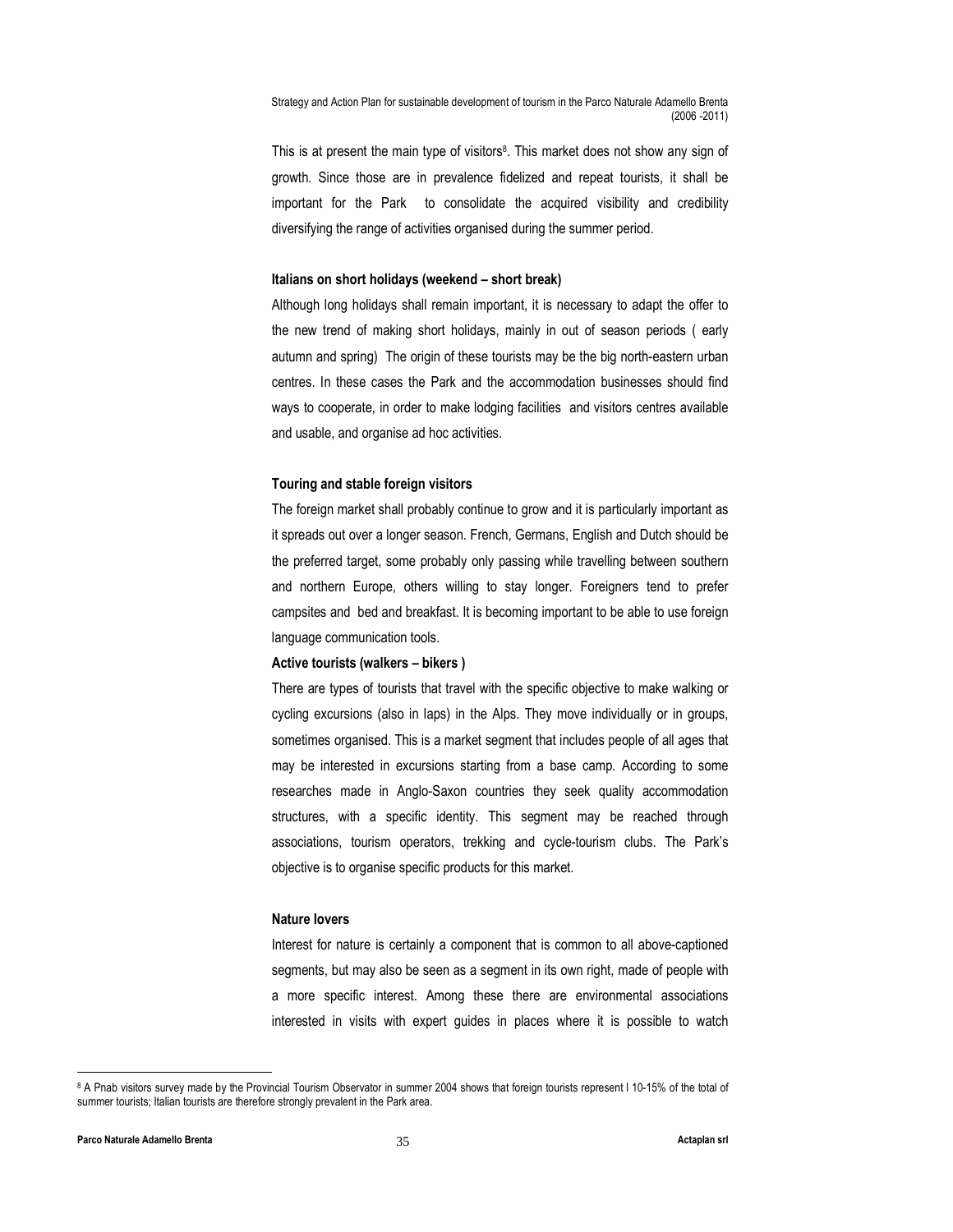particular fauna and flora species. In this case it is important to get in touch with specialised operators and specialised press.

#### Schools and education

The Park is already active in school programmes. One benefit of this market sector is that it concentrates visits in low season, in spring and autumn. There may be opportunities for boosting visits, organising new products through the use of didactic farms.

#### Disadvantaged people

This is an undervalued yet very important market segment, both for ethical reasons and for size. One should keep in mind that the category "disadvantaged people" includes also those that due to their age are no more in the position to use autonomously tourism facilities and structures. The themes of access to the Park ad of specific provisions for visual and auditory problems are to be taken into account. At present 4 "pedestrian paths accessible to all" are being designed , and for some time now the Park has been cooperating and organising initiatives with the Handicap Community and Third Age University.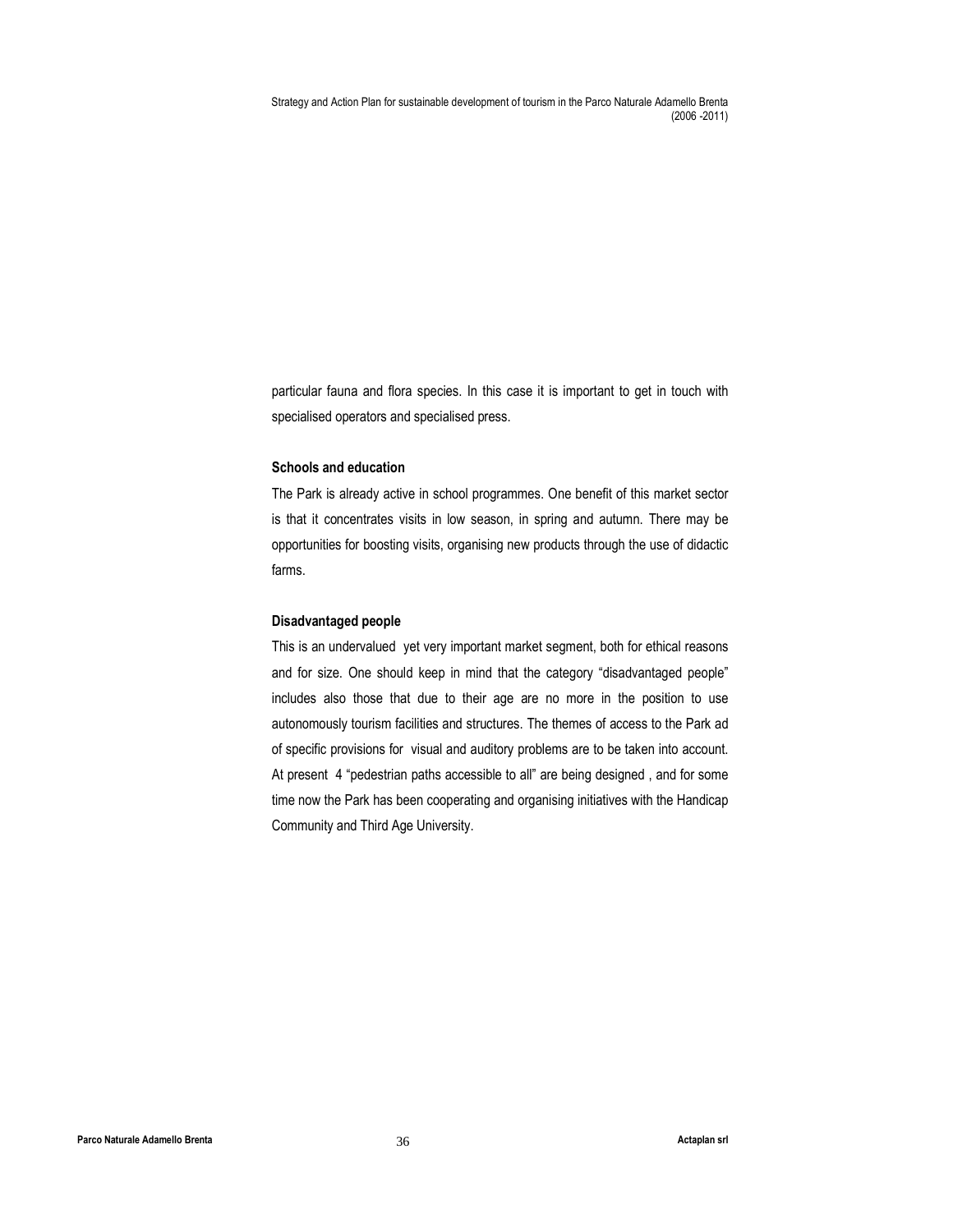## 5. STRENGTH POINTS, WEAKNESS POINTS, THREATS, **OPPORTUNITIES**

NATURAL AND CULTURAL RESOURCESI

- 1. two different mountain ridges: the Brenta granite massif and the Adamello massif
- 2. the bear
- 3. the Val Genova, famous for many waterfalls ( Nardis and Lares the most famous)
- 4. the Val di Tovel, known for the eponymous lake that up to 1964, in some hours of the day, in some areas turned red
- 5. the largest glacier in the Alps, the Adamello-Mandron, shared between Panb and the Adamello Park 6. the "malga" system to diversify the landscape
- 7. rich historic pattern ( mostly churches and castles)
- 8. abundant waters amongst which many lakes
- 9. unique landscapes
- SOCIAL AND ECONOMIC REALITY
- 10. low unemployment rate
- 11. railway connection (ferrovia Trento-Malè) with the State Railways, that make the Park accessible by rail from any city
- 12. strong tradition and relationship of the population with its own land
- TOURISM

STREMGTH POINTS9

**STREMGTH POINTS'** 

- 13. care for the territory and path maintenance
- 14. Park's popularity among Italian and Foreign tourists (3rd most loved Park in Italy CTS 2003 survey)
- 15. strong tourist's fidelization with the Park (summer survey Osservatorio Turismo Provinciale 2004)
- 16. the Park as strong holiday motivation summer survey Osservatorio Turismo Provinciale 2004)
- 17. good satisfaction level of visitors
- 18. Visitors Centres and Info Points well spread in the territory
- 19. large variety of excursion paths for experts and amateurs
- 20. two guest room establishments and one "Cascina del Parco" ( Park's farm) for didactic tourism
- 21. many refuges
- 22. articulated didactic programme
- 23. quality of infrastructures and services
- 24. medium-high quality of accommodation structures ( concerning mature and intermediate tourism)
- 25. many family run tourism enterprises, favouring direct contact with the tourist
- 26. good adhesion to the quality label for accommodation structures "Qualità Parco" (n° 27 hotels and 1 campsite as of 2005)
- 27. efficient tourism signposting within the Park (summer survey Osservatorio Turismo Provinciale 2004)
- 28. long average stay of tourists

**Eliminato: mark**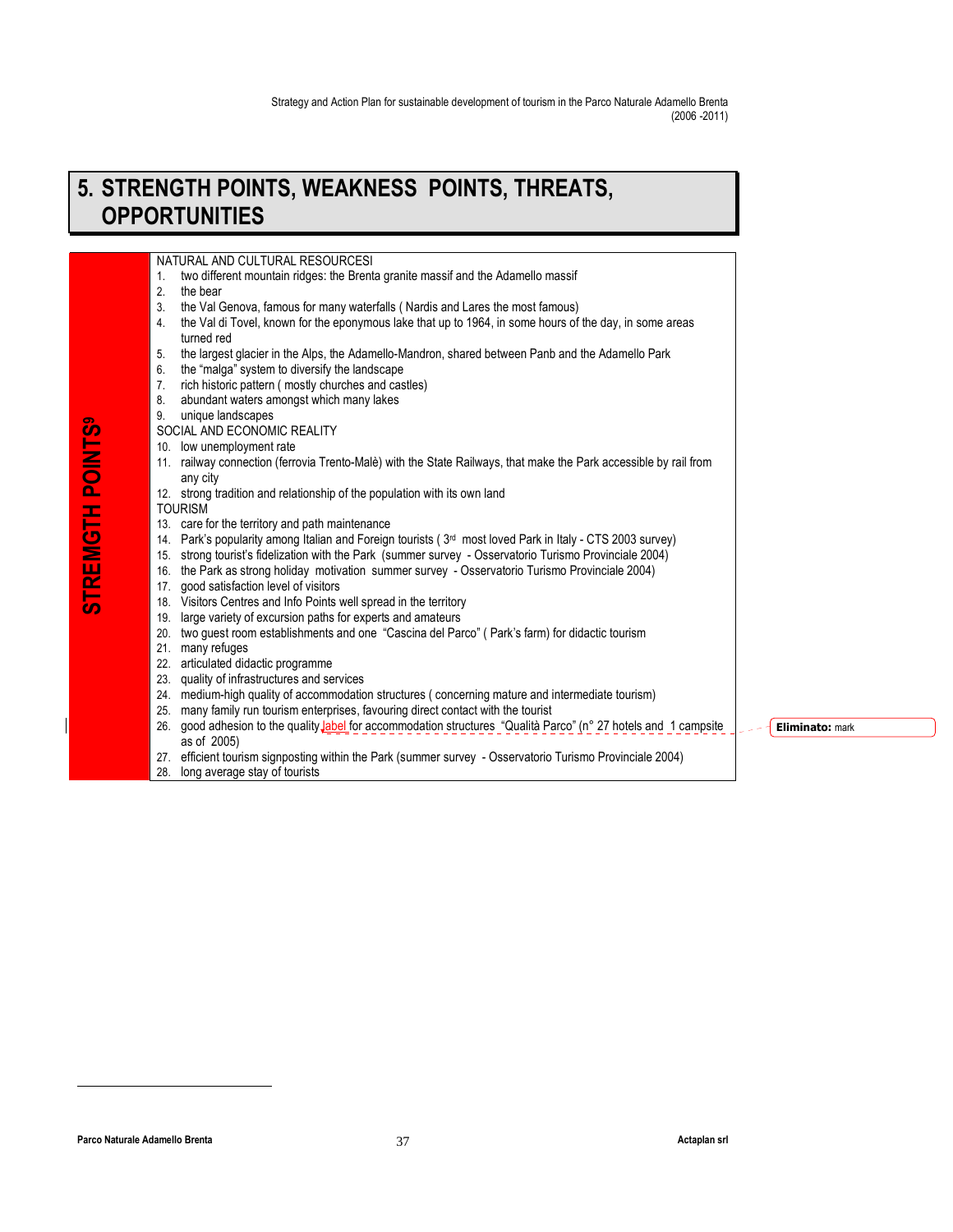| NATURAL AND CULTURAL RESOURCES                                                                               |
|--------------------------------------------------------------------------------------------------------------|
| low awareness and confidence level regarding the potential of the territory by inhabitants<br>$\mathbf{1}$ . |
| lack of development and promotion for some resources<br>2.                                                   |
| ECONOMIC AND SOCIAL REALITY                                                                                  |
| high territorial fragmentation (38 Trentino and 1 Brescia municipalities)<br>3.                              |
| scant spirit of initiative and entrepreneurship (area of initial tourism)<br>4.                              |
| conservative attitude of local population<br>5.                                                              |
| youths deserting some areas of the territory<br>6.                                                           |
| sporadic investments for restoring and enhancing craftsmanship and traditional crafts<br>7 <sub>1</sub>      |
| <b>TOURISM</b>                                                                                               |
| low promotion of the territory and of tourism initiatives by the accommodation sector<br>8.                  |
| low integration and coordination among local tourism promotion stakeholders<br>9.                            |
| 10. excessive fragmentation in tourism policies                                                              |
| 11. mobility problems in high season                                                                         |
| 12. mobility problems for public transport                                                                   |
| 13. inhomogeneous territorial tourism development                                                            |
| 14. concentration of accommodation structures in only some parts of the territory                            |
| 15. high concentration of second homes in some parts of the territory                                        |
| 16. medium-low quality of accommodation structures (initial and unexpressed tourism)                         |
| 17. concentration of tourism flows in some territories only                                                  |
| 18. seasonality of tourism flows                                                                             |
| 19. rigid management of accommodation structures (most hotels only open seasonally)                          |
| 20. low rate of bed-use                                                                                      |
| 21. Iow diversification of the services offered by accommodation services                                    |
| 22. underdeveloped "guest culture"                                                                           |
| 23. lack of uniformity in provincial signposting                                                             |
| lodging offer strongly unbalanced towards the non-hotel sector (private home and second homes)<br>24.        |
| complementary accommodation structures scarcely diffused (i.e. campsites, agritourism, B&B)<br>25.           |
|                                                                                                              |
|                                                                                                              |
| NATURAL AND CUTURAL RESOURCES                                                                                |

|  | $\blacksquare$ 1. excessive tourism concentration in some areas                          |
|--|------------------------------------------------------------------------------------------|
|  | 2. car traffic congestion in some areas                                                  |
|  | $\vert$ 3. excessive exploitation of natural resources, due to aggressive tourism models |

- ECONOMIC AND SOCIAL REALITY
	- 4. traditional crafts and authentic products disappearing
- 5. progressive reduction of provincial and national financial resources
- 6. prevalence of traditional instead of innovative policies
	- 7. permanence of localisms<br>8. loss of local identity due to
- 4. traditional crafts and authentic products disappearing<br>
6. progressive reduction of provincial and national financial resources<br>
7. permanence of localisms<br>
8. loss of local identity due to the presence of numerous non loss of local identity due to the presence of numerous non indigenous residents

- TOURISM<br>9. climat climate changes likely to damage winter sports
- 10. winter resorts' competitiveness loss in favour of cheap exotic locations
- 11. difficulty in building an integrated tourism offer
- 12. difficulty in establishing partnerships
- 13. lack of integration in initiatives carries out
- 14. lower acceptation level of tourists by residents in mature tourism resorts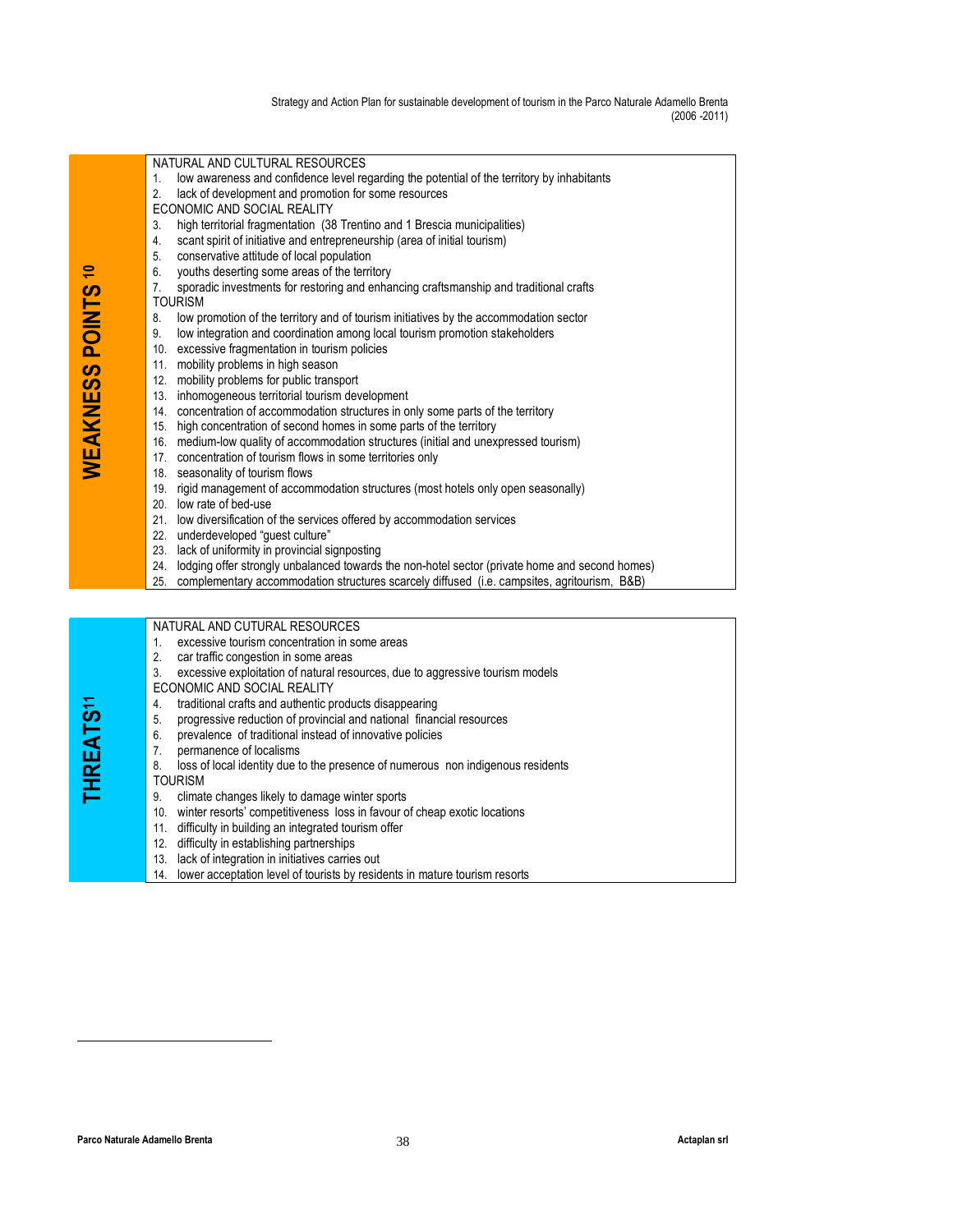| OPPORTUNITIES <sup>12</sup>    | ECONOMIC AND SOCIAL REALITY<br>provincial planning oriented towards development policies<br>1.<br>2.<br>provincial incentives for recovering craftsmanship and traditional craft activities<br>3.<br>structures<br><b>TOURISM</b><br>climate change with longer warm season<br>4.<br>5.<br>6.<br>growth of holidays associated with nature tourism<br>7.<br>accommodations<br>8.<br>Charter for B&B, Tourism apartments Club, Typical Trentino taverns etc.)<br>9.<br>visitor centre<br>possibility of converting the underused construction assets for tourism uses<br>10. | extension of the "Qualità Parco" project also to the agro-alimentary sector and to typical accommodation<br>more tourists interested in discovering gastronomic and cultural typical products and of local authenticity.<br>possibility of Trentino Spa to participate in the "Turismo Rurale" project, for authentic and quality<br>taking part in the club of provincial products for tourism accommodation and catering structures (Quality<br>implementation of new centres among which the "Villa Santi"didactic centre, the "Uomo Natura" and "Acque" |              |
|--------------------------------|-----------------------------------------------------------------------------------------------------------------------------------------------------------------------------------------------------------------------------------------------------------------------------------------------------------------------------------------------------------------------------------------------------------------------------------------------------------------------------------------------------------------------------------------------------------------------------|-------------------------------------------------------------------------------------------------------------------------------------------------------------------------------------------------------------------------------------------------------------------------------------------------------------------------------------------------------------------------------------------------------------------------------------------------------------------------------------------------------------------------------------------------------------|--------------|
|                                |                                                                                                                                                                                                                                                                                                                                                                                                                                                                                                                                                                             |                                                                                                                                                                                                                                                                                                                                                                                                                                                                                                                                                             |              |
|                                | $12$ Opportunities: External events that may negatively impact the community development (exogenous factor)                                                                                                                                                                                                                                                                                                                                                                                                                                                                 |                                                                                                                                                                                                                                                                                                                                                                                                                                                                                                                                                             |              |
| Parco Naturale Adamello Brenta |                                                                                                                                                                                                                                                                                                                                                                                                                                                                                                                                                                             | 39                                                                                                                                                                                                                                                                                                                                                                                                                                                                                                                                                          | Actaplan srl |

 $12$  Opportunities: External events that may negatively impact the community development (exogenous factor)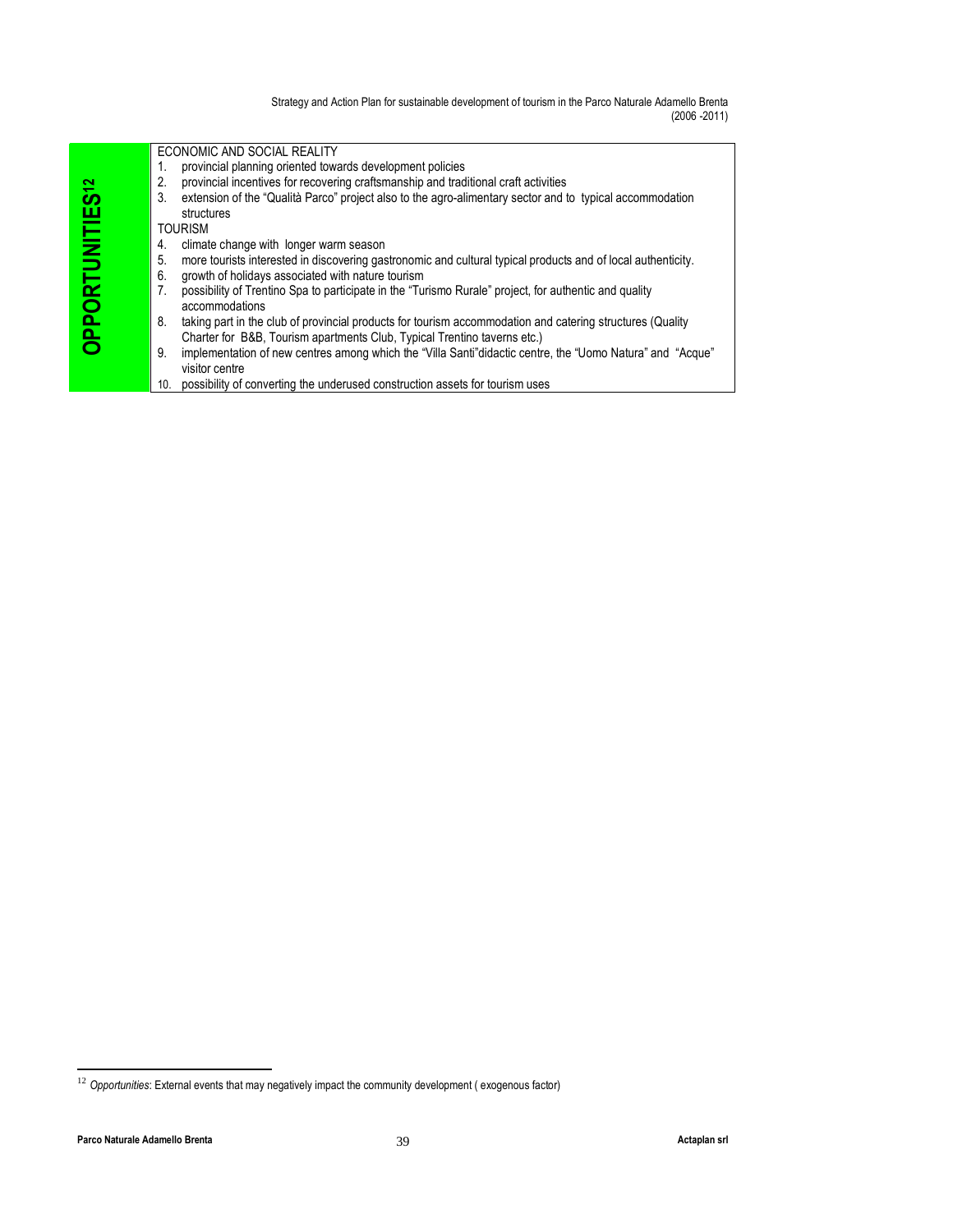# Part 2 –STRATEGY AND ACTION PLAN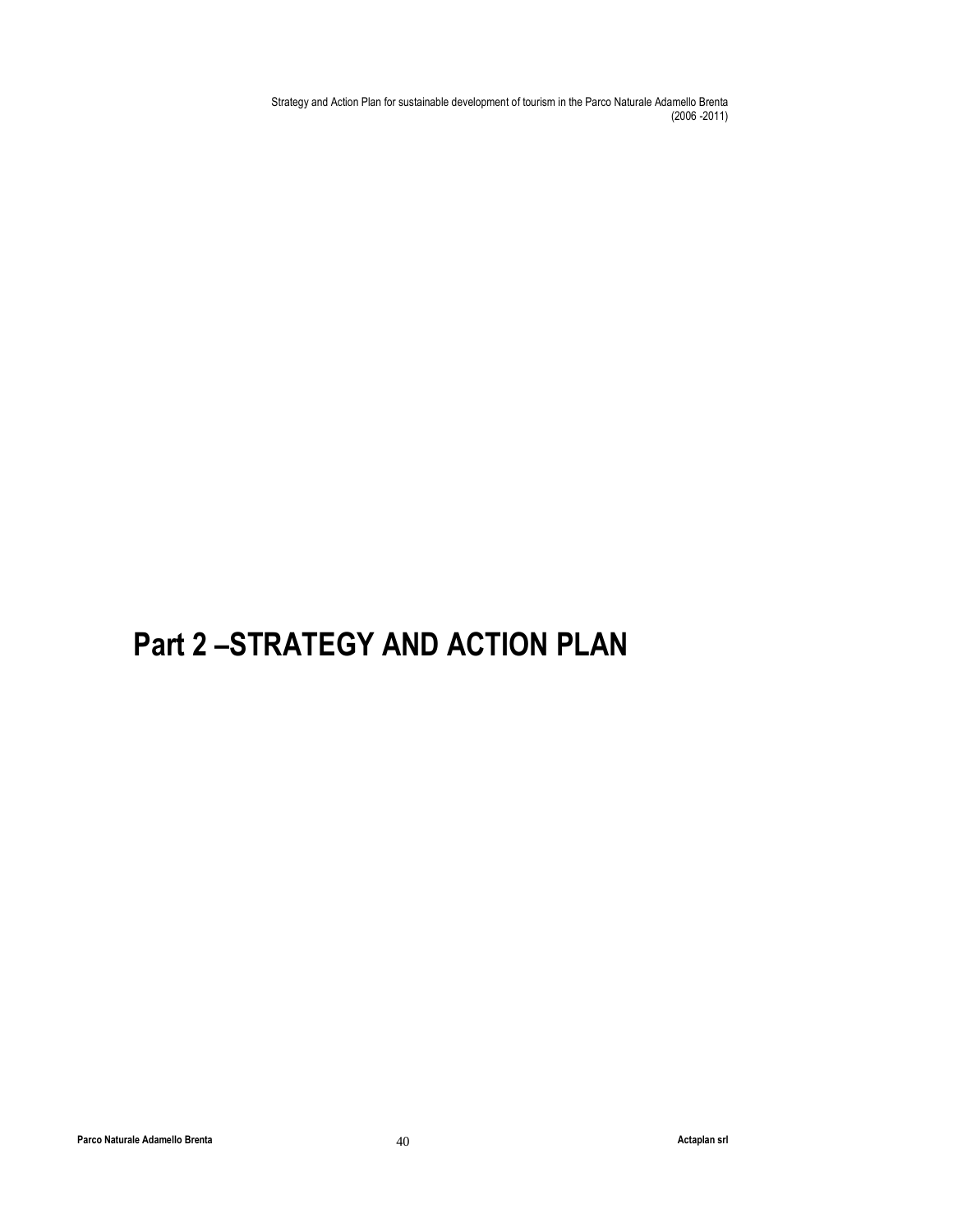## 6. THE STRATEGY OF THE PARK

## 6.1 WHAT IS THE STRATEGY OF THE PARK?

Working with local stakeholders for a " more sustainable tourism development" in the Park's territory, which takes environmental, social and economic impacts that tourism can generate into account, and at the same time values the needs of ( actual and potential) visitors, enterprises, environment and local population. Such a strategy demands the consolidation of the Park's role as an active subject of the local tourism policies and the enhancement of cooperation and co-planning among local stakeholders.

## 6.2 WHAT ARE THE STRATEGY'S OBJECTIVES?

Strategic objectives are the main objectives to pursue in order to realize the strategy; they are deemed to be strategic because they have long-term impact .

Park and stakeholders agreed in giving priority the following three strategic objectives or routes<sup>13</sup>:

1. Awareness Route: enhancing local population's and enterprise's awareness on the values of the cultural, historic, environmental heritage of the territory.

2. Route of the Senses: helping emotion-driven, seeking discovery and authenticity, aimed at a special target and careful to the needs of all. .

3. Quality Route: promoting an holistic approach to the quality of the territory and of the enterprises.

Each route is articulated in accordance to various specific objectives :

### Awareness Route:

- Enhancing local population's awareness on local heritage
- Enhancing visitors' awareness of local heritage
- Promoting a reflection on the future of tourism

## Route of the Senses

 Offering an opportunity to live an authentic experience also through new tourism products

#### Quality Route

<sup>&</sup>lt;sup>13</sup> Strategic Objectives can be defined "Routes" because, in order to reach each of them it is necessary to move along a path – a route – more or less articulated or difficult, organised in accordance with specific objectives .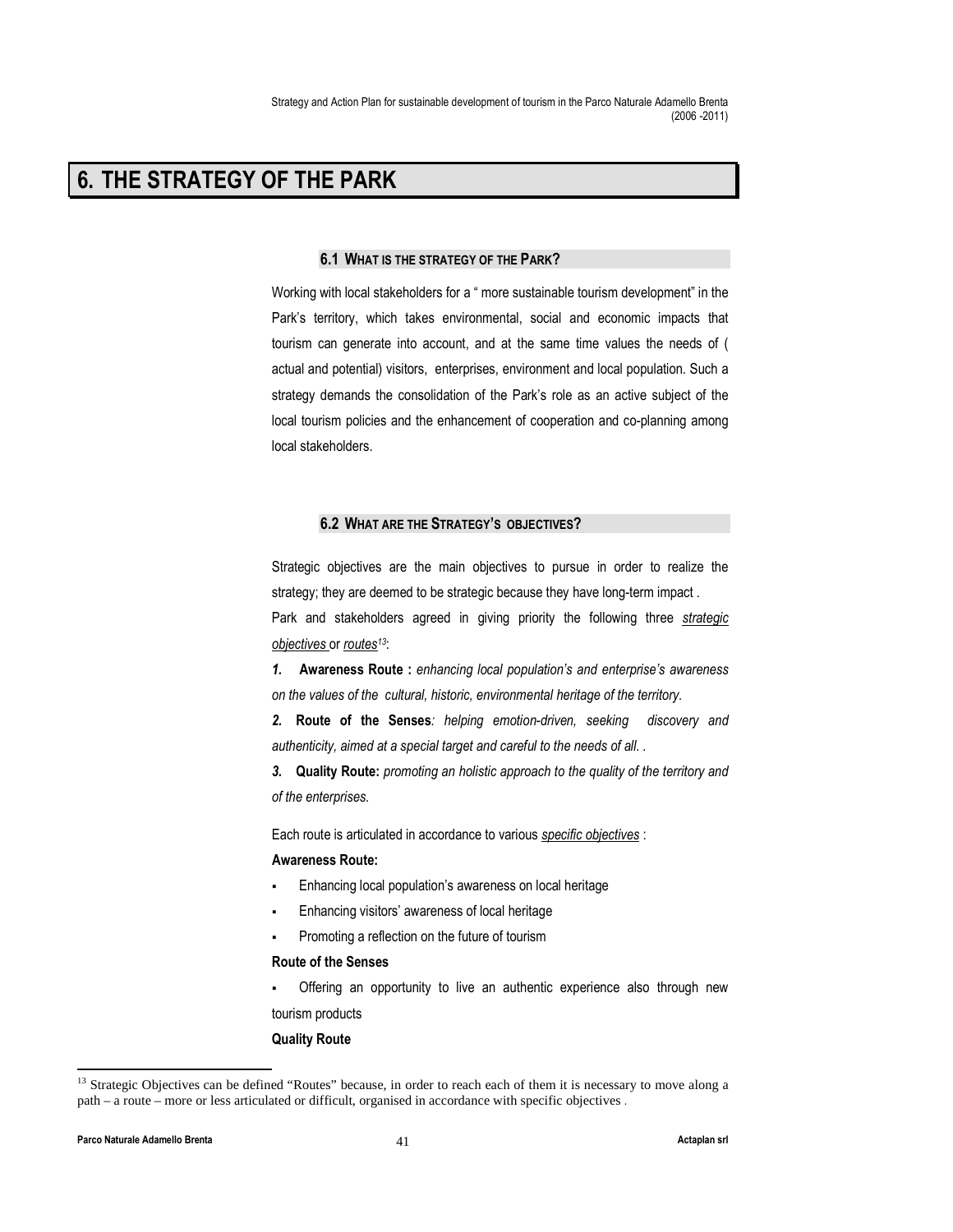- Improving the quality of the territory and its use
- Improving the quality of tourism destinations
- Improving the population's and visitors' life quality

The specific objectives of the route are articulated in actions (interventions and projects) that build the Strategy and Action Plan (see par. 7: Action Plan). Actions are articulated in 3 levels: :

level 1: actions that are shared and approved by the Forum (see par. 6.4: How did the Consultation Process Come into Being? ) within the framework of the Charter's process

level 2: actions that are coherent with the Charter's principles, set out during the Carter's adoption process but not debated in the Forum

level 3: actions that are coherent with the Charter's principles, already implemented and/or under way .

## 6.3 HOW DID THE STRATEGY COME INTO BEING?

The Strategy and the Action Plan have been defined thanks to the cooperation of a workgroup composed of: The Office of the " European Charter of Sustainable Tourism in the Park"", the Provincial Tourism Observatory of the Trento Autonomous Province, Trentino SPA and the Milan consultancy group Actaplan. The key stages of the preparation have been:

## Period: Year 2004

- Data analysis and resource assessment for already existing services
- Meeting with key stakeholders in the area of the Park's tourism and territorial management (38 mayors, 5 APT presidents, 3 Pro-Loco presidents , 1 Asuc president, 1 president of the Regole Spinale-Manez community).

 Visitors survey carried out during summer 2004, with approx. 1000 interviews in the Park's most important areas of access and utilization (parking lots, paths, shuttle bus stops)

 Survey on tourists that use the territory in the Park area, carried out in summer 2004, based on the compilation of 510 questionnaires in the main information centres ( visitors centres, info-points of APT and Pro Loco)

 Survey on tourism operators in cooperation with the Trento School of Management, based on a questionnaire proposed to 302 operators.

 Survey on the users of Italian Parks, carried out within the framework of the Selfpas project in summer 2005, under the headline "Gli utenti dei Parchi"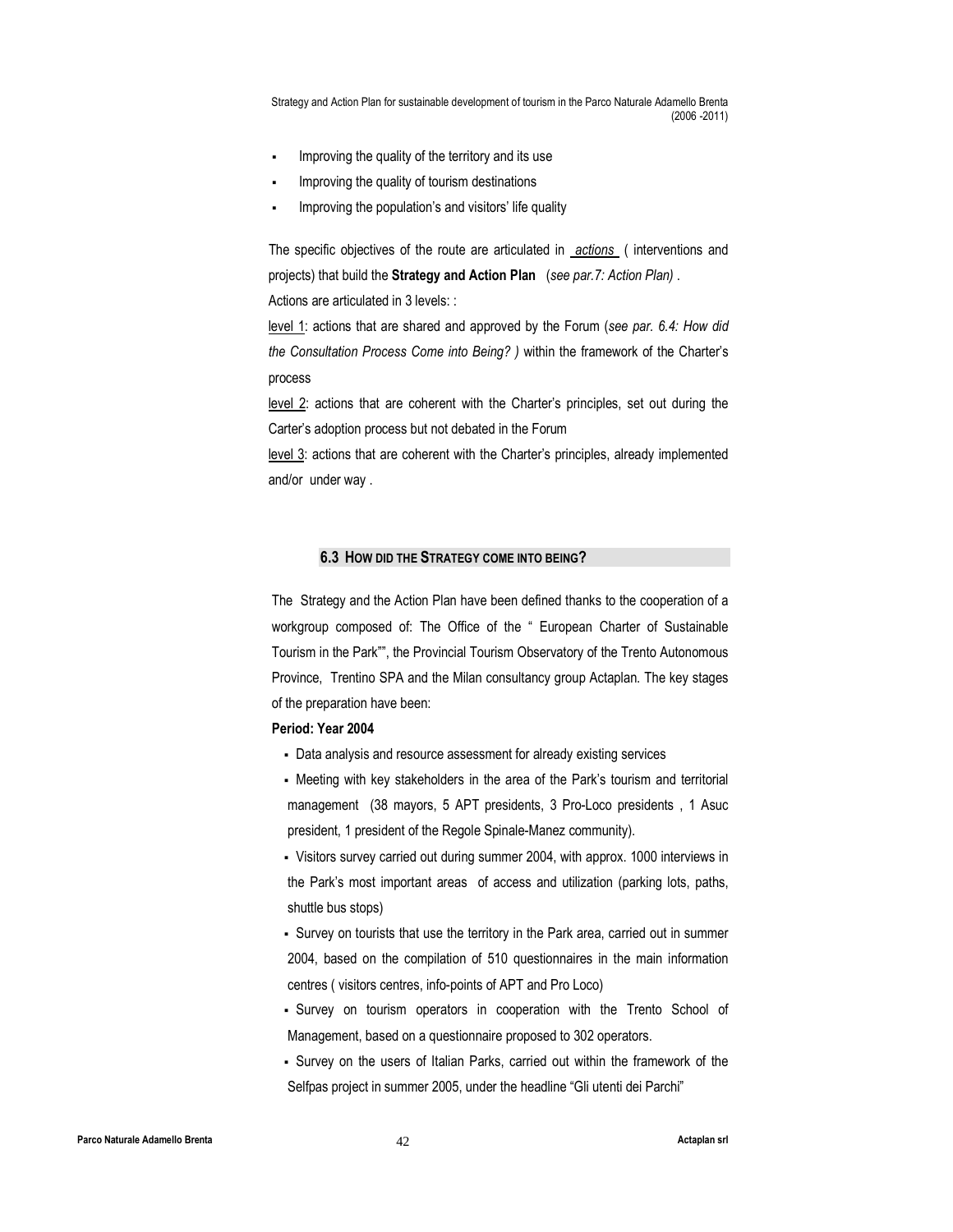Assessment of market trends

#### Period: January – May 2005

- Preparation of the Diagnostic Report on main constrictions and opportunities for the Park's sustainable development
- Presentation of the Diagnostic report to administrators and stakeholders

#### Period: May 2005 - November 2005

• Organisation of 4 Territorial Forums (see par. 3.10: I 4 Park's Tourism Areas Individuated by the Diagnostic Report)

#### Period: December 2005 - February 2006

- Signing the " cooperation Pacts" with leading partners (Institutions and operators responsible of the implementation of some initiatives of the Action Plan)
- Preparation of a final strategy document.

### 6.4 HOW DID THE CONSULTATION PROCESS COME INTO BEING?

For the definition of the strategy the Park started a systematic consultation and cooperation process, encompassing all economic, social and environmental – either public or private – elements of the territory; it strengthened the already existing relationships; established relationships with new subjects, setting the basis for a shared and participated planning. The large and convinced participation of the Administrations and of the stakeholders is a strong sign of credit for the Park.

Consultation and cooperation with local stakeholders was carried out in three stages:

- 1. during the analysis stage (elaboration of the Diagnostic Report) : individual meetings have been organised with the 38 municipalities, the 5 local tourism offices, the pro-loco consortiums, the Asuc and other subjects that have important jurisdictions on the Park's territory. Meetings focused on a triple objective: informing about the Park's initiative and ask for active participation during the process; gathering stakeholders points of view on different themes (see par. 4.2); understanding obstacles and opportunities for a sustainable tourism development in the territory;
- 2. during the presentation of the Diagnostic Report day, which included three different meetings in three strategic points of the Park, in order to disseminate the results of the analysis all over the territory;
- 3. during the Action Plan Definition Stage: the Park organised 4 Territorial Forums (connected with the relevant 4 tourism areas), each of them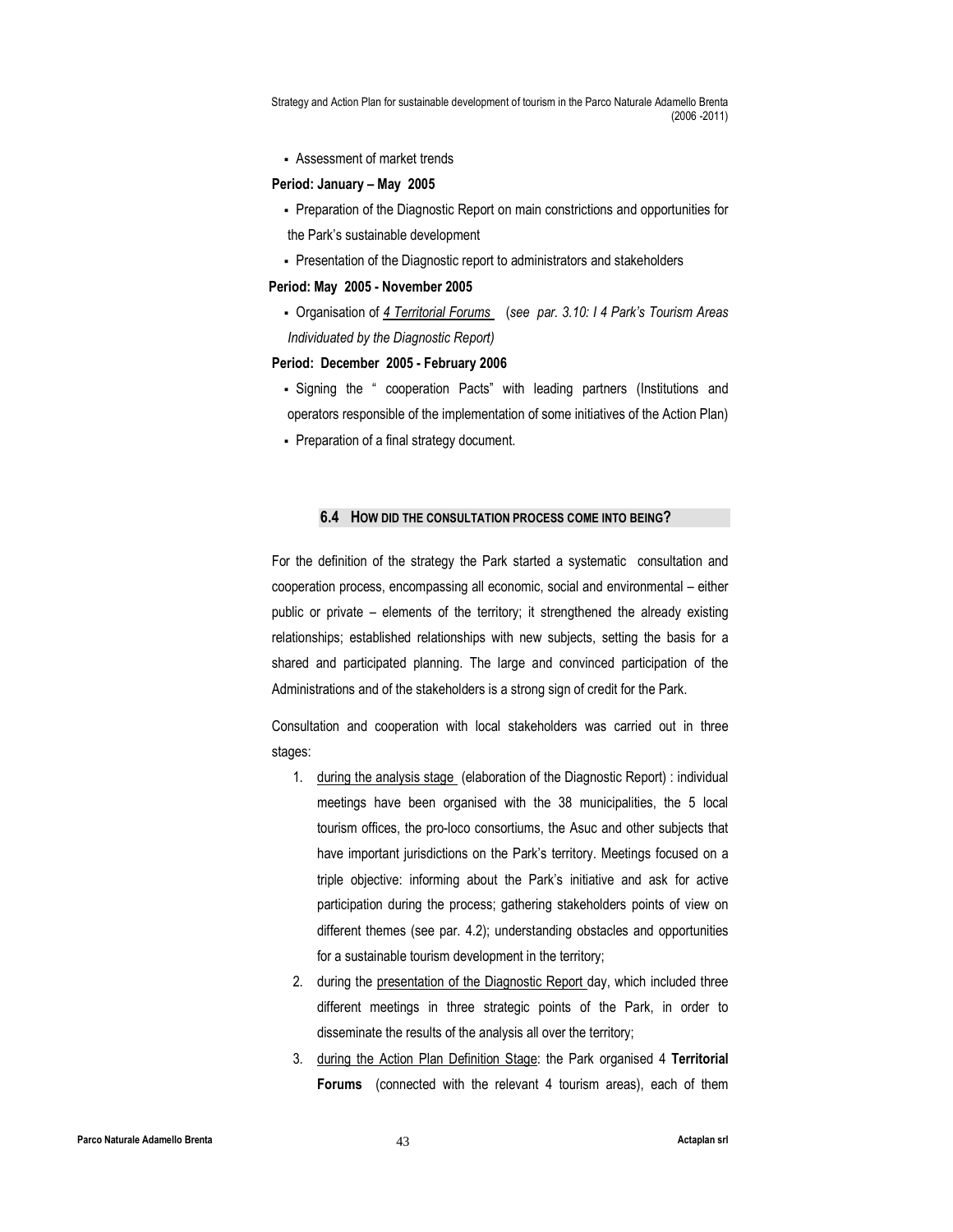divided in 3 or 4 meetings, according to need, scheduled at 15-20 days distance from each other. In total 14 meetings were organised, in which more than 150 people between public and private operators took part .

### Territorial Forums

The Forum was conceived as a meeting place aimed at stimulating confrontation, discussion, learning and working together. Final objective of the Forum was understanding which strategies to develop, together with local stakeholders, in the next 5 years and through which planning actions. In order to spur the debate and the emergence of the stakeholders' points view, and of the planning ideas to be carried out, a moderator was included and, in some meetings, also some theme experts.

In the Forum participated:

- the Park's personnel that organises tourism services;
- public administrators of the 38 Park's Trentino municipalities;
- tourism and environmental education institutional provincial representatives
- accommodation and catering sector operators ( hoteliers, innkeepers, agritourism and B&B managers)
- cableway plant managers;
- local tourism offices, pro-loco consortiums, pro-loco, the Unat and Asat representatives, Associazione strada della mela e dei sapori and Associazione del vino e dei sapori;
- socio-economic operators at large (of agricultural enterprises, breeders, artisans etc.);
- associations:
- environmentalism, such as Sat, Appa, represented by the environmentalist associations;
- the citizens:
- Libraries and Universities:
- Local newspapers.

On average, 40/50 people participated in each meeting, belonging to different sectors of economy and society, with a slight prevalence of tourism operators. The representatives of the Province - Trento Autonomous Province Tourism Provincial Observatory and the Trentino territorial marketing company Trentino SPA actively and factually participated in all meetings. .

In order to guarantee that all participants are adequately informed about the initiative started with the Charter, before the development of the Forum Charter information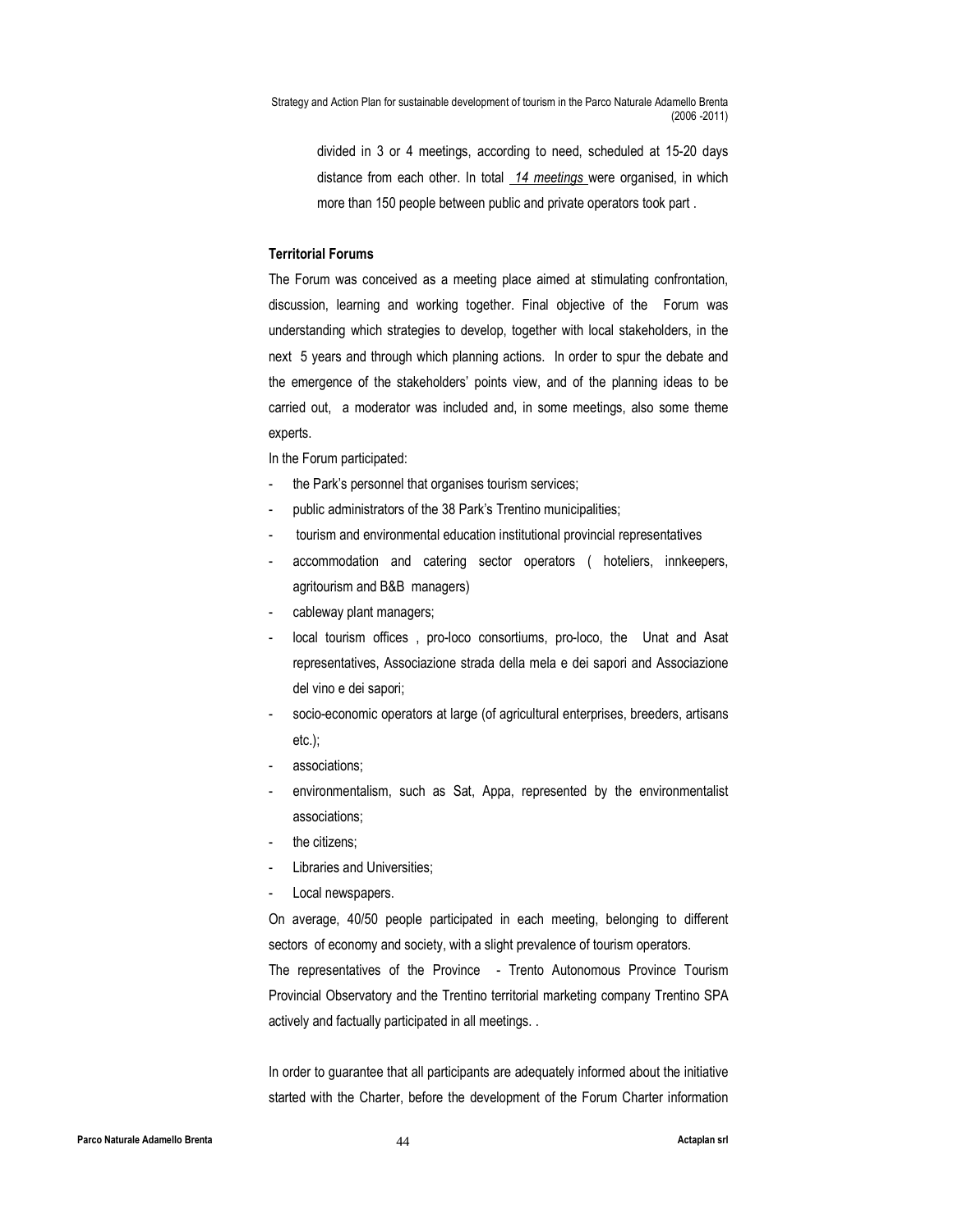material was distributed, relevant stakeholders were informed on the stages preceding the Forum and the Diagnostic Report elaborated by the Park was made available both online on the Park's website and through appropriate folders shared out during the meetings. After each meeting each actor either attending or absent received the relevant report. The Charter Office permitted the elaboration of the incoming feedback messages, which arrived via telephone or e-mail after the meetings. Moreover, between meetings, the Park thought it was useful to hear some privileged actors to exchange ideas and revise the elements emerged during meetings into depth.

Since during the meetings, over 40/50 projects were proposed, in part by the territory and in part by the Park, the need aroused to individuate a priority scale to decide which initiatives are to be carried out first and which during the next 5 years. Therefore in occasion of the last meeting, each participant was given a form in which to rank the priority of each discussed planning idea (see attachment 1: priority level of actions discussed during the Forum- level 1 ); Moreover, a Strategy Implementation Plan was discussed, which individuated the subject responsible for the implementation of actions and relevant partners, financial resources needed, ways to guarantee engagements taken and time schedules (see par 6.5: How shall the Action Plan Be Brought About).

Eventually, during the last meeting, a questionnaire was delivered aimed at assessing participants' Forum approval.

|                   | <b>THEME</b>                                                                                                                                                                                   | initial<br>tourism area | unexpressed<br>tourism area  | Intermediate<br>tourism area | <b>Mature</b><br>tourism<br>area | <b>MATERIAL</b><br><b>DISSEMINATED</b>                                                                  |
|-------------------|------------------------------------------------------------------------------------------------------------------------------------------------------------------------------------------------|-------------------------|------------------------------|------------------------------|----------------------------------|---------------------------------------------------------------------------------------------------------|
| I MEETING         | . Illustration of the Charter Initiative<br>• Presentation of the results of the<br>Diagnostic Report<br>- Debate on strength and weakness<br>points, threats and opportunities                | 30<br>$(26th$ May 05)   | 60<br>$(20th$ Sept. t<br>05) | 34<br>(21st Sept.<br>05)     | 47<br>$(19th$ Oct.<br>05)        | • CD Diagnostic<br>Report<br>• Charter brochure                                                         |
| <b>II MEETING</b> | • Summary of results emerged in<br>previous meeting<br>- Presentation of the Park of<br>Planning Ideas<br>- Presentation of planning ideas to<br>participants<br>. Idea discussion and sharing | 48<br>$(13th$ July 05)  | 70<br>(4th Oct. 05)          | 38<br>(5th Oct 05)           | 51<br>(3rd Nov.<br>(05)          | - Meeting<br>proceedings<br>- Tourism product<br>analysis in<br>reference area<br>• Proof of plan ideas |

## Table 11 – Territorial Forums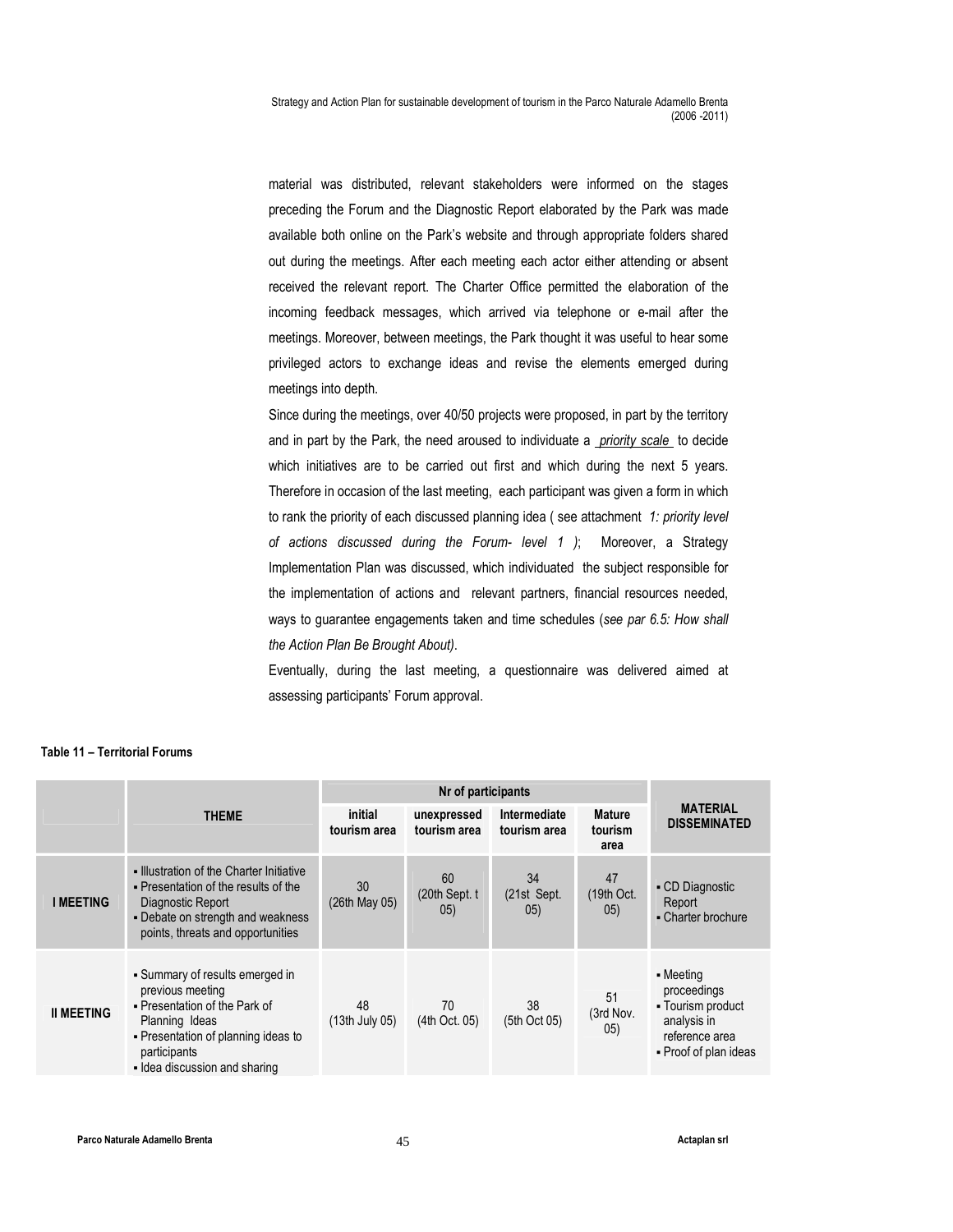| <b>III MEETING</b>                                              | • summary of ideas<br>· suggestions gathering<br>- redefining ideas<br>vote on chosen ideas (initial<br>tourism excluded)<br>- Forum assessment questionnaire<br>(initial tourism excluded) | 47<br>(27th July 05) | 52<br>(14th Oct. 05) | 33<br>(20th Oct. 05) | - area<br>Altopiano<br>della<br>Paganella<br>36 (15th<br>Nov. 05)<br>- area alta<br>Val<br>Rendena e<br>Val di Sole<br>46 (16th<br>Nov. 05) | $\blacksquare$ Meeting<br>proceedings<br>- Proof of plan ideas |
|-----------------------------------------------------------------|---------------------------------------------------------------------------------------------------------------------------------------------------------------------------------------------|----------------------|----------------------|----------------------|---------------------------------------------------------------------------------------------------------------------------------------------|----------------------------------------------------------------|
| IV<br><b>MEETING</b><br>(Only for<br><b>Initial</b><br>Tourism) | summary of ideas emerged in<br>other forums<br>vote on chosen ideas<br>- Forum assessment questionnaire                                                                                     | 33<br>(5th Dec. 05)  |                      |                      |                                                                                                                                             | - Proof of plan ideas<br>from other Forums                     |

## 6.5 HOW SHALL THE ACTION PLAN BE BROUGHT ABOUT?

The Park is not the only subject responsible of carrying out all actions, but one of the many actors of tourism pipeline that should engage in implementing the Strategy in accordance with engagement and responsibility degrees to be defined depending on available means and institutive goals.

To put it simply, the stakeholders roles may be of two types:

- leader: takes care of all planning stages from planning to implementation;
- partner: carries out some foreseen activities in cooperation with the leader.

The Park, in the actions where it is neither leader nor partner, may play the following roles, depending on the intensity of its engagement in terms of human, organization and financial resources, and on the coherence with its own mission:

- coordinator: responsible of actions that refer to multiple leaders;
- awareness riser: singles out and involves likely partners and leaders in the implementation of the idea, in case they have not yet been identified;
- mediator: spurs potential leaders to action planning and implementing;

 spokesman: gathers issues/information and introduces them in appropriate ways to stakeholders;

 analyser: assesses and analyses in detail the idea, promoting studies, conferences and in-depth studies.

For level 1 actions, during Forum potential leaders for each action were individuated - as well, whenever possible, the Park's role and the partners. Level 2 and 3 actions are the actions where the Park is leader.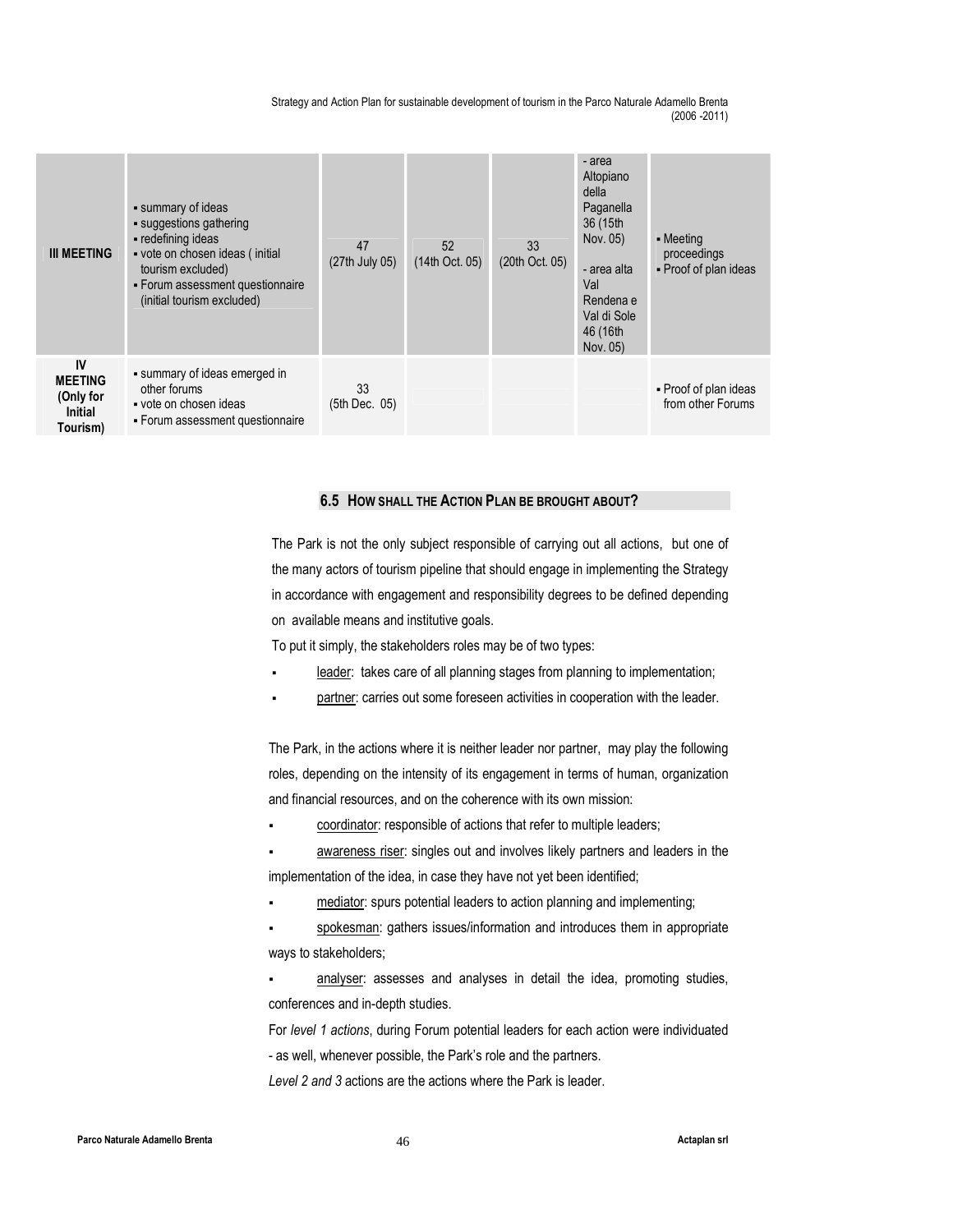Not all actions include the whole territory; some have been conceived to answer specific needs of smaller districts ( tourism districts, as per paragraph 3.11).

For the actions where the Park is leader the Giunta del Parco expressed, conjunctly with the management, a technical-administrative feasibility evaluation for each project, assessing them in accordance with different criteria, amongst which cost levels, human resources to be employed in each project's implementation and implementation schedules.

For actions where other subjects are leader a "cooperation pact" was signed, i.e. a formal engagement for bringing about the actions that compete to each one. Through the pact, the Park and the leaders share the working method adopted by the European Charter and acknowledge sustainable tourism strategy as valid and coherent; but, most of all, the leader, through signing it, guarantees the implementation of the strategy's action and of its competence in accordance with time schedule and modes discussed in the Forum and defined in the Action Plan. The Cooperation Pact signature was preceded by selected meetings between the Park and each leader, with the aim of verifying the real engagement to bringing actions about and of defining implementation modes, time schedule, and financial tools. (see attachment 2: Prototype of the Cooperation Pact). In case of nonsubscription of Pact from a leader, the Park has not the responsability for the implementation of the action.

All planning ideas that are part of the Action Plan, therefore also those where the subjects shall be leader, have been illustrated and discussed with the Giunta del Parco, which expressed its approval for the project.

In order to guarantee the respect of the engagements subscribed in the Forum, it was established that:

 the referent person of the European Charter shall proceed to continuous monitoring of action implementation and of the respect of time schedule and, if appropriate, shall demand justification for possible non-compliance ( see par. 8.1: Monitoring the Implementation Stage of the Action Plan)

 in order to implement actions, a first specific meeting for each project shall be organised, which shall help to " get work started ": in particular, the Park shall assume the task to move first, to make each leader start those actions for which it was singled out during Forum as an implementation subject.

 periodically (at least each month), an Open Forum shall be organised open to leaders and partners, to take stock of the state of implementation of the Programme.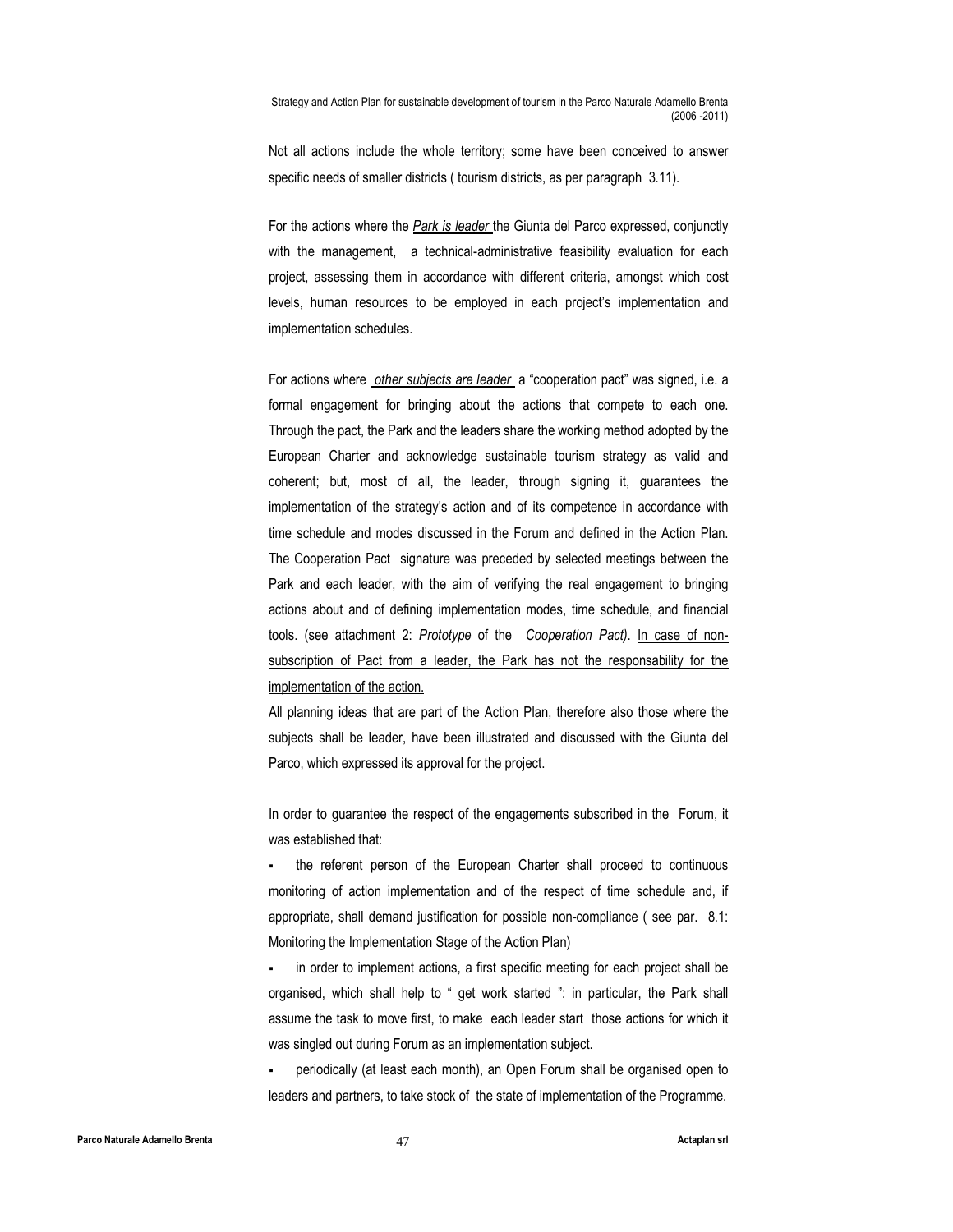#### 6.6 IS THERE A PRIORITY ORDER FOR THE ACTIONS OF THE STRATEGY?

Considering the large number of projects emerged during the Forum (Level 1 actions) and consequently the problems to implement all of them, it was necessary to individuate a method to establish which order of priority to assign to each action. The priority order for each project was assigned taking into account the indications expressed by each Forum participant, through an appropriate assessment form, the indications expressed by the Giunta and by the Direttivo del Parco; the latter weighed 60% on the individuation of the final priority order, since each project was assessed in accordance with criteria of technical-administrative feasibility that heavily impacts on their implementation.

Three priority levels where defined:

- High priority: actions to be implemented first because deemed very important by the Forum and because technical, administrative, and economic conditions are in place for bringing them about ( conditions of feasibility).
- Medium Priority: actions to be implemented after conclusion of those with High Priority, according to feasibility conditions.
- **Low priority:** actions whose start is not at the moment of the approval of the strategy – deemed either strategic or feasible. These actions are put in "stand by", waiting for a substantial modification of one or more conditions that determined the low priority (because, for instance, the financial means to bring them about have been found).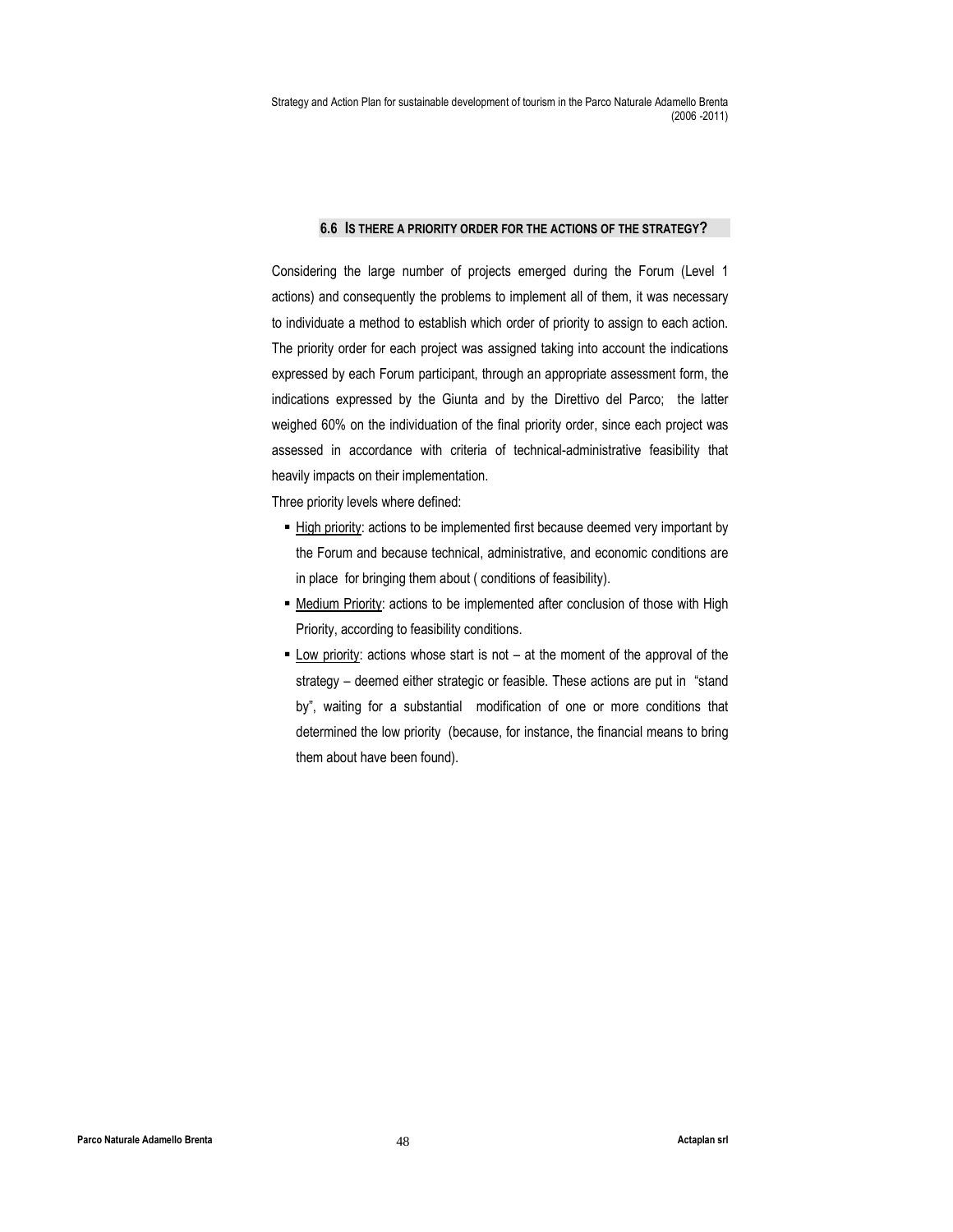## 7. THE ACTION PLAN

The Action Plan is articulated in:

- 3 routes
- 8 specific objectives
- 65 actions, out of which:

41 level 1 actions <sup>14</sup>

11 level 2 actions 15

13 level 3 actions 3 <sup>16</sup>

as indicated here below:

 $\overline{a}$ 

<sup>14</sup>Level 1 actions: shared and approved by the Forum ( see par. 6.4: How did the Consultation Process Come About?) within the Carter development process

<sup>15</sup> Level 2 actions: coherent with the principles of the Charter, started during the Charter adoption process, not discussed in the Forum.

<sup>16</sup>Level 3 actions: coherent with the principles of the Charter, already under way and/or being implemented by the Park.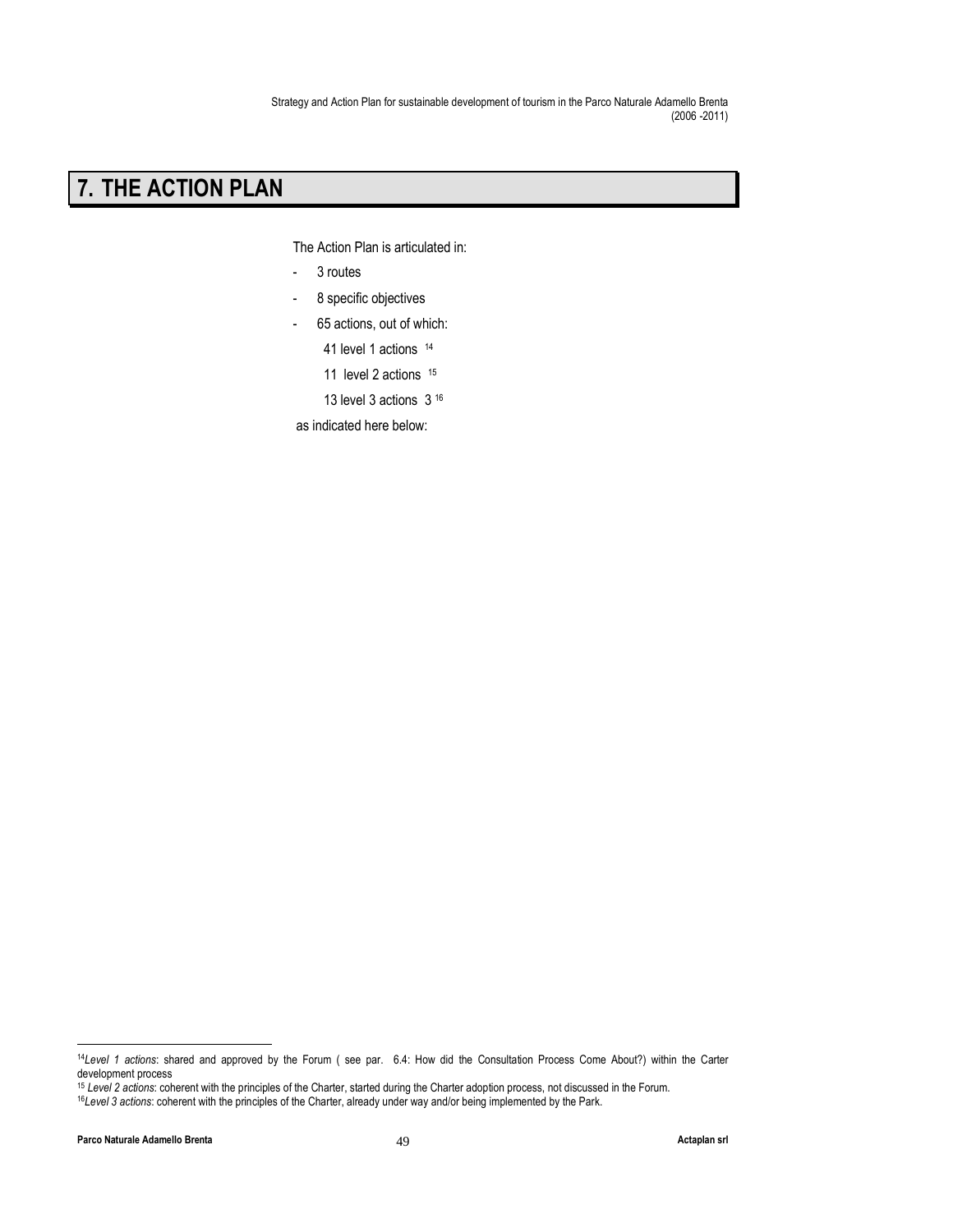#### Figure 2 – Strategy's structure



## **STRATEGY**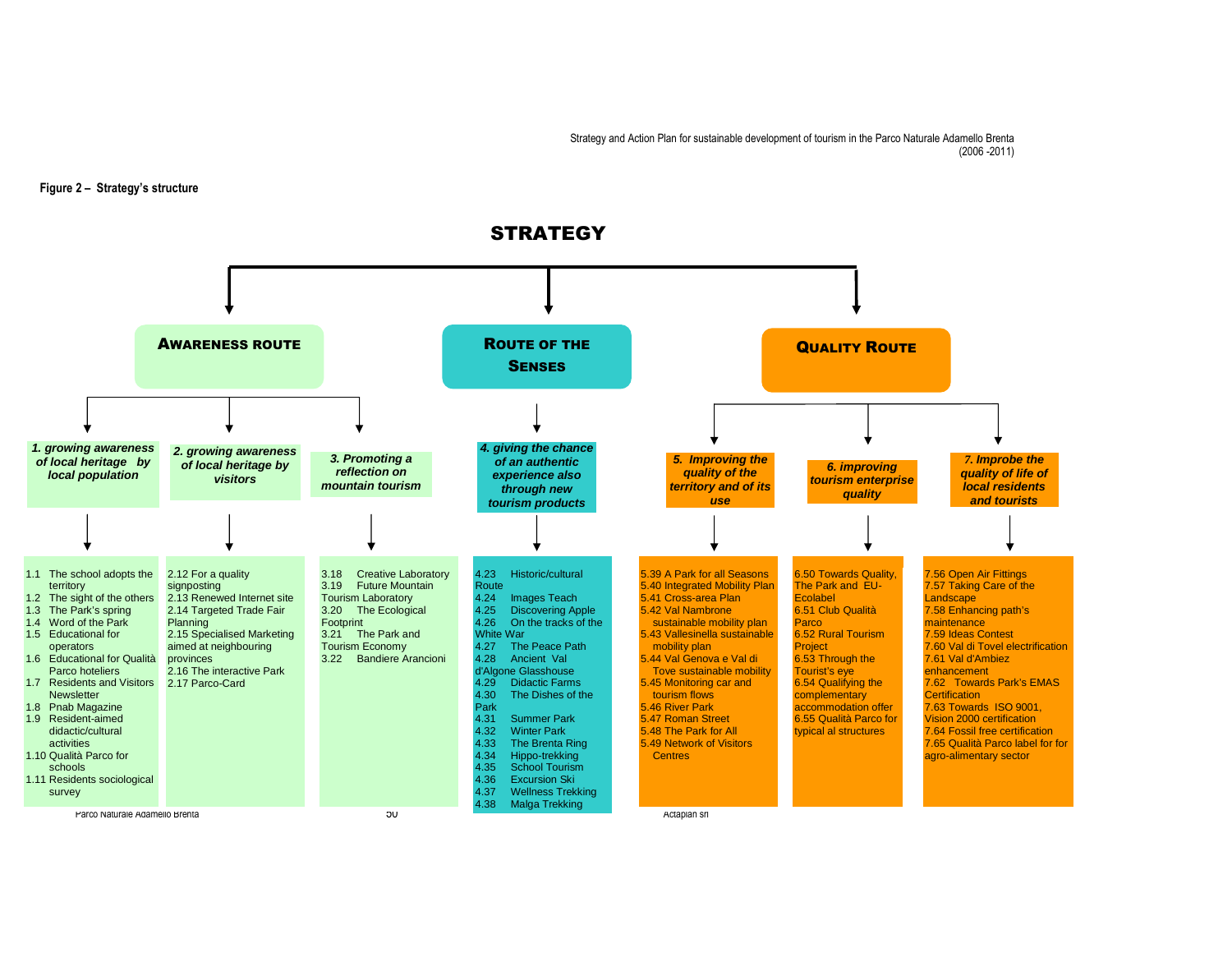## 7.1 AWARENESS ROUTE

Raising local population awareness on the values of cultural. Historic, environmental heritage of the territory

Awareness of the potential of the territory, by both residents and tourists, is the key factor for defining tourism development strategies based on conservation and enhancement of natural and cultural heritage. The route aims at favouring a strong awareness of the value of local heritage, in order to stimulate and/or recuperate the hereditary relationship of the community with the sites, to build and communicate to visitors a tourist offer with a strong territorial values.

## SPECIFIC OBJECTIVES

#### 1. Enhancing local population's awareness of local heritage

Enhancing means " giving value" to something or someone. Necessary condition to the enhancement process is knowing the object and the subject of which to increase the value. Natural, cultural and rural resources enhancement is feasible only if the local population is aware ( and therefore has knowledge) of the role that such resources had in shaping the identity of the places. Acknowledging one's own identity implies being aware of one's own "uniqueness" and therefore understanding what differentiates the Park's territory from others.

| <b>TITLE</b>                              | <b>ACTION</b><br><b>LEVEL</b> | <b>DESCRIPTION</b>                                                                                                                                                                                                                                                                                                                                                                                                                                                                                                                                                                                                              | <b>LEADER</b>                                         |
|-------------------------------------------|-------------------------------|---------------------------------------------------------------------------------------------------------------------------------------------------------------------------------------------------------------------------------------------------------------------------------------------------------------------------------------------------------------------------------------------------------------------------------------------------------------------------------------------------------------------------------------------------------------------------------------------------------------------------------|-------------------------------------------------------|
| 1.1 The school<br>adopts the<br>territory |                               | The school may play a fundamental role in promoting "local culture". First, because it is the<br>most important existing educational institution, second because, through direct relationship<br>with adolescents, also families are involved. Starting from these reflections, the action aims<br>at stimulating young people's awareness, through creative study that privileges naturalistic,<br>and cultural aspects of the territory and makes students active protagonists of the tourism<br>communication process                                                                                                        | <b>PNAB</b>                                           |
| 1.2 The View of<br>the Others             |                               | Analysis and interviews with privileged witnesses emphasised that, in many circumstances,<br>the most curious tourists want to visit places to which locals do not attribute any value. In<br>some cases it was noticed that tourism guides, particularly foreign ones, attribute<br>significance to natural and cultural goods that are little or at all known to locals. For these<br>reasons it was deemed fundamental to understand in which way the territory of reference is<br>transmitted and told by the national and international tourism promotion instrument; through<br>which language, which slogans and images. | Trentino Spa                                          |
| 1.3 The Park's<br>Spring                  |                               | The meeting of the Forum showed that there is no better "information office" than a resident<br>person who knows "his Park" and the activities organised there. Following this observation,<br>shared by all participants, <i>projects shall be started for accompanying residents to the</i><br>discovery of the territory through initiatives such as seasonal excursions, aimed at<br>promoting an active and conscious knowledge of the territory, with the help of the Park's<br>operators.                                                                                                                                | <b>PNAB</b>                                           |
| 1.4 World of the<br>Park                  |                               | The Park may be known through "visits" but also through reading, and using multimedia<br>instruments. Since the Park was established, studies and information material have<br>developed that have not been sufficiently enhanced. For this reason the patrimony of<br>studies and knowledge concerning the Park, existing in the libraries in the territory of the<br>Pak, shall be developed through building a Library of the Park                                                                                                                                                                                           | Giudicarie<br>Esteriori intra-<br>communal<br>Library |

#### Table 12 – Actions of the Awareness Route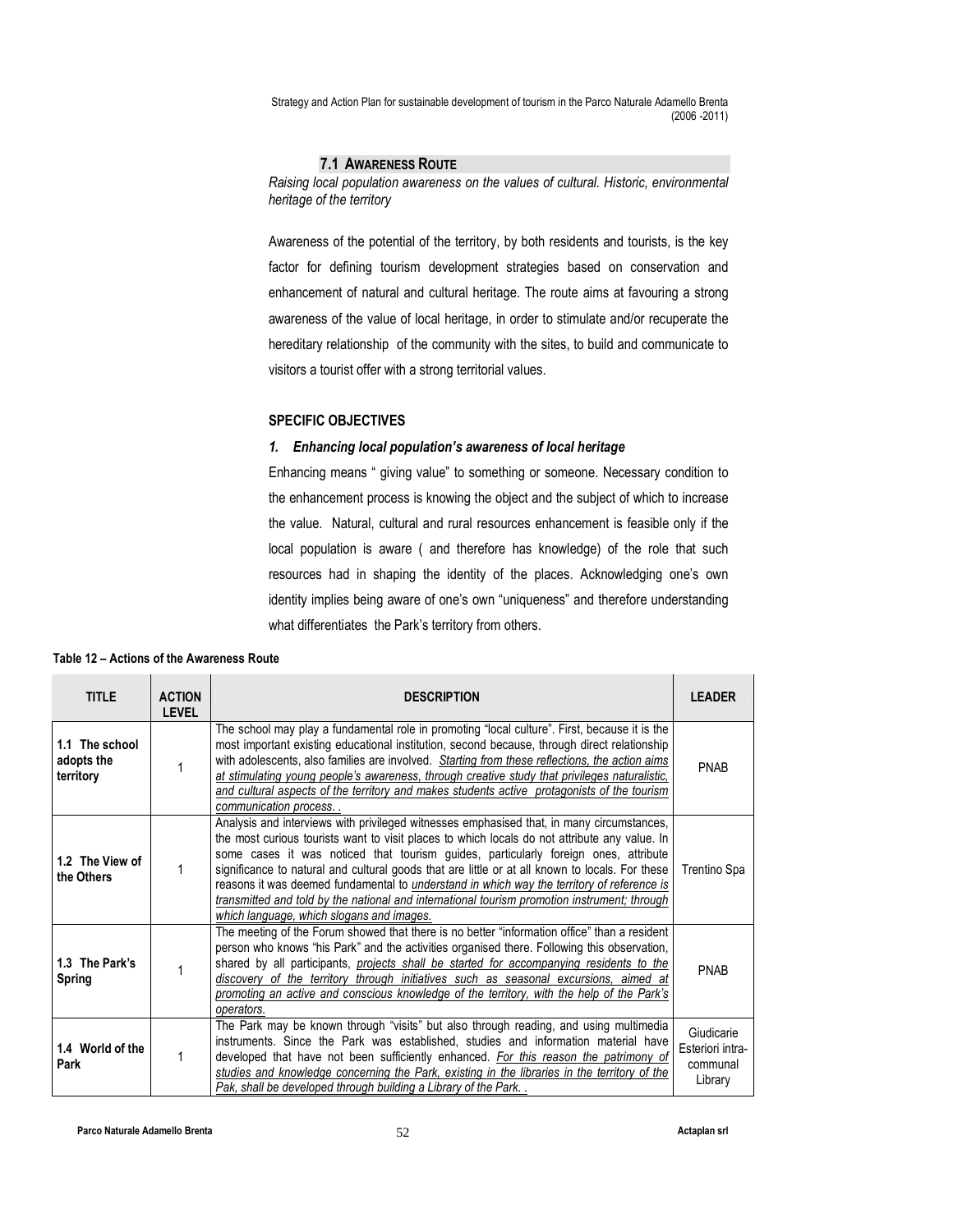| 1.5 Educational<br>for operators                          | 1 | Researches done in connection with the development of the Diagnostic Report (in particular<br>the TSM research on the relationship between Park and Operators) stressed the need to<br>increase the opportunities for tourism operators to know the Park. For this reason, during<br>the next years, initiatives shall be started targeted at tourism operators aimed at deepening<br>the knowledge of the territory, and ad hoc meetings aimed at making the tourism activities<br>organised by the Park, local tourism boards. Pro-loco etc. better known.                                                                                                                                                                                                                                                                                                                                                                                                                                                                                                                                                                                                                                                                                                          | Local tourism<br>offices in<br>relevant<br>territories |
|-----------------------------------------------------------|---|-----------------------------------------------------------------------------------------------------------------------------------------------------------------------------------------------------------------------------------------------------------------------------------------------------------------------------------------------------------------------------------------------------------------------------------------------------------------------------------------------------------------------------------------------------------------------------------------------------------------------------------------------------------------------------------------------------------------------------------------------------------------------------------------------------------------------------------------------------------------------------------------------------------------------------------------------------------------------------------------------------------------------------------------------------------------------------------------------------------------------------------------------------------------------------------------------------------------------------------------------------------------------|--------------------------------------------------------|
| 1.6 Educational<br>for Qualità<br>Parco hoteliers         | 3 | The information actions that accommodation operators aim at their clients are proving more<br>an more important for a complete and widespread promotion of the activities of the Park.<br>The Park shall organise outings and excursions aimed at the operators of "Qualità Parco",<br>to let them live the same initiatives as proposed to tourists, so that the operators, though<br>participating personally in the initiative, are able to promote it and to inform tourists<br>appropriately. Moreover, the Park shall organise information days on the initiatives that shall<br>be proposed during tourism season, so that the operator be updated about what the Park<br>organises and therefore be in the position to communicate as accurately as possible the<br>Park's summer and winter programme to clients.                                                                                                                                                                                                                                                                                                                                                                                                                                            | <b>PNAB</b>                                            |
| 1.7 Residents<br>and Visitors<br><b>Newsletter</b>        | 2 | Using at best the communication possibilities offered by e-mail, the electronic newsletter<br>shall regularly and frequently inform the Park's contacts regarding activities, plans and<br>initiatives the Park promotes. The electronic newsletter shall also sensitise receivers about<br>nature protection and safeguard. This new communication tool may be seen as an<br>electronic evolution of the "Parco Informa" folder attached to the institutional magazine, that<br>is still an important communication tool for the Park. The newsletter shall be modulated with<br>different contents for visitors and residents ( the Park's communities, the authorities that<br>operate in the territory, the hoteliers, local tourism boards, teachers etc.)                                                                                                                                                                                                                                                                                                                                                                                                                                                                                                       | <b>PNAB</b>                                            |
| 1.8 PNAB<br>Magazine                                      | 3 | The magazine "Adamello Brenta Parco" is one of the most important communication<br>instruments of the Park. It is a means of mountain culture and, through the attached folder<br>"Il Parco Informa" a tool of administrative transparency. <i>The action means to continue the</i><br>course taken so far, offering a quality product for contents as well as for edition and print.                                                                                                                                                                                                                                                                                                                                                                                                                                                                                                                                                                                                                                                                                                                                                                                                                                                                                 | <b>PNAB</b>                                            |
| 1.9 Resident-<br>aimed<br>didactic/cultural<br>activities | 3 | This is a series of activities with didactic-educative finalities aimed at teachers of the Park<br>and residents, that concretize in information-training plans, carried out in cooperation with<br>l'APPA (Provincial Agenncy for the protection of the environment), Natural Science Museo<br>Tridentino, Rovereto Civic Museum and IPRASE. The meetings aim at giving participants<br>basic elements and some keys to understanding, to explore the mountain environment,<br>reading in the presence of animal species the signs of the man-animal relationship,<br>measuring its quality; involve teachers of all kind of schools in participating in exploration,<br>observation and study activities that can be transferred into the Environmental Education<br>didactics of their schools. Together with these activities, there are initiatives aimed at the<br>Università della Terza età e del tempo libero [ Third Age and Free Time Universities].<br>Subjects studied concern the Park and its territory, with specific themes closely<br>examinated. The possibility is also considered to take part in half of whole day guided visits<br>in one of the Park's sites, a Visitors Centre, the" Rio Bianco" Botanical Garden, the Museo<br>della Malga. | <b>PNAB</b>                                            |
| 1.10 Qualità<br>Parco for<br>schools                      | 3 | The Qualità Parco project was established aiming at involving tourism operators and their<br>guests in the environmental quality research. The project's rationale aims at creating a<br>network of structures sensitive to environmental quality and respect. This is the approach<br>though which the project was extended to include also the school sector. During 2004, in<br>cooperation with some Directors of the Istituti Comprensivi del Parco, specific school<br>acknowledgment protocols have been passed and, in the school year 2004-05 the<br>experimental project "Qualità Parco for Schools" was started, involving the Tione primary<br>school and the Poieve di Bono secondary school. The project shall continue next year with<br>seven other schools of the Istituti del Parco that have proposed their candidacy for being<br>awarded the "Scuola Qualità Parco" certification.                                                                                                                                                                                                                                                                                                                                                               | <b>PNAB</b>                                            |
| 1.11 Residents<br>sociological<br>survey                  | 3 | The action shall confer the Sociology Institute of the Trento University the role of consultant<br>for conducting a survey on the image and the level of appreciation that PNAB holds with the<br>resident population in the communities of the protected area, to integrate the previous study<br>concerning the way tourist that spend their holidays in the Trention perceive the Park.<br>The results of the survey shall be important to understand the level of acceptance of the<br>Park and to define better the communication strategies of the Park towards residents.                                                                                                                                                                                                                                                                                                                                                                                                                                                                                                                                                                                                                                                                                      | <b>PNAB</b>                                            |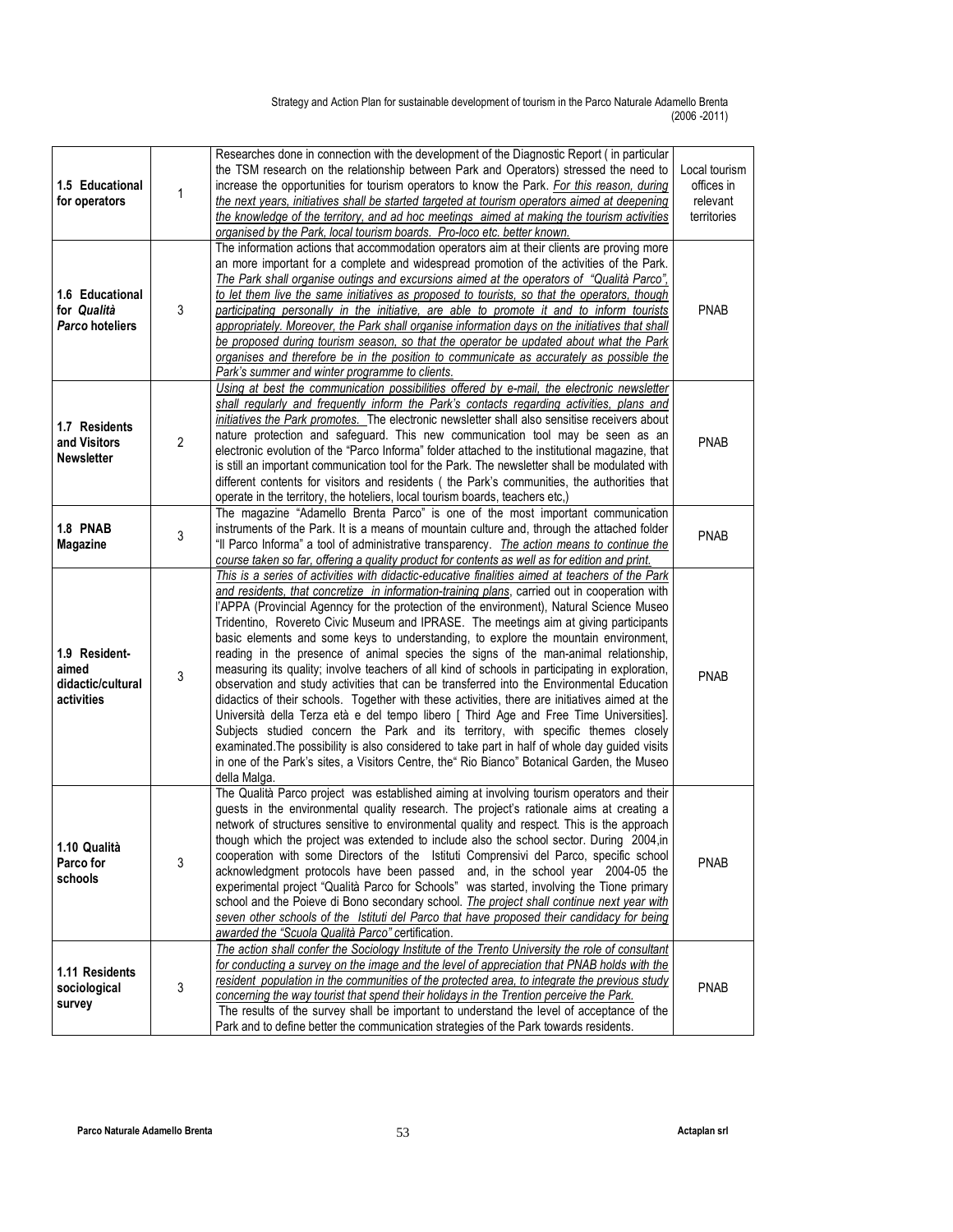## 2. Raising visitors awareness of local heritage

Growing tourist awareness of the potential of the territory through quality communication and targeted information is fundamental to promoting a correct and efficient outwards image, and most of all to guarantee that all visitors are enabled to know the opportunities of the Park and discover it with ease and awareness, taking care to transmit a unitary, not fragmented image of the territory.

| <b>TITLE</b>                                   | <b>ACTION</b><br><b>LEVEL</b> | <b>DESCRIPTION</b>                                                                                                                                                                                                                                                                                                                                                                                                                                                                                                                                                                                                                                                                                                                                                                                                                                                                                                                                                                                                                                                                                                                                                                                                                                                                                                                                                                                                                                                                                                                                                                                                                                                                                                                                                                                                                                                  | <b>LEADER</b>                  |
|------------------------------------------------|-------------------------------|---------------------------------------------------------------------------------------------------------------------------------------------------------------------------------------------------------------------------------------------------------------------------------------------------------------------------------------------------------------------------------------------------------------------------------------------------------------------------------------------------------------------------------------------------------------------------------------------------------------------------------------------------------------------------------------------------------------------------------------------------------------------------------------------------------------------------------------------------------------------------------------------------------------------------------------------------------------------------------------------------------------------------------------------------------------------------------------------------------------------------------------------------------------------------------------------------------------------------------------------------------------------------------------------------------------------------------------------------------------------------------------------------------------------------------------------------------------------------------------------------------------------------------------------------------------------------------------------------------------------------------------------------------------------------------------------------------------------------------------------------------------------------------------------------------------------------------------------------------------------|--------------------------------|
| 2.12 For a quality<br>signposting              | 1                             | Signposting is the first visiting card given to the visitor and it contributes in a fundamental<br>way to the quality image of the location. If the signposting is of good quality, the tourist is<br>able to orient himself and to better appreciate the territory's attraction system; besides,<br>inhabitants learn and identify with the heritage they belong to. Street signposting is<br>among the cheapest form of marketing and communication, and among the most<br>innovative in establishing the image of a territory or of a destination, stressing the value<br>of artistic, social and natural resources so widely spread out in our country. The territorial<br>Forums showed a lack of signposting in tourism attraction and location approach points,<br>and too much heterogeneity of colours, symbols, materials. In addition, the belonging to<br>the municipalities of the Park is not adequately signalled everywhere. Finally, graphic<br>branding and material used by municipalities have proved too diverse.<br>Since the Trento Province is planning to intervene to homogenise signposting, The action<br>wants to implement a tourism signposting system homogeneous on the whole territory of<br>the Park, in accordance with the indications of the Touring Club Italiano project "Il filo di<br>Arianna". In order to implement the action, a regional coordination body shall be<br>established as control room, composed by the Park, the representatives of the Tourism<br>and Urban Planning Service and the local tourism boards. This body shall have the task<br>to define the project's guidelines. Smaller, dedicated bodies shall be established in<br>relation with specific themes and areas. The action also entails the organisation of a<br>theme meeting where national and international experts shall be invited. | Provincial<br>Tourism<br>Board |
| 2.13 Renewed<br>internet site                  | $\overline{2}$                | The internet site is the "representative office" of the park worldwide and as such should it<br>be conceived. The site is mainly a way to express the "values" of the Park. It needs<br>An editorial plan (what are the Park's values to communicate? Through what<br>1.<br>techniques? Trough what images?)<br>The implementation of a platform easy to navigate<br>2.<br>3.<br>The management of an efficient updating system<br>An expert person shall be included in the communication office so that he/she can<br>carefully study the existing internet sites of other parks, and propose an editorial plan to<br>be discussed with the Park's personnel. The debate shall improve the initial proposal and<br>shall choose who is to create the site, indicate the site's criteria and define the modes of<br>management and updating. The site shall be partly available also in English.                                                                                                                                                                                                                                                                                                                                                                                                                                                                                                                                                                                                                                                                                                                                                                                                                                                                                                                                                                   | <b>PNAB</b>                    |
| 2.14 Targeted<br><b>Trade fair</b><br>Planning | 3                             | Some of the proposed projects (in first place the Brenta Ring) aim at attracting new<br>visitors. They are specific products to be promoted through own channels. If the Park<br>does not have specific competence in promotion, it would be useful that whoever does<br>the promotion at provincial level (Trentino SPA) and at local level (APT d'Ambito) takes<br>charge of promoting the products in specialised trade fairs, in dedicated magazines, and,<br>in general, through specialised channels <i>The Park shall suggest the most appropriate</i><br>places (fairs, guides, magazines). Also in this case the persons responsible of the<br>communication and marketing office shall "individuate" and "test" what are the most<br>appropriate channels and places.                                                                                                                                                                                                                                                                                                                                                                                                                                                                                                                                                                                                                                                                                                                                                                                                                                                                                                                                                                                                                                                                                     | <b>PNAB</b>                    |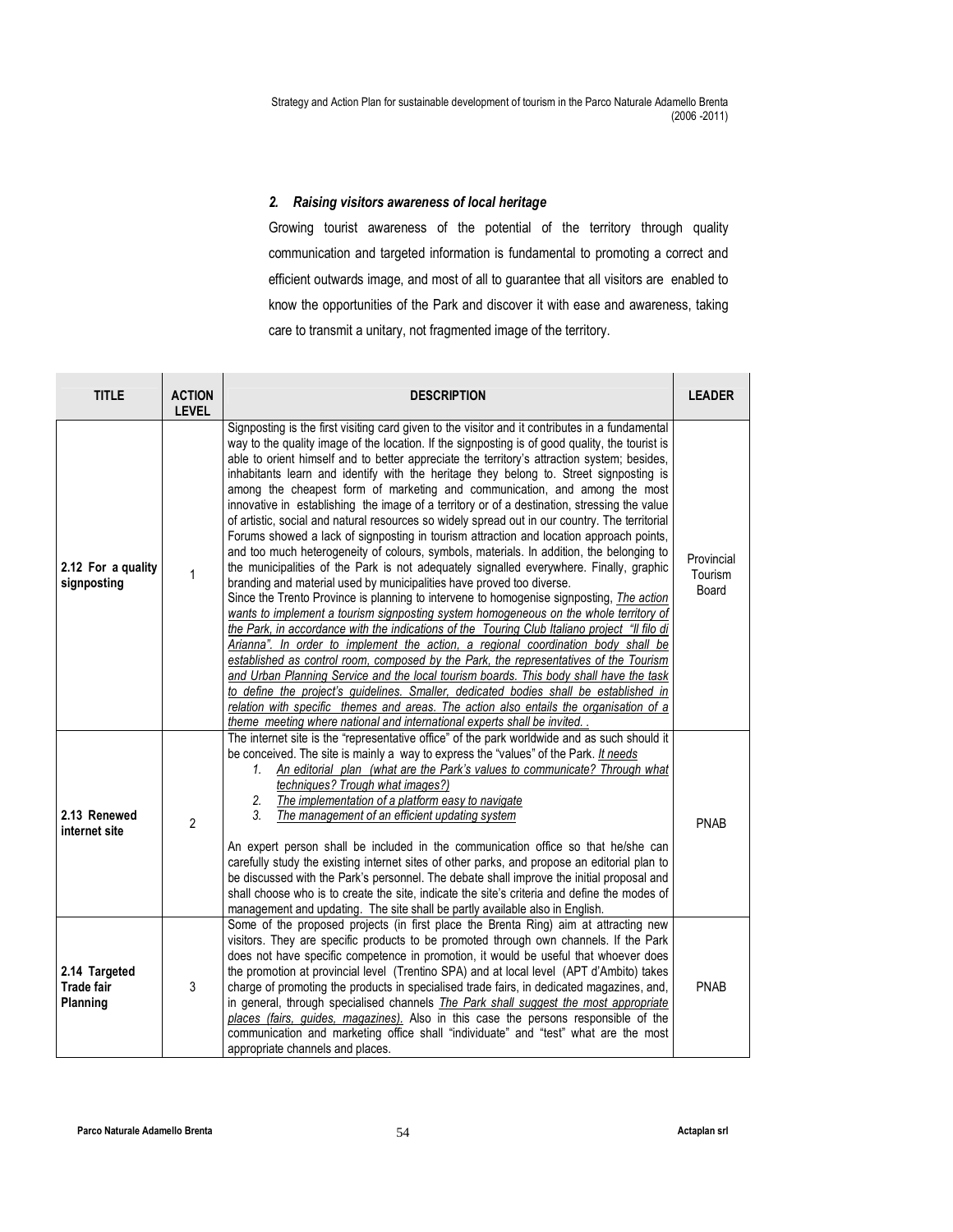| 2.15 Specialised<br><b>Marketing Aimed</b><br>at Neighbouring<br><b>Provinces</b> | $\mathfrak{p}$ | In summer 2005 the "invitations to Tovel." were very successful. The invitations were an<br>instrument useful to better manage tourism flows (in time and space), and to make<br>nearby visitors "live" the Park better. Many visitors (mainly weekend visitors) reside in<br>places within a few kilometres radius (nearby provinces). '80% travel by car and visit the<br>park regularly. It may be presumed that for many of them the park is an habit rather that a<br>discovery.<br>"invitations" shall be organised for neighbouring provinces in cooperation with local<br>branches of environmentalist, cultural and recreation associations. In other words, the<br>invitations shall be proposed to the association of other neighbouring provinces also<br>through meetings held in their locations.                                                                                                                              | <b>PNAB</b> |
|-----------------------------------------------------------------------------------|----------------|----------------------------------------------------------------------------------------------------------------------------------------------------------------------------------------------------------------------------------------------------------------------------------------------------------------------------------------------------------------------------------------------------------------------------------------------------------------------------------------------------------------------------------------------------------------------------------------------------------------------------------------------------------------------------------------------------------------------------------------------------------------------------------------------------------------------------------------------------------------------------------------------------------------------------------------------|-------------|
| 2.16 The<br>Interactive park                                                      |                | New technologies are changing the information management system. In short it shall be<br>possible to visualise in mobile phones information nowadays available in computers and<br>multimedia devices. It shall therefore be possible to update visitors in real time without<br>having to invest in hardware. These technologies shall be monitored in order to study the<br>feasibility of a mobile phone based information service                                                                                                                                                                                                                                                                                                                                                                                                                                                                                                        | <b>PNAB</b> |
| 2.17 Parco Card                                                                   | 3              | The Parco Card is a pre-paid service card that enables visitors to use a range of services<br>at a discount. The Parco Card aims at becoming a pass for all naturalistic, cultural, sport<br>and gastronomic offers that exist in the territory related to the Park, as well as an<br>instrument to organize on-line entertainment and culture opportunities, that already exist<br>for a distinctive holiday (that the Park on its side is progressively widening)<br>Within the Parco Card, rationale "Park" is not to be understood only as organisation, with<br>its services, its centres, its initiatives, its image, but rather as homogeneous territory, an<br>area rich in opportunities often undervalued, difficult to access and to know. Under this<br>profile, the park becomes a "super-area" to which each tourism, to which each tourism<br>area should refer to enrich and widen its offer, also better characterising it. | <b>PNAB</b> |

## 3. Promoting a reflection on the future of tourism

The Park, in accordance with its mission of laboratory for experimenting innovative ideas in compatible economic practices, shall promote initiatives aimed at stimulating reflections on the future of tourism with particular reference to the dynamics of "manenvironment" interaction.

| <b>TITLE</b>                                            | <b>ACTION</b><br><b>LEVEL</b> | <b>DESCRIPTION</b>                                                                                                                                                                                                                                                                                                                                                                                                                                                                                                                                                                                                                                                                                                                                                                                                                                                                                                                                                                                         | <b>LEADER</b>                  |
|---------------------------------------------------------|-------------------------------|------------------------------------------------------------------------------------------------------------------------------------------------------------------------------------------------------------------------------------------------------------------------------------------------------------------------------------------------------------------------------------------------------------------------------------------------------------------------------------------------------------------------------------------------------------------------------------------------------------------------------------------------------------------------------------------------------------------------------------------------------------------------------------------------------------------------------------------------------------------------------------------------------------------------------------------------------------------------------------------------------------|--------------------------------|
| 3.18 Creative<br>laboratory                             |                               | The changes in tourism demand necessarily imply changes in the offer structure. Social<br>science analysis, research and instruments lead to understanding the expectations of the<br>"new tourists". How to respond to these expectations? Which are the services and products<br>to offer? How to be different from other contexts and become "unique"? In order to answer<br>these questions, besides study and analysis, creativity is needed. For this reason it was<br>deemed proper to propose an initiative that enhances the production of creative ideas.<br>Coherently with the context, the laboratory's creativity area shall be oriented towards various<br>themes in accordance with the peculiarities of each sector. On the basis of needs emerged<br>during the Forum, in Val Rendena the laboratory shall focus on the theme of "re-discovery"<br>of ancient crafts", and in Val di Non on the theme "Landscape and its Enhancement". The<br>laboratory is mainly aimed at young people | <b>PNAB</b>                    |
| 3.19 Future<br><b>Mountain</b><br>Tourism<br>Laboratory |                               | Tourism is an economic activity in continuous evolution. Social changes, climate variations<br>and geopolitical issues determine its trends. Recently frequent changes and sharper<br>competition among tourism destinations made a pro-active attitude necessary. In the future<br>it shall not be sufficient to "adapt" to changes, but it shall be necessary to "anticipate" them<br>through a careful study of the present. For this reason it is necessary to prepare places,<br>tools and methods that permit operators and administrators to confront themselves with<br>other contests and other opinions. The action aims at deepening the study of future possible<br>mountain tourism scenarios through the creation of a permanent innovation laboratory. The<br>Laboratory shall use different instruments: round tables, researches, seminars, studies,<br>study tours, newsletters etc                                                                                                      | Provincial<br>Tourism<br>Board |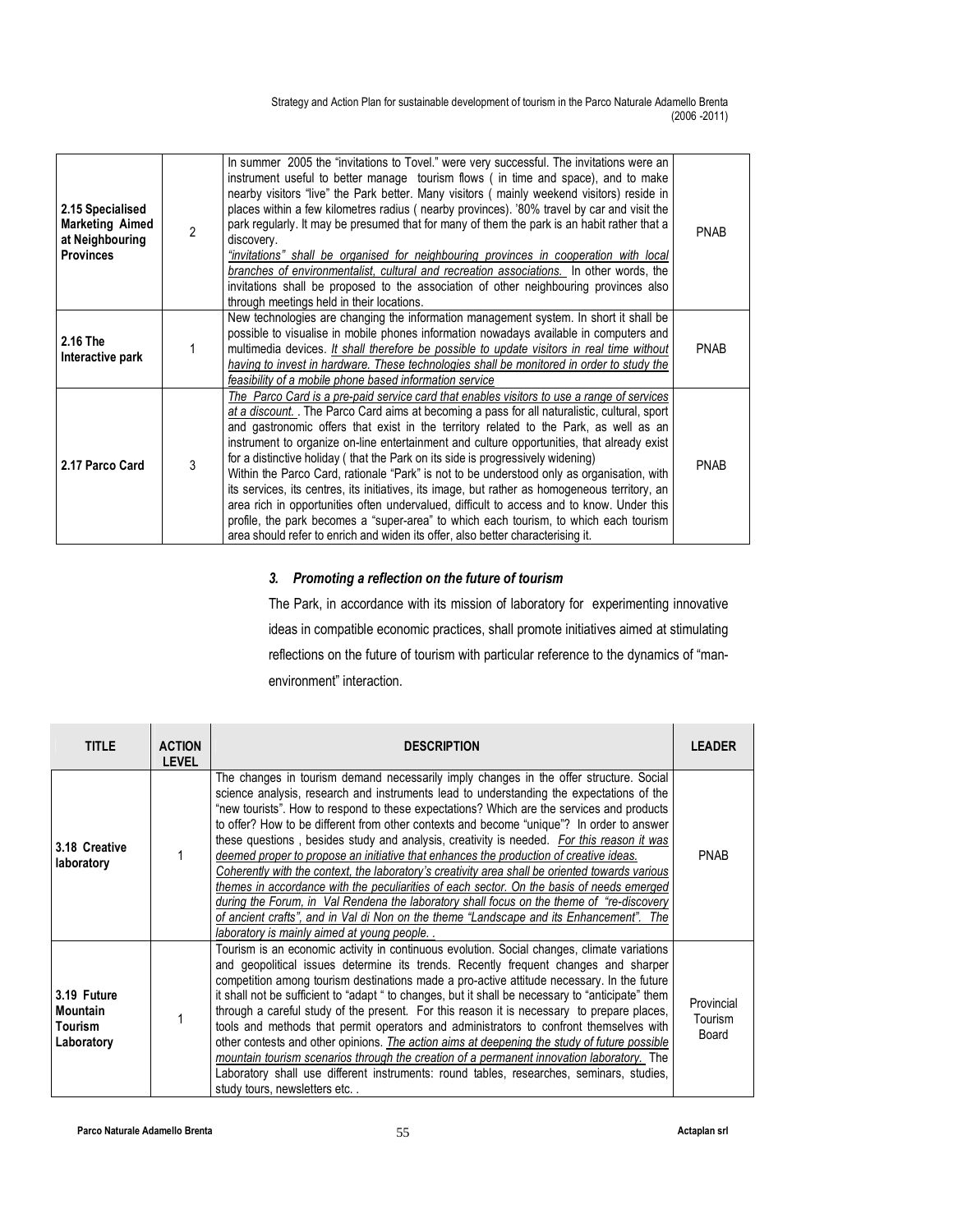| 3.20 The<br>Ecological<br>Footprint     | 2              | Environmental effects are well known at local tourism level in their "conceptual" dimension<br>but less so in the quantitative level. <i>The quest for ecological footprint in the Park aims at</i><br>understanding what are the "dimensions" of the impacts and what are the benefits<br>generated by the projects of sustainable tourism that the Park has started. Hence, the Park<br>shall make use the concept of ecological footprint for environmental education aimed at<br>tourists and residents, through ad hoc meetings and multimedia tools (web, etc).<br>Cooperation shall be started with Universities to start research graduation thesis.                                                                                                                                                                                        | <b>PNAB</b>                    |
|-----------------------------------------|----------------|-----------------------------------------------------------------------------------------------------------------------------------------------------------------------------------------------------------------------------------------------------------------------------------------------------------------------------------------------------------------------------------------------------------------------------------------------------------------------------------------------------------------------------------------------------------------------------------------------------------------------------------------------------------------------------------------------------------------------------------------------------------------------------------------------------------------------------------------------------|--------------------------------|
| 3.21 The Park<br>and Tourism<br>Economy | $\mathfrak{p}$ | The economic impact generated by tourism is not measured only as a function of the<br>amount of money spent by tourists, but also of the quality of the expense. In other terms, it<br>should be understood what share of tourism expense is in local product and services. The<br>Park, in cooperation with the Universities and the specialised research centres, shall start<br>researches aimed at understanding what "real" benefits are generated by tourism in favour<br>of the local population. To this end the method LM3 shall be experimented, expressly<br>created by the London New Economics Foundation for rural and mountain areas                                                                                                                                                                                                 | <b>PNAB</b>                    |
| 3.22 Bandiere<br>Arancioni              |                | "Bandiere Arancioni" is the tourism-environment quality label awarded by the Italian Touring<br>Club to the small tourism destinations with accommodation and complementary services<br>and factors of tourism attractiveness, that are mindful of sustainability and environmental<br>quality issues. Through this action local administrations should be sensitised to participate<br>in the award and help its development, in order to reach a general and diffuse improvement<br>of the quality of the territory (concerning urban planning, environment, tourism, services<br>etc.)<br>The action shall experiment the project on the Park area; following an information meeting<br>held by TCI with the Provincial Tourism Board, 17 municipalities in the Park e 2 local<br>tourism boards have started a certification candidacy process. | Provincial<br>Tourism<br>Board |

#### 7.2 ROUTE OF THE SENSES

Promoting an emotive, discovering and authentic tourism aimed at special targets and mindful of everybody's needs.

The route aims at building a sustainable and deliberate use of the territory, which, focusing on naturalistic, cultural, gastronomic and social local aspects, is able to make tourists live an emotional experience, and is authentic and mindful of the environment and of local culture.

## SPECIFIC OBJECTIVES

## 4. Make visitors live an authentic experience also through new tourism products

Make visitors live an authentic experience means let them establish a relationship with all elements which convey the local identity. To this end, it is possible to offer visitors activities and proposals that stimulate the re-discovery of traditions and of local culture and that enhance their elements of uniqueness, or downright tourism products based on authenticity and discovery criteria, educational and at the same time compatible with the objectives of environment protection; therefore develop form of tourism that are complementary to the traditional ones, such as hippotrekking, school tourism, mountain bike, etc.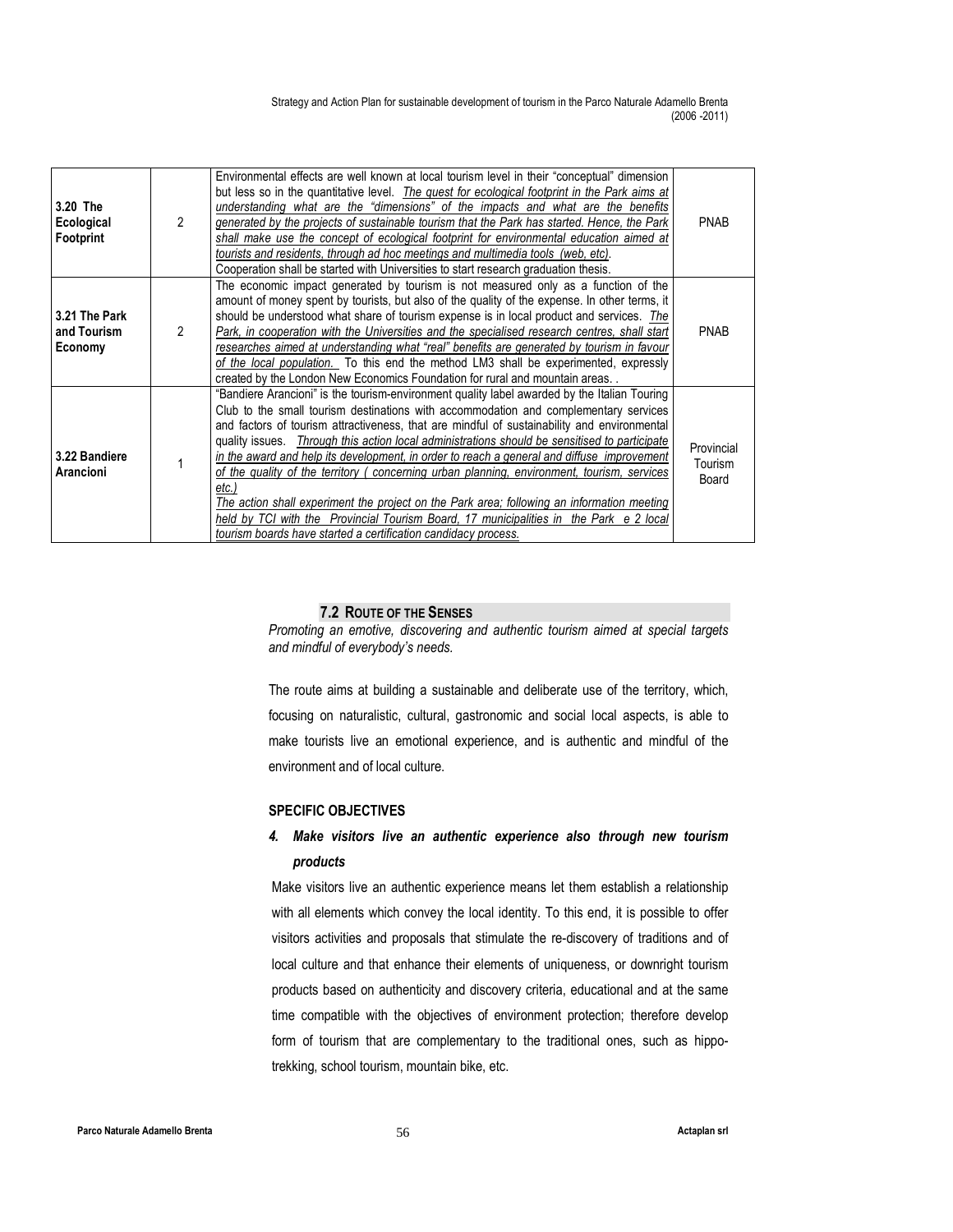## Table 13 – Actions of the Route of the Senses

| <b>TITLE</b>                                     | <b>ACTION</b><br><b>LEVEL</b> | <b>DESCRIPTION</b>                                                                                                                                                                                                                                                                                                                                                                                                                                                                                                                                                                                                                                                                                                                                                                                                                                                        | <b>LEADER</b>                                                                                                                                      |
|--------------------------------------------------|-------------------------------|---------------------------------------------------------------------------------------------------------------------------------------------------------------------------------------------------------------------------------------------------------------------------------------------------------------------------------------------------------------------------------------------------------------------------------------------------------------------------------------------------------------------------------------------------------------------------------------------------------------------------------------------------------------------------------------------------------------------------------------------------------------------------------------------------------------------------------------------------------------------------|----------------------------------------------------------------------------------------------------------------------------------------------------|
| 4.23 Historic<br><b>Cultural route</b>           | $\mathbf{1}$                  | The territory of the Park entails a remarkable historic-cultural heritage, tangible elements<br>of local identity. The visitors survey and the operator's impressions show that the guests<br>interest for this heritage is growing, and often it does not find an answer adequate to the<br>expectations (closed sites, little information). For this reason in the near future the Park,<br>in cooperation with local cultural associations, shall launch cultural heritage enhancement<br>projects, inserting guided visits in its summer/winter programme and supporting plans<br>aimed at circulating information. Projects shall at first focus on Val di Non castles and the<br>Baschenis frescoes.                                                                                                                                                                | Ecomuseum<br>(Comano);<br>tourism<br>consortium pro<br>loco Tovel (Val<br>di Non); Centro<br>Studi Val<br>Rendena and<br>Judicaia (Val<br>Rendena) |
| 4.24 Images<br>teach                             | 1                             | As witness of the traditional mountain economy, the "malga" permitted the collective use<br>of high mountain pastures of cows. Many of these structures are no longer used for this<br>scope, yet represent important constitutive landscape elements, and are protected in their<br>architectural and environmental entity. For some years the Park has engaged in<br>improvement projects (some malga are used as accommodation structures). Following<br>these initiatives the Park supports the Eco-museum project that aims at enhancing the<br>heritage of the malga that already exist in the territory, though the establishment, in<br>cooperation with MART, of painting and sculpture internships inspired to the Segantini<br>paintings, inviting artists to cooperate, with local youth, in decorating the malga facades<br>thus building an "art trekking". | Eco-museum of<br>Dolomiti al<br>Garda                                                                                                              |
| 4.25 Discovering<br><b>Apples</b>                | 1                             | The culture of the apple characterises the landscape of the Val di Non. Each and every<br>street or path touches apple orchards. The project aims at improving the apple culture<br>and cultivation through the diffusion of knowledge of the evolutionary process, of its<br>working techniques, and of the fruit's use (as food but also as basis of dermatological<br>products), through the cycle track that is being designed (Mostizzolo-Spormaggiore). To<br>this end explicative signposting shall be studied, as well as folders to be distributed with<br>guidebooks.                                                                                                                                                                                                                                                                                           | Consortium<br>Melinda                                                                                                                              |
| 4.26 On the<br><b>Tracks of the</b><br>White War | $\mathbf{1}$                  | The Adamello massif is rich in innumerable traces of the White War, fought in ice and<br>snow at 3000m. The action aims at enhancing war memories and improve old<br>communication trenches and main Italian and Austrian sites, that were the scene of World<br>War I in the Adamello, creating historic-cultural paths that follow their route.<br>At present, Provincial Arhitectural Heritage board, supported by the above organizations,<br>joined in a team, in cooperation with SAT in Trento, is implementing a feasibility study for<br>the project. The continuation of the project will be bound to the finding of financing.                                                                                                                                                                                                                                 | Servizio beni<br>Architettonici of<br>PAT                                                                                                          |
| 4.27 The Peace<br>Path                           | $\mathbf{1}$                  | The "Peace Path" is a route marked by signs featuring a yellow dove, that winds for more<br>than 450 Km. of paths, forest sentries, trenches and communication trenches that<br>connect the Stelvio to the Marmolada, following the World War I frontline, and in part<br>cutting across the territory of the Parco Naturale Adamello Brenta. It is an itinerary rich in<br>environmental emotions, but even more in cultural and historic significance: a memory<br>route to reflect and meditate. The action wants to improve this route where necessary.                                                                                                                                                                                                                                                                                                               | Provincial<br><b>Tourism Board</b>                                                                                                                 |
| 4.28 Ancient Val<br>D'Algone<br>Glasshouse       | 1                             | There are many disappeared crafts and forgotten economic activities. Some important<br>traces still remain, such as the ruins of the great Val d'Algone glasshouse, which is the<br>most important example of industrial archaeology in the Park. The action, initiated by the<br>Dolomiti al Garda Eco-museum, is a awareness action for the owners of Val d'Algone<br>glasshouse, so that they transfer the building for its enhancement. Successively, Park<br>and Ecomuseum will undertake to find resources for its renovation in function of a<br>preparation af a Museum of glass                                                                                                                                                                                                                                                                                  | <b>PNAB</b>                                                                                                                                        |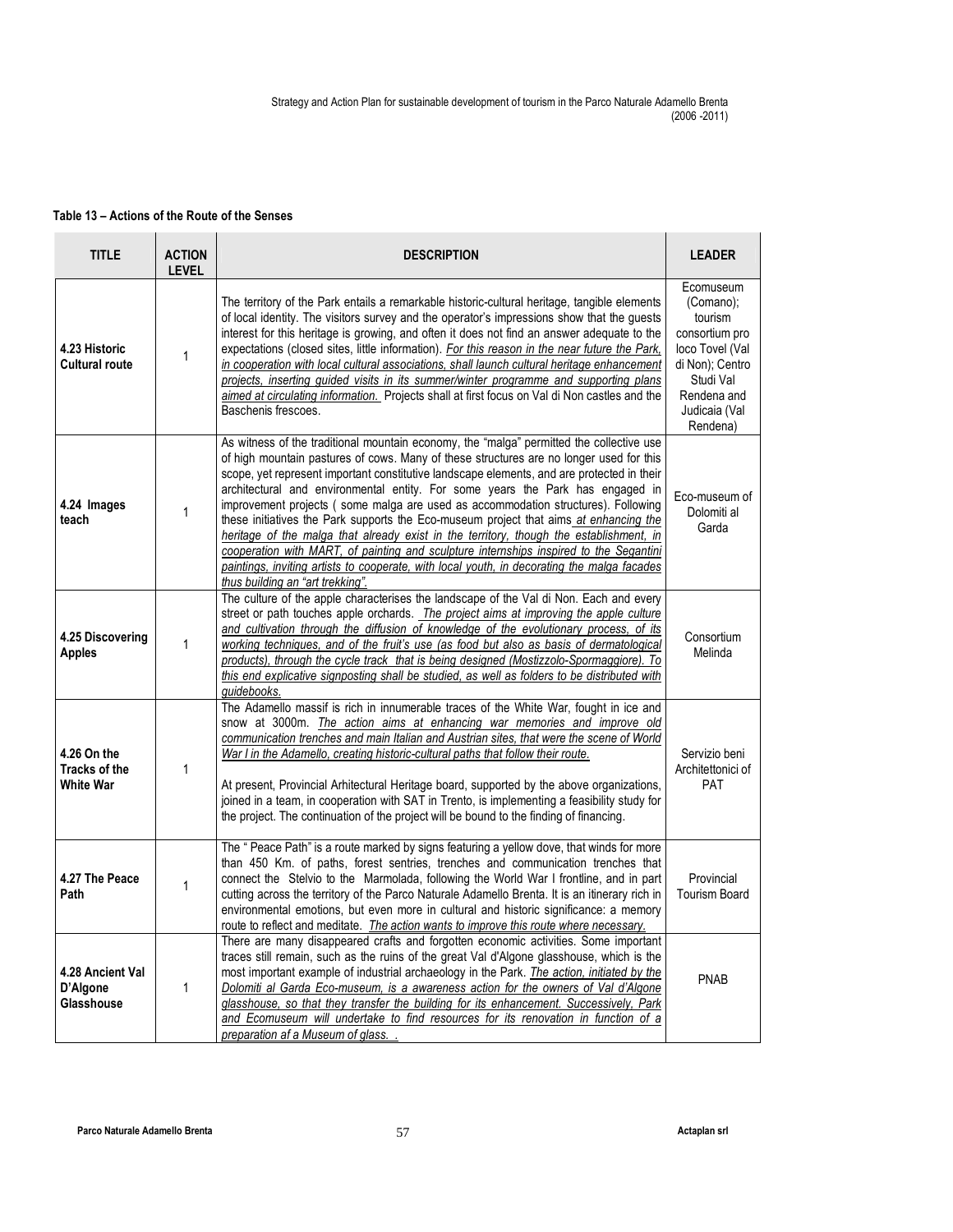| 4.29 Didactic<br>farms         | 1 | Didactic Farms are agricultural enterprises that receive schools and groups of interest,<br>with the scope of actively involving young people through laboratories and practical<br>experiences. They arise from the need of diversifying agricultural revenues and of<br>establishing direct communication between farmers and citizens.<br>In the territory there are many farms, but only few carry out didactic activity, in spite of the<br>fact that agricultural entrepreneurs are under heavy pressure to diversify their income<br>sources, and there is a strong interest of tourists and school classes in living authentic<br>experiences. Considering the Park's experience in environmental didactic and education.<br>the action aims at sensitising as many farmers as possible also through the contribution<br>of the Agrario San Michele Agriculture School.                                                                                                                                                                                                                                                                                                                                                                                                                                                                             | <b>PNAB</b>                                                                                         |
|--------------------------------|---|-------------------------------------------------------------------------------------------------------------------------------------------------------------------------------------------------------------------------------------------------------------------------------------------------------------------------------------------------------------------------------------------------------------------------------------------------------------------------------------------------------------------------------------------------------------------------------------------------------------------------------------------------------------------------------------------------------------------------------------------------------------------------------------------------------------------------------------------------------------------------------------------------------------------------------------------------------------------------------------------------------------------------------------------------------------------------------------------------------------------------------------------------------------------------------------------------------------------------------------------------------------------------------------------------------------------------------------------------------------|-----------------------------------------------------------------------------------------------------|
| 4.30 The Dishes<br>of the Park | 1 | The 2001 survey done by the Servizio Statistica della Provincia Autonoma di Trento on<br>the "Trentino gastronomy" demonstrated that 50,7% of tourists wish to taste the typical<br>regional cuisine and that 74,3% deems rather of very useful the introduction of the<br>product mark. The need of niche products is therefore very strong with the tourists.<br>The Park prides itself of many typical products and therefore it approved a list of 14<br>typical and traditional products to be provisionally considered the "Products of the Parco<br>Naturale Adamello Brenta". This list shall only be used for promotions such as trade fairs<br>and participation in specialised events. The list includes the typical, traditional products<br>with high environmental value, that are part of the Official List, produced only or<br>prevalently within the boundaries of the Park and that contain in their name a clear<br>reference to the Park's area. This way they become clear expression of ties with the<br>territory of the protected area and show unequivocally their provenance from the Parco<br>Naturale Adamello Brenta. The action shall improve the local gastronomic typicality<br>through the establishment of "Dishes of the Park" which shall be proposed to the<br>accommodation and catering structures of the territory | Dolomiti al<br>Garda Apple and<br>Flavour Route,<br>Wine and<br>Flavour route,<br>In relevant areas |
| 4.31 Summer<br>Park            | 3 | The first activities targeted to tourists and residents (naturalistic evenings, guided<br>excursions etc.) aimed at improving the awareness of the protected area, started in<br>Summer 1996; later, the initiatives have been increased and integrated with new<br>elements. From 2001 they have been illustrated in a specific booklet called "Summer<br>Park", where they are promoted and publicised. <i>The action shall continue in this direction</i><br>and aims at making the Park's territory better known through proposals directly involving<br>tourists and residents, offering them live experiences of contact with nature. These<br>initiatives are run by the environmental operators of the Park, and are promoted by the<br>Tourism Consortiums, the local tourism boards and the Pro Loco that operate in the<br>Park's territory.<br>From Summer 2005 the local tourism boards have accepted to co-finance the initiatives,<br>as testimony of the important role the Park is acknowledged to have.                                                                                                                                                                                                                                                                                                                                   | <b>PNAB</b>                                                                                         |
| 4.32 Winter Park               | 3 | The philosophy of the "Summer Park" is also at the basis of the "Winter Park". Through<br>this initiative the Park promotes and publicises its winter activities. Also in this case they<br>are initiatives run by the environmental operators of the Park, promoted by the Consorzi<br>Turistici, the local tourism boards and the Pro Loco that operate in the territory of the<br>Park. The action concretises in extending the plan in the future.                                                                                                                                                                                                                                                                                                                                                                                                                                                                                                                                                                                                                                                                                                                                                                                                                                                                                                      | <b>PNAB</b>                                                                                         |
| 4.33 The Brenta<br>Ring        | 1 | The project aims at favouring new opportunities for the use of the territory, respecting its<br>delicate natural balance. Through the participation of municipalities, local tourism boards<br>and operators the territory shall become a "holiday product" of strong attractiveness at<br>international level, able to respond to the quest for "emotions" by the large public of<br>excursionists, cycle tourists, and mountain bikers that loves nature and is a keen<br>mountain and environment explorer. The action shall develop 2 excursion routes: the<br>former of approx. 133 Km - "The Brenta Ring " - more external to the protected area,<br>designed for families, which proposes a route that can be covered in three or four laps of<br>one day each, the second "the Bear Ring" for trekking or mountain biking, targeted to<br>more expert people, is approx. 120 km. long and enters the very heart of the protected<br>area.                                                                                                                                                                                                                                                                                                                                                                                                           | PNAB e local<br>tourism board<br>(as coordinator)                                                   |
| 4.34 Hippo-<br>trekking        | 1 | Hippo-trekking is a conscious and sustainable way of using the open-air territory, that<br>recently has developed mainly though nature and animal lovers. Considering that in the<br>territory there are already actors that operate and propose horse riding routes, the action<br>shall propose these initiatives as alternative ways of discovering the Park's territory,<br>individuating horse itineraries in the whole Park area and, if the case, publishing a hippo-<br>tourism guide.                                                                                                                                                                                                                                                                                                                                                                                                                                                                                                                                                                                                                                                                                                                                                                                                                                                              | <b>PNAB</b>                                                                                         |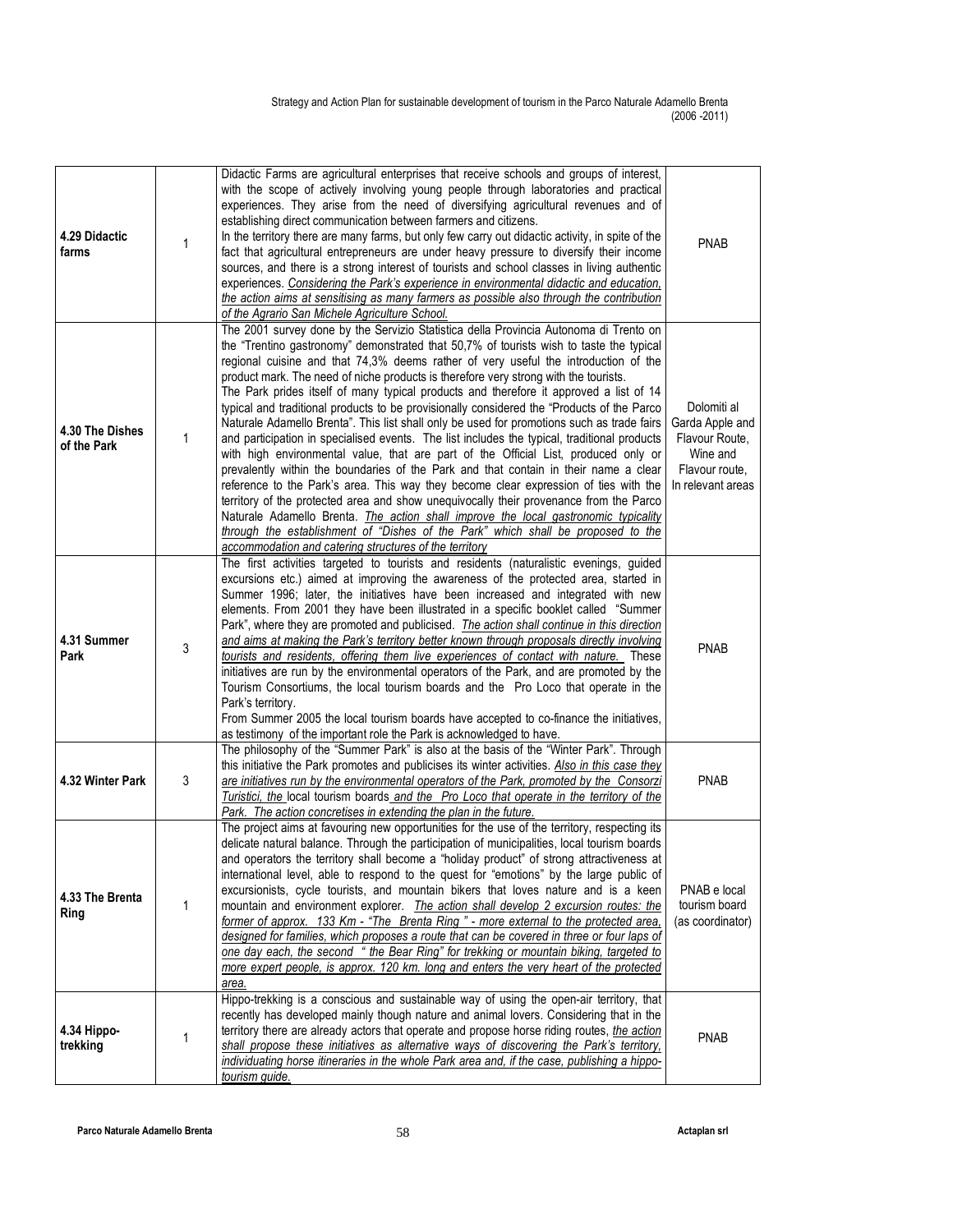| 4.35 School<br>Tourism           | 1 | School outings in Italian Parks are a growing phenomenon since many years. Nowadays<br>two trends are emerging:<br>The need to improve young people's visit experience involving them in an active and<br>conscious way, letting them live in close contact with the natural and cultural<br>environment of the territory.<br>The schools' demand of offers at medium-high level quality that guarantee<br>professionalism and organisation.<br>The Park, besides priding itself of a rich and articulated programme of environmental<br>education, also has a high level professional staff, that woks permanently in the<br>environmental education field. Besides, it has two quest room establishments used for<br>both class activities and for accommodating school classes. These are the reasons why<br>the action shall organise school tourism packages aimed also at non Trentino schools,<br>that shall focus on environmental education activities and at the same time, include visits<br>at didactic farms, or overnight stays in rural structures (agritourisms). | <b>PNAB</b>                                   |
|----------------------------------|---|-----------------------------------------------------------------------------------------------------------------------------------------------------------------------------------------------------------------------------------------------------------------------------------------------------------------------------------------------------------------------------------------------------------------------------------------------------------------------------------------------------------------------------------------------------------------------------------------------------------------------------------------------------------------------------------------------------------------------------------------------------------------------------------------------------------------------------------------------------------------------------------------------------------------------------------------------------------------------------------------------------------------------------------------------------------------------------------|-----------------------------------------------|
| 4.36 Excursion<br>Ski            | 1 | The number of skiers that do cross-country skiing is very high and, considering the<br>market trend, it seems to be bound to increase steadily. Where this practice should take<br>place outside trails and off-piste, the need arises of authorisations and of a compatibility<br>assessment with the Piano del Parco, to be preceded by the definition of regulations<br>developed by the Province. Once the appropriate assessments have been carried out.<br>the actions shall individuate specific cross-mountain ski routes, usable with or without<br>guides, in order to limit a disorderly use of the territory. The Park has started a study for<br>individuating the most sensitive areas under fauna and forest related profile in order to<br>identify off-limits areas and update the Piano del Parco accordingly.                                                                                                                                                                                                                                                  | Campiglio<br>Pinzolo Rendena<br>tourism board |
| 4.37 Wellness<br><b>Trekking</b> | 1 | The territory of the Park is also famous for the Comano thermae, characterised by its<br>specific indication for skin diseases and respiratory affections. The thermae are also an<br>occasion to regain one's forces and to recover from the daily stress. For these reasons<br>the action shall join the thermal healing aspect with the natural environment that<br>surrounds the thermae, to offer opportunities of open air relax through trekking routes.<br>along which excursionists find relax and wellness in "stations" aimed at maximising the<br>beneficial effect of the officinal herbs.                                                                                                                                                                                                                                                                                                                                                                                                                                                                           | Comano tourism<br>board                       |
| 4.38 Malga<br><b>Trekking</b>    | 3 | The initiative consists in a two days excursion in the mountain pastures of the Park with<br>overnight stay in a "malga", accompanied by an operator of the Park and a guide. The<br>initiative aims at enhancing the mountain pastures and at re-discovering the old practices<br>of mountain life.                                                                                                                                                                                                                                                                                                                                                                                                                                                                                                                                                                                                                                                                                                                                                                              | <b>PNAB</b>                                   |

## 7.3 QUALITY ROUTE

Promoting a holistic approach to the quality of the territory and of the operators.

The route aims at improving environmental performance and services offered by accommodation enterprises and the quality of life of tourists and locals through interventions on image and architectural, environmental and urban quality.

## SPECIFIC OBJECTIVES

## 5. Improving the quality of the territory and of its use

The quality of the experience depends also on the possibility to visit the Park through easy, efficient and sustainable transport. "To observe" and "silence" are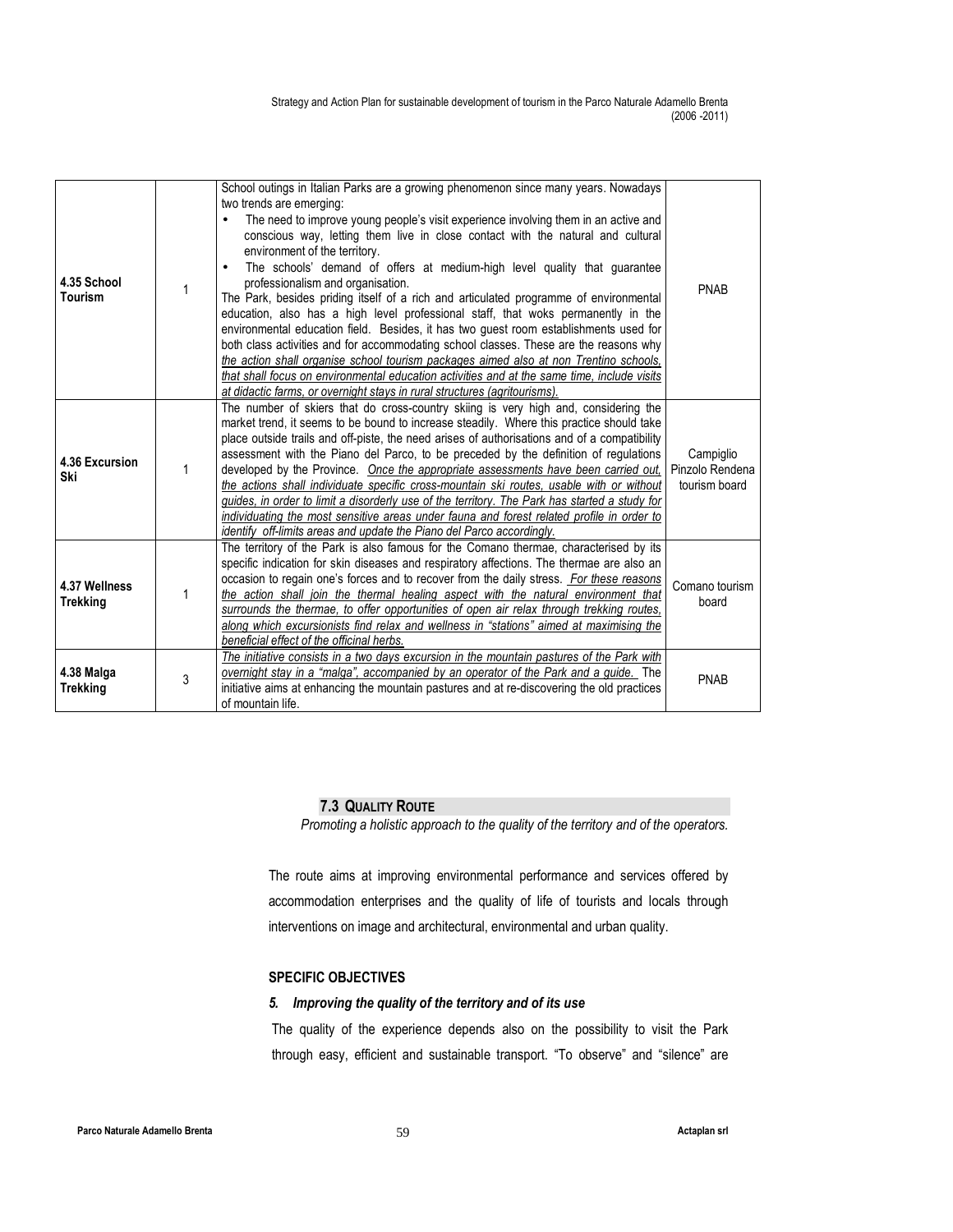recurrent terms in the visitor's expectations survey<sup>17</sup>. Improving use means letting visitors walk and observe without having to worry about artificial noise and passing cars. At the same time everybody, but most of all disabled people, must be guaranteed of fair visiting conditions, focusing on the accessibility of paths and pedestrian routes.

#### Table 14 – Actions of the Quality Route

| <b>TITLE</b>                                                       | <b>ACTION</b><br><b>LEVEL</b> | <b>DESCRIPTION</b>                                                                                                                                                                                                                                                                                                                                                                                                                                                                                                                                                                                                                                                                                                                                                                                                                                                                                                                                                                                                                                                                                                                                                                                                                                                                                                                                   | <b>LEADER</b>                                                 |
|--------------------------------------------------------------------|-------------------------------|------------------------------------------------------------------------------------------------------------------------------------------------------------------------------------------------------------------------------------------------------------------------------------------------------------------------------------------------------------------------------------------------------------------------------------------------------------------------------------------------------------------------------------------------------------------------------------------------------------------------------------------------------------------------------------------------------------------------------------------------------------------------------------------------------------------------------------------------------------------------------------------------------------------------------------------------------------------------------------------------------------------------------------------------------------------------------------------------------------------------------------------------------------------------------------------------------------------------------------------------------------------------------------------------------------------------------------------------------|---------------------------------------------------------------|
| 5.39 A Park for<br>all Seasons                                     | 1                             | Visitor centres and info-points are the main access doors to the Park, scattered overall in the<br>territory. Their opening follows the tourism season patterns; in periods out of season they are<br>closed. Considering that there is a considerable number of people that are interested in visiting<br>the Park also before the seasonal opening, and that tourism operators have stressed the<br>problem, The action will promote early opening of visitor centres and info-points, and widening<br>the activity programme. This might contribute to lessen the seasonality of tourism flows,<br>favouring low season clientele, generally more regular and faithful, that would spur<br>medium/small accommodation structures of the territory to stay open longer. The activity<br>calendar, that recently saw a concentration of proposal in the months of July and August, shall<br>be modified reducing the initiative programme during these months, when the offer of the<br>territory is very rich, and strengthening it in low season periods.                                                                                                                                                                                                                                                                                         | <b>PNAB</b>                                                   |
| 5.40<br>Integrated<br><b>Mobility Plan</b>                         | 1                             | The Trento-Malè railway that connects the trentino chief city to the Val di Sole makes the<br>Park's territory accessible and reachable by rail.<br>Using also this opportunity, the action shall establish an integrated territorial mobility circuit in<br>the Park's territory that permits to move in the protected area, once it has been reached, by<br>public transport.<br>This initiative would support the Anello del Brenta project, enabling the transport of bikes in the<br>most critical points of the route, thus offering the opportunity of alternative transport.<br>Besides, this system, together with the railway link, offers the real opportunity to promote a<br>car-free holiday from the starting point.                                                                                                                                                                                                                                                                                                                                                                                                                                                                                                                                                                                                                  | <b>PNAB</b>                                                   |
| 5.41 Cross-<br>Area Plan                                           | 1                             | At present, Rendena, Comano and Paganella tourism areas include during summer season<br>articulated mobility projects, although often limited only to their specific area of competence, or<br>only in minimal part extended also to other territories. This is the case of the Comano "mobilità<br>vacanza" project, that includes some lines to Andalo and Molveno. The connection with the<br>other side of the territory is instead totally lacking, including the Giudicarie Centrali (with Tione)<br>and bassa Val Rendena area. The action shall connect the holiday mobility services<br>organised in different areas that nowadays are "closed circuits" in order to help tourists to<br>move via public transporationt.                                                                                                                                                                                                                                                                                                                                                                                                                                                                                                                                                                                                                    | Terme di<br>Comano<br>Dolomiti di<br>Brenta tourism<br>agency |
| 5.42 Val<br>Nambrone<br><b>Sustainable</b><br><b>Mobility Plan</b> | $\mathbf{1}$                  | The Adamello Brenta Natural park and nearby areas are visited every year by approx. 6<br>millions of people. A fact that generates on the environment an unsustainable human stress in<br>more than one area. Beginning Summer 2003, though precise agreements established with<br>the local municipalities, the Park has actively managed, though an innovative project, the Val<br>Genova mobility. The success reached through the implementation of the summer 2003<br>project convinced the administrations to renew the initiative in Summer 2004. Afterwards the<br>initiative was experimented in Val di Tovel. The project consists in overall management of<br>these valleys, taking into account both the control of private car circulation and the<br>establishment of an alternative public transport service through shuttle buses; all this is<br>accompanied by a range of recreational-cultural initiatives. The aim is to invert the trend,<br>changing the hasty approach (with thousand motorists that every day siege the valleys with<br>quick car visits) to a more nature respectful approach, more in line with a "Park-like" holiday.<br>Starting 2004, the project shall be extended with same modalities to the Val Nambrone, thanks<br>to precise agreements with the local municipalities and with their cooperation. | <b>PNAB</b>                                                   |

<sup>17</sup> Pnab visitors survey done by the Osservatorio provinciale del Turismo in Summer 2004: respondents were asked to associate the Park to one of the following words: Silence, Respect, Quality, Liberty -; silence ranked highest (il 50%); and one of the following 4 verbs - Resting, Observing, Knowing, Being moved, Walking - Observing ranked highest ( 35%).

 $\ddot{ }$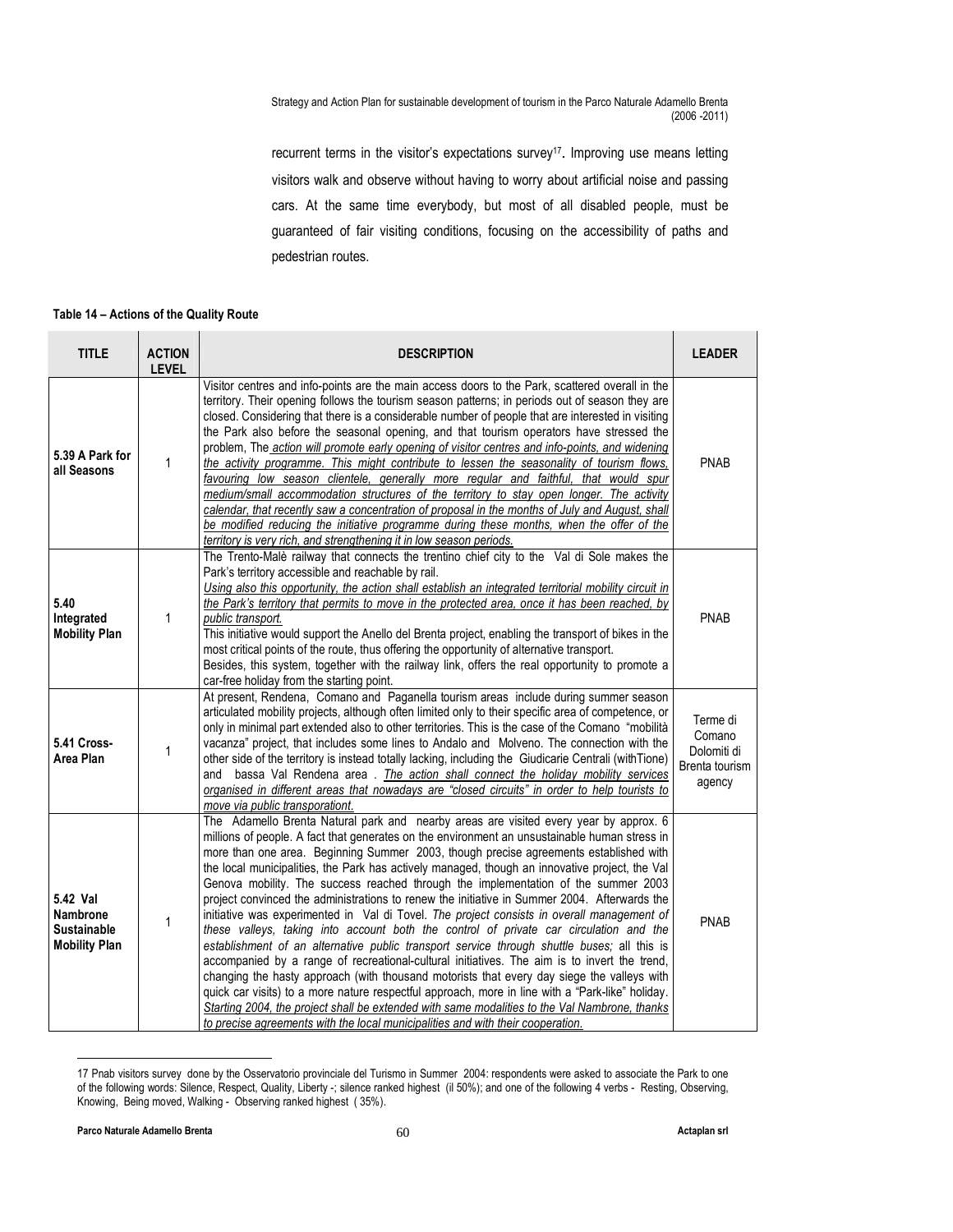| 5.43<br>Vallesinella<br><b>Sustainable</b><br><b>Mobility Plan</b>   | 1              | The action shall widen the sustainable mobility projects already successfully experimented as<br>mentioned above in Val Genova and Val di Tovel, also to the Vallesinella, that, as main<br>gateway to the Brenta massif, bears in summer periods the highest number of excursionists.                                                                                                                                                                                                                                                                                                                                                                                                                                                                                                                                                                                                                                                                                                                                                                                                      | <b>PNAB</b> |
|----------------------------------------------------------------------|----------------|---------------------------------------------------------------------------------------------------------------------------------------------------------------------------------------------------------------------------------------------------------------------------------------------------------------------------------------------------------------------------------------------------------------------------------------------------------------------------------------------------------------------------------------------------------------------------------------------------------------------------------------------------------------------------------------------------------------------------------------------------------------------------------------------------------------------------------------------------------------------------------------------------------------------------------------------------------------------------------------------------------------------------------------------------------------------------------------------|-------------|
| 5.44 Val<br>Genova e Val<br>di Tovel<br>sustainable<br>mobility plan | 3              | The project consists in the overall management of these valleys, taking into account both the<br>control of private car traffic, and the establishment of an alternative transport service with<br>shuttle buses <sup>18</sup>                                                                                                                                                                                                                                                                                                                                                                                                                                                                                                                                                                                                                                                                                                                                                                                                                                                              | <b>PNAB</b> |
| 5.45 Monitorin<br>g car and<br>tourism flows                         | $\overline{2}$ | In 2004, in the three main summer car traffic gateways of the Park, some automatic stations<br>that count car inflow numbers have been established, in order to guarantee a more orderly and<br>less congested, therefore more environment friendly use of the territory. These stations are<br>located in Val di Tovel, Val Genova and Vallesinella. Being aware of the car flow data for the<br>whole day permitted the elaboration of more accurate statistics and the development of<br>forecasts with planning goals.<br>In order to check the traffic also in the other valleys of the Park, the idea is to continue using<br>mobile local survey plants to be placed temporarily during Summer season along the other<br>streets of access to the Park.<br>Besides monitoring the car traffic through appropriate plants positioned in Val di Tovel, val<br>Genova and Vallesinella, from 2006 it shall be possible to monitor also pedestrian flows in<br>some paths.<br>The action shall continue managing and monitoring car and pedestrian flows seeking better<br>action modes. | <b>PNAB</b> |
| 5.46 River park                                                      | 1              | River Sarca rises in the largest Italian Alps glacier, the l'Adamello, and feeds the largest lake in<br>Italy, the Garda lake. Along its course there are canyons (Limarò is one of the largest in the<br>Alps, protected as environmental heritage of European interest). The eco-museum of<br>Giudicarie is planning to establish there an open-air museum that shall propose guided<br>itineraries. Another open-air museum with water as theme shall be developed at Ponte Arche<br>along the riverbank. The objective of the action is enhancing the Sarca river route, through the<br>implementation of a river park in the Giudicarie Esteriori, with the involvement of BIM.                                                                                                                                                                                                                                                                                                                                                                                                        | <b>BIM</b>  |
| 5.47 Roman<br><b>Street</b>                                          | 1              | The Roman street is a road layout running along the route under definition with the name of<br>"Anello del Brenta", located in the right side of the Val di Non. The route runs along the Brenta<br>Orientale side, from the Andalo village to the Terres village, and enters the Val di Tovel. This<br>route, using part of forest paths, country lanes and other sentries, develops almost flat in the<br>immediate surroundings of the Park. The action shall recuperate and enhance this excursion<br>route through path improvement works. Besides the action shall focus on the development of<br>signposting both for approaching and for interpreting.                                                                                                                                                                                                                                                                                                                                                                                                                              | <b>PNAB</b> |
| 5.48 The Park<br>for All                                             | $\overline{2}$ | In recent years a stable workgroup was established dedicated to the management and<br>implementation of school environmental education activities, of permanent residents<br>education, of summer visitors activities and to the coordination, organisation and development<br>of activities at visitors centres and guest room establishment of the Park. Moreover, since<br>many years the Park cooperates and organizes initiatives with some associations and cultural<br>groups of the park, such as SAT, Handicap Community and The Third Age and Free Time<br>University. In order to widen the range of proposed activities, mainly those aimed at disabled<br>persons, there are projects being planned for pedestrian paths " accessible to all", aiming at<br>making the protected area as accessible and usable as possible to everybody. More<br>specifically they are 4 pedestrian equipped routes accessible to all, along the Diga Bissina, at<br>Daone, from the botanical garden to Stenico and along the Tovel lake.                                                     | <b>PNAB</b> |
| 5.49 Network<br>of Visitors<br><b>Centres</b>                        | 2              | Visitor Centres are, for the Park, a fundamental vehicle of culture and an opportunity of deeper<br>knowledge of environmental reality. They are an economic driver also for areas decentralised<br>from more tourism-developed areas. The territory has 9 structures, some already active, and<br>others under construction; this network of centres deserves an important organisational<br>reflection, taking into account that large financial resources are needed both for maintenance<br>and continuous renewal, and for management. The action shall feature, though the<br>development of a Naturalistic Interpretation Plan, the planning of all operations and measures<br>that concern the development and the management of the reception of the public, from the use<br>of information, to the communication and the promotion of the territory from the tourism-<br>recreational and didactic point of view.                                                                                                                                                                 | <b>PNAB</b> |

 $\overline{a}$ <sup>18</sup> See explanation Action 4.23: Val Nambrone Mobility Plan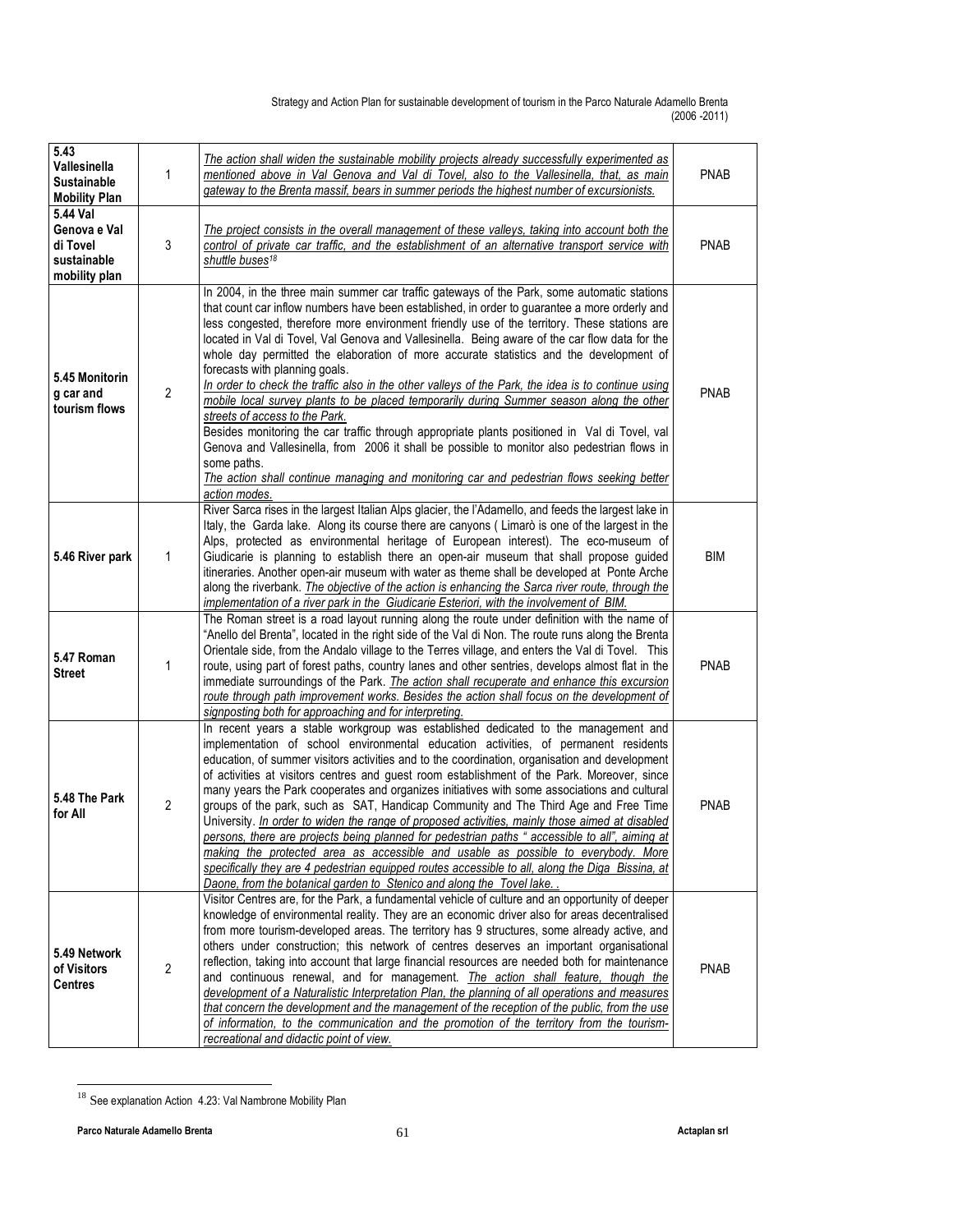## 6. Improving the quality of tourism enterprises

The quality of tourism enterprises is the by now indispensable goal to compete with other tourism resorts, to attract new tourism demand and to build customer loyalty. Quality may be seen under at least two approaches:

- As tourist trend, i.e. measure of quality perceived by tourists, made though surveys with tourism operators, in order to become aware of the needs of the guests and in consequence to revise one's policies and ways of acting (in receiving, in guest relationship, in atmosphere)
- As improvement of environmental and service performance, as well as sensitising and informing on these themes. ( e.g. ISO, EMAS, EU-Ecolabel, Marchio Qualità Parco, Club di prodotto …)

| <b>TITLE</b>                                         | <b>ACTION</b><br><b>LEVEL</b> | <b>DESCRIPTION</b>                                                                                                                                                                                                                                                                                                                                                                                                                                                                                                                                                                                                                                                                                                                                                                                                                                                                                                                                                                                                                                                                                                                                                                                               | <b>LEADER</b>                      |
|------------------------------------------------------|-------------------------------|------------------------------------------------------------------------------------------------------------------------------------------------------------------------------------------------------------------------------------------------------------------------------------------------------------------------------------------------------------------------------------------------------------------------------------------------------------------------------------------------------------------------------------------------------------------------------------------------------------------------------------------------------------------------------------------------------------------------------------------------------------------------------------------------------------------------------------------------------------------------------------------------------------------------------------------------------------------------------------------------------------------------------------------------------------------------------------------------------------------------------------------------------------------------------------------------------------------|------------------------------------|
| 6.50 Towards<br>Quality, The<br>Park and<br>Ecolabel | 1                             | In Summer 2003 the "Qualità Parco" project was started. This is the quality label awarded, for<br>the moment being, to accommodation structures such as hotels, garnì, campsites (but soon<br>appropriate draft agreements shall be developed for typical structures and for the agro-<br>alimentary sector). The Park believes that the project is an important chance of local economy<br>growth and of stimulus to the diffusion of a new environmental awareness. For these reasons it<br>wants to use its label as territorial marketing tool, able to help a sustainable tourism and<br>enhance local identity.<br>As the Forum showed that the knowledge of the park as an instrument, is incomplete and<br>scant, the action shall sensitise, train and inform accommodation structures in the territory<br>about taking part in the Qualità Parco label., i.e. criteria to abide by, procedures to follow,<br>benefits to be gained. Besides, in accordance with a rationale of continuous quality increase,<br>the action shall encourage enterprises to apply for the EU Ecolabel. Hence, the action includes<br>also a study for comparing these two instruments and to find synergies between them. | <b>PNAB</b>                        |
| 6.51 Club<br>Qualità Parco                           | 3                             | Some hoteliers, members of the Qualità Parco label, initiated the "Club Qualità Parco"<br>association. The non profit organisation aims at improving member's' social and professional<br>status through carrying out initiatives that can improve environmental culture and<br>professionalism, and also aims at promoting studies and market research, printed material,<br>meetings, seminars and training courses, an easier contact between members and the market<br>of reference.                                                                                                                                                                                                                                                                                                                                                                                                                                                                                                                                                                                                                                                                                                                         | <b>PNAB</b>                        |
| 6.52 Rural<br><b>Tourism</b><br>Project              | 1                             | The "Turismo Rurale" project is an initiative of the Provincia di Trento territorial marketing<br>company: Trentino Spa. It aims at establishing, within the Trentino accommodation system, a<br>rural accommodation shared benchmark characterised by its offer of an authentic experience<br>of contact with nature and with the local community. Members must guarantee a superior<br>quality offer and actively enhance natural environment, and local culture, also in its material<br>aspects. Since a part of the Park's territory is a destination that meets this type of tourism<br>demand, the action shall encourage typical and rural accommodation structures (B&B,<br>agritourisms, refuges, small family hotels, malga) to participate in the Trentino Spa "Turismo<br>Rurale" project, in order to qualify their offer. In particular Trentino Spa is available to<br>experiment the project in the Park's territory organising a training course for 15<br>accommodation entrepreneurs.                                                                                                                                                                                                        | Trentino Spa                       |
| 6.53 Through<br>the Tourist's<br>eye                 | 1                             | Early and precise knowledge of the visitors profile is a condition to build an offer that is<br>adequate to the expectations and needs of who lives a discovery experience. Territorial<br>Forums showed the need to understand who is the tourist and what are his satisfaction and<br>dissatisfaction reasons. Through he technical help of the Osservatorio del Turismo della<br>Provincia and the cooperation of the Park, the action shall assess the tourist satisfaction and<br>investigate his holiday motivations through appropriate questionnaires, at accommodation<br>structures, APTs, and pro-loco consortiums. At data elaboration and interpretation process<br>end, all stakeholders shall be informed, through workgroups that shall reflect on the ways<br>structures and territory management policies could possibly be redirected.                                                                                                                                                                                                                                                                                                                                                        | Provincial<br><b>Tourism Board</b> |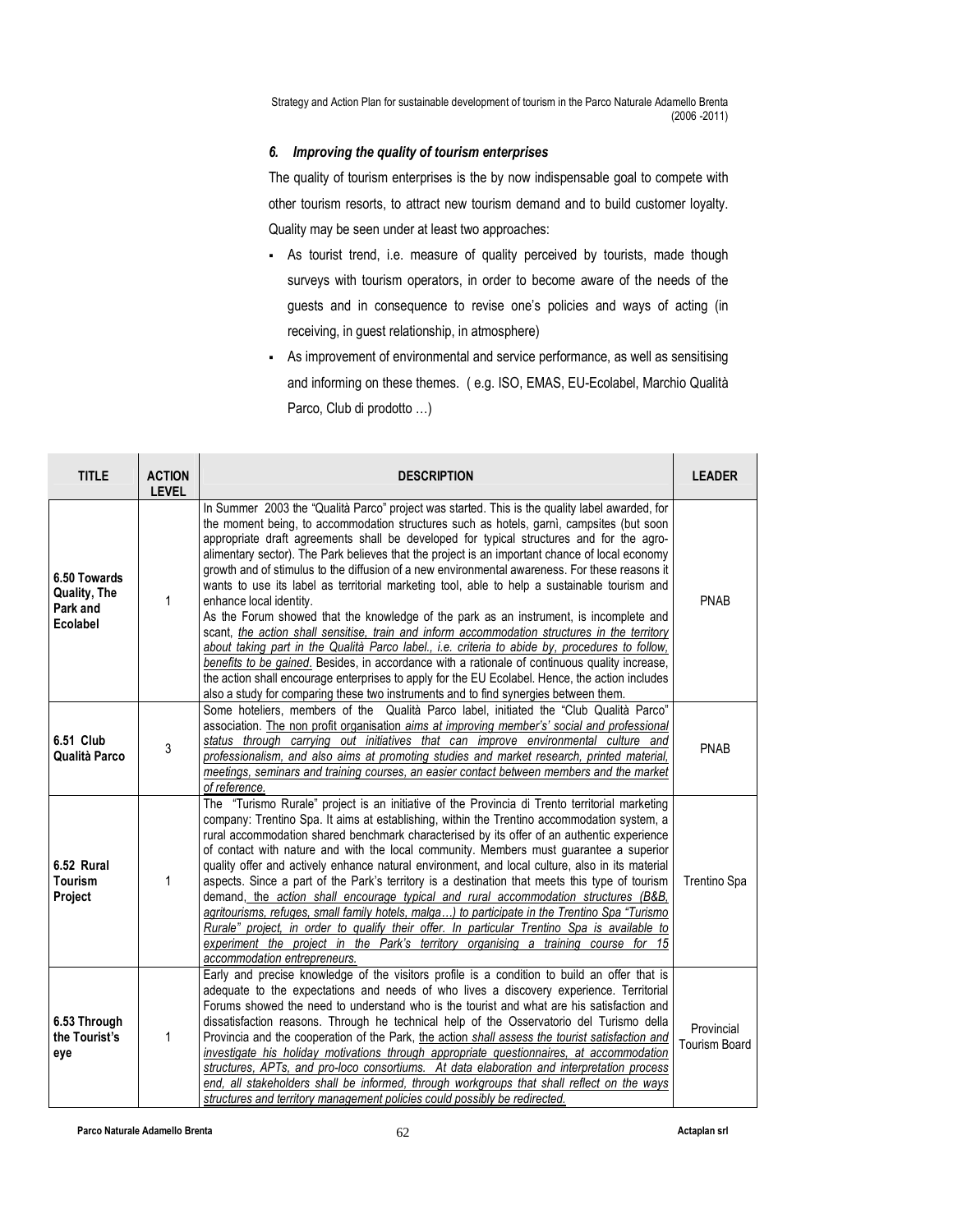| 6.54 Qualifying<br>the<br>complementar<br>accommodatio<br>n offer |   | The Park's territory is rich in underused homes, that could be used as alternative structures,<br>such as B&B, that meet the demand of many visitors. At the same time the territory offers the<br>possibility of stays in different accommodation structures, such as campsites, agritourism in<br>flats, residences, that, although in the imaginary do not satisfy the typical structure criteria, are<br>mostly family run and meet the requisites of the "Turismo Rurale" project. To this end the<br>action shall pursue the two following objectives:<br>Encourage the opening of new accommodation forms, giving adequate<br>visibility and precise information on the financial instruments made available by the Province<br>for new entrepreneurship forms. The Park is willing to publish periodically in its magazine a<br>section dedicated to these themes.<br>Encourage a management that is authentic and respectful of local<br>typicality, sensitising the province to valuate the possibility of a project similar to "Turismo"<br>Rurale" for other accommodation structures such as agritourisms in flats and campsites that<br>at present are not part of the project. | Provincial<br><b>Tourism Board</b> |
|-------------------------------------------------------------------|---|-----------------------------------------------------------------------------------------------------------------------------------------------------------------------------------------------------------------------------------------------------------------------------------------------------------------------------------------------------------------------------------------------------------------------------------------------------------------------------------------------------------------------------------------------------------------------------------------------------------------------------------------------------------------------------------------------------------------------------------------------------------------------------------------------------------------------------------------------------------------------------------------------------------------------------------------------------------------------------------------------------------------------------------------------------------------------------------------------------------------------------------------------------------------------------------------------|------------------------------------|
| 6.55 Qualità                                                      |   | The action wants to extent the "Qualità Parco "project - as in 6.48 action: Towards Qualità                                                                                                                                                                                                                                                                                                                                                                                                                                                                                                                                                                                                                                                                                                                                                                                                                                                                                                                                                                                                                                                                                                   |                                    |
| Parco for                                                         | 2 | Parco and Ecolabel– also to other typical structures that favour direct contact with the client                                                                                                                                                                                                                                                                                                                                                                                                                                                                                                                                                                                                                                                                                                                                                                                                                                                                                                                                                                                                                                                                                               | <b>PNAB</b>                        |
| typical                                                           |   | and enhance local identity. The agreement drafts have already been prepared and approx. in                                                                                                                                                                                                                                                                                                                                                                                                                                                                                                                                                                                                                                                                                                                                                                                                                                                                                                                                                                                                                                                                                                    |                                    |
| structures                                                        |   | 2006 interested structures shall be able to apply.                                                                                                                                                                                                                                                                                                                                                                                                                                                                                                                                                                                                                                                                                                                                                                                                                                                                                                                                                                                                                                                                                                                                            |                                    |

## 7. Improving the life quality of tourists and local population

Residents and tourists live in the same context, sharing spaces, places and infrastructure. Thus, natural heritage conservation, local architecture enhancement and care for the territory are useful both for improving the life quality of inhabitants and the attractiveness of the territory.

| <b>TITLE</b>                             | <b>ACTION</b><br><b>LEVEL</b> | <b>DESCRIPTION</b>                                                                                                                                                                                                                                                                                                                                                                                                                                                                                                                                                                                                                                                                                                                                                                                                                                                                                                                             | <b>LEADER</b>         |
|------------------------------------------|-------------------------------|------------------------------------------------------------------------------------------------------------------------------------------------------------------------------------------------------------------------------------------------------------------------------------------------------------------------------------------------------------------------------------------------------------------------------------------------------------------------------------------------------------------------------------------------------------------------------------------------------------------------------------------------------------------------------------------------------------------------------------------------------------------------------------------------------------------------------------------------------------------------------------------------------------------------------------------------|-----------------------|
| 7.56 Open Air<br><b>Fittings</b>         |                               | In 2002, the Park adopted the Typological Manual of Open Air Fittings, useful to choose<br>tables, rest areas, benches, with homogeneous design and material typologies. So far the<br>manual has been used only for intervention managed directly by the Park in some areas, but in<br>others adopted solutions are generally dissimilar . Through this action the Park shall sensitise<br>local administrations to adopt the manual for their interventions in the territory of the Park.                                                                                                                                                                                                                                                                                                                                                                                                                                                    | <b>Municipalities</b> |
| 7.57 Taking<br>Care of the<br>Landscape  |                               | The issue of landscape care emerged dramatically during the territorial Forums. The life quality<br>of inhabitants and the quality of experience of visitors depends also on particular care and<br>respect for the environment, its integrity and cleanness. The Park is the subject that more than<br>others bears the responsibility of defending and monitoring the territory. Therefore, through<br>ISO 14001 Certification (first European Park to be awarded with it), the Park systematised a<br>range of environmental management procedures that demand ongoing monitoring of all<br>operators that interact with the Park and are involved in these issues. This action shall<br>sensitise municipalities to take into account the Park's indication concerning obstacles to be<br>removed ;on its side the Park shall continue its monitoring and signposting activity<br>- as<br>included in its Environmental Management System. | <b>Municipalities</b> |
| 7.58 Enhancin<br>g Paths'<br>maintenance |                               | The Forums demonstrated that the maintenance of paths is a priority and an issue deeply felt<br>by the whole territory. Considering the importance of the issue the Park has been asked to<br>become spokesperson and sensitise PAT on this issue, so that the Province takes upon itself<br>the issue of entering non SAT paths in the land register.<br>Since always the Park takes upon itself the maintenance of paths, but, considering its lack of<br>staff that limits its intervention capacity, this year the Park asked municipalities to share this<br>responsibility.                                                                                                                                                                                                                                                                                                                                                              | <b>PNAB</b>           |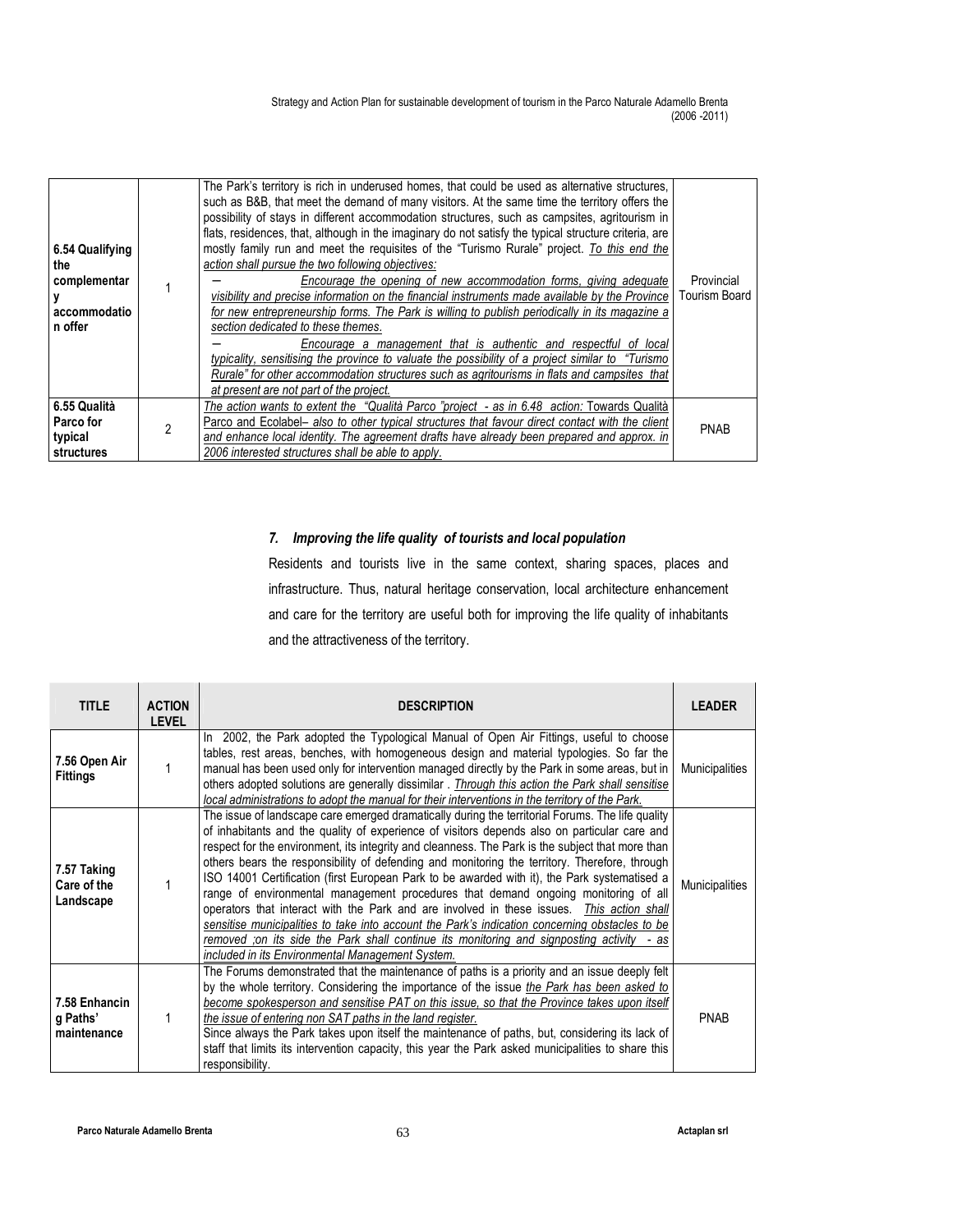| 7.59 Ideas                                                       | 1              | Architectural style of residential homes and public buildings tells more than any other element                                                                                                                                                                                                                                                                                                                                                                                                                                                                                                                                                                                                                                                                                                                                                                                                                                                                                                                                                           | Provinciale                              |
|------------------------------------------------------------------|----------------|-----------------------------------------------------------------------------------------------------------------------------------------------------------------------------------------------------------------------------------------------------------------------------------------------------------------------------------------------------------------------------------------------------------------------------------------------------------------------------------------------------------------------------------------------------------------------------------------------------------------------------------------------------------------------------------------------------------------------------------------------------------------------------------------------------------------------------------------------------------------------------------------------------------------------------------------------------------------------------------------------------------------------------------------------------------|------------------------------------------|
| <b>Contest</b>                                                   |                | about the respect that local population has for its cultural heritage. Often the prevalent attitude                                                                                                                                                                                                                                                                                                                                                                                                                                                                                                                                                                                                                                                                                                                                                                                                                                                                                                                                                       | Urban                                    |
|                                                                  |                | is to adopt standardised or innovative models that do not integrate with and do not tell about                                                                                                                                                                                                                                                                                                                                                                                                                                                                                                                                                                                                                                                                                                                                                                                                                                                                                                                                                            | Planning                                 |
|                                                                  |                | the surrounding cultural and natural landscape. Trentino landscape is famous also for the                                                                                                                                                                                                                                                                                                                                                                                                                                                                                                                                                                                                                                                                                                                                                                                                                                                                                                                                                                 | Service                                  |
|                                                                  |                | architectural style of its huts, refuges etc., but recently, atypical buildings have appeared that                                                                                                                                                                                                                                                                                                                                                                                                                                                                                                                                                                                                                                                                                                                                                                                                                                                                                                                                                        |                                          |
|                                                                  |                | contrast with local culture. For this reason the action shall reward the development of typical<br>architecture, promoting a competition for tourism architectural works ranging from new                                                                                                                                                                                                                                                                                                                                                                                                                                                                                                                                                                                                                                                                                                                                                                                                                                                                 |                                          |
|                                                                  |                | buildings to renewal of existing buildings and to tourism infrastructure, that respect specific                                                                                                                                                                                                                                                                                                                                                                                                                                                                                                                                                                                                                                                                                                                                                                                                                                                                                                                                                           |                                          |
|                                                                  |                | local typicality criteria.                                                                                                                                                                                                                                                                                                                                                                                                                                                                                                                                                                                                                                                                                                                                                                                                                                                                                                                                                                                                                                |                                          |
| $7.60$ Val di                                                    |                | At present Val di Tovel does not have electric power and this implies heavy structure                                                                                                                                                                                                                                                                                                                                                                                                                                                                                                                                                                                                                                                                                                                                                                                                                                                                                                                                                                     |                                          |
| <b>Tovel</b>                                                     | 1              | management problems for refuges and hotels <i>The action shall study operative modes to bring</i>                                                                                                                                                                                                                                                                                                                                                                                                                                                                                                                                                                                                                                                                                                                                                                                                                                                                                                                                                         | Tuenno                                   |
| Electrification                                                  |                | electric power to the valley.                                                                                                                                                                                                                                                                                                                                                                                                                                                                                                                                                                                                                                                                                                                                                                                                                                                                                                                                                                                                                             | municipality                             |
| 7.61 Val<br>d'Ambiez<br>Enhancement                              | 1              | The val d'Ambiez is the gateway to the east part of the Brenta, which is tourist and excursionist<br>destination. At present the route that crosses the valley is heavily deteriorated and this<br>compromises its stability and safety. There are problems of surface subsiding, road damages,<br>and localised landslides, with consequent danger caused by rock falls. In accordance with the<br>agreements reached with the Comune di San Lorenzo, the action materialises in the<br>Municipality taking upon itself the task of planning all consolidation works of the slopes, and<br>the Technical Office of the Park taking upon itself the planning task of road improvement<br>propping up walls, road surfacing and water control). In order to implement these interventions<br>the province shall be asked for adequate funds that finance specific sector laws, to be<br>allocated in 2006.                                                                                                                                                 | San Lorenzo<br>in Banale<br>municipality |
| 7.62 Towards<br>Park's EMAS<br><b>Certification</b>              | 3              | In 2001 the Park was awarded the environmental quality certification, in accordance with the<br>UNI EN ISO 14001 international norm, of the Det Norske Veritas (DNV) international organism<br>that in September 2004 confirmed once again the good implementation of the Environmental<br>Management System.<br>Seen the very good results attained with ISO 14001 certification, in 2006 the Park aims at<br>taking a further step forward adhering to the EMAS (acronym of Eco-Management and Audit<br>Scheme) regulation, which represents an eco-management and audit system promoted by the<br>European Community (reg. CE 761/2001) in which any organisation can participate that aims<br>at assessing and improving its environmental performance, providing the public and all<br>stakeholders with appropriate and consolidated information. To this end the implementation<br>work of the new certification started in 2005 shall continue, drawing up the ""Environmental<br>Declaration" to be assessed by a recognised certification body. | <b>PNAB</b>                              |
| 7.63 Towards<br><b>ISO 9001</b><br>Vision 2000<br>certification, | $\overline{2}$ | Within the framework of the quality route, it is deemed indispensable to develop and<br>implement a quality system that abides by the USO 9001 Vision 2000 norm, that represents<br>the world acknowledged certification reference of the Organisation Quality System.                                                                                                                                                                                                                                                                                                                                                                                                                                                                                                                                                                                                                                                                                                                                                                                    | <b>PNAB</b>                              |
| 7.64 Fossil<br>Free                                              | 1              | In 2005 the park, in cooperation with BIM, ASUC di Stenico and CEIS, carried out an in<br>principle study on the Val d'Algone reality, conducting a census on the energy need of local<br>buildings and a verification of the possibility of developing a small power station that shall<br>function using renewable sources, alternative to the generators now used. The action shall<br>study operational modes that can provide Val d'Algone with electric power through renewable<br>power sources                                                                                                                                                                                                                                                                                                                                                                                                                                                                                                                                                    | <b>CEIS</b>                              |
| 7.65 Qualità<br>Parco for<br>agro-<br>alimentary<br>sector       | 2              | The action aims at extending the "Qualità Parco project " - quoted in action 6.48: Towards<br>Qualità Parco and Ecolabel - also the agro-alimentary sector. Protocols and guidelines are<br>being defined for obtaining the mark.                                                                                                                                                                                                                                                                                                                                                                                                                                                                                                                                                                                                                                                                                                                                                                                                                         | <b>PNAB</b>                              |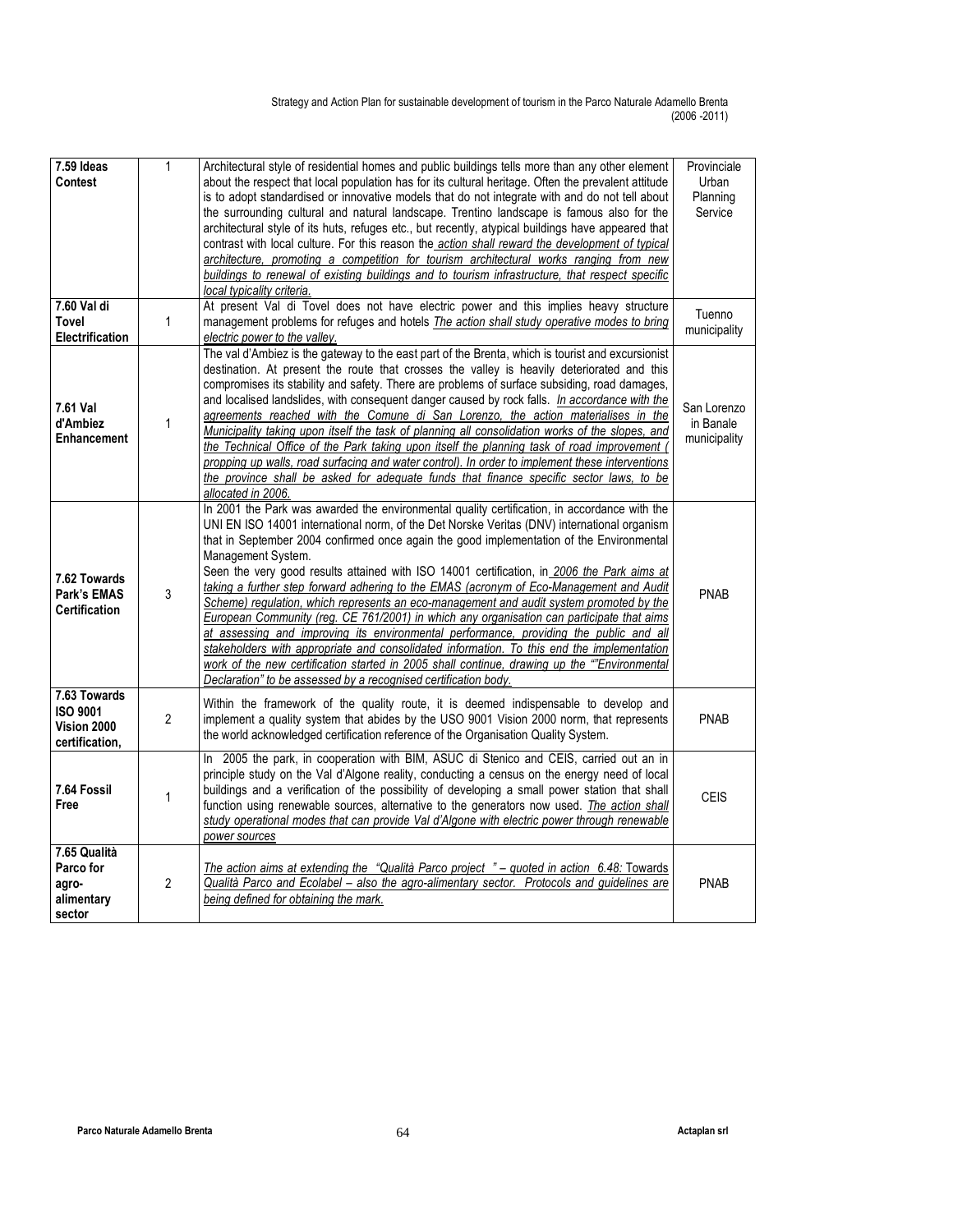## 7.4 <sup>A</sup>CTION PLAN

Legend:

| Livel of Livel of cots: |                 |  |  |  |  |  |  |  |
|-------------------------|-----------------|--|--|--|--|--|--|--|
|                         | < 20.000        |  |  |  |  |  |  |  |
| 2                       | 20.000 - 50.000 |  |  |  |  |  |  |  |
| 3                       | > 50.000        |  |  |  |  |  |  |  |
| Livel of Man - days     |                 |  |  |  |  |  |  |  |
|                         |                 |  |  |  |  |  |  |  |
| 1                       | $< 50$ gg       |  |  |  |  |  |  |  |
| 2                       | $50 - 100$ gg   |  |  |  |  |  |  |  |
| 3                       | $> 100$ gg      |  |  |  |  |  |  |  |
|                         |                 |  |  |  |  |  |  |  |

## AWARENESS ROUTE

| <b>ACTION</b>                                | <b>ACTION</b> | <b>AREA</b> | <b>LEADER</b>                                  | <b>PARTNER</b>                                                             | <b>PARK'S ROLE PRIORITY</b> |        | <b>COST</b> | <b>PARK'S OWN</b><br><b>HUMAN</b>           | <b>MAN-</b>    | 2006 2007 |                   |                   | 2008         |                           | 2009                      |                                | 2010 2011    |
|----------------------------------------------|---------------|-------------|------------------------------------------------|----------------------------------------------------------------------------|-----------------------------|--------|-------------|---------------------------------------------|----------------|-----------|-------------------|-------------------|--------------|---------------------------|---------------------------|--------------------------------|--------------|
|                                              | <b>LEVEL</b>  |             |                                                |                                                                            |                             |        |             | <b>RESOURCES</b>                            | <b>DAYS</b>    |           |                   |                   |              |                           |                           |                                |              |
| <b>Schools adopt</b><br>1.1<br>the territory |               | N, R, A, P  | <b>PNAB</b>                                    | School, APPA (Provincial<br>Agency for the<br>Environmental<br>Protection) | Leader                      | Medium |             | <b>Didactic Office</b>                      | $\overline{2}$ |           | x                 | $\mathsf{x}$<br>x | $\mathsf{x}$ | $\boldsymbol{\mathsf{x}}$ | $\boldsymbol{\mathsf{x}}$ | $\boldsymbol{\mathsf{x}}$<br>x | $\mathsf{x}$ |
| The sight of the<br>$1.2$<br>others          |               | <b>PNAB</b> | Provincial marketing<br>company (Trentino spa) | Local tourism boards,<br>Trentino School of<br>Management                  | Mediator                    | High   | -1          | <b>Charter Office</b>                       | 1              |           | x                 | $\mathsf{x}$<br>x | $\mathsf{x}$ |                           |                           |                                |              |
| The Park's spring<br>1.3                     |               | <b>PNAB</b> | <b>PNAB</b>                                    | Local tourism boards,<br>Consortium Pro loco,<br><b>Municipalities</b>     | Leader                      | Medium | $\mathbf 1$ | Communication Office;<br>Didactic<br>Office | $\mathbf 1$    | X         |                   | $\mathsf{x}$      | $\mathsf{x}$ |                           | $\mathsf{x}$              | $\mathsf{x}$                   |              |
| <b>Word of Park</b><br>1.4                   |               | <b>PNAB</b> | Giudicarie esteriori<br>inter-communal library | Local libraries, PNAB                                                      | Partner                     | High   |             | Didactic Office                             | 1              |           | $x \mid x \mid x$ |                   |              |                           |                           |                                |              |
| <b>Educational for</b><br>1.5<br>operators   |               | <b>PNAB</b> | Local tourism boards                           | PNAB, local cultural<br>associations                                       | Partner                     | High   | 1           | <b>Charter Office</b>                       | $\mathbf{1}$   | x         |                   | X                 | x            |                           | x                         | x                              |              |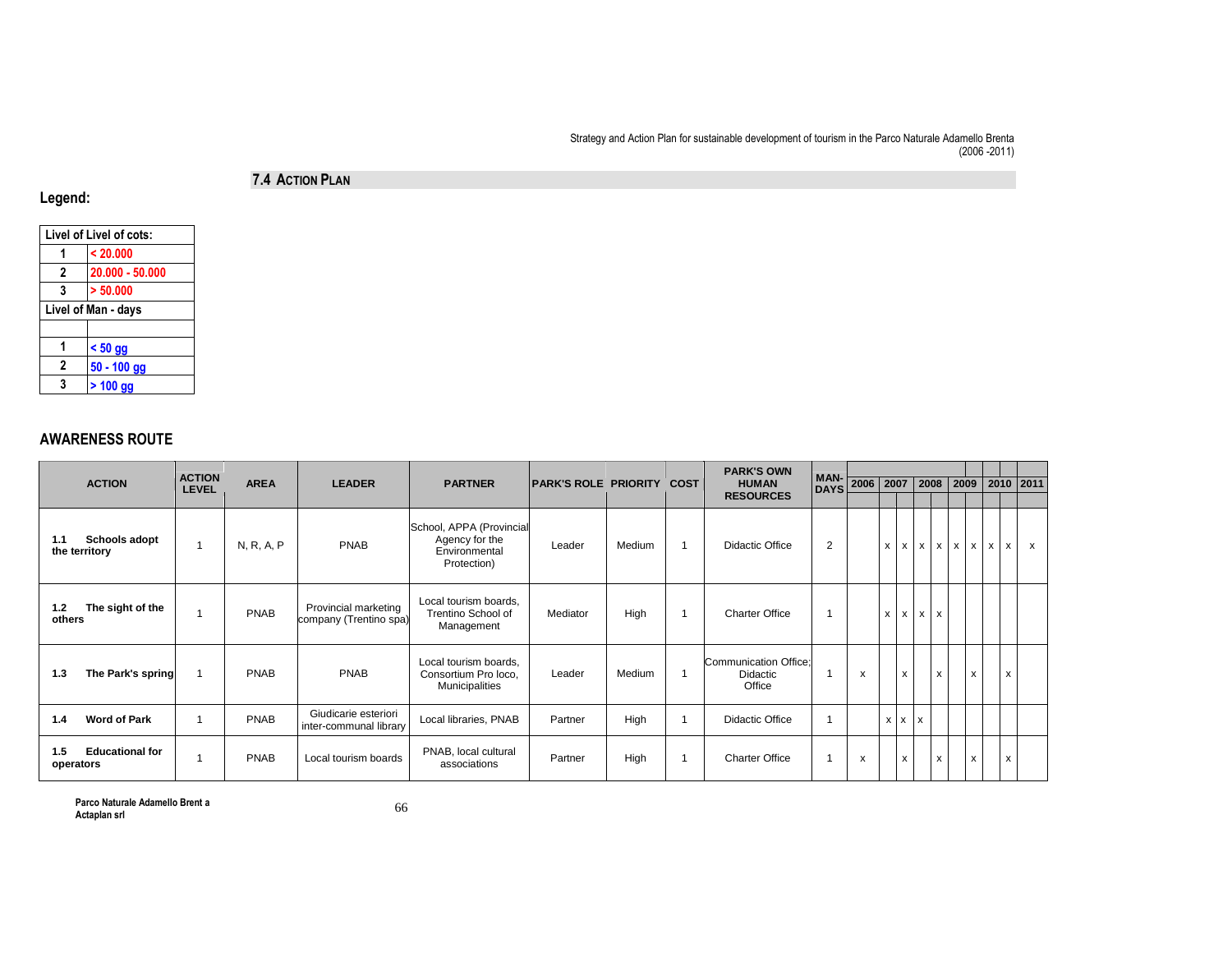| <b>Educational for</b><br>1.6<br>tourist accommodations<br>certified Qualità Parco | 3              | <b>PNAB</b> | PNAB                               | Club QP                                                                                                                | Leader | $*19$   | $\overline{1}$ | Communication<br>Office           | $\mathbf{1}$   | X                         | $\boldsymbol{\mathsf{x}}$<br>$\mathsf{x}$ | $\boldsymbol{\mathsf{x}}$ | $\boldsymbol{\mathsf{x}}$ | $\mathsf{x}$              | X<br>x            | x            | $\mathsf{x}$              |
|------------------------------------------------------------------------------------|----------------|-------------|------------------------------------|------------------------------------------------------------------------------------------------------------------------|--------|---------|----------------|-----------------------------------|----------------|---------------------------|-------------------------------------------|---------------------------|---------------------------|---------------------------|-------------------|--------------|---------------------------|
| <b>Residents and</b><br>1.7<br>visitors newsletter                                 | $\overline{2}$ | <b>PNAB</b> | PNAB                               |                                                                                                                        | Leader | Midium  | $\mathbf{1}$   | Communication<br>Office           | $\overline{2}$ |                           | $\mathsf{x}$<br>$\boldsymbol{\mathsf{x}}$ | $\boldsymbol{\mathsf{x}}$ | $\boldsymbol{\mathsf{x}}$ | $\boldsymbol{\mathsf{x}}$ | x<br>$\mathsf{x}$ | $\mathsf{x}$ | $\mathsf{x}$              |
| Park magazine<br>1.8                                                               | 3              | <b>PNAB</b> | <b>PNAB</b>                        |                                                                                                                        | Leader | $\star$ | 3              | Communication<br>Office           | 3              | x                         | X<br>$\mathsf{x}$                         | $\mathsf{x}$              | X                         | x                         | x<br>$\mathsf{x}$ | $\mathsf{x}$ | $\mathsf{x}$              |
| <b>Resident-aimed</b><br>1.9<br>didactic/cultural<br>activities                    | 3              | <b>PNAB</b> | <b>PNAB</b>                        |                                                                                                                        | Leader | High    | $\overline{1}$ | Didactic Office; Ufficio<br>Fauna | 2              | X                         | $\mathsf{x}$<br>$\mathsf{x}$              | $\mathsf{x}$              | $\mathsf{x}$              | $\times$                  | x<br>$\mathsf{x}$ | $\mathsf{x}$ | $\mathsf{x}$              |
| Qualità Parco for<br>1.10<br>schools                                               | 3              | <b>PNAB</b> | PNAB                               |                                                                                                                        | Leader | High    | $\overline{1}$ | <b>Didactic Office</b>            | $\mathbf{1}$   | $\boldsymbol{\mathsf{x}}$ | $x \mid x$                                | $\mathsf{x}$              | $\boldsymbol{\mathsf{x}}$ | $\mathsf{x}$              | X<br>x            | $\mathsf{x}$ | $\boldsymbol{\mathsf{x}}$ |
| <b>Residents</b><br>1.11<br>sociological survey                                    | 3              | <b>PNAB</b> | <b>PNAB</b>                        | Sociology Facolty of<br>Trento                                                                                         | Leader | Medium  | $\mathbf{1}$   | Communication<br>Office           | $\mathbf{1}$   |                           | $\times$<br>$\mathsf{x}$                  |                           |                           |                           |                   |              |                           |
| 2.12 For a quality<br>signposting                                                  | $\overline{1}$ | <b>PNAB</b> | <b>Provincial Tourism</b><br>Board | <b>Provincial Planning</b><br>Service, PNAB,<br>Municipalities, competent Awareness riser<br><b>Provincial Service</b> |        | High    | 3              | Tecnic<br>Office                  | 3              |                           | $\mathsf{x}$<br>$\mathsf{x}$              | $\times$                  | $\pmb{\mathsf{x}}$        |                           |                   |              |                           |
| 2.13<br><b>Renewed Internet</b><br>site                                            | $\overline{2}$ | PNAB        | PNAB                               |                                                                                                                        | Leader | $\star$ | $\overline{2}$ | Communication<br>Office           | $\mathbf{1}$   | X                         |                                           |                           |                           |                           |                   |              |                           |
| 2.14 Target trade fair<br>planned                                                  | 3              | PNAB        | PNAB                               | Local tourism boards,<br>Provincial marketing<br>company (Trentino spa)                                                | Leader | $\star$ | $\overline{1}$ | Communication<br>Office           | $\mathbf{1}$   | X                         | $x \mid x$                                | $\boldsymbol{\mathsf{x}}$ | $\boldsymbol{\mathsf{x}}$ | $x \mid x$                | x                 | $\mathsf{x}$ | $\boldsymbol{\mathsf{x}}$ |

 $19 *$  = Action in progess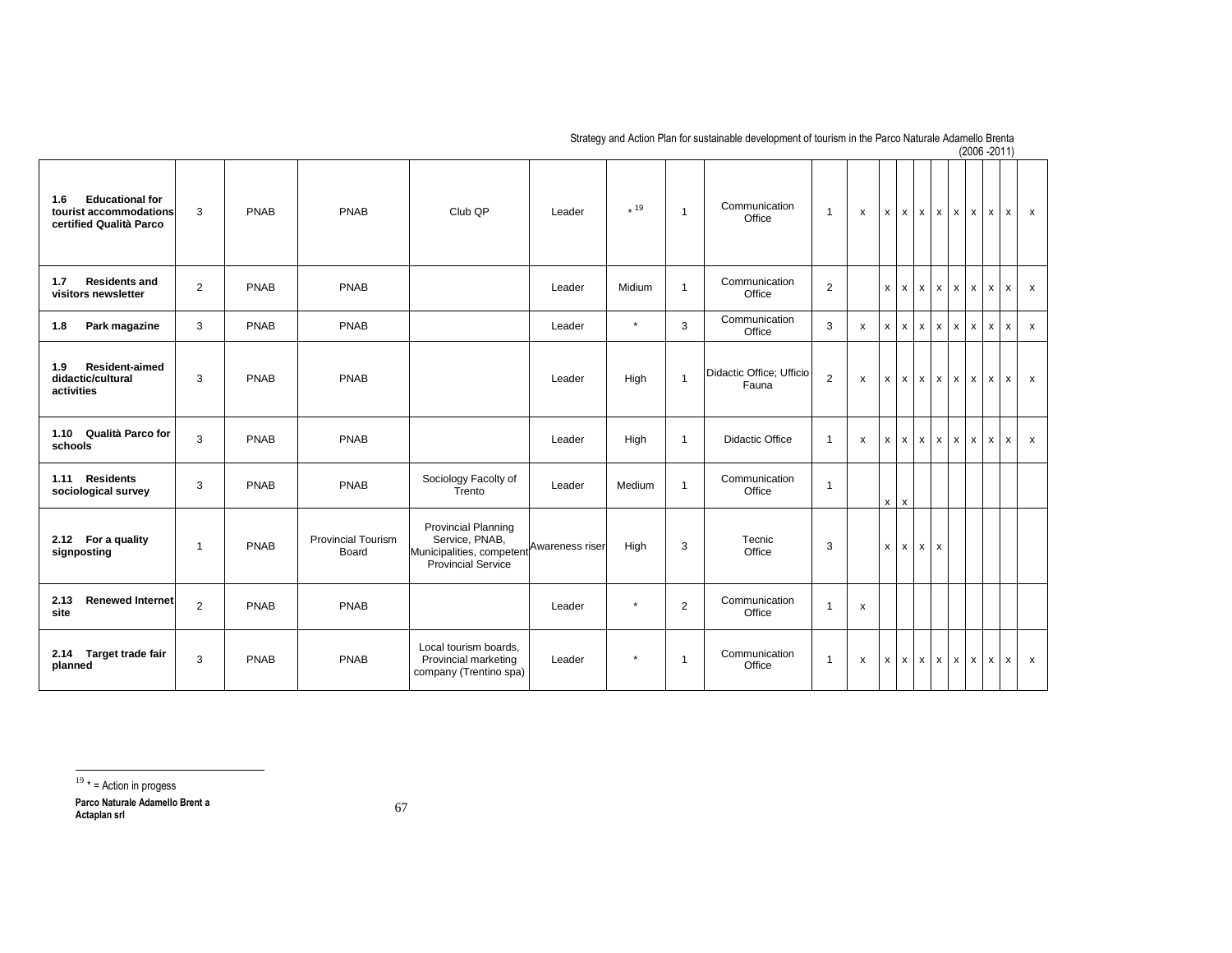| Specialised<br>2.15<br><b>Marketing aimed at</b><br>neighbouring provinces | 2              | PNAB | PNAB                               | Local tourism boards.<br>Provincial marketing<br>company (Trentino spa)                                     | Leader  | Low     | $\overline{1}$ | Communication<br>Office                                | 2              |   |              | X            |              | x            |   | X                            | $\mathsf{x}$              |                           |
|----------------------------------------------------------------------------|----------------|------|------------------------------------|-------------------------------------------------------------------------------------------------------------|---------|---------|----------------|--------------------------------------------------------|----------------|---|--------------|--------------|--------------|--------------|---|------------------------------|---------------------------|---------------------------|
| The interactive<br>2.16<br>Park                                            |                | PNAB | PNAB                               | Technological<br>Dipartment of Trento<br>University, Municipalities,<br>Eco-museum, local<br>tourism boards | Leader  | Low     | $\overline{2}$ | Charter Office;<br>Communication<br>Office             | $\overline{1}$ |   |              |              | X            | x            |   |                              |                           |                           |
| <b>Parco Card</b><br>2.17                                                  | 3              | PNAB | PNAB                               |                                                                                                             | Leader  | $\star$ | 2              | Communication Office:<br><b>Didactic</b><br>Office     | 3              | x | $\mathsf{x}$ | $\mathsf{x}$ | $\mathsf{x}$ | $\mathsf{x}$ | x | X<br>$\mathsf{x}$            | $\pmb{\chi}$              | $\mathsf{x}$              |
| <b>Creative</b><br>3.18<br>laboratory                                      | -1             | R    | PNAB                               | Local development<br>agency                                                                                 | Leader  | Low     | 1              | <b>Charter Office</b>                                  | $\overline{1}$ |   |              |              |              |              | x | x<br>x                       | $\boldsymbol{\mathsf{x}}$ | $\boldsymbol{\mathsf{x}}$ |
| <b>Future Mountain</b><br>3.19<br>tourism laboratory                       | $\overline{1}$ | P    | <b>Provincial Tourism</b><br>Board | <b>Tourism Board</b><br>Campiglio; Asat; Unat;<br>Club Qualità Parco                                        | Partner | High    | 2              | <b>Charter Office</b>                                  | $\overline{1}$ |   |              |              | $\mathsf{x}$ | $x \mid x$   |   | $\mathsf{x}$<br>$\mathsf{x}$ | $\mathsf{x}$              | $\mathsf{x}$              |
| The ecological<br>3.20<br>foot print                                       | 2              | P    | PNAB                               | Trentino School of<br>Management                                                                            | Leader  | Medium  | $\mathbf{1}$   | <b>Environment Office:</b><br>Communication<br>Office  | $\overline{1}$ |   |              |              | $\mathsf{x}$ | x            |   |                              |                           |                           |
| Park and tourism<br>3.21<br>economy                                        | $\overline{2}$ | P    | PNAB                               | Trentino School of<br>Management                                                                            | Leader  | Low     | 1              | <b>Charter Office:</b><br><b>Administrative Office</b> | $\overline{1}$ |   |              |              |              |              | x | x                            |                           |                           |
| 3.22 Bandiere<br><b>Arancioni</b>                                          | $\mathbf{1}$   | PNAB | Serrvizio turismo                  | Interested municipalities,<br>local tourism boards,<br><b>PNAB</b>                                          | Partner | High    | 3              | <b>Charter Office</b>                                  | 2              | x | $\mathsf{x}$ | $\mathsf{x}$ | $\mathsf{x}$ | $x \mid x$   |   | x<br>$\mathsf{x}$            | $\boldsymbol{\mathsf{x}}$ | $\boldsymbol{\mathsf{x}}$ |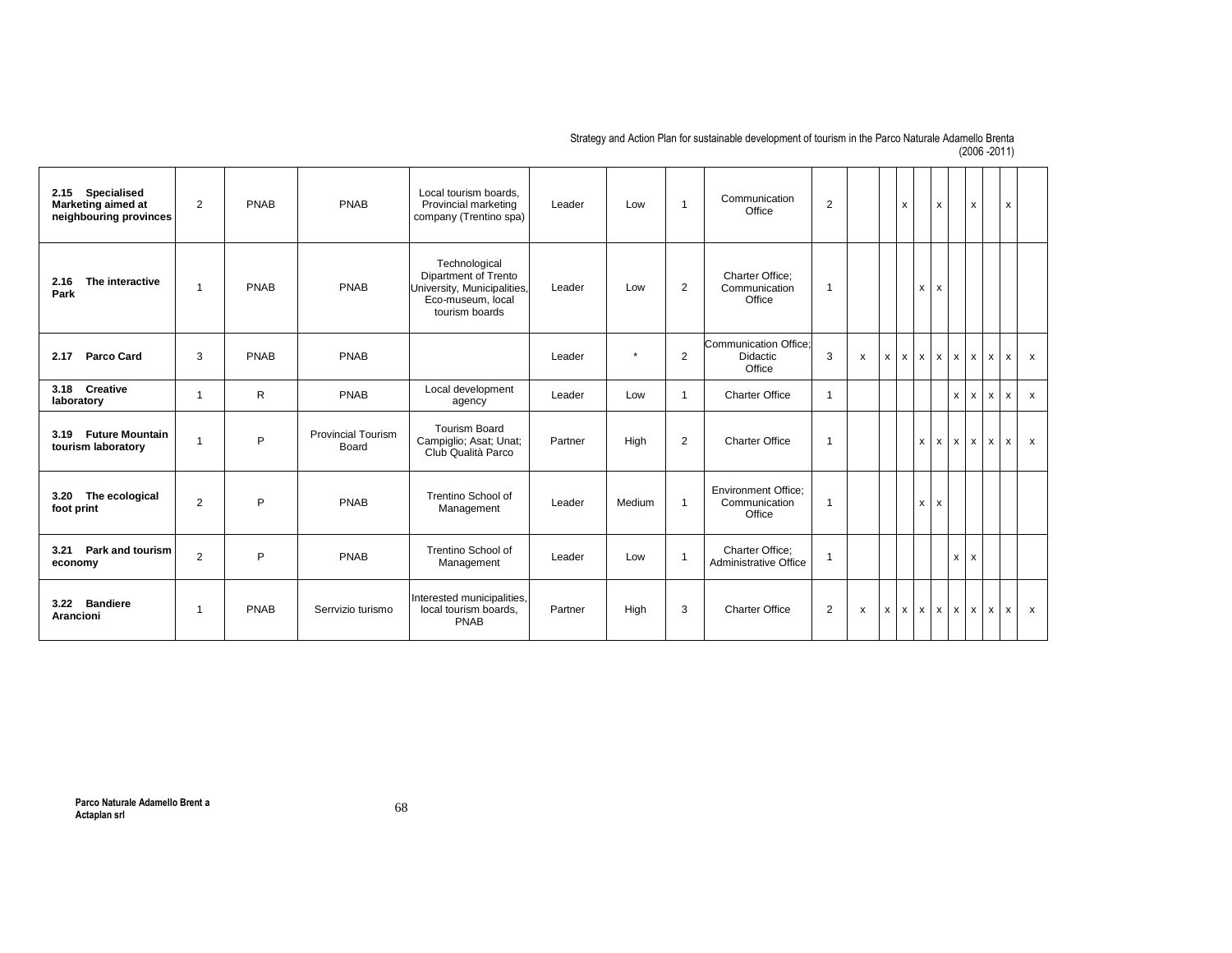## ROUTE OF THE SENSES

## Legend:

|   | Livel of Livel of cots: |
|---|-------------------------|
| 1 | < 20.000                |
| 2 | 20.000 - 50.000         |
| 3 | > 50.000                |
|   | Livel of Man - days     |
|   |                         |
| 1 | $< 50$ gg               |
| 2 | $50 - 100$ gg           |
| 3 | $> 100$ gg              |
|   |                         |

| <b>ACTION</b>                          | <b>ACTION</b> | <b>AREA</b> | <b>LEADER</b>                                                                                                             | <b>PARTNER</b>                                                                                                                | <b>PARK'S</b>      | <b>PRIORITY COST</b> |                | PARK'S OWN HUMAN   MAN-                            |             | 2006 2007 |                                        |            | 2008 2009 |                           |               | 2010 2011    |
|----------------------------------------|---------------|-------------|---------------------------------------------------------------------------------------------------------------------------|-------------------------------------------------------------------------------------------------------------------------------|--------------------|----------------------|----------------|----------------------------------------------------|-------------|-----------|----------------------------------------|------------|-----------|---------------------------|---------------|--------------|
|                                        | <b>LEVEL</b>  |             |                                                                                                                           |                                                                                                                               | <b>ROLE</b>        |                      |                | <b>RESOURCES</b>                                   | <b>DAYS</b> |           |                                        |            |           |                           |               |              |
| 4.23 Historic/cultural<br>route        |               |             | Eco-museum (Comano);<br>Tovel Consortium pro<br>PNAB loco Tovel; Val Rendena<br>e Judicaria Study Center<br>(Val Rendena) | PNAB, Local tourism boards                                                                                                    | Awareness<br>riser | High                 |                | <b>Charter Office</b>                              |             |           | X                                      | X          |           | $\boldsymbol{\mathsf{x}}$ | X             |              |
| 4.24 Images teach                      |               | C.          | Ecomuseo                                                                                                                  | Municipalities, Comano tourism<br>board                                                                                       | Partner            | High                 |                | <b>Charter Office</b>                              |             |           | x                                      | $x \mid x$ |           |                           |               |              |
| 4.25 Discovering<br>Apple              |               | N           | Melinda Consortium                                                                                                        | Valle di Non tourism board, Tovel<br>consortium pro loco, interested<br>municipalities, Strada della mela e<br>dei sapori     | Mediator           | Low                  | $\overline{2}$ | <b>Charter Office</b>                              | 2           |           |                                        |            |           |                           |               | $\mathsf{x}$ |
| 4.26 On the tracks of<br>the white war |               | R           | <b>Provincial Arhitectural</b><br>Heritage board                                                                          | Sat Centrale, Sat del territorio di<br>riferimento, Municipalities, War<br>museums, PNAB, Adamello Park in<br>Lombardy Region | Awareness<br>riser | High                 | 3              | <b>Environment Office;</b><br><b>Tecnic Office</b> | 3           | X         | $x \mid x \mid x \mid x \mid x \mid x$ |            |           |                           | $\times$<br>x | $\mathsf{x}$ |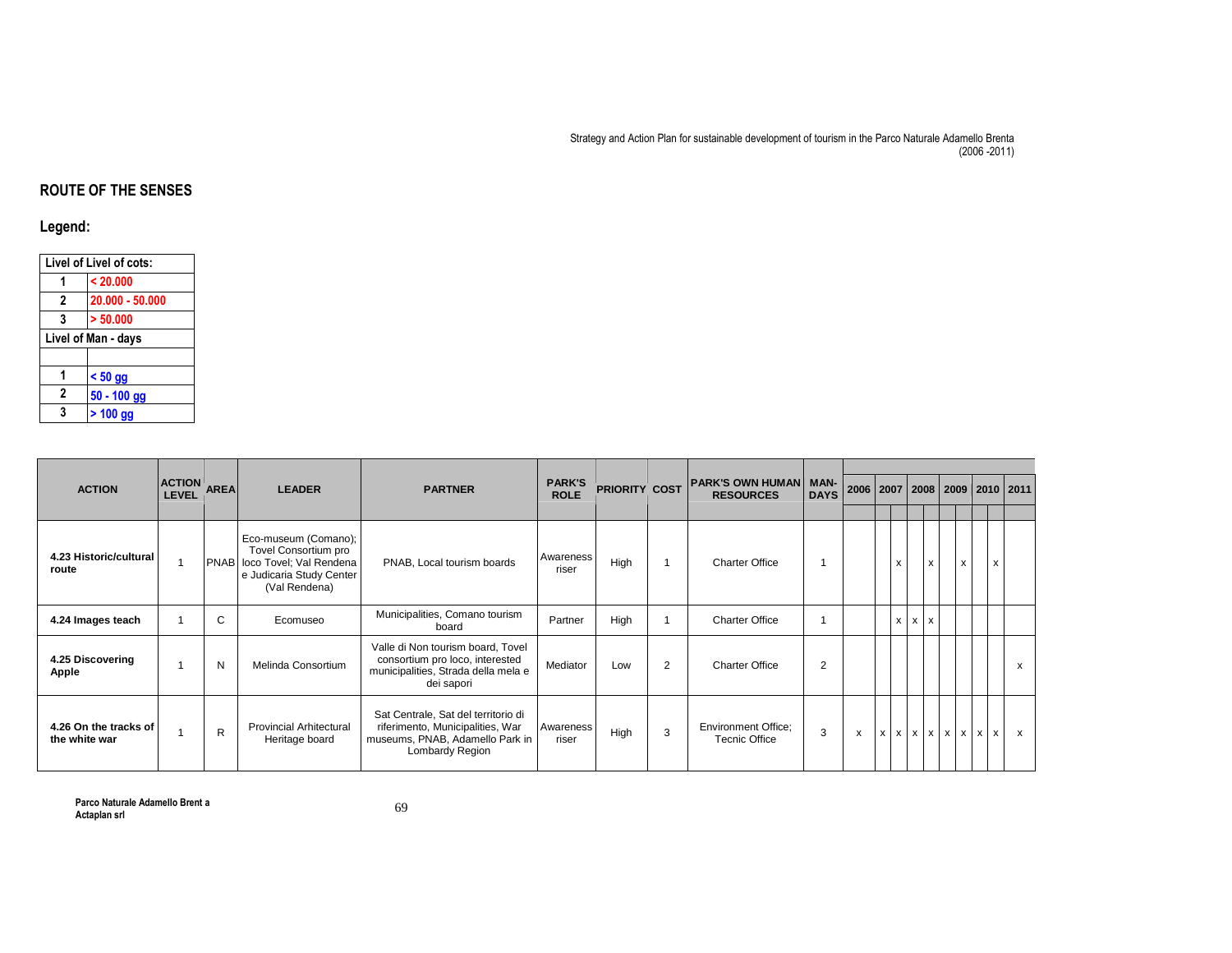| 4.27 The peace path                     | $\overline{1}$ | R            | <b>Provincial Tourism Board</b>                                                  | Sat Centrale, Sat del territorio di<br>riferimento, war museums, PNAB                                                                                                                                       | Partner     | High    | 3              | <b>Tecnic Office</b>                                                         | 3              |   |              |                   | X                  |          | $X$ $X$                   | $\boldsymbol{\mathsf{x}}$<br>$\mathsf{x}$ | $\mathsf{x}$              |
|-----------------------------------------|----------------|--------------|----------------------------------------------------------------------------------|-------------------------------------------------------------------------------------------------------------------------------------------------------------------------------------------------------------|-------------|---------|----------------|------------------------------------------------------------------------------|----------------|---|--------------|-------------------|--------------------|----------|---------------------------|-------------------------------------------|---------------------------|
| 4.28 Ancient Val<br>d'Algone glasshouse | $\overline{1}$ | $\mathsf{C}$ | <b>PNAB</b>                                                                      | Provincial Arhitectural Heritage<br>board. Eco-museum Judicaria "dalle<br>Dolomiti al Garda". Terme di Comano<br>tourism board                                                                              | Leader      | High    | 3              | <b>Tecnic Office</b>                                                         | 3              |   |              |                   | x                  |          | $x \mid x$                | $\boldsymbol{\mathsf{x}}$<br>$\mathsf{x}$ | $\mathsf{x}$              |
| 4.29 Didactic farms                     | $\overline{1}$ | N            | <b>PNAB</b>                                                                      | Agricultural Institute San Michele,<br>agritourist association, tourist<br>accommodations in Valle di Non                                                                                                   | Mediatore   | Low     | $\overline{1}$ | Didactic Office                                                              | $\overline{1}$ |   |              |                   |                    |          |                           | $\mathsf{x}$<br>$\mathsf{x}$              |                           |
| 4.30 The dishes of<br>the Park          | $\overline{1}$ |              | PNAB Strada della mela; Strade<br>del Vino e dei Sapori                          | Tourist accommodation Insitutes.<br>tourist accommodation structures,<br>restaurants, local tourism boards,<br>Provincial marketing company<br>(Trentino spa)                                               | Coordinator | Medium  | $\overline{1}$ | <b>Charter Office</b>                                                        | $\overline{1}$ |   |              |                   | x                  | $\times$ | $\boldsymbol{\mathsf{x}}$ | $\times$<br>$\boldsymbol{\mathsf{x}}$     | $\boldsymbol{\mathsf{x}}$ |
| 4.31 Summer Park                        | 3              | <b>PNAB</b>  | <b>PNAB</b>                                                                      | Local tourism boards                                                                                                                                                                                        | Leader      | $\star$ | 3              | <b>Communication Office:</b><br><b>Didactic Office</b>                       | 3              | X |              | X                 | X                  |          | X                         | X                                         |                           |
| 4.32 Winter Park                        | 3              | <b>PNAB</b>  | <b>PNAB</b>                                                                      | Local tourism boards                                                                                                                                                                                        | Leader      | $\star$ | 2              | <b>Communication Office:</b><br>Didactic Office                              | 3              |   | $\mathsf{x}$ | X                 |                    | x        |                           | $\boldsymbol{\mathsf{x}}$                 | x                         |
| 4.33 The Brenta ring                    | $\overline{1}$ |              | PNAB e Local tourism<br>PNAB boards (as coordinator of<br>local technical table) | Provincial competent board (Servizio<br>Ripristino), Tovel consortium pro-<br>loco, Giudicarie Centrali consortium, Coordinator<br>Provincial Tourism Board, Provincial<br>marketing company (Trentino spa) |             | High    | 3              | <b>Environment Office:</b><br>Communication Office;<br><b>Tecnic Office</b>  | 3              | X | $\mathsf{x}$ | $x \mid x \mid x$ |                    |          |                           |                                           |                           |
| 4.34 Hippo-trekking                     | $\overline{1}$ | PNAB         | PNAB                                                                             | Local tourism boards, horse<br>operators                                                                                                                                                                    | Leader      | Low     | $\overline{1}$ | Charter Office:<br><b>Environment Office:</b><br><b>Communication Office</b> | $\mathbf{1}$   |   | x            | x                 |                    |          |                           |                                           |                           |
| 4.35 School tourism                     | $\overline{1}$ | N            | <b>PNAB</b>                                                                      | Valle di Non tourism board, tourist<br>accommodation operators in Valle di<br>Non                                                                                                                           | Leader      | Low     | $\overline{1}$ | Didactic Office                                                              | $\overline{2}$ |   |              | X                 | $\pmb{\mathsf{x}}$ | $\times$ | $\pmb{\mathsf{x}}$        | $\pmb{\chi}$<br>$\mathsf{x}$              | $\mathsf{x}$              |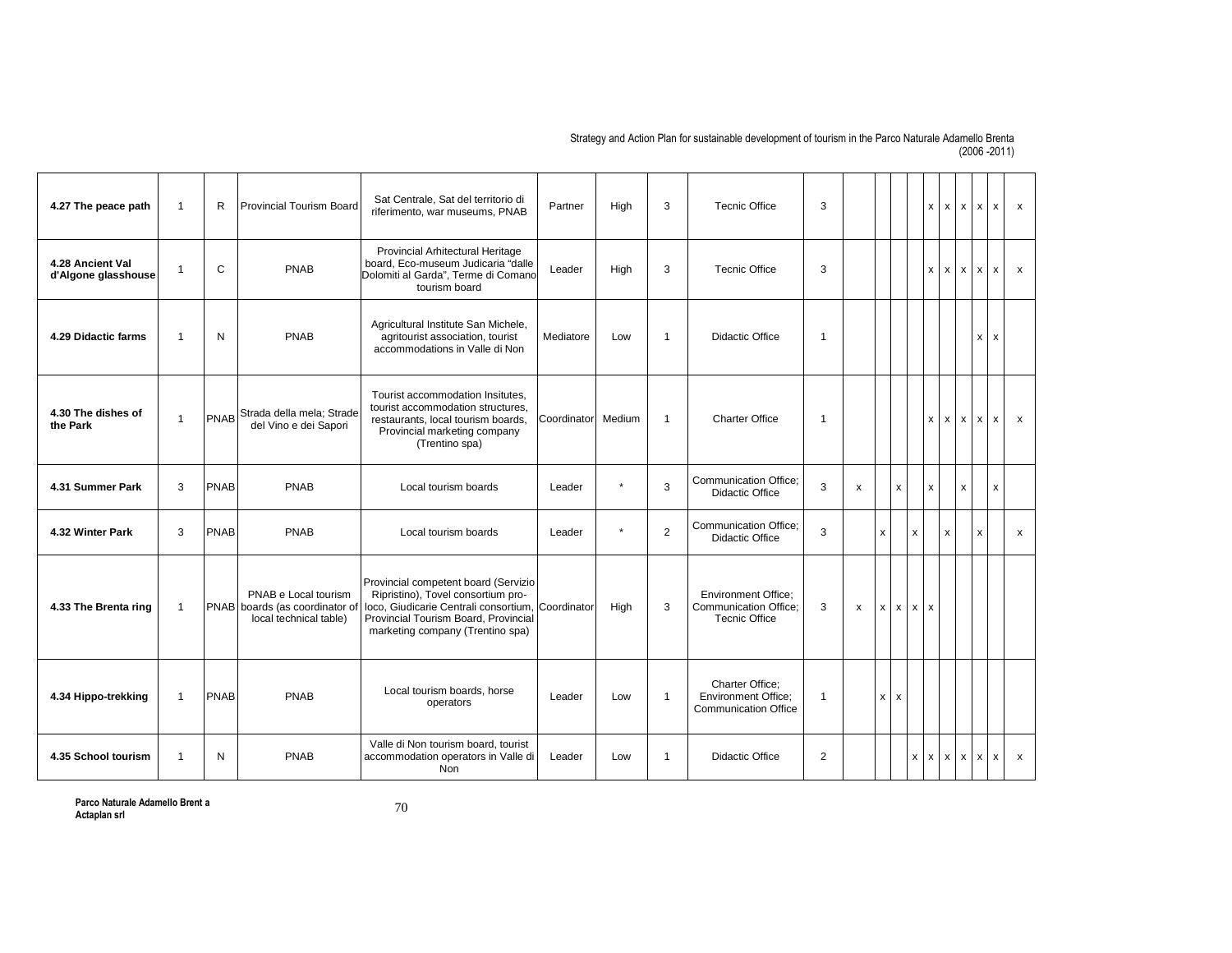| 4.36 Excursion ski        |   | D           | Campiglio tourism board | Provincial Tourism Board, local<br>cableway society | Analyser | Low  | Environment<br>Office;Communication<br>Office   |                                      |   | X | X            |   |   |  |
|---------------------------|---|-------------|-------------------------|-----------------------------------------------------|----------|------|-------------------------------------------------|--------------------------------------|---|---|--------------|---|---|--|
| 4.37 Wellness<br>trekking |   | $\sim$<br>◡ | Comano tourism board    | Terme di Comano Society, PNAB                       | Partner  | High | Communication Office;<br><b>Didactic Office</b> |                                      |   |   |              | x | X |  |
| 4.38 Malga trekking       | 3 | <b>PNAB</b> | <b>PNAB</b>             | Local tourism board                                 | Leader   |      | Communication Office;<br>Didactic Office        | $\ddot{\phantom{0}}$<br>$\mathbf{x}$ | X |   | $\mathsf{x}$ | x | X |  |

## QUALITY ROUTE

## Legend:

| Livel of Livel of cots:<br>< 20.000<br>$\mathbf{2}$<br>$20.000 - 50.000$ |                     |  |  |  |  |  |  |  |  |  |  |  |
|--------------------------------------------------------------------------|---------------------|--|--|--|--|--|--|--|--|--|--|--|
|                                                                          |                     |  |  |  |  |  |  |  |  |  |  |  |
|                                                                          |                     |  |  |  |  |  |  |  |  |  |  |  |
| 3                                                                        | > 50.000            |  |  |  |  |  |  |  |  |  |  |  |
|                                                                          | Livel of Man - days |  |  |  |  |  |  |  |  |  |  |  |
|                                                                          |                     |  |  |  |  |  |  |  |  |  |  |  |
|                                                                          | $< 50$ gg           |  |  |  |  |  |  |  |  |  |  |  |
| 2                                                                        | $50 - 100$ gg       |  |  |  |  |  |  |  |  |  |  |  |
| 3                                                                        | $> 100$ gg          |  |  |  |  |  |  |  |  |  |  |  |

|                               |                               |             |               |                      |                              |                 |      | <b>PARK'S OWN</b> |                            |      |      |                   |           |           |
|-------------------------------|-------------------------------|-------------|---------------|----------------------|------------------------------|-----------------|------|-------------------|----------------------------|------|------|-------------------|-----------|-----------|
| <b>ACTION</b>                 | <b>ACTION</b><br><b>LEVEL</b> | <b>AREA</b> | <b>LEADER</b> | <b>PARTNER</b>       | <b>PARK'S</b><br><b>ROLE</b> | <b>PRIORITY</b> | COST | <b>HUMAN</b>      | <b>MAN-</b><br><b>DAYS</b> | 2006 | 2007 |                   | 2008 2009 | 2010 2011 |
|                               |                               |             |               |                      |                              |                 |      | <b>RESOURCES</b>  |                            |      |      |                   |           |           |
| 5.39 A park for all<br>season |                               | <b>PNAB</b> | <b>PNAB</b>   | Local tourism boards | Leader                       | High            |      | Didactic Office   |                            |      |      | $\checkmark$<br>◠ |           |           |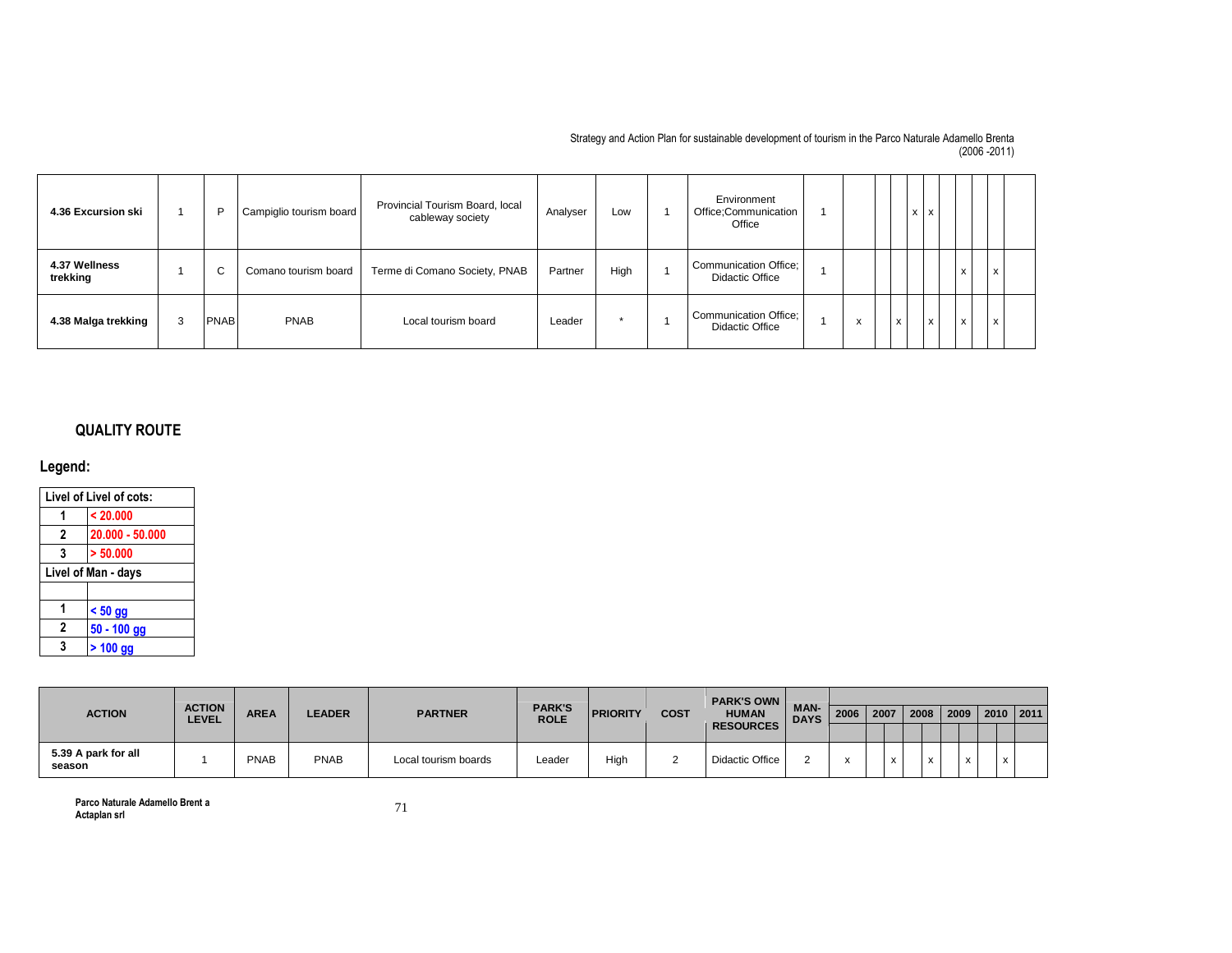| 5.40 Integrated mobility<br>plan                                     | $\overline{1}$ | <b>PNAB</b> | <b>PNAB</b>             | Local tourism boards, Trentino<br><b>Transport Service</b>                                                                                         | Partner | Low     | 3            | Environment<br>Office              | 3              |              |   |                    | x                                 |                    | x                 | $\pmb{\mathsf{x}}$ |                |
|----------------------------------------------------------------------|----------------|-------------|-------------------------|----------------------------------------------------------------------------------------------------------------------------------------------------|---------|---------|--------------|------------------------------------|----------------|--------------|---|--------------------|-----------------------------------|--------------------|-------------------|--------------------|----------------|
| 5.41 Cross-area Plan                                                 | $\mathbf{1}$   | R, C, A, P  | Comano tourism<br>board | Campiglio tourism board,<br>Paganella tourism board,<br>PNAB, Provincial marketing<br>company (Trentino spa),<br><b>Trentino Transport Service</b> | Partner | High    | 3            | Environment<br>Office              | $\overline{1}$ |              |   | $\pmb{\times}$     | x                                 |                    | x                 | x                  |                |
| 5.42 Val Nambrone<br>sustainable mobility<br>plan                    | $\overline{1}$ | P           | PNAB                    | Municipalities of Giustino e<br>Carislo                                                                                                            | Leader  | Medium  | 3            | Environment<br>Office              | 3              |              |   | x                  | x                                 |                    | x                 | x                  |                |
| 5.43 Vallesinella<br>sustainable mobility<br>plan                    | $\overline{1}$ | P           | <b>PNAB</b>             | Ragoli municipality and<br>Comunity of Regole Spinale-<br>Manez                                                                                    | Leader  | High    | 3            | Environment<br>Office              | 3              | X            |   | $\pmb{\times}$     | x                                 |                    | x                 | $\pmb{\mathsf{x}}$ |                |
| 5.44 Val Genova and Val<br><b>Tovel sustainable</b><br>mobility plan | 3              | PNAB        | PNAB                    | Trentino Transport Service,<br>Local owner municipalities,<br>Montura come sponsor                                                                 | Leader  | $\star$ | 3            | Environment<br>Office              | 3              | X            |   | $\mathsf{x}$       | x                                 |                    | x                 | x                  |                |
| 5.45 Monitoring car and<br>tourism flow                              | 2              | <b>PNAB</b> | <b>PNAB</b>             | Trento municipality for<br>supplying testing station                                                                                               | Leader  | High    | $\mathbf{1}$ | Environment<br>Office              | $\overline{2}$ | X            |   | $\pmb{\mathsf{x}}$ | x                                 |                    | x                 | x                  |                |
| 5.46 River Park                                                      | $\mathbf{1}$   | C, R        | <b>BIM</b>              | Provincial Parks Board, Eco-<br>museum, Municipalities                                                                                             | Partner | High    | $\mathbf{1}$ | Environment<br>Office              | $\overline{2}$ |              |   |                    | $\mathsf X$<br>$\pmb{\mathsf{x}}$ |                    |                   |                    |                |
| 5.47 Roman street                                                    | $\mathbf{1}$   | N           | <b>PNAB</b>             | Municipalities in Valle di Non                                                                                                                     | Leader  | High    | 3            | <b>Tecnic Office</b>               | 3              | X            | x | $\mathsf{x}$       | X                                 |                    |                   |                    |                |
| 5.48 The Park for all                                                | $\overline{2}$ | P           | PNAB                    |                                                                                                                                                    | Leader  | Medium  | 3            | <b>Tecnic Office</b>               | 3              | $\pmb{\chi}$ | x | $\mathsf{x}$       | $\pmb{\mathsf{x}}$<br>x           | X                  | $\mathsf{x}$<br>x | x                  | $\pmb{\times}$ |
| 5.49 Network for visitor<br>centre                                   | 2              | <b>PNAB</b> | PNAB                    |                                                                                                                                                    | Leader  | Low     | 3            | Charter Office:<br>Didactic Office | 3              |              |   |                    | x<br>x                            | $\pmb{\mathsf{x}}$ |                   |                    |                |
|                                                                      |                |             |                         |                                                                                                                                                    |         |         |              |                                    |                |              |   |                    |                                   |                    |                   |                    |                |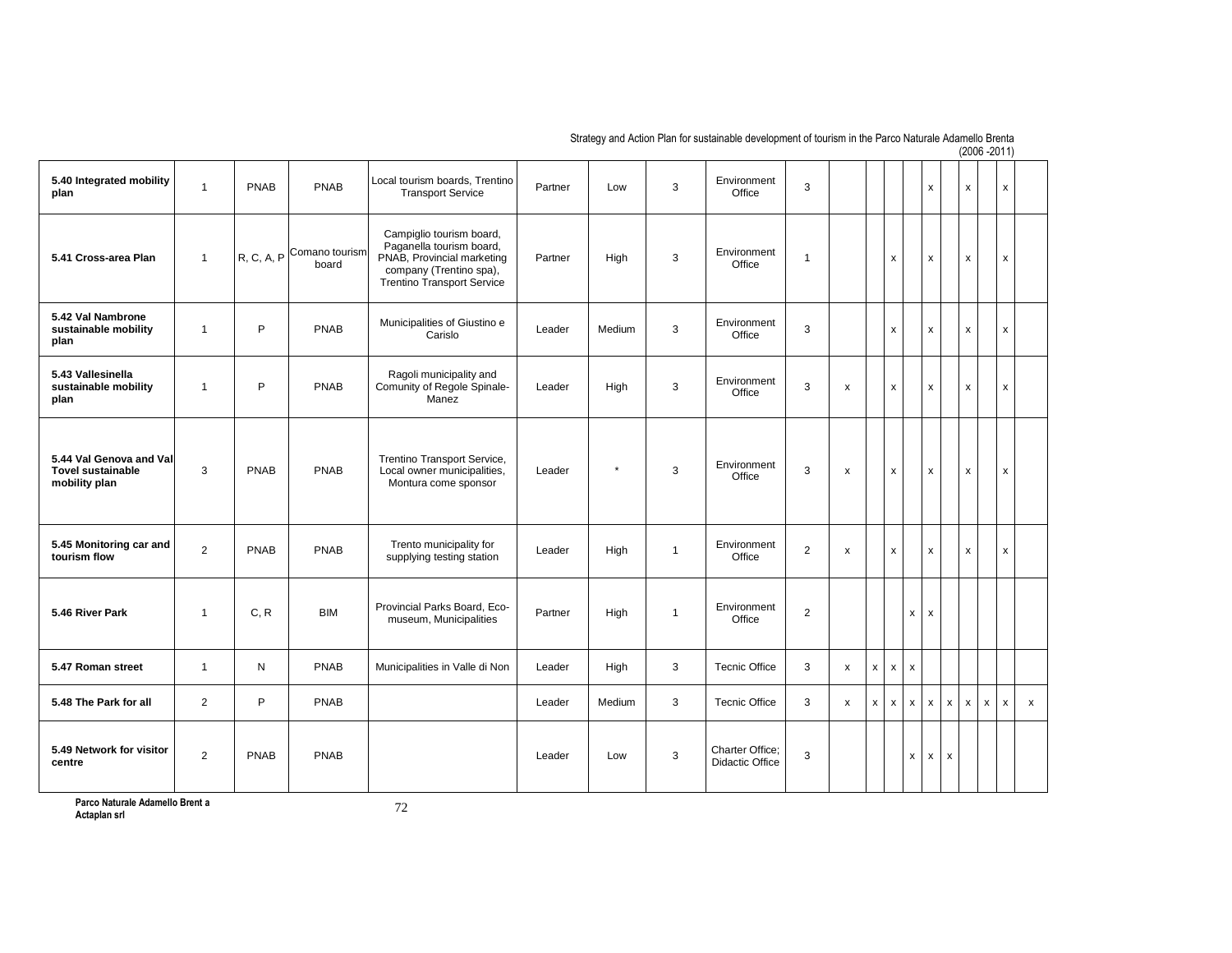| 6.50 Towars Qualità<br><b>Parco and Ecolabel</b>                            | $\overline{1}$ | <b>PNAB</b> | PNAB                                                 | Provincial Agency for the<br>protection of environment<br>(APPA), Club Qualità Parco                                                                                              | Leader             | Medium  | $\overline{1}$ | Communication<br>Office                 | $\overline{1}$ | X | X                         | $\boldsymbol{\mathsf{x}}$ | $\mathsf{x}$       | $\boldsymbol{\mathsf{x}}$ | $\mathsf{x}$              | $\pmb{\mathsf{x}}$ | $\pmb{\chi}$              | x            | $\boldsymbol{\mathsf{x}}$ |
|-----------------------------------------------------------------------------|----------------|-------------|------------------------------------------------------|-----------------------------------------------------------------------------------------------------------------------------------------------------------------------------------|--------------------|---------|----------------|-----------------------------------------|----------------|---|---------------------------|---------------------------|--------------------|---------------------------|---------------------------|--------------------|---------------------------|--------------|---------------------------|
| 6.51 Club Qualità Parco                                                     | 3              | PNAB        | PNAB                                                 |                                                                                                                                                                                   | Leader             | $\star$ | $\overline{1}$ | Communication<br>Office                 | $\mathbf{1}$   | x | x                         | X                         | $\mathsf{x}$       | $\times$                  | X                         | x                  | $\times$                  | x            | $\mathsf{x}$              |
| 6.52 Rural tourism<br>project                                               | $\mathbf{1}$   | N, R, P     | Provincial<br>marketing<br>company<br>(Trentino spa) | Local tourism boards: tourism<br>consorziums, Provinciale<br><b>Tourism Board</b>                                                                                                 | Awareness<br>riser | High    | $\overline{1}$ | <b>Charter Office</b>                   | $\mathbf{1}$   |   | x                         | x                         | $\mathsf{x}$       | $\mathsf{x}$              |                           |                    |                           |              |                           |
| 6.53 Through the<br>tourist's eyes                                          | $\mathbf{1}$   | N           | Provincial<br><b>Tourism Board</b>                   | Valle di Non Tourism board.<br>Tovel tourism consorzium,<br>Provincial marketing company<br>(Trentino spa)                                                                        | Partner            | High    | $\overline{1}$ | <b>Charter Office</b>                   | $\mathbf{1}$   |   |                           | x                         |                    | x                         |                           | x                  |                           | X            |                           |
| 6.54 Qualifying the<br>complementary<br>accommodation offer                 | $\mathbf{1}$   | N, R        | Provincial<br><b>Tourism Board</b>                   | Valle di Non tourism board.<br>Campiglio tourism board, Tovel<br>tourism consortium, Giudicarie<br>Centrali tourism consortium,<br>Provincial marketing company<br>(Trentino spa) | Portavoce          | High    | $\overline{1}$ | <b>Charter Office</b>                   | $\mathbf{1}$   |   |                           |                           | x                  | x                         | x                         | x                  |                           |              |                           |
| 6.55 Qualità Parco for<br>the typical<br>accommodation<br><b>structures</b> | $\overline{2}$ | <b>PNAB</b> | PNAB                                                 | Club Qualità Parco                                                                                                                                                                | Leader             | Medium  | $\overline{1}$ | Communication<br>Office                 | $\mathbf{1}$   |   | x                         | X                         | $\mathsf{x}$       | $\mathsf{x}$              | $\mathsf{x}$              | x                  | x                         | x            | $\mathsf{x}$              |
| 7.56 Open air fittings                                                      | $\mathbf{1}$   | PNAB        | Municipalities                                       | PNAB                                                                                                                                                                              | Coordinator        | Medium  | 2              | <b>Tecnic Office</b>                    | $\mathbf{1}$   | x | $\boldsymbol{\mathsf{X}}$ | X                         | $\pmb{\mathsf{x}}$ | $\mathsf{x}$              | $\boldsymbol{\mathsf{x}}$ | x                  | x                         | $\mathsf{x}$ | $\boldsymbol{\mathsf{x}}$ |
| 7.57 Taking care of the<br>landscape                                        | $\overline{1}$ | PNAB        | Municipalities                                       | PNAB                                                                                                                                                                              | Coordinator        | Medium  | $\overline{2}$ | Environment<br>Office: Tecnic<br>Office | $\overline{2}$ |   | $\mathsf{x}$              | $\pmb{\times}$            | x                  | x                         | $\mathsf{x}$              | x                  | $\boldsymbol{\mathsf{x}}$ | x            | $\boldsymbol{\mathsf{x}}$ |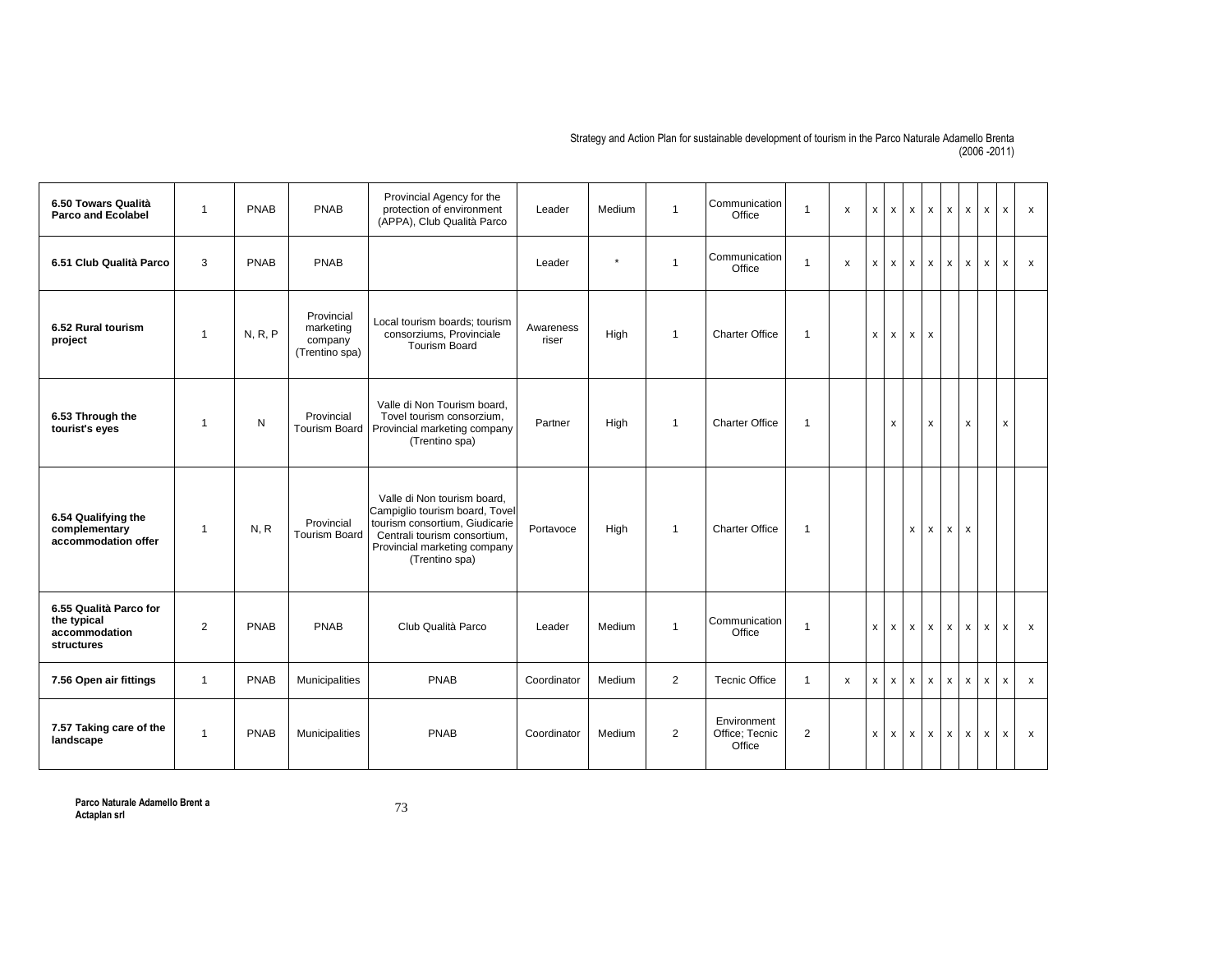| 7.58 Enhancing path's<br>maintenaince                    | $\mathbf{1}$   | <b>PNAB</b>  | PNAB                                     | Sat Centrale; Sat del territorio,<br>Municipalities                                                                                                | Leader    | High    | 3              | <b>Tecnic Office</b>             | 3              | $\boldsymbol{\mathsf{x}}$ | x | $\boldsymbol{\mathsf{x}}$ | $\mathsf{x}$ | $\mathsf{x}$ | $\mathsf{x}$ | x            | x            | X                         | $\mathsf{x}$ |
|----------------------------------------------------------|----------------|--------------|------------------------------------------|----------------------------------------------------------------------------------------------------------------------------------------------------|-----------|---------|----------------|----------------------------------|----------------|---------------------------|---|---------------------------|--------------|--------------|--------------|--------------|--------------|---------------------------|--------------|
| 7.59 Ideas contests                                      | $\mathbf{1}$   | PNAB         | Provincial<br><b>Planning Board</b>      | Provincial Tourism Board.<br>PNAB, Municipalities, Valley<br>Communities                                                                           | Partner   | High    | $\overline{2}$ | Tecnic Office:<br>Charter Office | $\overline{1}$ |                           |   |                           |              |              |              |              | x            | $\boldsymbol{\mathsf{x}}$ | $\mathsf{x}$ |
| 7.60 Val di Tovel<br>elettrification                     | $\mathbf{1}$   | $\mathsf{N}$ | Tuenno<br>municipality                   | Provincial Energy Board,<br><b>Trento University</b>                                                                                               | Spokesmen | Low     | 3              | <b>Tecnic Office</b>             | $\overline{1}$ |                           | x | x                         |              |              |              |              |              |                           |              |
| 7.61 Val d'Ambiez<br>enhancement                         | $\mathbf{1}$   | C            | San Lorenzo in<br>Banale<br>municipality | Provincial board competent,<br>PNAB                                                                                                                | Partner   | High    | 3              | <b>Tecnic Office</b>             | 3              |                           | X | $\mathsf{x}$              |              |              |              |              |              |                           |              |
| 7.62 Towards Emas<br>certification for the Park          | 3              | PNAB         | PNAB                                     | Consulting firm DNV                                                                                                                                | Leader    | $\star$ | 2              | Environment<br>Office            | 2              | x                         |   |                           |              |              |              |              |              |                           |              |
| 7.63 Towards ISO 9001<br>and Vision 2001 for the<br>Park | $\overline{2}$ | <b>PNAB</b>  | PNAB                                     |                                                                                                                                                    | Leader    | Medium  | $\overline{1}$ | Environment<br>Office            | $\overline{2}$ |                           |   | x                         | x            |              |              |              |              |                           |              |
| 7.64 Fossil free                                         | $\mathbf{1}$   | C            | CEIS                                     | PNAB, Provincial energy<br>board, Bleggio Inferiore and<br>Stenico municipalities, BIM<br>(Authority Bacin), ASUC di<br>Stenico, Trento University | Partner   | $\star$ | 3              | Environment<br>Office            | 2              | x                         | x | x                         | x            | $\mathsf{x}$ |              |              |              |                           |              |
| 7.65 Qualità Parco for<br>agro-alimentary sector         | $\overline{2}$ | <b>PNAB</b>  | PNAB                                     |                                                                                                                                                    | Leader    | High    | $\overline{1}$ | Environment<br>Office            | $\overline{2}$ | $\mathsf{x}$              | X | $\mathsf{x}$              | $\mathsf{x}$ | $\mathsf{x}$ | $\mathsf{x}$ | $\mathsf{x}$ | $\mathsf{x}$ | $\mathsf{x}$              | $\mathsf{x}$ |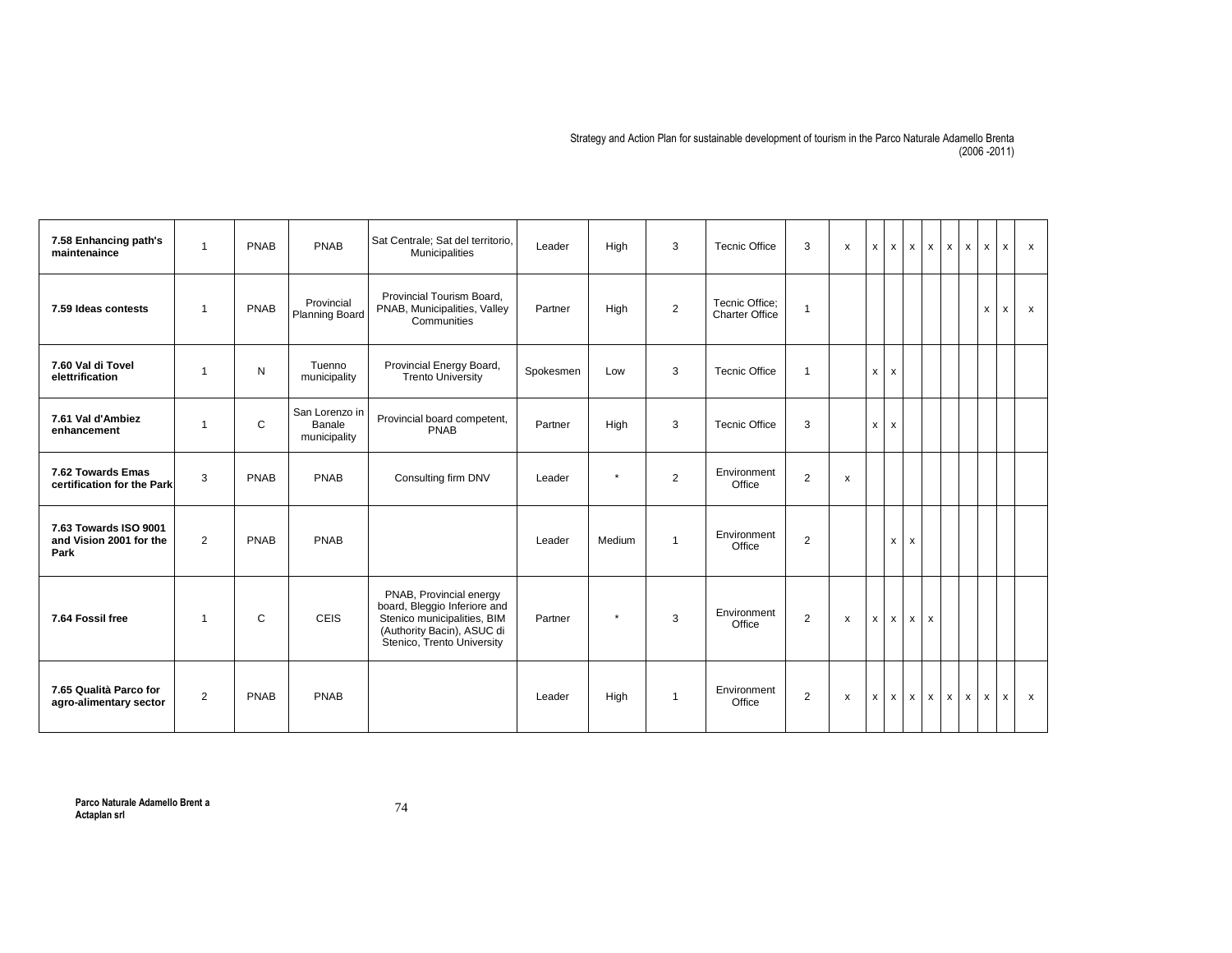Strategy and Action Plan for sustainable development of tourism in the Parco Naturale Adamello Brenta (2006 -2011)

## 8. MONITORING AND ASSESSMENT

The European Charter of Sustainable Tourism strongly underlines the importance of monitoring actions, in order to evaluate the contribution of the Action Plan to tourism sustainable development. Therefore the monitoring programme is integral part of the Strategy.

It is articulated in 3 levels:

- 1. Monitoring the implementation stage of the Action Plan.
- 2. Assessing the contribution of the Action Plan to sustainable tourism in the Parco Naturale Adamello Brenta.
- 3. Assessing the state of tourism in the territory of the Naturale Adamello Brenta.

## 8.1 MONITORING THE IMPLEMENTATION STAGE OF THE ACTION PLAN

The European Charter for Sustainable Tourism Office shall open a file for each Action of the Programme. Every six months it shall compile an implementation stage report, stressing possible problems. The report shall be sent to all partners. Main information shall be communicated through the official magazine of the Park and during the Forum.

## 8.2 ASSESSING THE CONTRIBUTION OF THE ACTION PLAN TO SUSTAINABLE TOURISM IN THE PARCO NATURALE ADAMELLO BRENTA.

Park Visitor Survey. It should be carried out every two/three years. Before 2011 a research shall be carried out, structured in similar way to the 2004 one. Issues to take into account are:

- Visitor profile (to check market changes)
- Service satisfaction level
- Feedback on perceived environment quality and possible arisen problems; on places visited in the park (to control the flow distribution in space); and on activities carried out.

Feedback from tourism enterprises. Considering that many objectives of the actions relate to quality improvement and more direct relationship with tourism enterprises, enterprise assessment shall have to be taken into account. .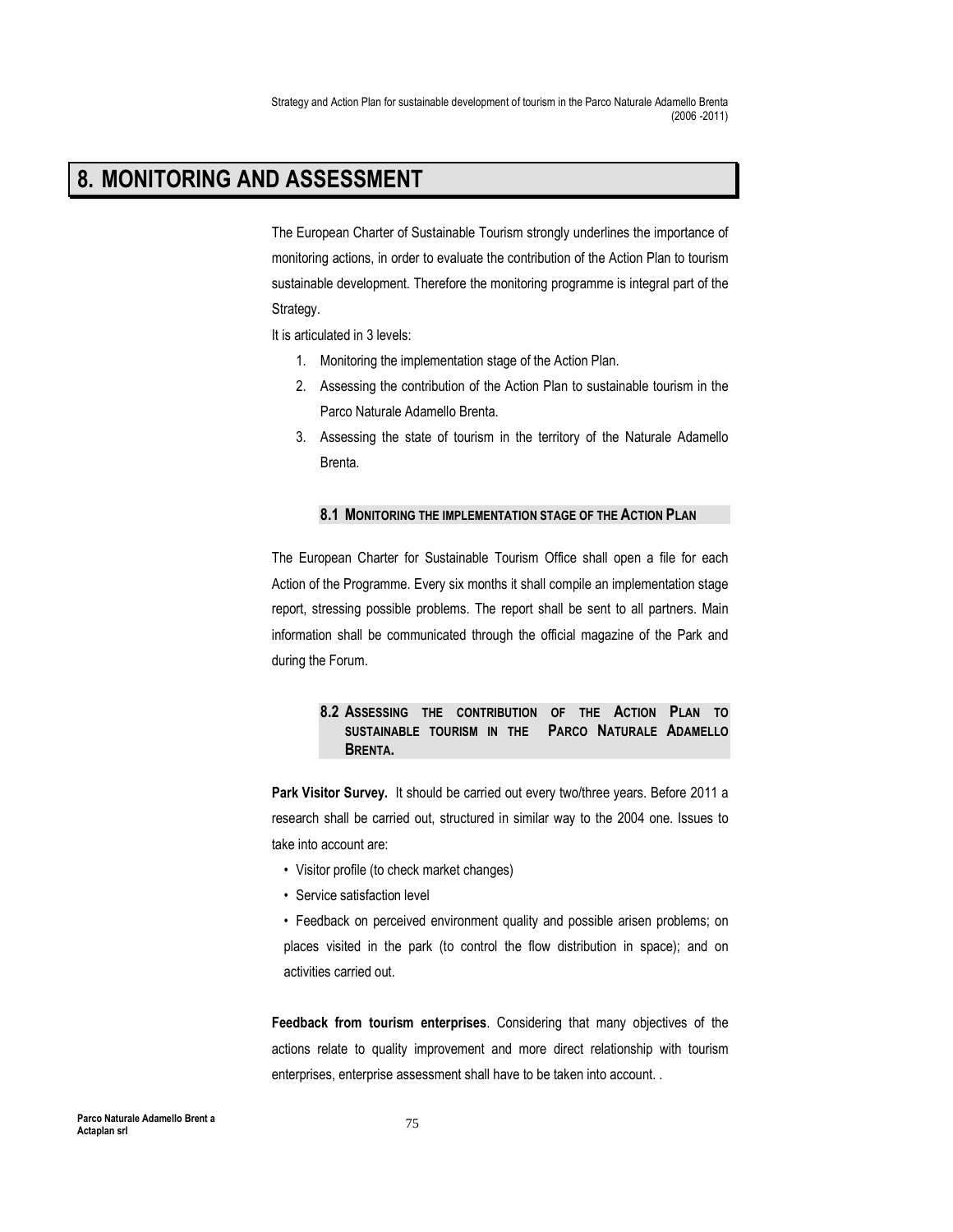Strategy and Action Plan for sustainable development of tourism in the Parco Naturale Adamello Brenta (2006 -2011)

In part, this can be attained, in qualitative terms, through the Forum. In addition, after 5 years a questionnaire survey shall be carried out, including following subjects:

- comparative assessment of results in comparison to previous years;
- booking seasonality (to check season widening);
- nature of promotions carried out, including references to the Park;
- type of information given to visitors;
- participation in training initiatives;
- rate of local employment in enterprises;
- active pursue of waste and energy consumption reduction;
- larger use of local products;
- general points of view and general problems.

Quantification of visitor flows. Periodic update of visitor flow data (though traffic meters in the main valleys of the Park); yearly statistic of contacts at Visitors Centres, events, activities etc.

Assessment on environmental impact due to tourism use of natural areas: in order to monitor the areas under heavier stress, every year, based on the Park Guards' reports, synthetic assessment shall be done (in scales) on following issues:

- Considerations of Park management data concerning endangered species, habitat loss etc.
- Considerations of quantity of abandoned waste;
- Considerations of path use level.

Assessment of environmental impact due by tourism activities in the Park's (and neighbouring) communities: cooperation with the University shall be started to study the ecological print of tourism activities, and assess the potential contribution of the activities driven by the adoption of the Charter (see action 2.10: The ecological print)

Assessment of socio-economic impact due to tourism activities in Park's (and neighbouring) communities. cooperation with the University and study centres shall be started to assess the contribution of the Park to tourism socio-economic benefits, in particular the assessment shall focus on the possible improvement of local economic activities driven by the actions of the Strategy. (see action 2. 11: The Park and tourism economy)